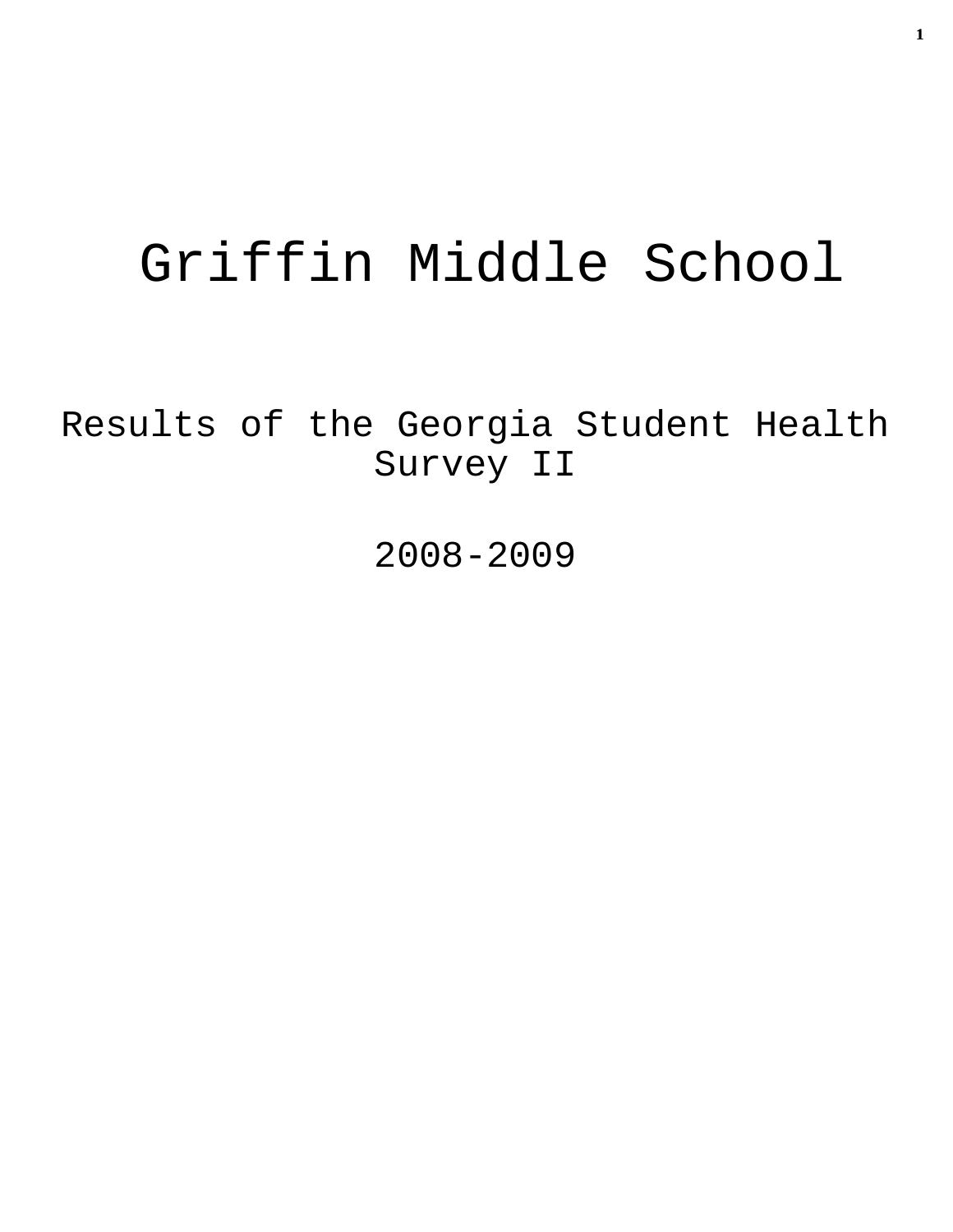# *Demographics* **2**

| Grade |                          |  |  |  |
|-------|--------------------------|--|--|--|
|       | <b>Grade   Frequency</b> |  |  |  |
| 6     | 267                      |  |  |  |
| 8     | 274                      |  |  |  |
| 10    |                          |  |  |  |

| Frequency      | <b>Table of Gender by Grade</b> |              |              |             |              |
|----------------|---------------------------------|--------------|--------------|-------------|--------------|
| <b>Col Pct</b> |                                 | Grade(Grade) |              |             |              |
|                | Gender(Gender)                  | 6            | 8            | <b>10</b>   | <b>Total</b> |
|                | <b>Female</b>                   | 141<br>52.81 | 137<br>50.00 | 0<br>0.00   | 278          |
|                | <b>Male</b>                     | 126<br>47.19 | 137<br>50.00 | 2<br>100.00 | 265          |
|                | <b>Total</b>                    | 267          | 274          | 2           | 543          |

| Frequency      | <b>Table of Ethnicity by Grade</b> |              |              |                  |              |
|----------------|------------------------------------|--------------|--------------|------------------|--------------|
| <b>Col Pct</b> |                                    | Grade(Grade) |              |                  |              |
|                | <b>Ethnicity</b> (Ethnicity)       | 6            | 8            | 10               | <b>Total</b> |
|                | <b>Black</b>                       | 92<br>34.46  | 100<br>36.50 | $\Omega$<br>0.00 | 192          |
|                | <b>Hispanic</b>                    | 101<br>37.83 | 120<br>43.80 | $\Omega$<br>0.00 | 221          |
|                | <b>White</b>                       | 32<br>11.99  | 27<br>9.85   | 2<br>100.00      | 61           |
|                | Asian                              | 8<br>3.00    | 6<br>2.19    | $\Omega$<br>0.00 | 14           |
|                | <b>Other</b>                       | 34<br>12.73  | 21<br>7.66   | $\Omega$<br>0.00 | 55           |
|                | <b>Total</b>                       | 267          | 274          | $\overline{c}$   | 543          |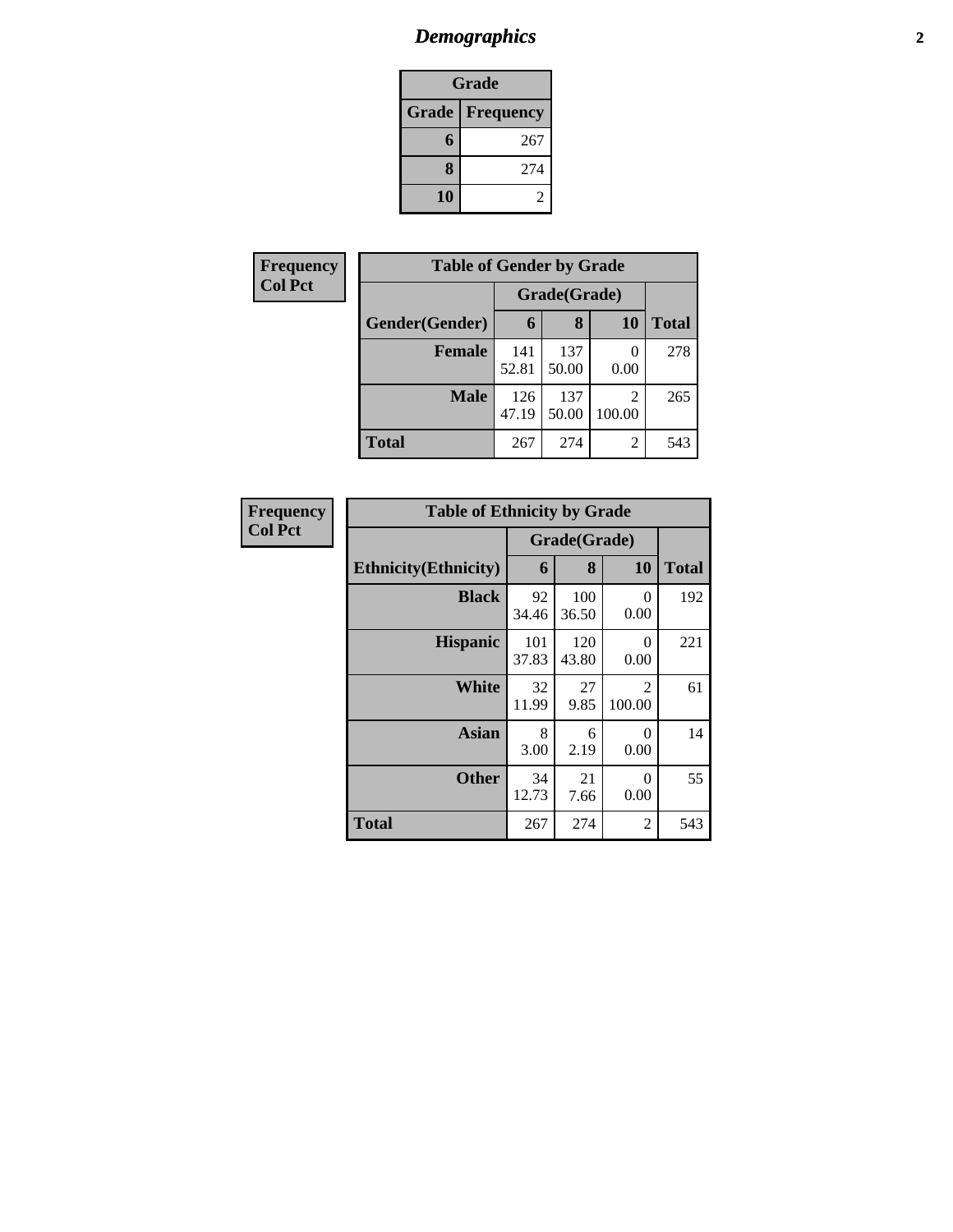### *Title IV, Part A, Schedule A* **3** *Goal 1: Ensure that all schools are drug-free Baseline Data: Year 2008-2009 Prevalence of Drug Use*

| Frequency<br><b>Col Pct</b> | <b>Table of AlcoholAlt by Grade</b> |              |              |                          |              |  |
|-----------------------------|-------------------------------------|--------------|--------------|--------------------------|--------------|--|
|                             | AlcoholAlt(Alcohol                  | Grade(Grade) |              |                          |              |  |
|                             | use, past 30 days)                  | 6            | 8            | <b>10</b>                | <b>Total</b> |  |
|                             | <b>Yes</b>                          | 19<br>7.12   | 37<br>13.50  | $\mathcal{O}$<br>0.00    | 56           |  |
|                             | N <sub>0</sub>                      | 248<br>92.88 | 237<br>86.50 | $\overline{2}$<br>100.00 | 487          |  |
|                             | Total                               | 267          | 274          | $\overline{2}$           | 543          |  |

| Frequency<br><b>Col Pct</b> | <b>Table of TobaccoAny by Grade</b> |              |              |                          |              |
|-----------------------------|-------------------------------------|--------------|--------------|--------------------------|--------------|
|                             | TobaccoAny(Tobacco                  | Grade(Grade) |              |                          |              |
|                             | use, past 30 days)                  | 6            | 8            | 10                       | <b>Total</b> |
|                             | Yes                                 | 11<br>4.12   | 23<br>8.39   | 0<br>0.00                | 34           |
|                             | N <sub>0</sub>                      | 256<br>95.88 | 251<br>91.61 | $\overline{2}$<br>100.00 | 509          |
|                             | <b>Total</b>                        | 267          | 274          | $\overline{2}$           | 543          |

| <b>Frequency</b><br><b>Col Pct</b> | <b>Table of MarijuanaAlt by Grade</b> |              |              |                          |              |
|------------------------------------|---------------------------------------|--------------|--------------|--------------------------|--------------|
|                                    | MarijuanaAlt(Marijuana                | Grade(Grade) |              |                          |              |
|                                    | use, past 30 days)                    | 6            | 8            | <b>10</b>                | <b>Total</b> |
|                                    | Yes                                   | 0.75         | 25<br>9.12   | 0.00                     | 27           |
|                                    | N <sub>o</sub>                        | 265<br>99.25 | 249<br>90.88 | $\overline{2}$<br>100.00 | 516          |
|                                    | <b>Total</b>                          | 267          | 274          | 2                        | 543          |

| Frequency<br><b>Col Pct</b> | <b>Table of OtherDrugAny by Grade</b>  |              |              |                          |              |
|-----------------------------|----------------------------------------|--------------|--------------|--------------------------|--------------|
|                             | <b>OtherDrugAny(Other</b><br>drug use, |              | Grade(Grade) |                          |              |
|                             | past 30 days)                          | 6            | 8            | 10                       | <b>Total</b> |
|                             | Yes                                    | 13<br>4.87   | 18<br>6.57   | 0.00                     | 31           |
|                             | N <sub>0</sub>                         | 254<br>95.13 | 256<br>93.43 | $\mathfrak{D}$<br>100.00 | 512          |
|                             | <b>Total</b>                           | 267          | 274          | $\overline{2}$           | 543          |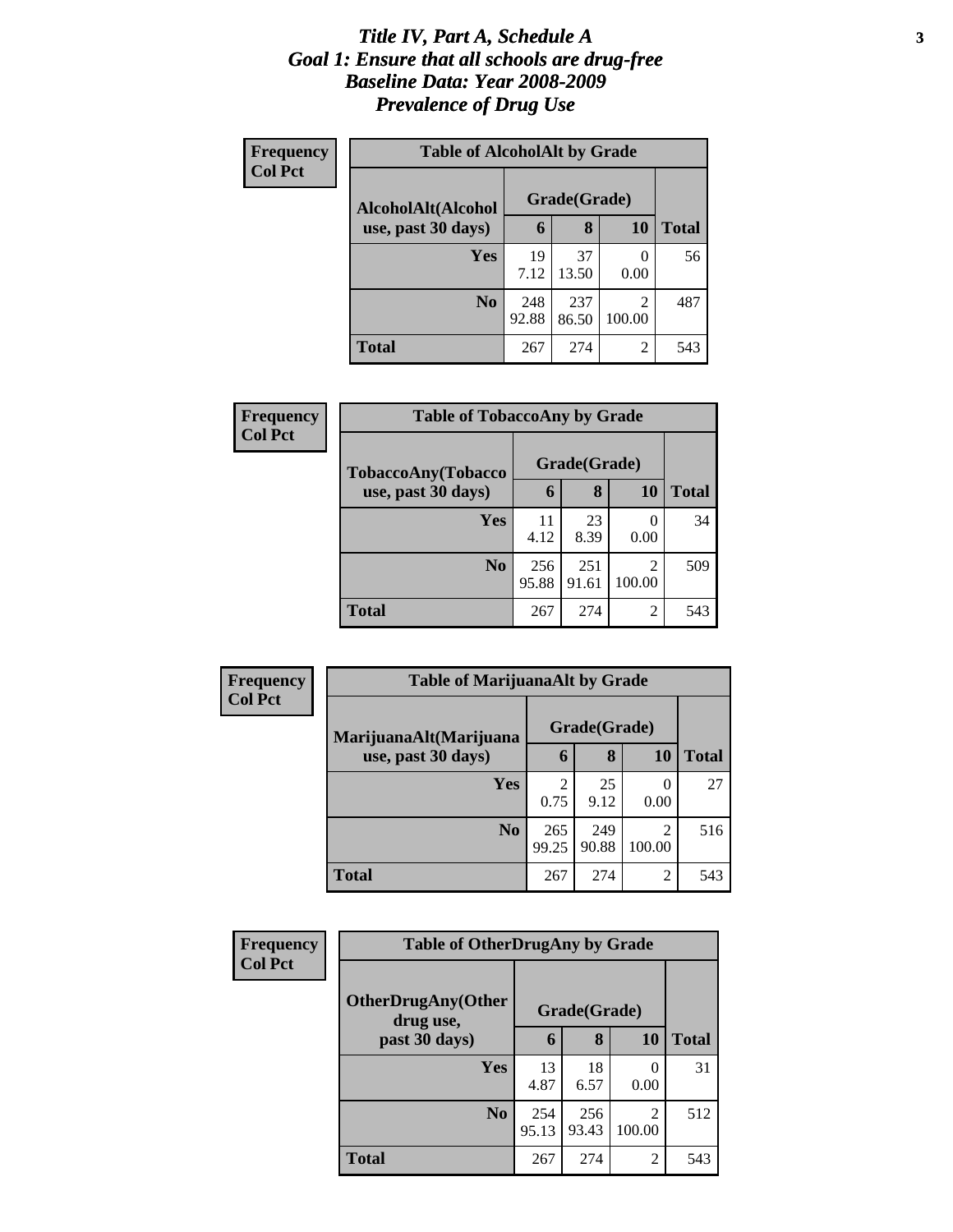### *Average Age of Onset of Use* **4** *Results for "Average Age of Onset of Use" questions exclude students who said they did not use that substance*

| <b>Variable</b>    | Label                                                              | <b>Mean</b> |
|--------------------|--------------------------------------------------------------------|-------------|
| Alcoholinit2       | I started using alcohol when I was                                 | 10.92       |
| Cigarettesinit2    | I started smoking tobacco when I was                               | 11.19       |
| Smokelessinit2     | I started chewing tobacco when I was                               | 10.78       |
| Marijuanainit2     | I started using marijuana when I was                               | 11.93       |
| Cocaineinit2       | I started using cocaine when I was                                 | 12.71       |
| Inhalantsinit2     | I started using inhalants when I was                               | 10.88       |
| Steroidsinit2      | I started using steroids when I was                                | 11.00       |
| Ecstasyinit2       | I started using ecstasy when I was                                 | 11.00       |
| Methinit2          | I started using methamphetamines when I was                        | 9.75        |
| Hallucinogensinit2 | I started using hallucinogens when I was                           | 11.25       |
| Prescriptioninit2  | I started using prescription drugs not prescribed to me when I was | 10.38       |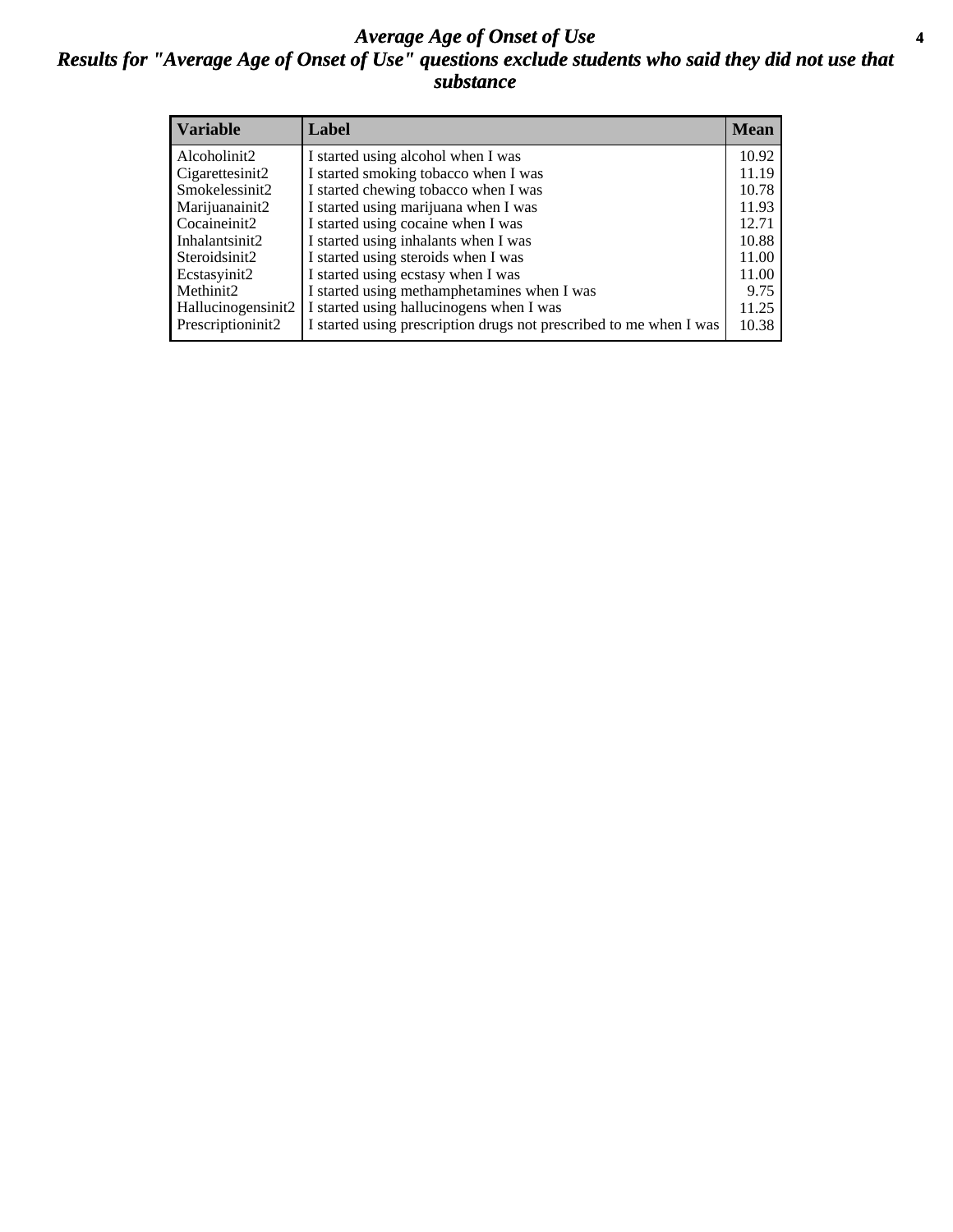# *Perception of Health Risk* **5**

| <b>Frequency</b> | <b>Table of Alcoholharmdich by Grade</b> |              |              |                           |              |
|------------------|------------------------------------------|--------------|--------------|---------------------------|--------------|
| <b>Col Pct</b>   | Alcoholharmdich(I<br>think alcohol is    | Grade(Grade) |              |                           |              |
|                  | harmful)                                 | 6            | 8            | 10                        | <b>Total</b> |
|                  | Yes                                      | 209<br>78.28 | 211<br>77.01 | 2<br>100.00               | 422          |
|                  | N <sub>0</sub>                           | 58<br>21.72  | 63<br>22.99  | $\mathbf{\Omega}$<br>0.00 | 121          |
|                  | <b>Total</b>                             | 267          | 274          | 2                         | 543          |

| <b>Frequency</b> | <b>Table of Tobaccoharmdich by Grade</b> |              |              |                          |              |
|------------------|------------------------------------------|--------------|--------------|--------------------------|--------------|
| <b>Col Pct</b>   | Tobaccoharmdich(I<br>think tobacco is    |              | Grade(Grade) |                          |              |
|                  | harmful)                                 | 6            | 8            | <b>10</b>                | <b>Total</b> |
|                  | Yes                                      | 215<br>80.52 | 239<br>87.23 | $\mathfrak{D}$<br>100.00 | 456          |
|                  | N <sub>0</sub>                           | 52<br>19.48  | 35<br>12.77  | $\theta$<br>0.00         | 87           |
|                  | <b>Total</b>                             | 267          | 274          | $\overline{2}$           | 543          |

| Frequency      | <b>Table of Marijuanaharmdich by Grade</b> |              |              |                                    |              |
|----------------|--------------------------------------------|--------------|--------------|------------------------------------|--------------|
| <b>Col Pct</b> | Marijuanaharmdich(I<br>think marijuana is  |              | Grade(Grade) |                                    |              |
|                | harmful)                                   | 6            | 8            | 10                                 | <b>Total</b> |
|                | <b>Yes</b>                                 | 206<br>77.15 | 204<br>74.45 | $\overline{\mathcal{L}}$<br>100.00 | 412          |
|                | N <sub>0</sub>                             | 61<br>22.85  | 70<br>25.55  | $\mathbf{\Omega}$<br>0.00          | 131          |
|                | <b>Total</b>                               | 267          | 274          | 2                                  | 543          |

| Frequency      | <b>Table of Otherdrugharmdich by Grade</b>   |              |              |                          |              |
|----------------|----------------------------------------------|--------------|--------------|--------------------------|--------------|
| <b>Col Pct</b> | Otherdrugharmdich(I<br>think other drugs are |              | Grade(Grade) |                          |              |
|                | harmful)                                     | 6            | 8            | <b>10</b>                | <b>Total</b> |
|                | Yes                                          | 217<br>81.27 | 240<br>87.59 | $\mathcal{D}$<br>100.00  | 459          |
|                | N <sub>0</sub>                               | 50<br>18.73  | 34<br>12.41  | $\left( \right)$<br>0.00 | 84           |
|                | <b>Total</b>                                 | 267          | 274          | 2                        | 543          |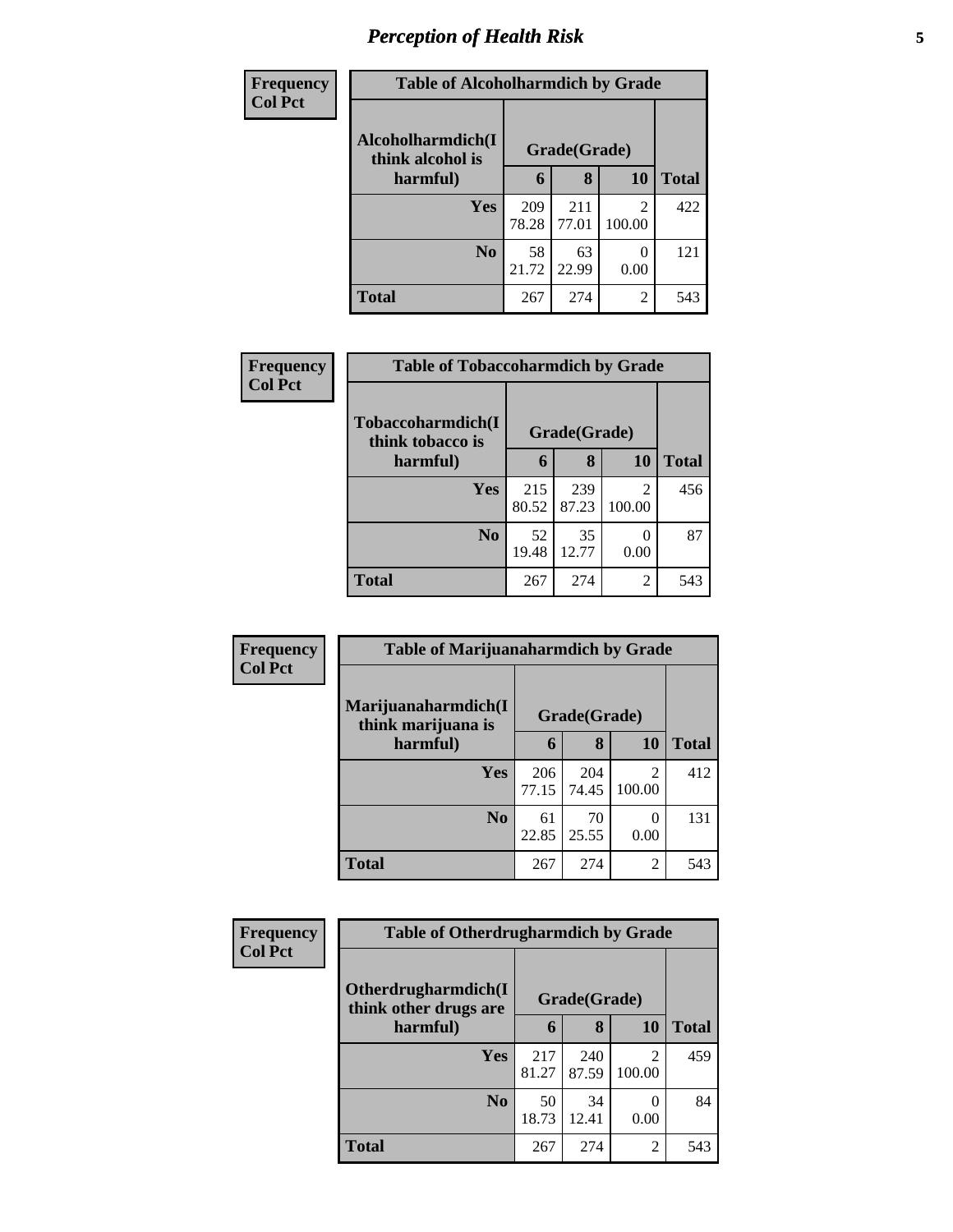# *Social Disapproval* **6**

| Frequency      | <b>Table of Alcoholpeerdich by Grade</b>                    |              |              |                          |              |  |  |  |
|----------------|-------------------------------------------------------------|--------------|--------------|--------------------------|--------------|--|--|--|
| <b>Col Pct</b> | Alcoholpeerdich(My<br>friends would<br>disapprove if I used | Grade(Grade) |              |                          |              |  |  |  |
|                | alcohol)                                                    | 6            | 8            | 10                       | <b>Total</b> |  |  |  |
|                | <b>Yes</b>                                                  | 194<br>72.66 | 178<br>64.96 | 0<br>0.00                | 372          |  |  |  |
|                | N <sub>0</sub>                                              | 73<br>27.34  | 96<br>35.04  | $\overline{2}$<br>100.00 | 171          |  |  |  |
|                | <b>Total</b>                                                | 267          | 274          | $\overline{2}$           | 543          |  |  |  |

| Frequency      | <b>Table of Tobaccopeerdich by Grade</b>                    |              |              |       |              |  |  |
|----------------|-------------------------------------------------------------|--------------|--------------|-------|--------------|--|--|
| <b>Col Pct</b> | Tobaccopeerdich(My<br>friends would<br>disapprove if I used | Grade(Grade) |              |       |              |  |  |
|                | tobacco)                                                    | 6            | 8            | 10    | <b>Total</b> |  |  |
|                | <b>Yes</b>                                                  | 205<br>76.78 | 195<br>71.17 | 50.00 | 401          |  |  |
|                | N <sub>0</sub>                                              | 62<br>23.22  | 79<br>28.83  | 50.00 | 142          |  |  |
|                | <b>Total</b>                                                | 267          | 274          | 2     | 543          |  |  |

| <b>Frequency</b><br><b>Col Pct</b> | <b>Table of Marijuanapeerdich by Grade</b>                    |              |              |                          |              |  |  |
|------------------------------------|---------------------------------------------------------------|--------------|--------------|--------------------------|--------------|--|--|
|                                    | Marijuanapeerdich(My<br>friends would<br>disapprove if I used | Grade(Grade) |              |                          |              |  |  |
|                                    | marijuana)                                                    | 6            | 8            | <b>10</b>                | <b>Total</b> |  |  |
|                                    | <b>Yes</b>                                                    | 202<br>75.66 | 190<br>69.34 | 0<br>0.00                | 392          |  |  |
|                                    | N <sub>0</sub>                                                | 65<br>24.34  | 84<br>30.66  | $\overline{c}$<br>100.00 | 151          |  |  |
|                                    | <b>Total</b>                                                  | 267          | 274          | 2                        | 543          |  |  |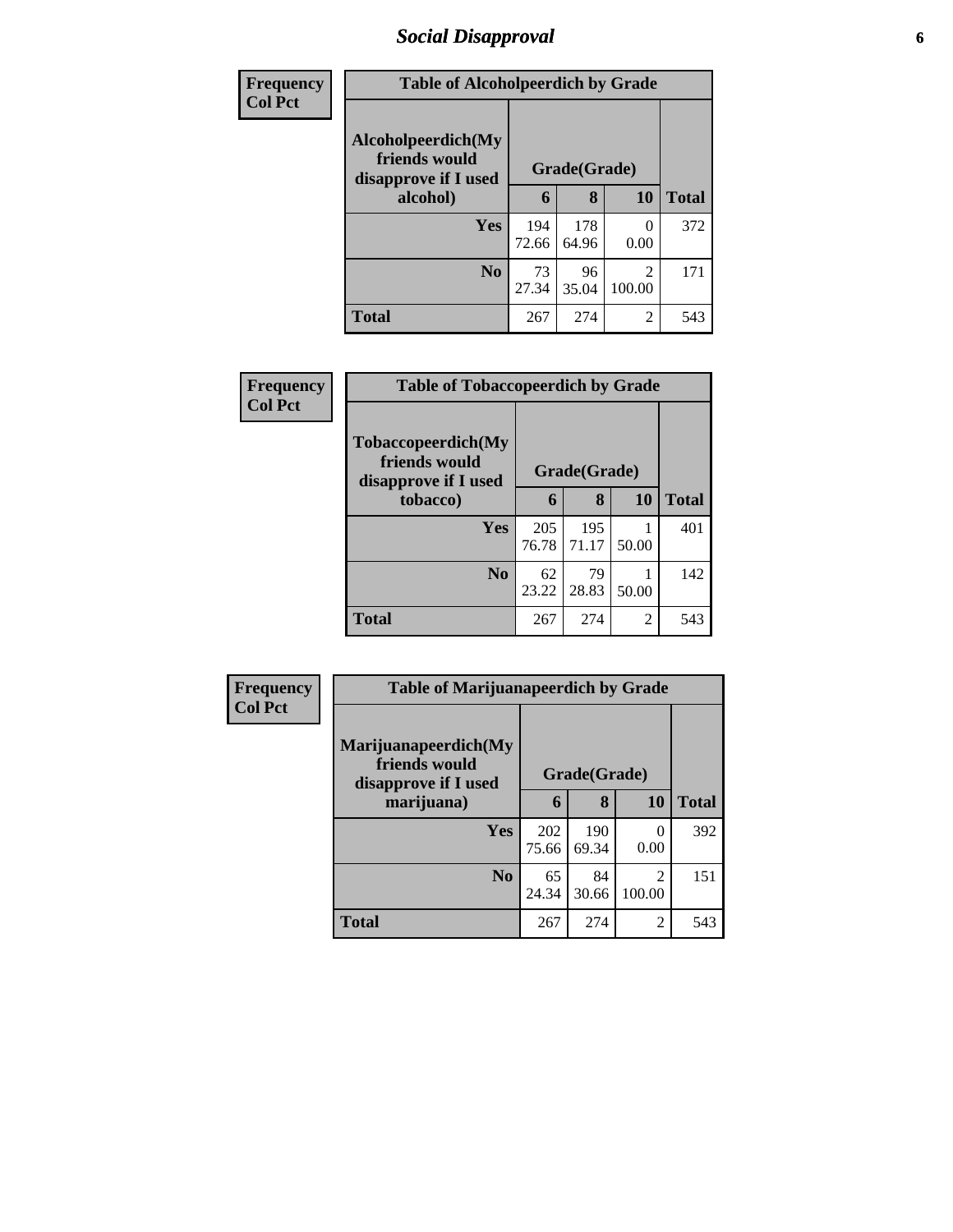# *Social Disapproval* **7**

| <b>Frequency</b> | <b>Table of Otherdrugpeerdich by Grade</b>                    |              |              |                          |              |
|------------------|---------------------------------------------------------------|--------------|--------------|--------------------------|--------------|
| <b>Col Pct</b>   | Otherdrugpeerdich(My<br>friends would<br>disapprove if I used | Grade(Grade) |              |                          |              |
|                  | other drugs)                                                  | 6            | 8            | <b>10</b>                | <b>Total</b> |
|                  | Yes                                                           | 209<br>78.28 | 201<br>73.36 | $\mathfrak{D}$<br>100.00 | 412          |
|                  | N <sub>0</sub>                                                | 58<br>21.72  | 73<br>26.64  | $\theta$<br>0.00         | 131          |
|                  | <b>Total</b>                                                  | 267          | 274          | 2                        | 543          |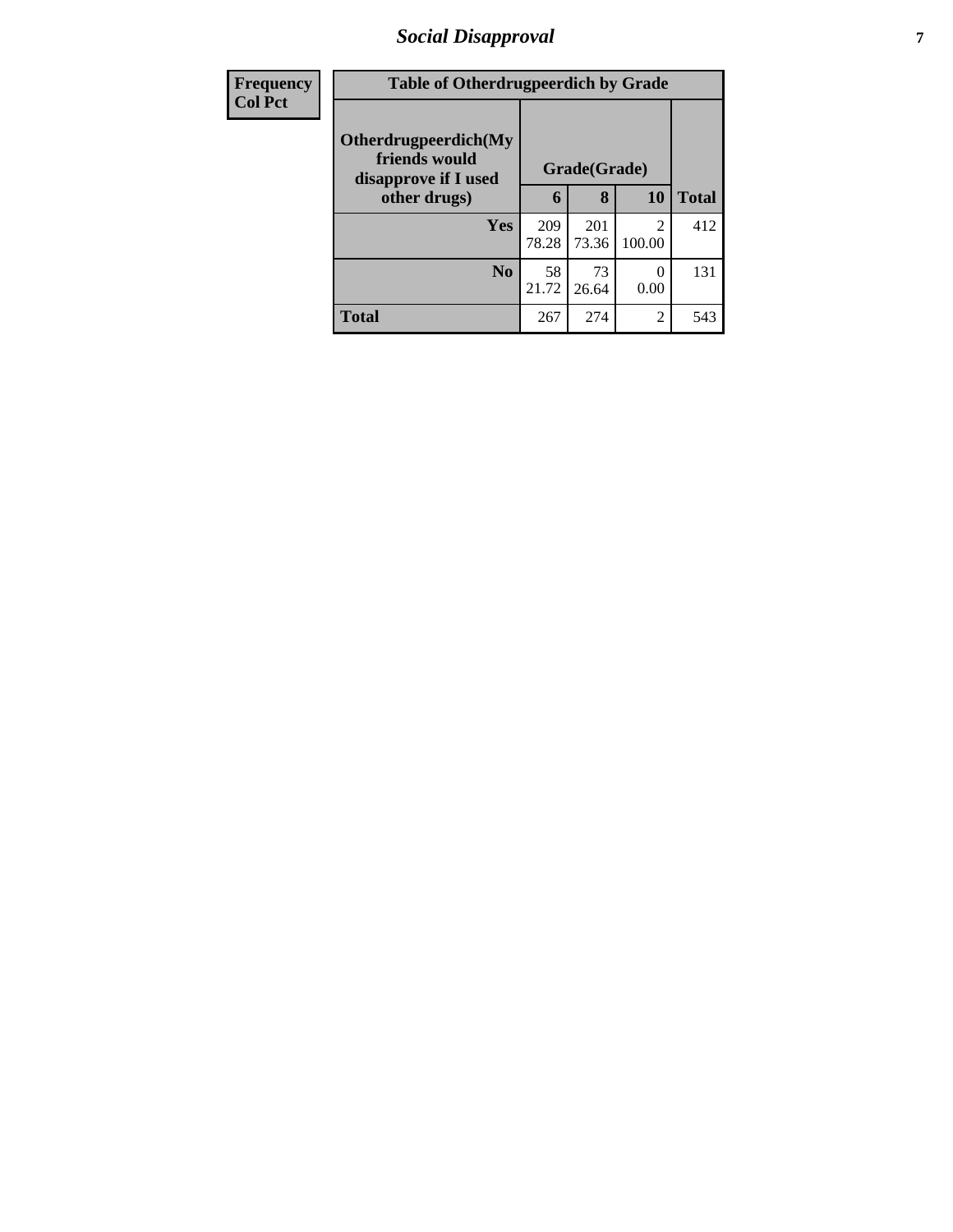### Title IV, Part A, Schedule A **8** *Goal 2: To help ensure that all schools are safe and disciplined Baseline Data: Year 2008-2009 Student Involvement in Gang Activity*

| Frequency<br><b>Col Pct</b> | <b>Table of Gangself by Grade</b>                                                                 |              |                   |             |              |  |  |
|-----------------------------|---------------------------------------------------------------------------------------------------|--------------|-------------------|-------------|--------------|--|--|
|                             | Gangself(I<br>have<br>participated<br>in illegal<br>gang<br>activities in<br>the past 30<br>days) | 6            | Grade(Grade)<br>8 | 10          | <b>Total</b> |  |  |
|                             | <b>Yes</b>                                                                                        | 20<br>7.49   | 25<br>9.12        | 0<br>0.00   | 45           |  |  |
|                             | N <sub>0</sub>                                                                                    | 247<br>92.51 | 249<br>90.88      | 2<br>100.00 | 498          |  |  |
|                             | <b>Total</b>                                                                                      | 267          | 274               | 2           | 543          |  |  |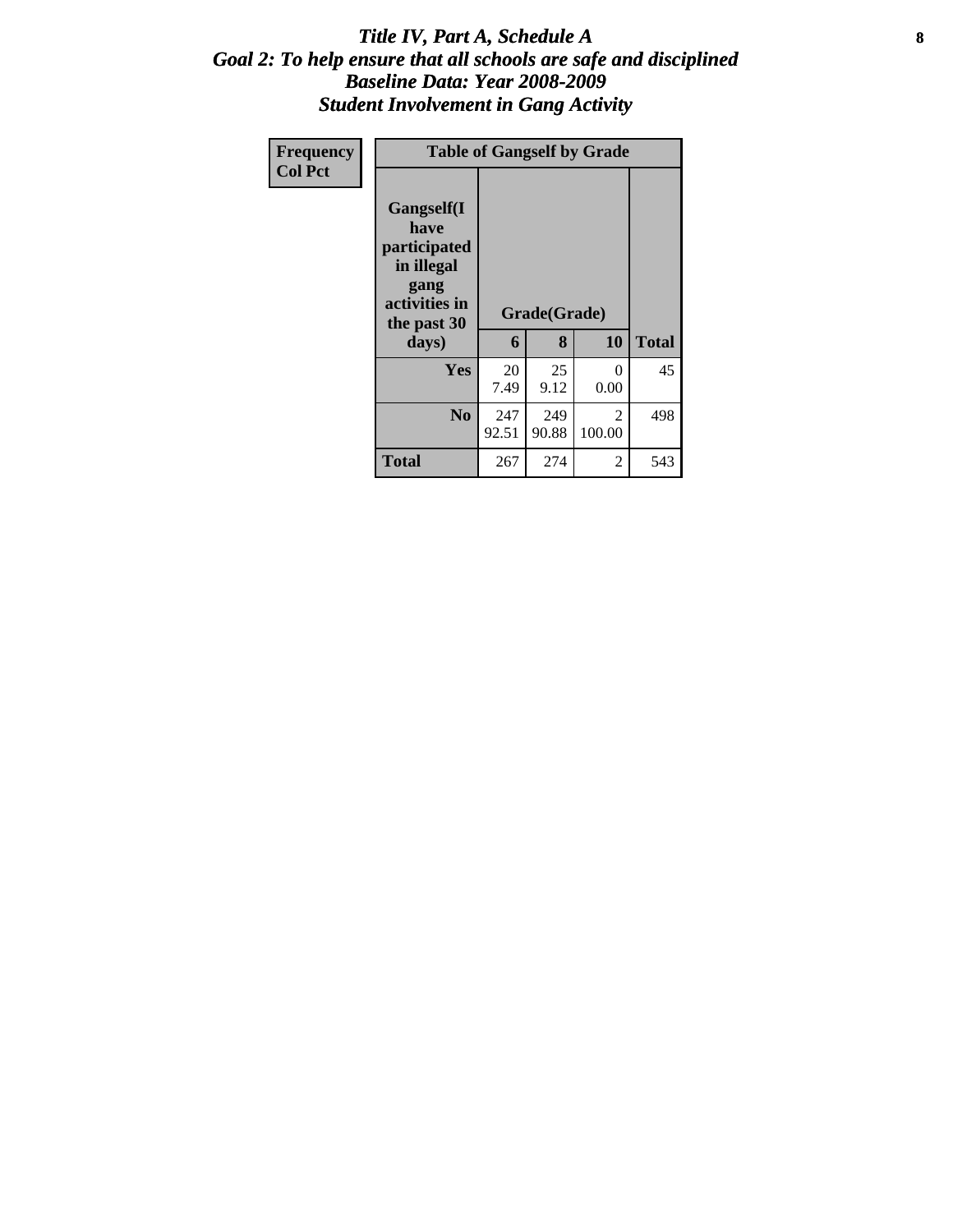# *Student Perception of School Safety* **9**

| <b>Frequency</b> |
|------------------|
| <b>Row Pct</b>   |

| <b>Table of Grade by Safeschool</b> |                          |                                                        |                                    |                                    |                |  |  |  |  |
|-------------------------------------|--------------------------|--------------------------------------------------------|------------------------------------|------------------------------------|----------------|--|--|--|--|
|                                     |                          | Safeschool (School is a place at which I feel<br>safe) |                                    |                                    |                |  |  |  |  |
| Grade(Grade)                        | <b>Strongly</b><br>Agree | <b>Somewhat</b><br>Agree                               | <b>Somewhat</b><br><b>Disagree</b> | <b>Strongly</b><br><b>Disagree</b> | <b>Total</b>   |  |  |  |  |
| 6                                   | 68<br>25.47              | 124<br>46.44                                           | 38<br>14.23                        | 37<br>13.86                        | 267            |  |  |  |  |
| 8                                   | 29<br>10.58              | 137<br>50.00                                           | 66<br>24.09                        | 42<br>15.33                        | 274            |  |  |  |  |
| 10                                  | 50.00                    | 0<br>0.00                                              | 50.00                              | 0<br>0.00                          | $\mathfrak{D}$ |  |  |  |  |
| <b>Total</b>                        | 98                       | 261                                                    | 105                                | 79                                 | 543            |  |  |  |  |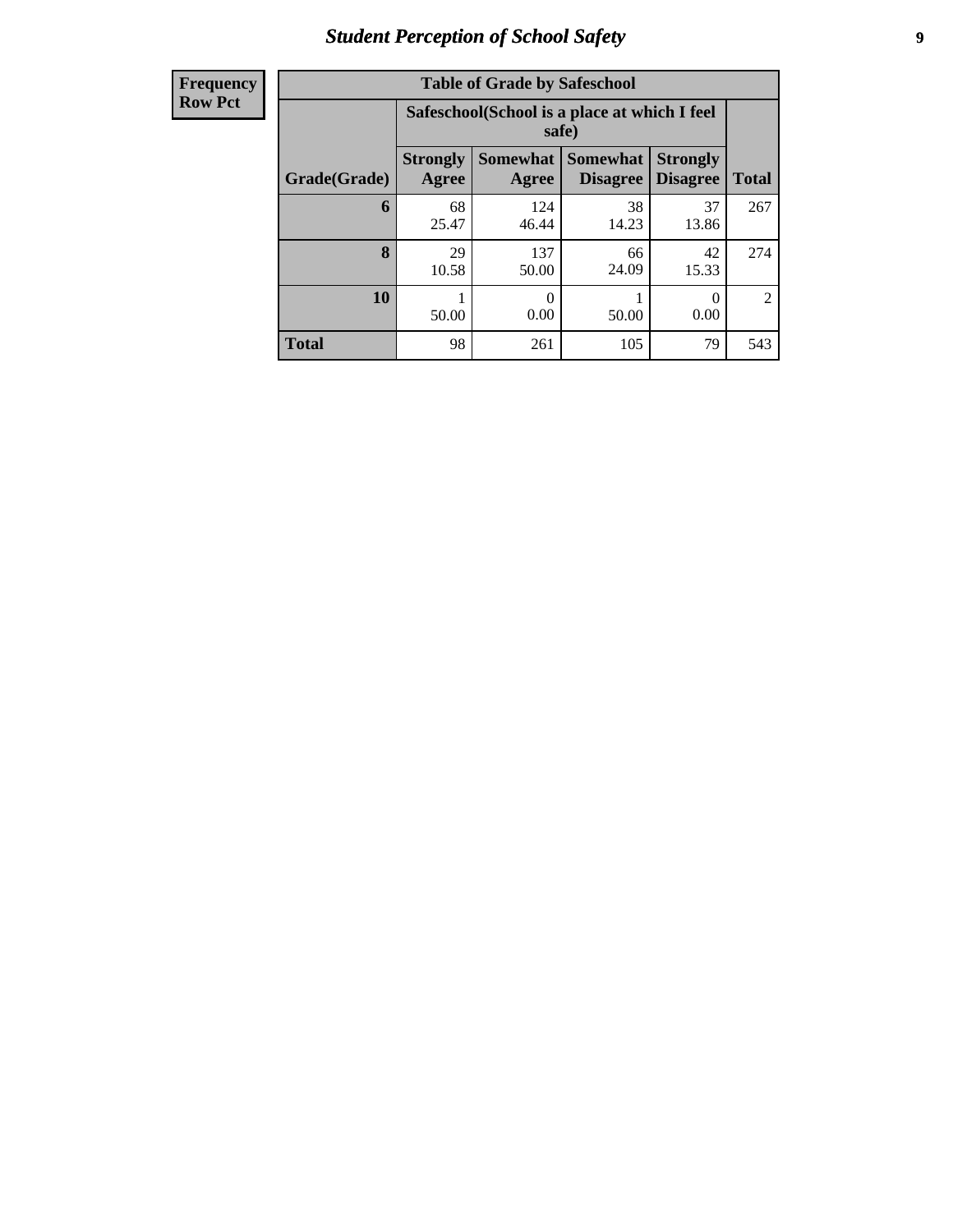### *Students Who Have Been Bullied* **10**

| <b>Table of Grade by Bullied</b> |                             |                                                                               |                              |                   |                        |                               |                   |                |  |
|----------------------------------|-----------------------------|-------------------------------------------------------------------------------|------------------------------|-------------------|------------------------|-------------------------------|-------------------|----------------|--|
|                                  |                             | <b>Bullied</b> (I have been bullied by other<br>students in the past 30 days) |                              |                   |                        |                               |                   |                |  |
| Grade(Grade)                     | $\mathbf{0}$<br><b>Days</b> | 1 or<br>2<br>days                                                             | 3 <sub>to</sub><br>5<br>days | 6 to<br>9<br>days | 10<br>to<br>19<br>days | <b>20</b><br>to<br>29<br>days | All<br>30<br>days | <b>Total</b>   |  |
| 6                                | 192<br>71.91                | 27<br>10.11                                                                   | 17<br>6.37                   | 7<br>2.62         | 10<br>3.75             | 0.37                          | 13<br>4.87        | 267            |  |
| 8                                | 220<br>80.29                | 19<br>6.93                                                                    | 12<br>4.38                   | 9<br>3.28         | 6<br>2.19              | 0.36                          | 7<br>2.55         | 274            |  |
| 10                               | $\overline{2}$<br>100.00    | $\Omega$<br>0.00                                                              | 0<br>0.00                    | $\Omega$<br>0.00  | $\Omega$<br>0.00       | $\Omega$<br>0.00              | $\Omega$<br>0.00  | $\overline{2}$ |  |
| <b>Total</b>                     | 414                         | 46                                                                            | 29                           | 16                | 16                     | $\overline{2}$                | 20                | 543            |  |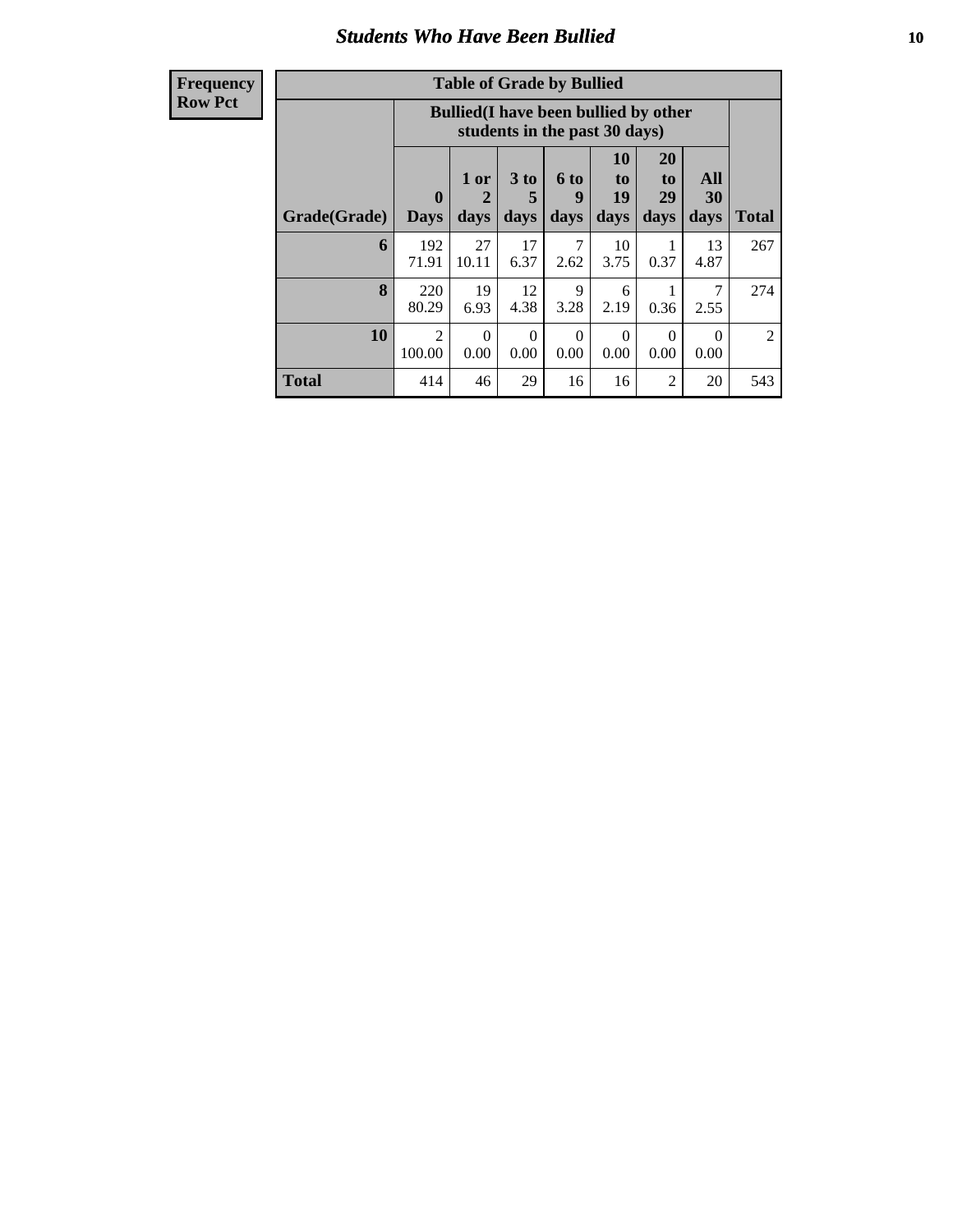### *School Climate* **11**

| Frequency      | <b>Table of SchoolClimate1 by Grade</b> |              |                   |                         |       |  |  |
|----------------|-----------------------------------------|--------------|-------------------|-------------------------|-------|--|--|
| <b>Col Pct</b> | SchoolClimate1(I<br>like school)        | 6            | Grade(Grade)<br>8 | 10                      | Total |  |  |
|                | <b>Strongly Agree</b>                   | 68<br>25.47  | 42<br>15.33       | 0<br>0.00               | 110   |  |  |
|                | <b>Somewhat Agree</b>                   | 157<br>58.80 | 162<br>59.12      | $\mathcal{L}$<br>100.00 | 321   |  |  |
|                | <b>Somewhat Disagree</b>                | 27<br>10.11  | 41<br>14.96       | 0<br>0.00               | 68    |  |  |
|                | <b>Strongly Disagree</b>                | 15<br>5.62   | 29<br>10.58       | 0<br>0.00               | 44    |  |  |
|                | <b>Total</b>                            | 267          | 274               | 2                       | 543   |  |  |

| Frequency      | <b>Table of SchoolClimate2 by Grade</b>           |              |                   |                         |              |
|----------------|---------------------------------------------------|--------------|-------------------|-------------------------|--------------|
| <b>Col Pct</b> | SchoolClimate2(I<br>feel successful at<br>school) | 6            | Grade(Grade)<br>8 | 10                      | <b>Total</b> |
|                | <b>Strongly Agree</b>                             | 116<br>43.45 | 79<br>28.83       | 0<br>0.00               | 195          |
|                | <b>Somewhat Agree</b>                             | 114<br>42.70 | 146<br>53.28      | $\mathcal{L}$<br>100.00 | 262          |
|                | <b>Somewhat Disagree</b>                          | 27<br>10.11  | 31<br>11.31       | ∩<br>0.00               | 58           |
|                | <b>Strongly Disagree</b>                          | 10<br>3.75   | 18<br>6.57        | ∩<br>0.00               | 28           |
|                | <b>Total</b>                                      | 267          | 274               | $\mathfrak{D}$          | 543          |

| Frequency<br><b>Col Pct</b> | <b>Table of SchoolClimate3 by Grade</b>                               |              |                   |                          |              |  |
|-----------------------------|-----------------------------------------------------------------------|--------------|-------------------|--------------------------|--------------|--|
|                             | SchoolClimate3(My<br>school has high<br>standards for<br>achievement) | 6            | Grade(Grade)<br>8 | 10                       | <b>Total</b> |  |
|                             | <b>Strongly Agree</b>                                                 | 117<br>43.82 | 66<br>24.09       | $\Omega$<br>0.00         | 183          |  |
|                             | <b>Somewhat Agree</b>                                                 | 117<br>43.82 | 111<br>40.51      | $\mathfrak{D}$<br>100.00 | 230          |  |
|                             | <b>Somewhat Disagree</b>                                              | 22<br>8.24   | 58<br>21.17       | 0<br>0.00                | 80           |  |
|                             | <b>Strongly Disagree</b>                                              | 11<br>4.12   | 39<br>14.23       | 0<br>0.00                | 50           |  |
|                             | <b>Total</b>                                                          | 267          | 274               | 2                        | 543          |  |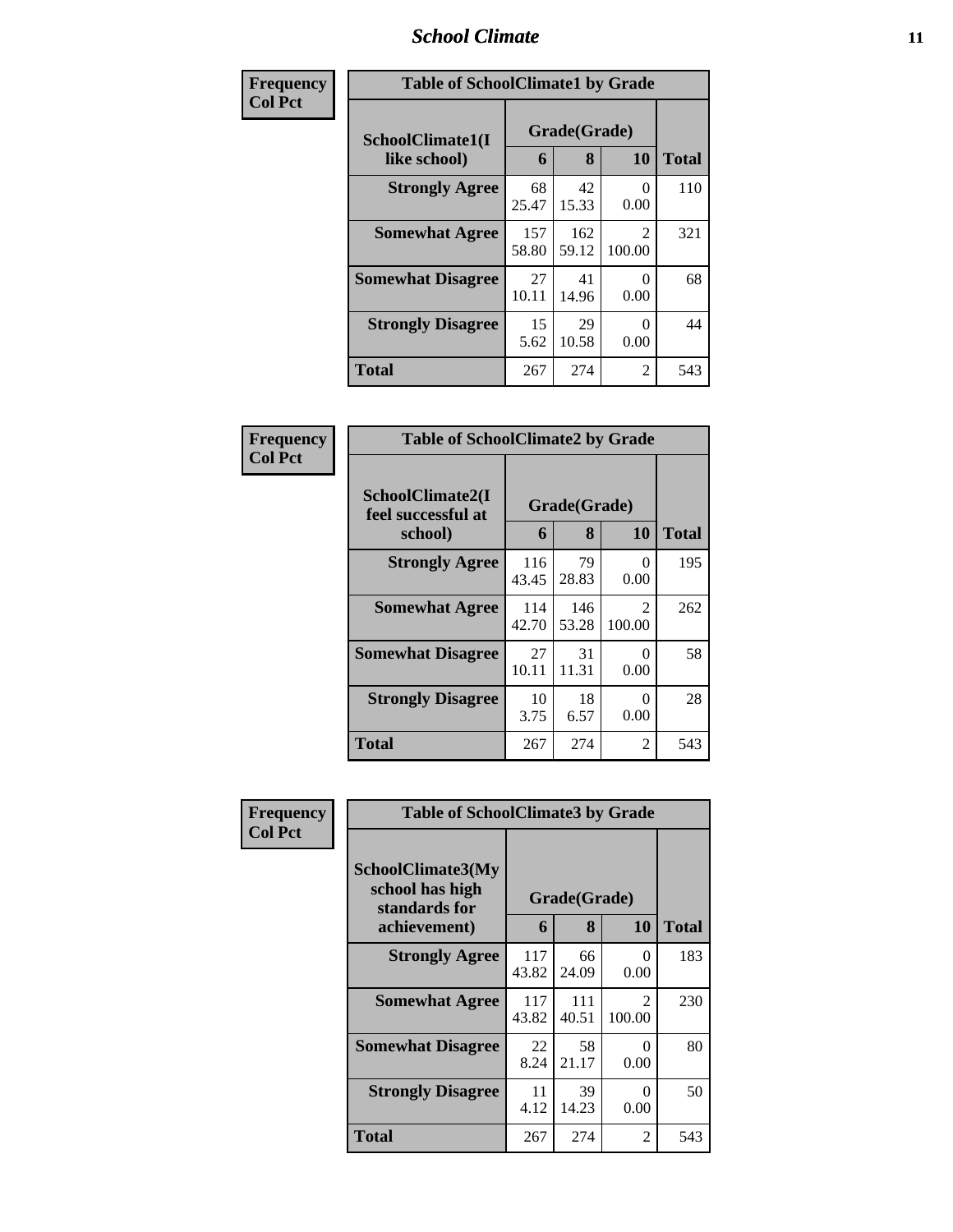### *School Climate* **12**

| Frequency      |                                                                      | <b>Table of SchoolClimate4 by Grade</b> |                   |           |              |  |  |  |
|----------------|----------------------------------------------------------------------|-----------------------------------------|-------------------|-----------|--------------|--|--|--|
| <b>Col Pct</b> | <b>SchoolClimate4(My</b><br>school sets clear<br>rules for behavior) | 6                                       | Grade(Grade)<br>8 | <b>10</b> | <b>Total</b> |  |  |  |
|                | <b>Strongly Agree</b>                                                | 173<br>64.79                            | 120<br>43.80      | 50.00     | 294          |  |  |  |
|                | <b>Somewhat Agree</b>                                                | 64<br>23.97                             | 100<br>36.50      | 0<br>0.00 | 164          |  |  |  |
|                | <b>Somewhat Disagree</b>                                             | 22<br>8.24                              | 35<br>12.77       | 50.00     | 58           |  |  |  |
|                | <b>Strongly Disagree</b>                                             | 8<br>3.00                               | 19<br>6.93        | 0<br>0.00 | 27           |  |  |  |
|                | <b>Total</b>                                                         | 267                                     | 274               | 2         | 543          |  |  |  |

#### **Frequency Col Pct**

| <b>Table of SchoolClimate5 by Grade</b>                              |              |                   |           |       |  |  |  |
|----------------------------------------------------------------------|--------------|-------------------|-----------|-------|--|--|--|
| SchoolClimate5(I<br>know what to do in<br>an emergency at<br>school) | 6            | Grade(Grade)<br>8 | 10        | Total |  |  |  |
|                                                                      |              |                   |           |       |  |  |  |
| <b>Strongly Agree</b>                                                | 178<br>66.67 | 148<br>54.01      | 50.00     | 327   |  |  |  |
| <b>Somewhat Agree</b>                                                | 76<br>28.46  | 91<br>33.21       | 0<br>0.00 | 167   |  |  |  |
| <b>Somewhat Disagree</b>                                             | 10<br>3.75   | 24<br>8.76        | 50.00     | 35    |  |  |  |
| <b>Strongly Disagree</b>                                             | 3<br>1.12    | 11<br>4.01        | 0<br>0.00 | 14    |  |  |  |
| Total                                                                | 267          | 274               | 2         | 543   |  |  |  |

| Frequency      | <b>Table of SchoolClimate6 by Grade</b> |              |              |                          |              |  |  |
|----------------|-----------------------------------------|--------------|--------------|--------------------------|--------------|--|--|
| <b>Col Pct</b> | <b>SchoolClimate6(Teachers</b>          | Grade(Grade) |              |                          |              |  |  |
|                | treat me with respect)                  | 6            | 8            | 10                       | <b>Total</b> |  |  |
|                | <b>Strongly Agree</b>                   | 137<br>51.31 | 105<br>38.32 | $\mathcal{O}$<br>0.00    | 242          |  |  |
|                | <b>Somewhat Agree</b>                   | 82<br>30.71  | 95<br>34.67  | $\mathfrak{D}$<br>100.00 | 179          |  |  |
|                | <b>Somewhat Disagree</b>                | 29<br>10.86  | 44<br>16.06  | $\mathcal{O}$<br>0.00    | 73           |  |  |
|                | <b>Strongly Disagree</b>                | 19<br>7.12   | 30<br>10.95  | 0.00                     | 49           |  |  |
|                | <b>Total</b>                            | 267          | 274          | 2                        | 543          |  |  |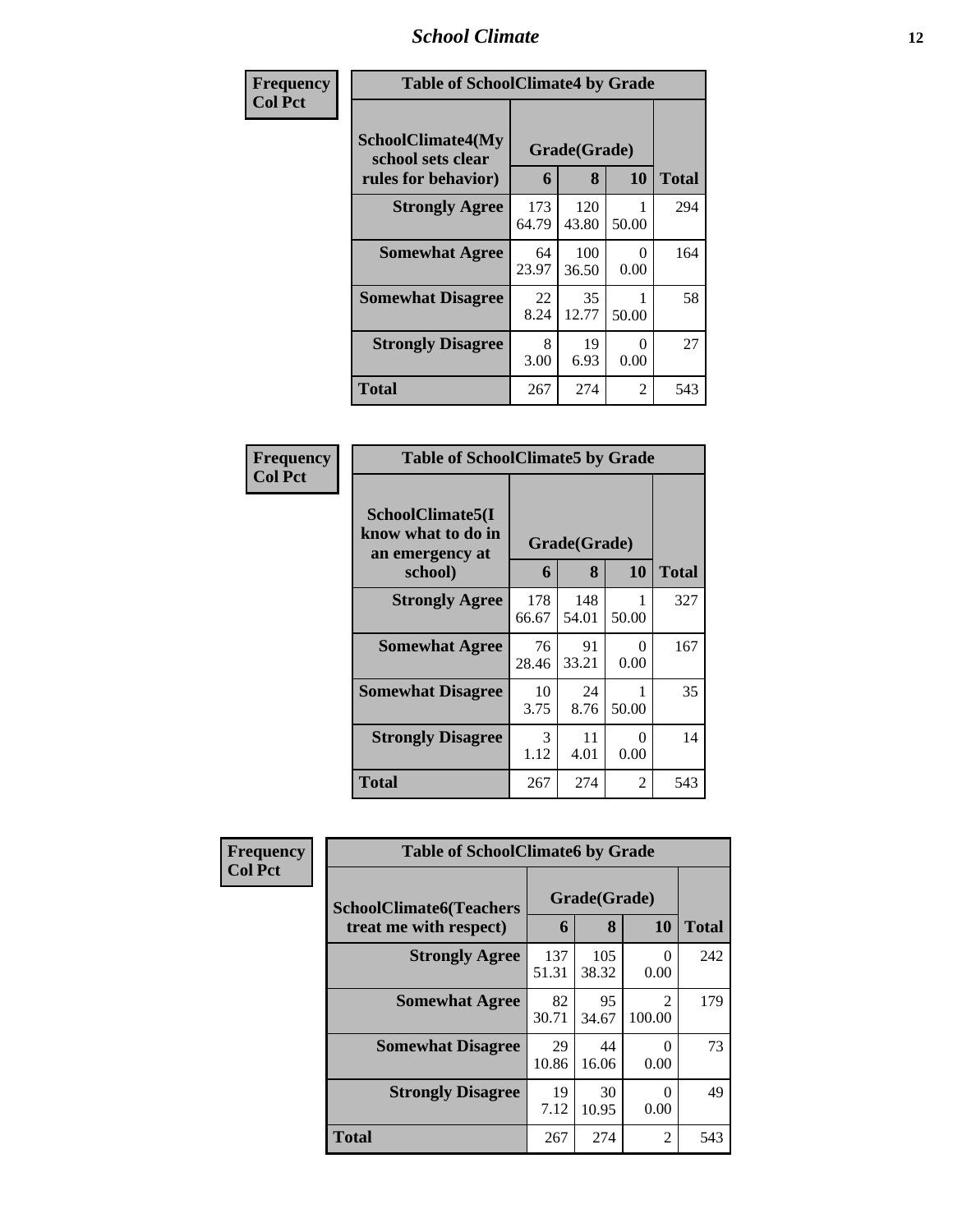### *School Climate* **13**

| <b>Frequency</b> | <b>Table of SchoolClimate7 by Grade</b>                                       |              |                   |                  |              |
|------------------|-------------------------------------------------------------------------------|--------------|-------------------|------------------|--------------|
| <b>Col Pct</b>   | <b>SchoolClimate7(Behaviors</b><br>in my class allow the<br>teacher to teach) | 6            | Grade(Grade)<br>8 | 10               | <b>Total</b> |
|                  | <b>Strongly Agree</b>                                                         | 86<br>32.21  | 55<br>20.07       | 50.00            | 142          |
|                  | <b>Somewhat Agree</b>                                                         | 113<br>42.32 | 116<br>42.34      | $\theta$<br>0.00 | 229          |
|                  | <b>Somewhat Disagree</b>                                                      | 49<br>18.35  | 67<br>24.45       | 50.00            | 117          |
|                  | <b>Strongly Disagree</b>                                                      | 19<br>7.12   | 36<br>13.14       | $\Omega$<br>0.00 | 55           |
|                  | <b>Total</b>                                                                  | 267          | 274               | 2                | 543          |

| Frequency      | <b>Table of SchoolClimate8 by Grade</b>                                              |              |                   |                          |              |
|----------------|--------------------------------------------------------------------------------------|--------------|-------------------|--------------------------|--------------|
| <b>Col Pct</b> | <b>SchoolClimate8(Students</b><br>are frequently<br>recognized for good<br>behavior) | 6            | Grade(Grade)<br>8 | <b>10</b>                | <b>Total</b> |
|                | <b>Strongly Agree</b>                                                                | 73           | 51                | 0                        | 124          |
|                |                                                                                      | 27.34        | 18.61             | 0.00                     |              |
|                | <b>Somewhat Agree</b>                                                                | 103<br>38.58 | 94<br>34.31       | $\Omega$<br>0.00         | 197          |
|                | <b>Somewhat Disagree</b>                                                             | 71<br>26.59  | 76<br>27.74       | $\mathfrak{D}$<br>100.00 | 149          |
|                | <b>Strongly Disagree</b>                                                             | 20<br>7.49   | 53<br>19.34       | $\Omega$<br>0.00         | 73           |
|                | Total                                                                                | 267          | 274               | 2                        | 543          |

| Frequency      | <b>Table of SchoolClimate9 by Grade</b>                            |              |                   |                                       |              |
|----------------|--------------------------------------------------------------------|--------------|-------------------|---------------------------------------|--------------|
| <b>Col Pct</b> | SchoolClimate9(School<br>counselor would be<br>helpful if I needed |              | Grade(Grade)<br>8 |                                       |              |
|                | assistance)                                                        | 6            |                   | 10                                    | <b>Total</b> |
|                | <b>Strongly Agree</b>                                              | 155<br>58.05 | 101<br>36.86      | 0<br>0.00                             | 256          |
|                | <b>Somewhat Agree</b>                                              | 77<br>28.84  | 113<br>41.24      | $\mathcal{D}_{\mathcal{L}}$<br>100.00 | 192          |
|                | <b>Somewhat Disagree</b>                                           | 19<br>7.12   | 28<br>10.22       | 0<br>0.00                             | 47           |
|                | <b>Strongly Disagree</b>                                           | 16<br>5.99   | 32<br>11.68       | 0<br>0.00                             | 48           |
|                | <b>Total</b>                                                       | 267          | 274               | 2                                     | 543          |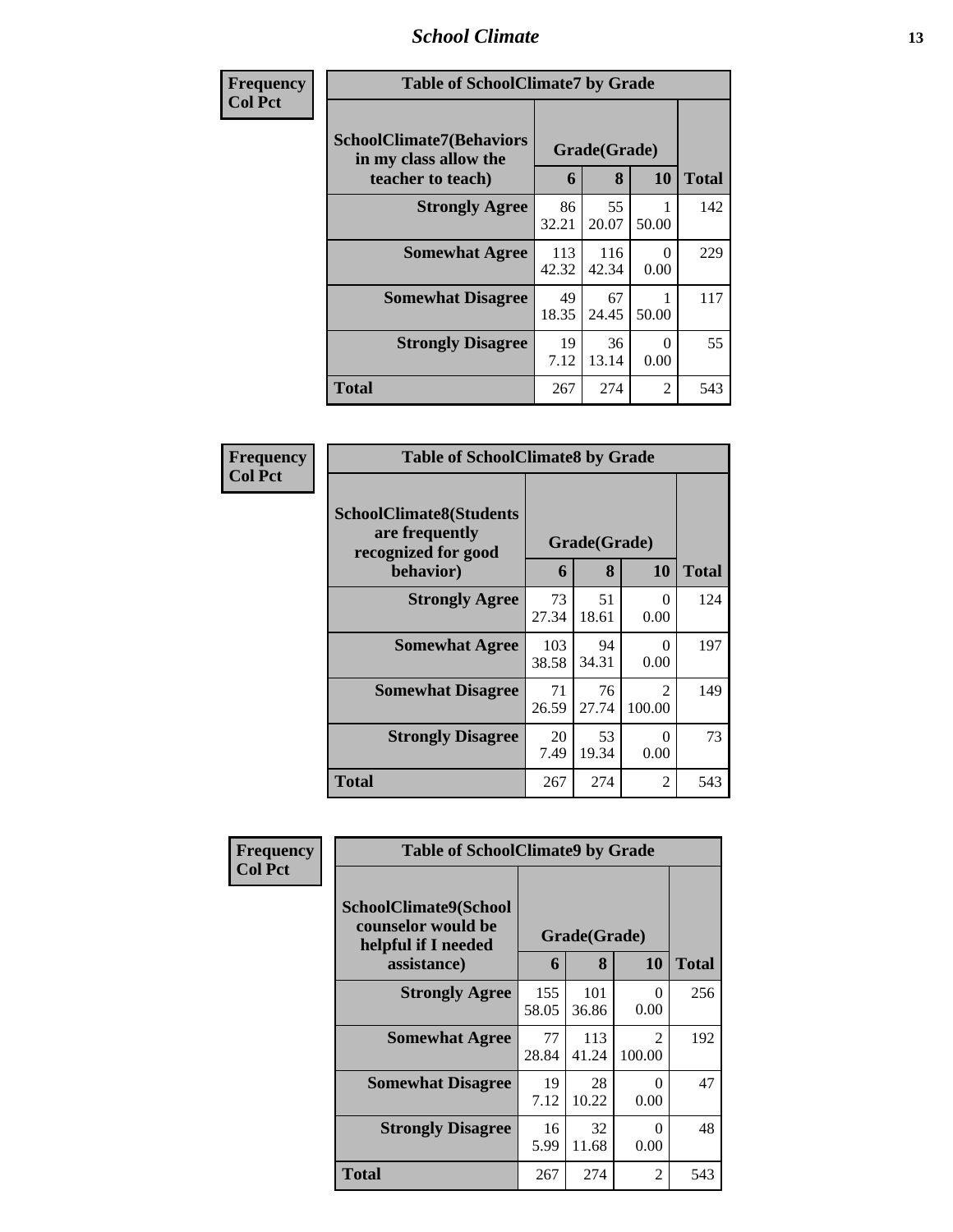### *Reasons for Dropping Out* **14**

| Frequency      | <b>Table of Dropoutreason by Grade</b>                                   |              |                   |           |              |
|----------------|--------------------------------------------------------------------------|--------------|-------------------|-----------|--------------|
| <b>Col Pct</b> | Dropoutreason(If<br>I dropped out the<br>reason would<br>most likely be) | 6            | Grade(Grade)<br>8 | <b>10</b> | <b>Total</b> |
|                | <b>Won't Drop out</b>                                                    | 149<br>55.81 | 133<br>48.54      | 50.00     | 283          |
|                | <b>Bored</b>                                                             | 31<br>11.61  | 36<br>13.14       | 50.00     | 68           |
|                | <b>Family Reasons</b>                                                    | 33<br>12.36  | 23<br>8.39        | 0<br>0.00 | 56           |
|                | <b>Being Bullied</b>                                                     | 18<br>6.74   | 14<br>5.11        | 0<br>0.00 | 32           |
|                | <b>Other</b>                                                             | 36<br>13.48  | 68<br>24.82       | 0<br>0.00 | 104          |
|                | Total                                                                    | 267          | 274               | 2         | 543          |

| Frequency      | <b>Table of Dropout by Grade</b>                                       |              |                   |            |              |  |  |  |
|----------------|------------------------------------------------------------------------|--------------|-------------------|------------|--------------|--|--|--|
| <b>Col Pct</b> | Dropout(I<br>have<br>thought<br>about<br>dropping<br>out of<br>school) | 6            | Grade(Grade)<br>8 | 10         | <b>Total</b> |  |  |  |
|                | Yes                                                                    | 68<br>25.47  | 89<br>32.48       | 50.00      | 158          |  |  |  |
|                | N <sub>0</sub>                                                         | 199          | 185               |            | 385          |  |  |  |
|                | <b>Total</b>                                                           | 74.53<br>267 | 67.52<br>274      | 50.00<br>2 | 543          |  |  |  |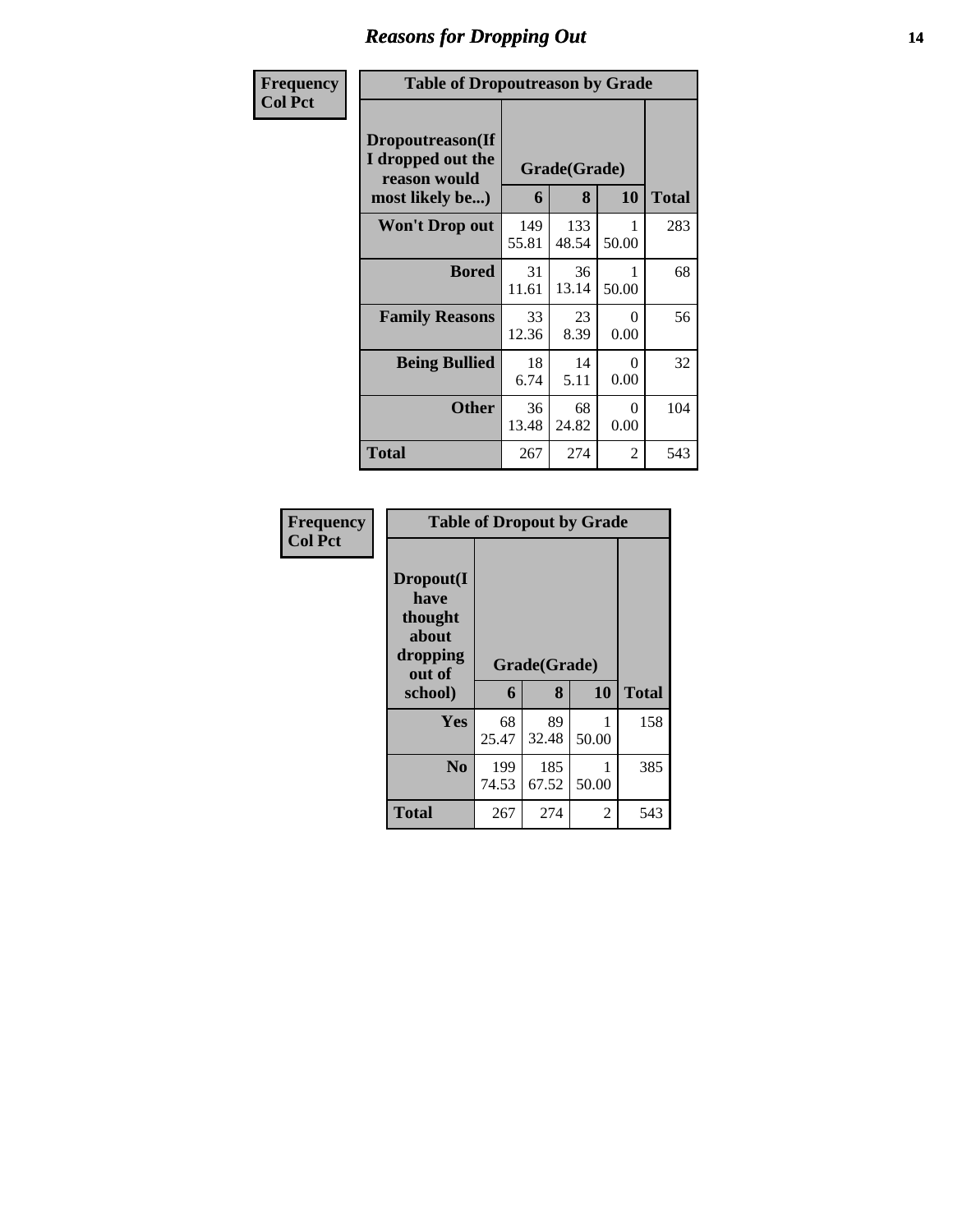*School Safety* **15**

| <b>Frequency</b> | <b>Table of Gangself by Grade</b>                                                                 |             |                   |                        |              |  |  |
|------------------|---------------------------------------------------------------------------------------------------|-------------|-------------------|------------------------|--------------|--|--|
| <b>Col Pct</b>   | Gangself(I<br>have<br>participated<br>in illegal<br>gang<br>activities in<br>the past 30<br>days) | 6           | Grade(Grade)<br>8 | 10                     | <b>Total</b> |  |  |
|                  | Yes                                                                                               | 20          | 25                | 0                      | 45           |  |  |
|                  | N <sub>0</sub>                                                                                    | 7.49<br>247 | 9.12<br>249       | 0.00<br>$\mathfrak{D}$ | 498          |  |  |
|                  |                                                                                                   | 92.51       | 90.88             | 100.00                 |              |  |  |
|                  | <b>Total</b>                                                                                      | 267         | 274               | 2                      | 543          |  |  |

#### **Frequency Col Pct**

| <b>Table of Gangpeers by Grade</b>                                                                     |              |              |                          |       |  |  |  |
|--------------------------------------------------------------------------------------------------------|--------------|--------------|--------------------------|-------|--|--|--|
| <b>Gangpeers</b> (I<br>have friends<br>who have<br>participated<br>in illegal<br>gang<br>activities in |              | Grade(Grade) |                          |       |  |  |  |
| the past 30                                                                                            |              |              |                          |       |  |  |  |
| days)                                                                                                  | 6            | 8            | 10                       | Total |  |  |  |
| Yes                                                                                                    | 67<br>25.09  | 144<br>52.55 | 0<br>0.00                | 211   |  |  |  |
| N <sub>0</sub>                                                                                         | 200<br>74.91 | 130<br>47.45 | $\mathfrak{D}$<br>100.00 | 332   |  |  |  |

| Frequency<br><b>Col Pct</b> | <b>Table of Pickedon by Grade</b>                                   |             |              |                           |              |
|-----------------------------|---------------------------------------------------------------------|-------------|--------------|---------------------------|--------------|
|                             | <b>Pickedon</b> (I have<br>been picked on or<br>teased at school in |             | Grade(Grade) |                           |              |
|                             | the past 30 days)                                                   | 6           | 8            | 10                        | <b>Total</b> |
|                             | <b>Strongly Agree</b>                                               | 49<br>18.35 | 38<br>13.87  | $\mathbf{\Omega}$<br>0.00 | 87           |
|                             | <b>Somewhat Agree</b>                                               | 54<br>20.22 | 56<br>20.44  | $\Omega$<br>0.00          | 110          |
|                             | <b>Somewhat Disagree</b>                                            | 34<br>12.73 | 39<br>14.23  | 50.00                     | 74           |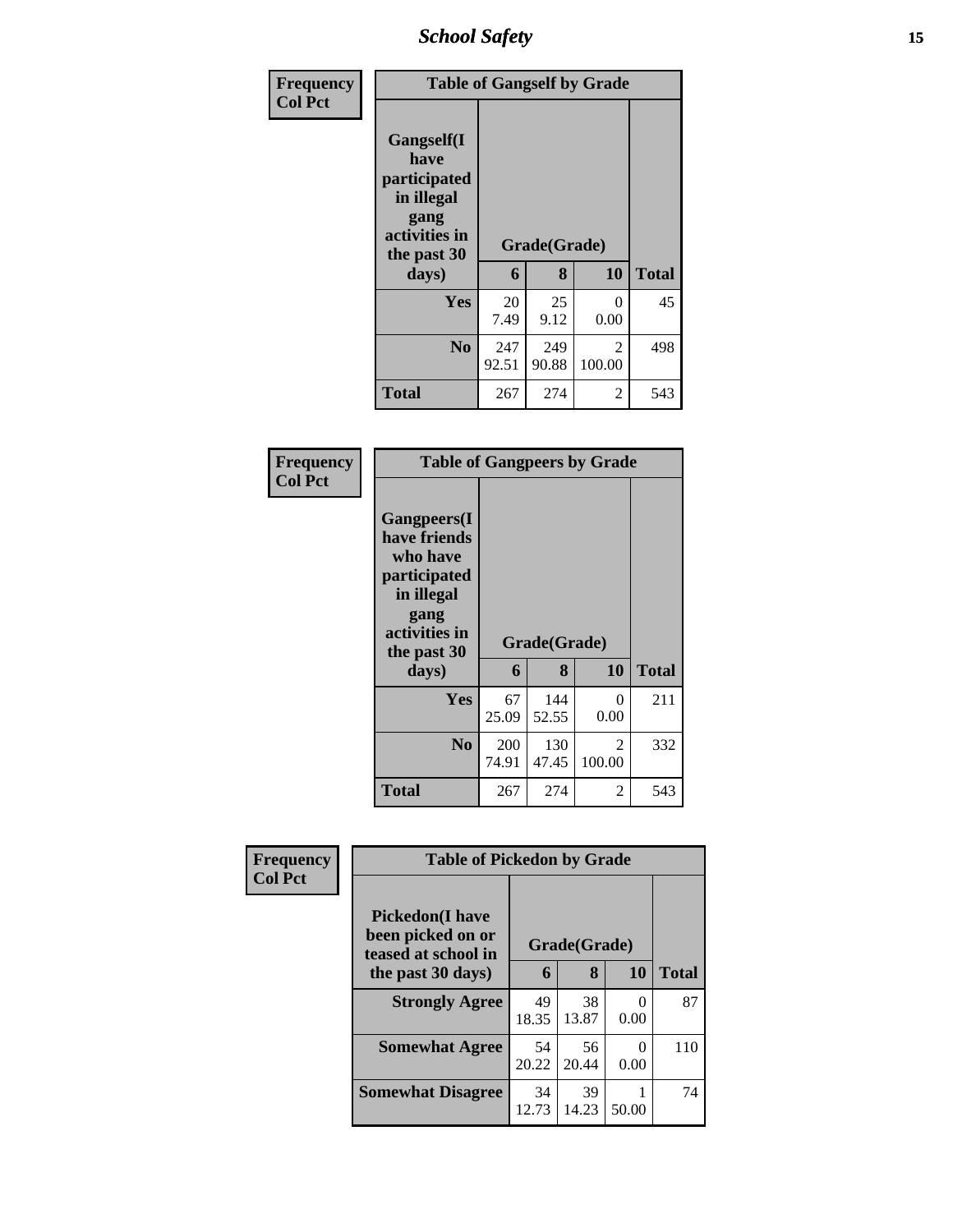# *School Safety* **16**

| <b>Frequency</b> | <b>Table of Pickedon by Grade</b>                                                        |              |                   |       |              |
|------------------|------------------------------------------------------------------------------------------|--------------|-------------------|-------|--------------|
| <b>Col Pct</b>   | <b>Pickedon</b> (I have<br>been picked on or<br>teased at school in<br>the past 30 days) | 6            | Grade(Grade)<br>8 | 10    | <b>Total</b> |
|                  | <b>Strongly Disagree</b>                                                                 | 130<br>48.69 | 141<br>51.46      | 50.00 | 272          |
|                  | Total                                                                                    | 267          | 274               | 2     | 543          |

| Frequency<br><b>Col Pct</b> | <b>Table of Safeschool by Grade</b>                      |              |                   |                |              |
|-----------------------------|----------------------------------------------------------|--------------|-------------------|----------------|--------------|
|                             | Safeschool(School<br>is a place at which I<br>feel safe) | 6            | Grade(Grade)<br>8 | <b>10</b>      | <b>Total</b> |
|                             | <b>Strongly Agree</b>                                    | 68<br>25.47  | 29<br>10.58       | 50.00          | 98           |
|                             | <b>Somewhat Agree</b>                                    | 124<br>46.44 | 137<br>50.00      | $_{0}$<br>0.00 | 261          |
|                             | <b>Somewhat Disagree</b>                                 | 38<br>14.23  | 66<br>24.09       | 50.00          | 105          |
|                             | <b>Strongly Disagree</b>                                 | 37<br>13.86  | 42<br>15.33       | 0<br>0.00      | 79           |
|                             | Total                                                    | 267          | 274               | 2              | 543          |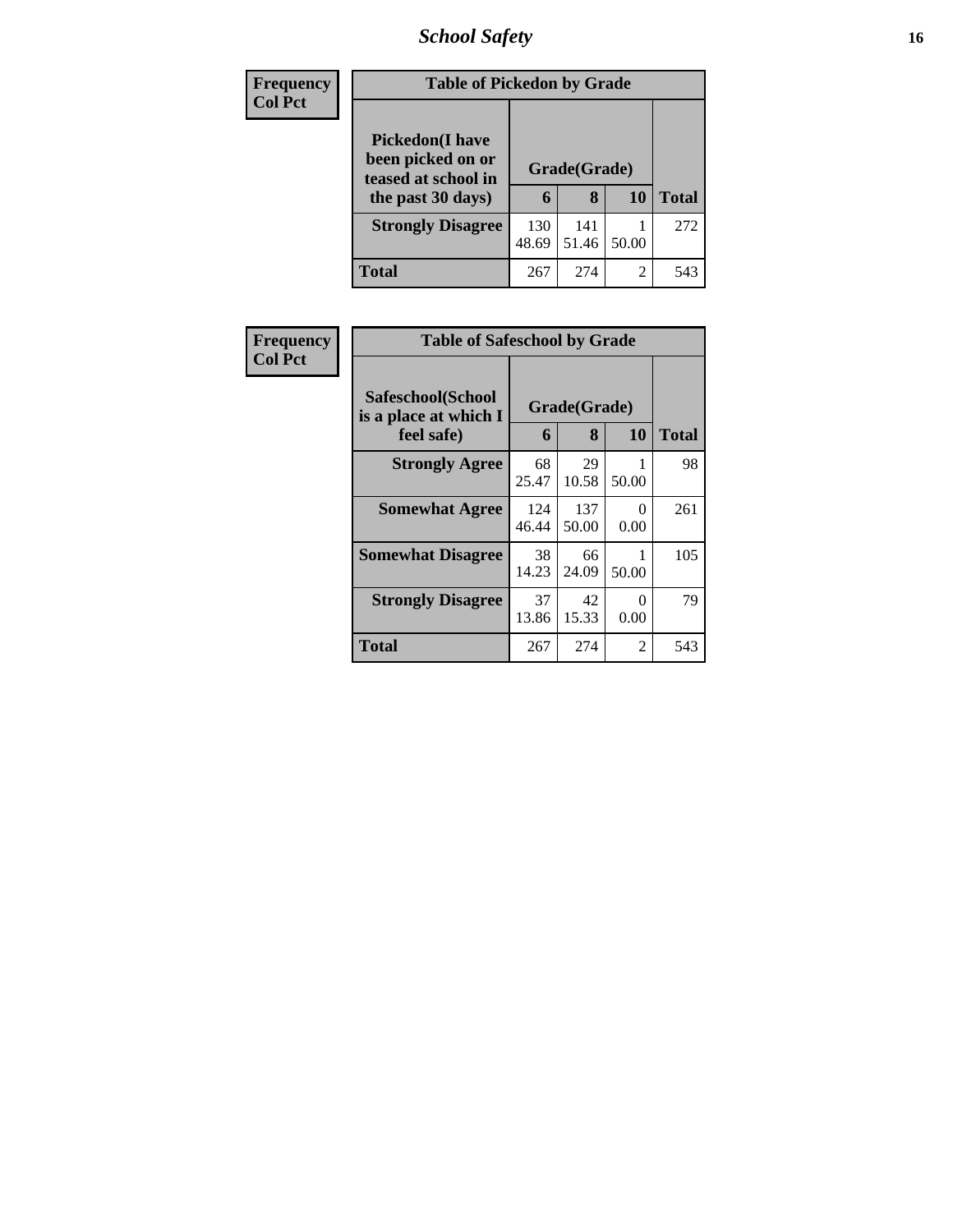*School Safety* **17**

**Frequency Row Pct**

| <b>Table of Grade by Bullied</b> |                             |                                                                                                               |                   |                   |                        |                               |                   |              |  |  |  |  |
|----------------------------------|-----------------------------|---------------------------------------------------------------------------------------------------------------|-------------------|-------------------|------------------------|-------------------------------|-------------------|--------------|--|--|--|--|
|                                  |                             | <b>Bullied</b> (I have been bullied by other<br>students in the past 30 days)                                 |                   |                   |                        |                               |                   |              |  |  |  |  |
| Grade(Grade)                     | $\mathbf{0}$<br><b>Days</b> | 1 or<br>$\overline{2}$<br>days                                                                                | 3 to<br>5<br>days | 6 to<br>9<br>days | 10<br>to<br>19<br>days | <b>20</b><br>to<br>29<br>days | All<br>30<br>days | <b>Total</b> |  |  |  |  |
| 6                                | 192<br>71.91                | 27<br>10.11                                                                                                   | 17<br>6.37        | 7<br>2.62         | 10<br>3.75             | 1<br>0.37                     | 13<br>4.87        | 267          |  |  |  |  |
| 8                                | 220<br>80.29                | 19<br>6.93                                                                                                    | 12<br>4.38        | 9<br>3.28         | 6<br>2.19              | 1<br>0.36                     | 7<br>2.55         | 274          |  |  |  |  |
| 10                               | $\overline{2}$<br>100.00    | $\Omega$<br>$\Omega$<br>$\Omega$<br>$\Omega$<br>$\Omega$<br>0<br>0.00<br>0.00<br>0.00<br>0.00<br>0.00<br>0.00 |                   |                   |                        |                               |                   |              |  |  |  |  |
| <b>Total</b>                     | 414                         | 46                                                                                                            | 29                | 16                | 16                     | 2                             | 20                | 543          |  |  |  |  |

| $\overline{J}$ | <b>Table of Grade by Bulliedothers</b> |                             |                                                         |              |                        |                                    |                        |                          |                |  |  |  |  |
|----------------|----------------------------------------|-----------------------------|---------------------------------------------------------|--------------|------------------------|------------------------------------|------------------------|--------------------------|----------------|--|--|--|--|
|                |                                        |                             | Bulliedothers (I bullied others in the past 30<br>days) |              |                        |                                    |                        |                          |                |  |  |  |  |
|                | Grade(Grade)                           | $\mathbf{0}$<br><b>Days</b> | 1 or<br>2<br>days                                       | 3 to<br>days | 6 to<br>9<br>days      | 10<br>t <sub>0</sub><br>19<br>days | 20<br>to<br>29<br>days | <b>All</b><br>30<br>days | <b>Total</b>   |  |  |  |  |
|                | 6                                      | 220<br>82.40                | 21<br>7.87                                              | 5<br>1.87    | 4<br>1.50              | 9<br>3.37                          | $\Omega$<br>0.00       | 8<br>3.00                | 267            |  |  |  |  |
|                | 8                                      | 227<br>82.85                | 25<br>9.12                                              | 9<br>3.28    | $\overline{4}$<br>1.46 | 5<br>1.82                          | 0.36                   | $\mathcal{R}$<br>1.09    | 274            |  |  |  |  |
|                | 10                                     | $\overline{2}$<br>100.00    | $\Omega$<br>0.00                                        | 0<br>0.00    | $\Omega$<br>0.00       | $\Omega$<br>0.00                   | $\Omega$<br>0.00       | $\Omega$<br>0.00         | $\overline{2}$ |  |  |  |  |
|                | <b>Total</b>                           | 449                         | 46                                                      | 14           | 8                      | 14                                 |                        | 11                       | 543            |  |  |  |  |

| Frequency      |              | <b>Table of Grade by Weaponschool</b> |                              |                          |                               |                   |              |
|----------------|--------------|---------------------------------------|------------------------------|--------------------------|-------------------------------|-------------------|--------------|
| <b>Row Pct</b> |              | weapon to school in the past 30       | Weaponschool(I brought a     | days)                    |                               |                   |              |
|                | Grade(Grade) | $\bf{0}$<br><b>Days</b>               | 1 or<br>$\mathbf{2}$<br>days | <b>6 to</b><br>9<br>days | <b>10</b><br>to<br>19<br>days | All<br>30<br>days | <b>Total</b> |
|                | 6            | 257<br>96.25                          | 7<br>2.62                    | 0.37                     | 0.37                          | 0.37              | 267          |
|                | 8            | 263<br>95.99                          | 9<br>3.28                    | $\Omega$<br>0.00         | 0.36                          | 0.36              | 274          |
|                | 10           | $\mathfrak{D}$<br>100.00              | $\Omega$<br>0.00             | $\Omega$<br>0.00         | 0<br>0.00                     | $\Omega$<br>0.00  | 2            |
|                | <b>Total</b> | 522                                   | 16                           | 1                        | $\overline{2}$                | 2                 | 543          |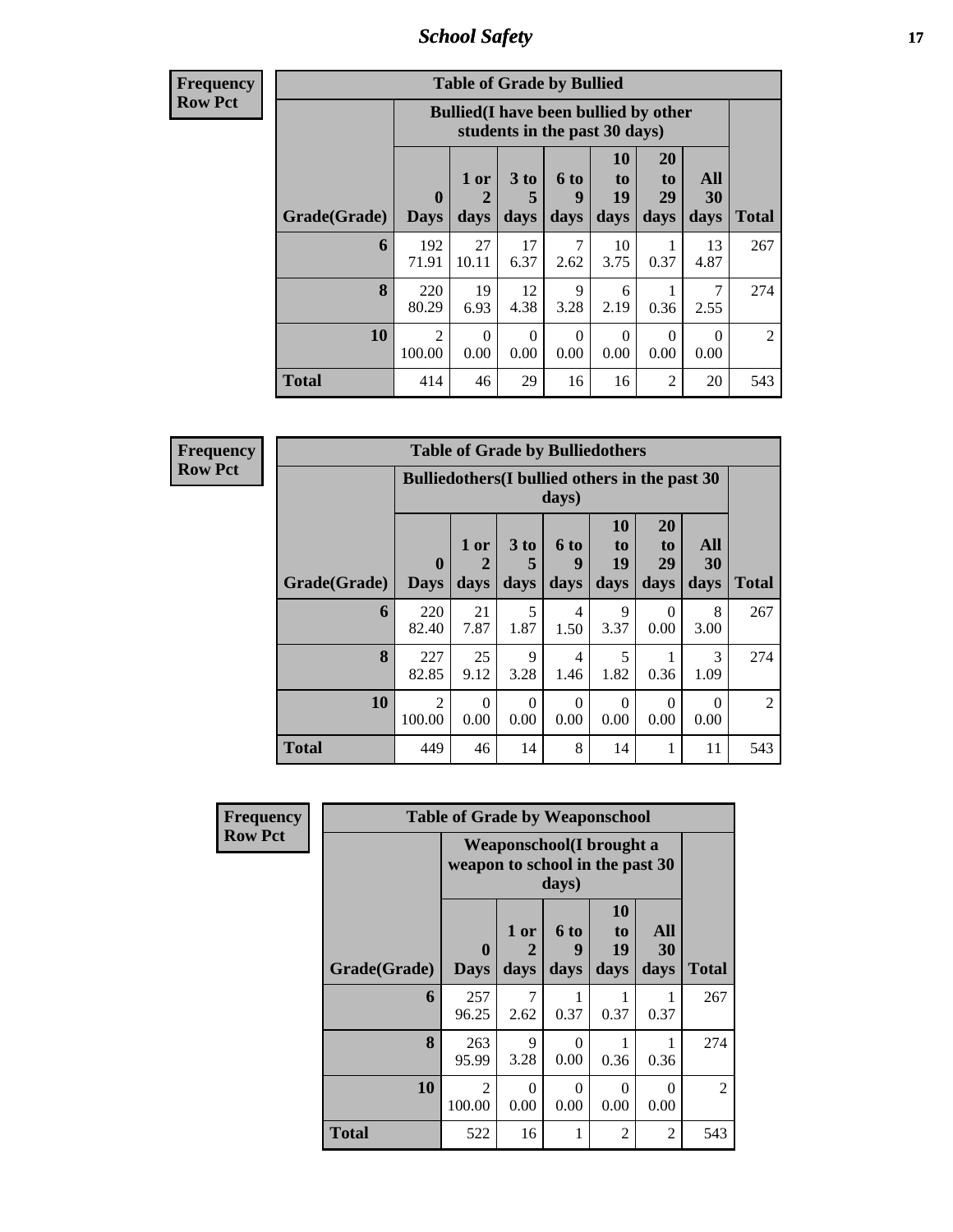*School Safety* **18**

| <b>Frequency</b> |              | <b>Table of Grade by Absentunsafe</b>                                              |                   |                   |                          |                        |                   |              |  |  |  |
|------------------|--------------|------------------------------------------------------------------------------------|-------------------|-------------------|--------------------------|------------------------|-------------------|--------------|--|--|--|
| <b>Row Pct</b>   |              | Absentunsafe(I have missed school<br>because I felt unsafe in the past 30<br>days) |                   |                   |                          |                        |                   |              |  |  |  |
|                  | Grade(Grade) | $\mathbf{0}$<br><b>Days</b>                                                        | 1 or<br>2<br>days | 3 to<br>5<br>days | <b>6 to</b><br>9<br>days | 10<br>to<br>19<br>days | All<br>30<br>days | <b>Total</b> |  |  |  |
|                  | 6            | 256<br>95.88                                                                       | 6<br>2.25         | 3<br>1.12         | $\overline{2}$<br>0.75   | $\Omega$<br>0.00       | $\Omega$<br>0.00  | 267          |  |  |  |
|                  | 8            | 256<br>93.43                                                                       | 11<br>4.01        | 3<br>1.09         | 2<br>0.73                | 0.36                   | 1<br>0.36         | 274          |  |  |  |
|                  | 10           | 2<br>100.00                                                                        | $\Omega$<br>0.00  | $\Omega$<br>0.00  | $\Omega$<br>0.00         | $\Omega$<br>0.00       | $\Omega$<br>0.00  | 2            |  |  |  |
|                  | <b>Total</b> | 514                                                                                | 17                | 6                 | 4                        | 1                      | 1                 | 543          |  |  |  |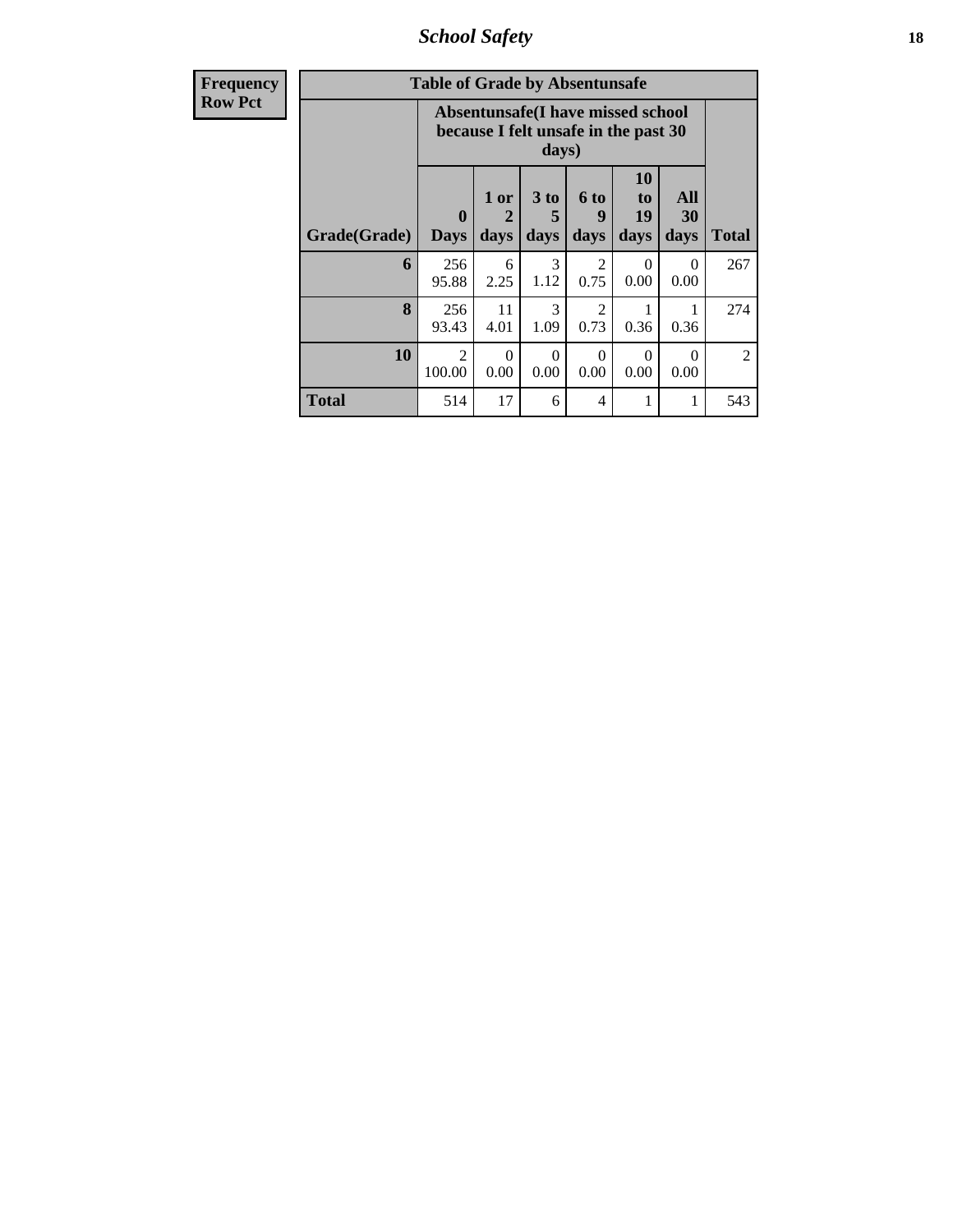# *Drug Use During Last 30 Days* **19**

### **Frequency Row Pct**

| <b>Table of Grade by Alcohol</b> |                                 |                                    |                  |                  |                  |                        |                  |       |  |  |  |  |
|----------------------------------|---------------------------------|------------------------------------|------------------|------------------|------------------|------------------------|------------------|-------|--|--|--|--|
|                                  |                                 | Alcohol(Alcohol use, past 30 days) |                  |                  |                  |                        |                  |       |  |  |  |  |
| Grade(Grade)                     | <b>Did</b><br>not<br><b>use</b> | $1 - 2$<br>days                    | $3 - 5$<br>days  | $6-9$<br>days    | $10-19$<br>days  | 20-29<br>days          | Every<br>day     | Total |  |  |  |  |
| 6                                | 248<br>92.88                    | 6<br>2.25                          | 7<br>2.62        | 0.37             | 0.37             | 2<br>0.75              | 2<br>0.75        | 267   |  |  |  |  |
| 8                                | 237<br>86.50                    | 14<br>5.11                         | 8<br>2.92        | 3<br>1.09        | 5<br>1.82        | $\mathfrak{D}$<br>0.73 | 5<br>1.82        | 274   |  |  |  |  |
| 10                               | $\overline{2}$<br>100.00        | $\Omega$<br>0.00                   | $\Omega$<br>0.00 | $\Omega$<br>0.00 | $\Omega$<br>0.00 | $\Omega$<br>0.00       | $\Omega$<br>0.00 | 2     |  |  |  |  |
| <b>Total</b>                     | 487                             | 20                                 | 15               | 4                | 6                | $\overline{4}$         | 7                | 543   |  |  |  |  |

| <b>Table of Grade by Cigarettes</b>            |                                 |                 |                 |                  |                 |                |                     |                |  |  |  |
|------------------------------------------------|---------------------------------|-----------------|-----------------|------------------|-----------------|----------------|---------------------|----------------|--|--|--|
| Cigarettes (Smoking tobacco use, past 30 days) |                                 |                 |                 |                  |                 |                |                     |                |  |  |  |
| Grade(Grade)                                   | <b>Did</b><br>not<br><b>use</b> | $1 - 2$<br>days | $3 - 5$<br>days | $6-9$<br>days    | $10-19$<br>days | 20-29<br>days  | <b>Every</b><br>day | <b>Total</b>   |  |  |  |
| 6                                              | 256<br>95.88                    | 6<br>2.25       | 0.37            | $\Omega$<br>0.00 | 0.00            | 0.37           | 3<br>1.12           | 267            |  |  |  |
| 8                                              | 251<br>91.61                    | 12<br>4.38      | 0.00            | 0.73             | 6<br>2.19       | 0.36           | 2<br>0.73           | 274            |  |  |  |
| 10                                             | 2<br>100.00                     | 0<br>0.00       | 0<br>0.00       | 0<br>0.00        | 0<br>0.00       | 0<br>0.00      | 0<br>0.00           | $\mathfrak{D}$ |  |  |  |
| <b>Total</b>                                   | 509                             | 18              |                 | 2                | 6               | $\overline{2}$ | 5                   | 543            |  |  |  |

| Frequency      | <b>Table of Grade by Smokeless</b> |                                 |                  |                  |                                       |                   |                |  |  |  |
|----------------|------------------------------------|---------------------------------|------------------|------------------|---------------------------------------|-------------------|----------------|--|--|--|
| <b>Row Pct</b> |                                    |                                 |                  | past 30 days)    | <b>Smokeless</b> (Chewing tobaccouse, |                   |                |  |  |  |
|                | Grade(Grade)                       | <b>Did</b><br>not<br><b>use</b> | $1 - 2$<br>days  | $3 - 5$<br>days  | $10-19$<br>days                       | $20 - 29$<br>days | <b>Total</b>   |  |  |  |
|                | 6                                  | 264<br>98.88                    | $\Omega$<br>0.00 | $\Omega$<br>0.00 | 2<br>0.75                             | 0.37              | 267            |  |  |  |
|                | 8                                  | 271<br>98.91                    | 0.36             | 0.36             | 0.36                                  | $\Omega$<br>0.00  | 274            |  |  |  |
|                | 10                                 | $\overline{c}$<br>100.00        | $\Omega$<br>0.00 | $\theta$<br>0.00 | 0<br>0.00                             | $\Omega$<br>0.00  | $\mathfrak{D}$ |  |  |  |
|                | <b>Total</b>                       | 537                             | 1                |                  | 3                                     | 1                 | 543            |  |  |  |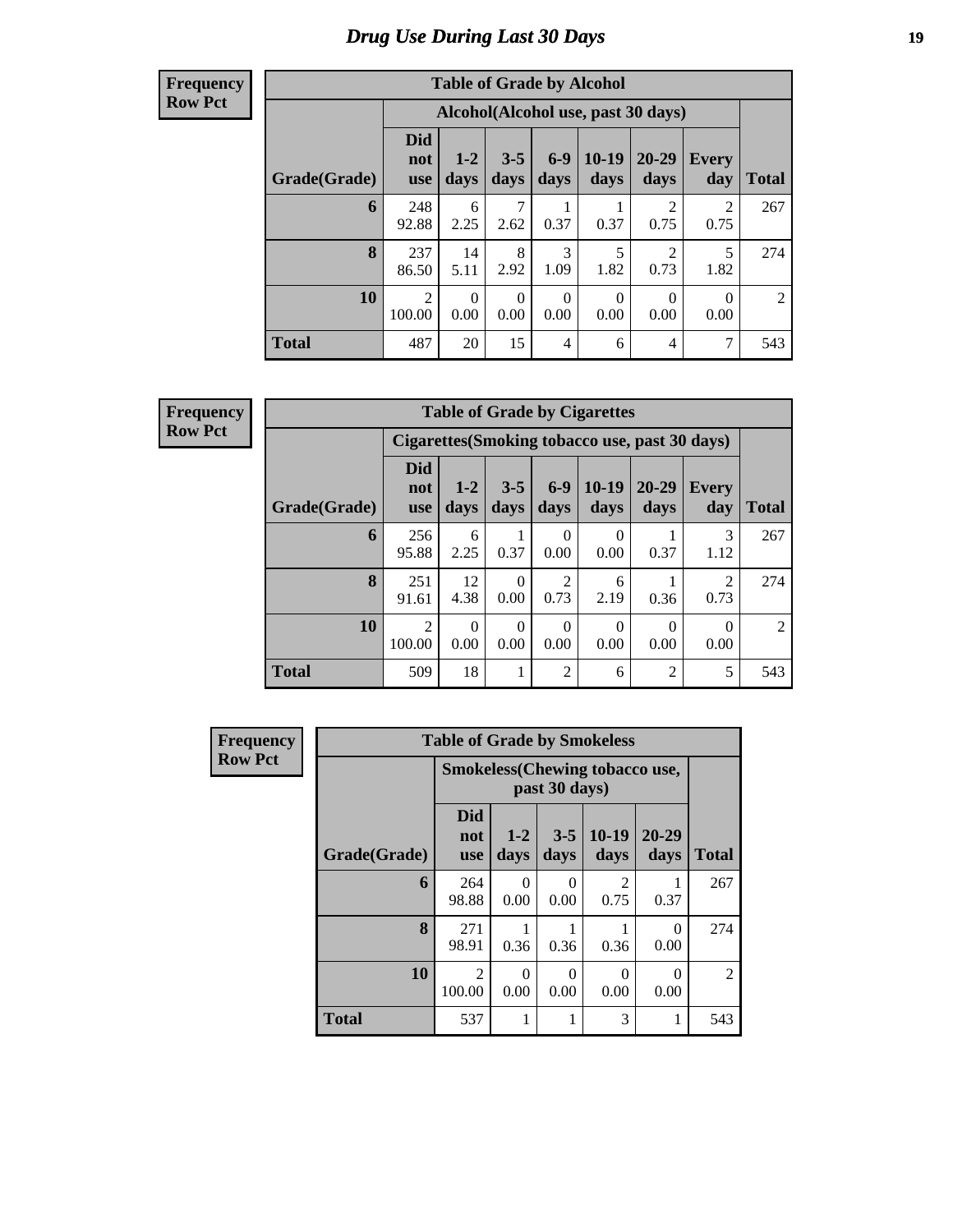| <b>Frequency</b> |
|------------------|
| <b>Row Pct</b>   |

| <b>Table of Grade by Marijuana</b> |                                 |                                         |                  |                  |                 |                   |              |                |  |  |  |  |  |
|------------------------------------|---------------------------------|-----------------------------------------|------------------|------------------|-----------------|-------------------|--------------|----------------|--|--|--|--|--|
|                                    |                                 | Marijuana (Marijuana use, past 30 days) |                  |                  |                 |                   |              |                |  |  |  |  |  |
| Grade(Grade)                       | <b>Did</b><br>not<br><b>use</b> | $1 - 2$<br>days                         | $3 - 5$<br>days  | $6-9$<br>days    | $10-19$<br>days | $20 - 29$<br>days | Every<br>day | <b>Total</b>   |  |  |  |  |  |
| 6                                  | 265<br>99.25                    | 0.37                                    | 0.37             | $\Omega$<br>0.00 | 0<br>0.00       | 0<br>0.00         | 0<br>0.00    | 267            |  |  |  |  |  |
| 8                                  | 249<br>90.88                    | 2.55                                    | 6<br>2.19        | 5<br>1.82        | 3<br>1.09       | 0.36              | 3<br>1.09    | 274            |  |  |  |  |  |
| 10                                 | $\overline{2}$<br>100.00        | 0<br>0.00                               | $\theta$<br>0.00 | $\Omega$<br>0.00 | 0<br>0.00       | 0<br>0.00         | 0<br>0.00    | $\mathfrak{D}$ |  |  |  |  |  |
| <b>Total</b>                       | 516                             | 8                                       | 7                | 5                | 3               |                   | 3            | 543            |  |  |  |  |  |

| <b>Frequency</b> | <b>Table of Grade by Cocaine</b> |                                 |                  |                                     |               |                  |                |  |  |  |  |  |
|------------------|----------------------------------|---------------------------------|------------------|-------------------------------------|---------------|------------------|----------------|--|--|--|--|--|
| <b>Row Pct</b>   |                                  | Cocaine (Cocaine use,           |                  |                                     |               |                  |                |  |  |  |  |  |
|                  | Grade(Grade)                     | <b>Did</b><br>not<br><b>use</b> | $1 - 2$<br>days  | $3 - 5$<br>days                     | $6-9$<br>days | $10-19$<br>days  | <b>Total</b>   |  |  |  |  |  |
|                  | 6                                | 263<br>98.50                    | 3<br>1.12        | ∩<br>0.00                           | 0.37          | $\Omega$<br>0.00 | 267            |  |  |  |  |  |
|                  | 8                                | 270<br>98.54                    | $\Omega$<br>0.00 | $\mathcal{D}_{\mathcal{A}}$<br>0.73 | 0.36          | 0.36             | 274            |  |  |  |  |  |
|                  | 10                               | 2<br>100.00                     | $\Omega$<br>0.00 | ∩<br>0.00                           | 0<br>0.00     | $\Omega$<br>0.00 | $\mathfrak{D}$ |  |  |  |  |  |
|                  | <b>Total</b>                     | 535                             | 3                | $\mathfrak{D}$                      | 2             | 1                | 543            |  |  |  |  |  |

| Frequency      |                                        | <b>Table of Grade by Inhalants</b> |               |                 |                  |                  |                     |                |  |  |  |  |
|----------------|----------------------------------------|------------------------------------|---------------|-----------------|------------------|------------------|---------------------|----------------|--|--|--|--|
| <b>Row Pct</b> | Inhalants (Inhalant use, past 30 days) |                                    |               |                 |                  |                  |                     |                |  |  |  |  |
|                | Grade(Grade)                           | <b>Did</b><br>not<br><b>use</b>    | $1-2$<br>days | $3 - 5$<br>days | $6-9$<br>days    | $10-19$<br>days  | <b>Every</b><br>day | <b>Total</b>   |  |  |  |  |
|                | 6                                      | 260<br>97.38                       | 4<br>1.50     | 0.37            | $\theta$<br>0.00 | $\Omega$<br>0.00 | 2<br>0.75           | 267            |  |  |  |  |
|                | 8                                      | 264<br>96.35                       | 5<br>1.82     | 2<br>0.73       | 0.36             | 2<br>0.73        | 0<br>0.00           | 274            |  |  |  |  |
|                | 10                                     | $\overline{2}$<br>100.00           | 0<br>0.00     | 0<br>0.00       | 0<br>0.00        | $\theta$<br>0.00 | 0<br>0.00           | $\overline{2}$ |  |  |  |  |
|                | <b>Total</b>                           | 526                                | 9             | 3               |                  | $\overline{2}$   | 2                   | 543            |  |  |  |  |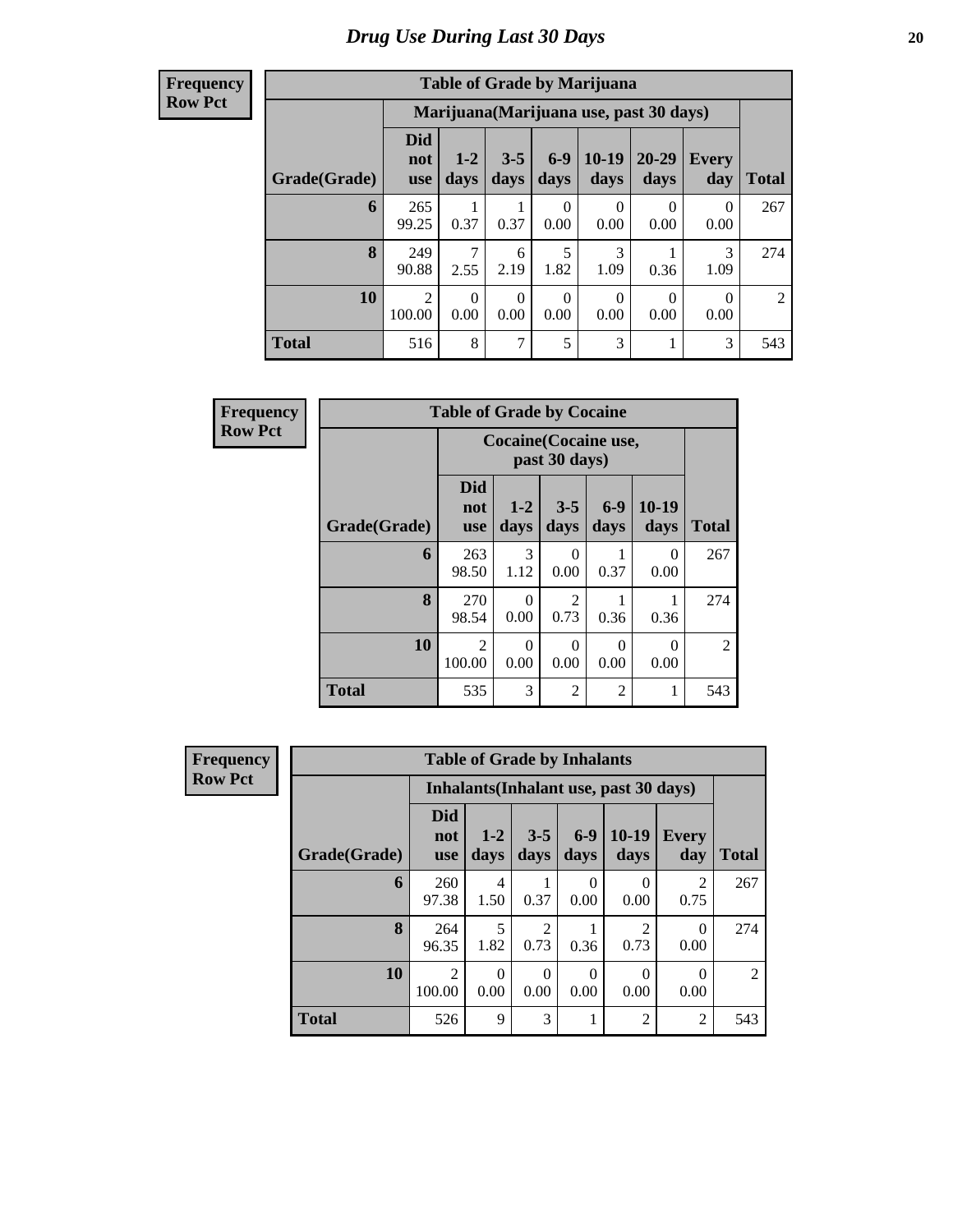| <b>Table of Grade by Steroids</b> |                                 |                                      |                  |                |                 |                   |              |  |  |  |  |  |  |
|-----------------------------------|---------------------------------|--------------------------------------|------------------|----------------|-----------------|-------------------|--------------|--|--|--|--|--|--|
|                                   |                                 | Steroids (Steroid use, past 30 days) |                  |                |                 |                   |              |  |  |  |  |  |  |
| Grade(Grade)                      | <b>Did</b><br>not<br><b>use</b> | $1 - 2$<br>days                      | $3 - 5$<br>days  | $6-9$<br>days  | $10-19$<br>days | $20 - 29$<br>days | <b>Total</b> |  |  |  |  |  |  |
| 6                                 | 264<br>98.88                    | 0.37                                 | 0.37             | 0<br>0.00      | 0<br>0.00       | 0.37              | 267          |  |  |  |  |  |  |
| 8                                 | 268<br>97.81                    | 0.36                                 | 0.36             | 2<br>0.73      | 0.36            | 0.36              | 274          |  |  |  |  |  |  |
| 10                                | 2<br>100.00                     | 0<br>0.00                            | $\Omega$<br>0.00 | 0<br>0.00      | 0<br>0.00       | 0<br>0.00         | 2            |  |  |  |  |  |  |
| <b>Total</b>                      | 534                             | $\overline{c}$                       | $\overline{2}$   | $\overline{2}$ | 1               | $\mathfrak{D}$    | 543          |  |  |  |  |  |  |

| <b>Frequency</b> | <b>Table of Grade by Ecstasy</b> |                                 |                                       |                        |                     |                |  |  |
|------------------|----------------------------------|---------------------------------|---------------------------------------|------------------------|---------------------|----------------|--|--|
| <b>Row Pct</b>   |                                  |                                 | Ecstasy(Ecstasy use,<br>past 30 days) |                        |                     |                |  |  |
|                  | Grade(Grade)                     | <b>Did</b><br>not<br><b>use</b> | $6-9$<br>days                         | $10-19$<br>days        | <b>Every</b><br>day | <b>Total</b>   |  |  |
|                  | 6                                | 266<br>99.63                    | 0.37                                  | 0<br>0.00              | 0<br>0.00           | 267            |  |  |
|                  | 8                                | 270<br>98.54                    | 0.36                                  | $\overline{c}$<br>0.73 | 0.36                | 274            |  |  |
|                  | 10                               | $\mathfrak{D}$<br>100.00        | 0<br>0.00                             | 0<br>0.00              | $\Omega$<br>0.00    | $\overline{2}$ |  |  |
|                  | <b>Total</b>                     | 538                             | 2                                     | $\overline{2}$         |                     | 543            |  |  |

| <b>Frequency</b> | <b>Table of Grade by Meth</b> |                                 |                                            |                  |                  |                     |                |  |  |
|------------------|-------------------------------|---------------------------------|--------------------------------------------|------------------|------------------|---------------------|----------------|--|--|
| <b>Row Pct</b>   |                               |                                 | Meth(Methamphetamine use,<br>past 30 days) |                  |                  |                     |                |  |  |
|                  | Grade(Grade)                  | <b>Did</b><br>not<br><b>use</b> | $1 - 2$<br>days                            | $3 - 5$<br>days  | $10-19$<br>days  | <b>Every</b><br>day | <b>Total</b>   |  |  |
|                  | 6                             | 264<br>98.88                    | $\overline{2}$<br>0.75                     | 0<br>0.00        | 0<br>0.00        | 0.37                | 267            |  |  |
|                  | 8                             | 270<br>98.54                    | 0.36                                       | 0.36             | 0.36             | 0.36                | 274            |  |  |
|                  | 10                            | $\mathfrak{D}$<br>100.00        | 0<br>0.00                                  | $\Omega$<br>0.00 | $\Omega$<br>0.00 | $\Omega$<br>0.00    | $\overline{2}$ |  |  |
|                  | <b>Total</b>                  | 536                             | 3                                          |                  | 1                | 2                   | 543            |  |  |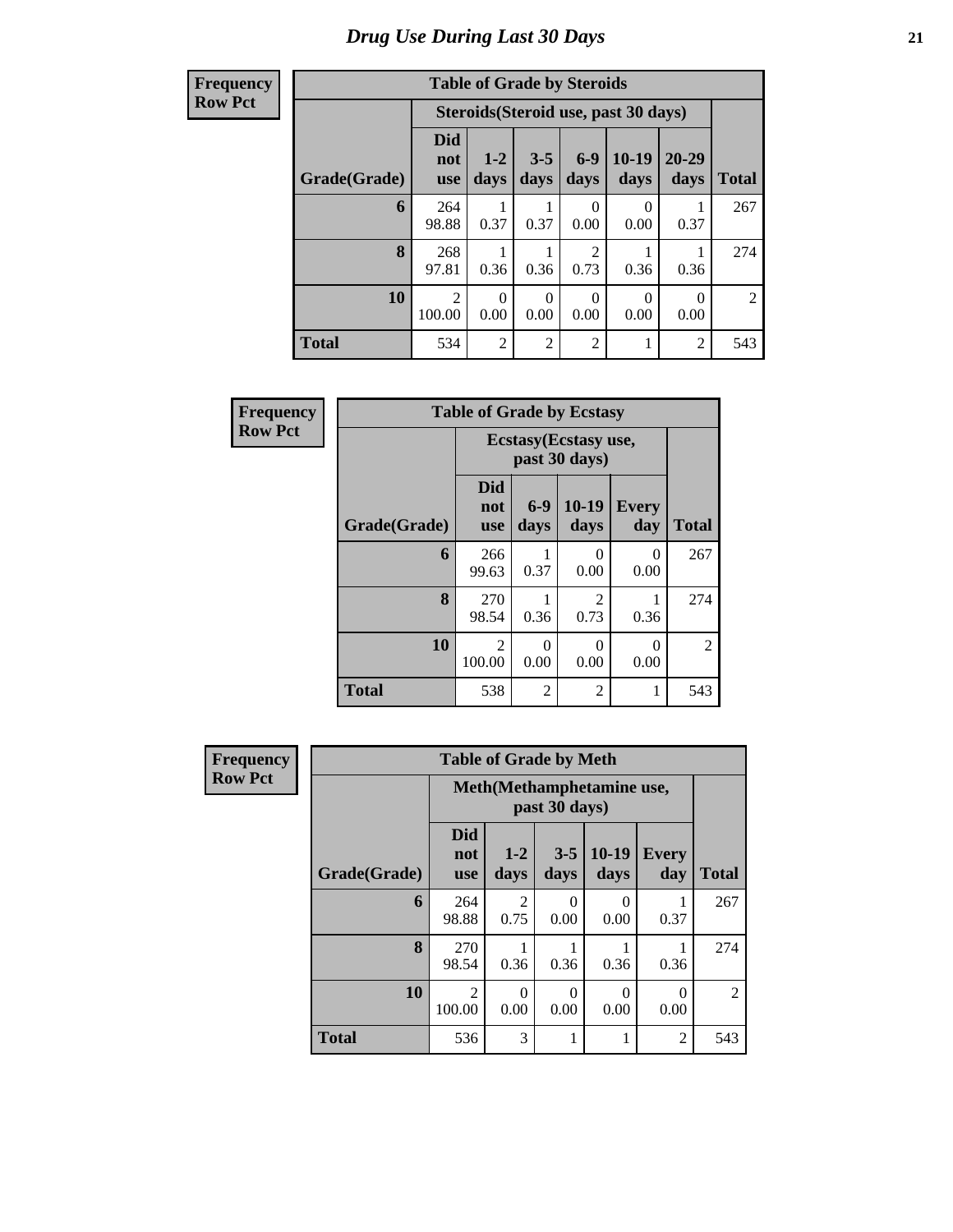# *Drug Use During Last 30 Days* **22**

| <b>Frequency</b> |              | <b>Table of Grade by Hallucinogens</b>            |                  |                |  |  |  |
|------------------|--------------|---------------------------------------------------|------------------|----------------|--|--|--|
| <b>Row Pct</b>   |              | Hallucinogens (Hallucinogen<br>use, past 30 days) |                  |                |  |  |  |
|                  | Grade(Grade) | Did not use                                       | $10-19$ days     | <b>Total</b>   |  |  |  |
|                  | 6            | 267<br>100.00                                     | $\left($<br>0.00 | 267            |  |  |  |
|                  | 8            | 273<br>99.64                                      | 0.36             | 274            |  |  |  |
|                  | 10           | ∍<br>100.00                                       | 0<br>0.00        | $\mathfrak{D}$ |  |  |  |
|                  | <b>Total</b> | 542                                               |                  | 543            |  |  |  |

| Frequency      | <b>Table of Grade by Prescription</b> |                                 |                                                                                |                 |                  |                  |                  |                |  |  |
|----------------|---------------------------------------|---------------------------------|--------------------------------------------------------------------------------|-----------------|------------------|------------------|------------------|----------------|--|--|
| <b>Row Pct</b> |                                       |                                 | <b>Prescription</b> (Prescription drugs not<br>prescribed to me, past 30 days) |                 |                  |                  |                  |                |  |  |
|                | Grade(Grade)                          | <b>Did</b><br>not<br><b>use</b> | $1-2$<br>days                                                                  | $3 - 5$<br>days | $6-9$<br>days    | $10-19$<br>days  | Every<br>day     | <b>Total</b>   |  |  |
|                | 6                                     | 262<br>98.13                    | 3<br>1.12                                                                      | 0.37            | 0.37             | $\theta$<br>0.00 | $\Omega$<br>0.00 | 267            |  |  |
|                | 8                                     | 268<br>97.81                    | 0.36                                                                           | 2<br>0.73       | 0.36             | 0.36             | 0.36             | 274            |  |  |
|                | 10                                    | 2<br>100.00                     | $\Omega$<br>0.00                                                               | 0<br>0.00       | $\Omega$<br>0.00 | $\Omega$<br>0.00 | $\Omega$<br>0.00 | $\overline{2}$ |  |  |
|                | <b>Total</b>                          | 532                             | 4                                                                              | 3               | 2                |                  | 1                | 543            |  |  |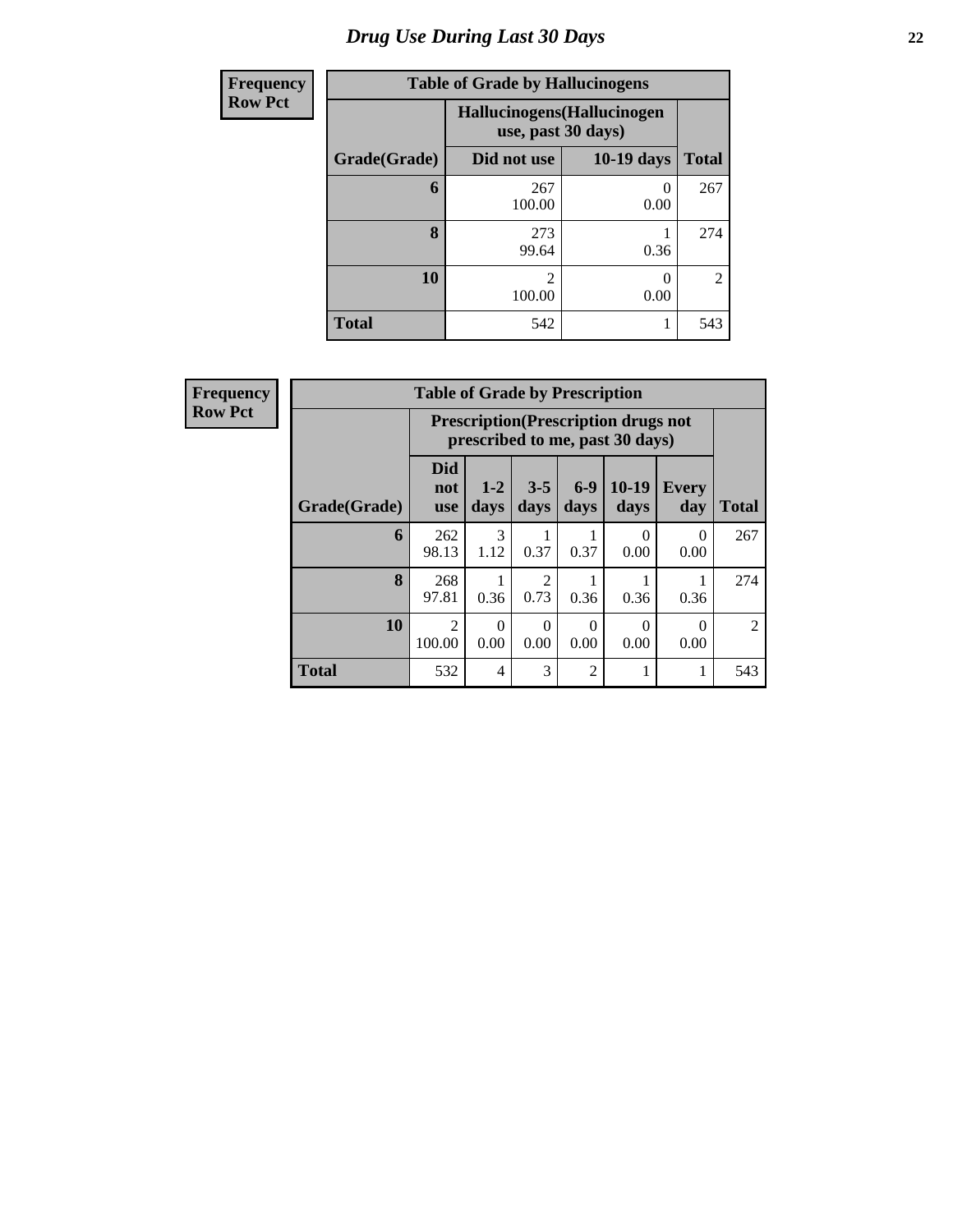| <b>Frequency</b> | <b>Table of Alcoholease by Grade</b>      |                   |              |                          |     |  |
|------------------|-------------------------------------------|-------------------|--------------|--------------------------|-----|--|
| <b>Col Pct</b>   | Alcoholease(It is<br>easy to get alcohol) | Grade(Grade)<br>6 | <b>Total</b> |                          |     |  |
|                  | <b>Strongly Agree</b>                     | 30<br>11.24       | 66<br>24.09  | $\mathfrak{D}$<br>100.00 | 98  |  |
|                  | <b>Somewhat Agree</b>                     | 44<br>16.48       | 53<br>19.34  | 0<br>0.00                | 97  |  |
|                  | <b>Somewhat Disagree</b>                  | 35<br>13.11       | 41<br>14.96  | 0<br>0.00                | 76  |  |
|                  | <b>Strongly Disagree</b>                  | 158<br>59.18      | 114<br>41.61 | 0<br>0.00                | 272 |  |
|                  | <b>Total</b>                              | 267               | 274          | $\overline{c}$           | 543 |  |

| Frequency      | <b>Table of Cigarettesease by Grade</b>     |                                                 |              |                  |              |
|----------------|---------------------------------------------|-------------------------------------------------|--------------|------------------|--------------|
| <b>Col Pct</b> | Cigarettesease(It is<br>easy to get smoking | Grade(Grade)<br><b>10</b><br>tobacco)<br>8<br>6 |              |                  | <b>Total</b> |
|                | <b>Strongly Agree</b>                       | 31<br>11.61                                     | 69<br>25.18  | 50.00            | 101          |
|                | <b>Somewhat Agree</b>                       | 33<br>12.36                                     | 54<br>19.71  | 0<br>0.00        | 87           |
|                | <b>Somewhat Disagree</b>                    | 31<br>11.61                                     | 34<br>12.41  | $\Omega$<br>0.00 | 65           |
|                | <b>Strongly Disagree</b>                    | 172<br>64.42                                    | 117<br>42.70 | 50.00            | 290          |
|                | <b>Total</b>                                | 267                                             | 274          | 2                | 543          |

| Frequency      | <b>Table of Smokelessease by Grade</b>             |              |              |           |              |
|----------------|----------------------------------------------------|--------------|--------------|-----------|--------------|
| <b>Col Pct</b> | <b>Smokelessease</b> (It is<br>easy to get chewing | Grade(Grade) |              |           |              |
|                | tobacco)                                           | 6            | 8            | 10        | <b>Total</b> |
|                | <b>Strongly Agree</b>                              | 18<br>6.74   | 25<br>9.12   | 50.00     | 44           |
|                | <b>Somewhat Agree</b>                              | 23<br>8.61   | 29<br>10.58  | 0<br>0.00 | 52           |
|                | <b>Somewhat Disagree</b>                           | 29<br>10.86  | 47<br>17.15  | 0<br>0.00 | 76           |
|                | <b>Strongly Disagree</b>                           | 197<br>73.78 | 173<br>63.14 | 50.00     | 371          |
|                | Total                                              | 267          | 274          | 2         | 543          |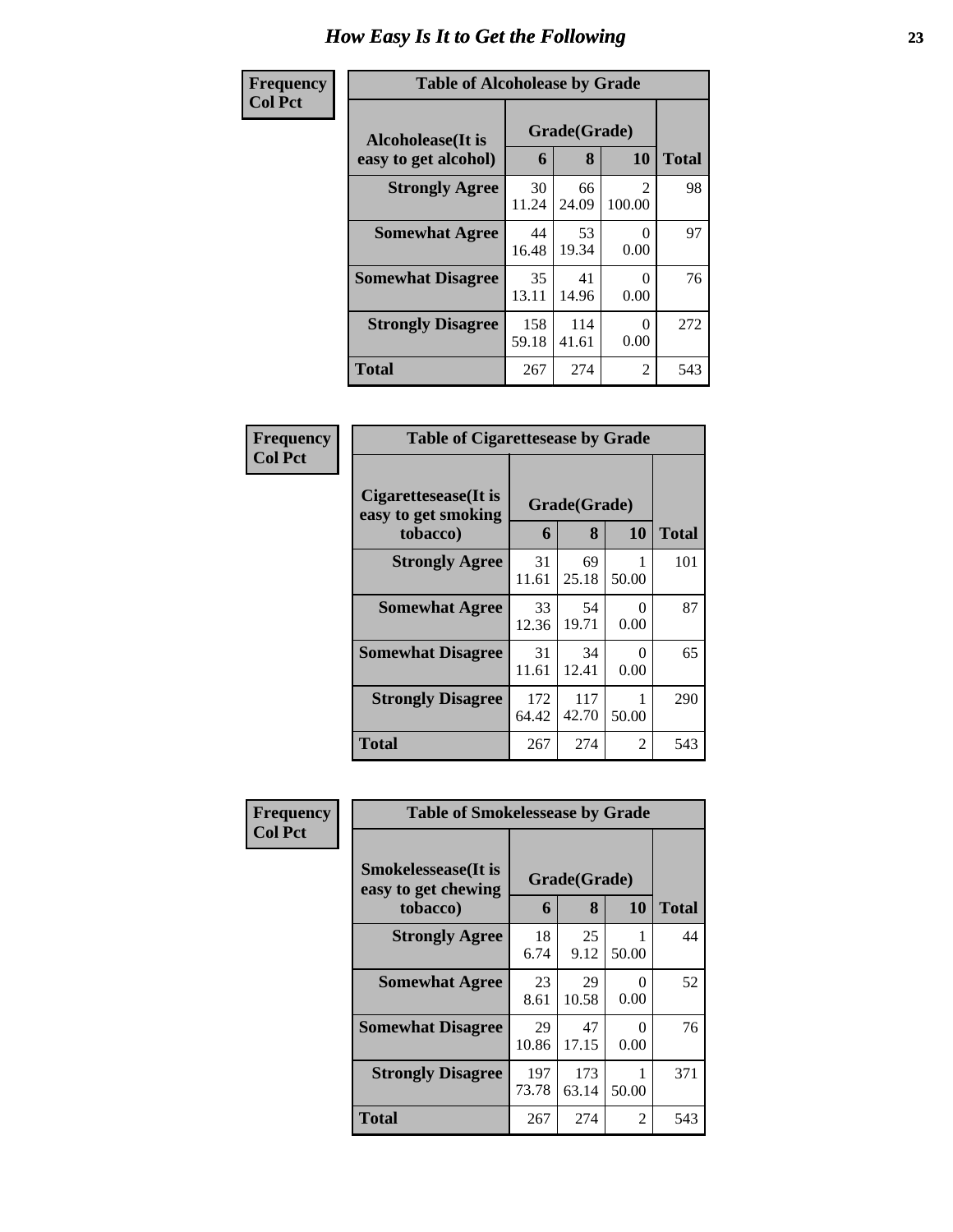#### **Frequency Col Pct**

| <b>Table of Marijuanaease by Grade</b>                        |              |              |               |              |  |  |  |
|---------------------------------------------------------------|--------------|--------------|---------------|--------------|--|--|--|
| Marijuanaease(It is<br>Grade(Grade)<br>easy to get<br>10<br>8 |              |              |               |              |  |  |  |
| marijuana)                                                    | 6            |              |               | <b>Total</b> |  |  |  |
| <b>Strongly Agree</b>                                         | 16<br>5.99   | 73<br>26.64  | 0<br>0.00     | 89           |  |  |  |
| <b>Somewhat Agree</b>                                         | 19<br>7.12   | 35<br>12.77  | 50.00         | 55           |  |  |  |
| <b>Somewhat Disagree</b>                                      | 36<br>13.48  | 38<br>13.87  | 50.00         | 75           |  |  |  |
| <b>Strongly Disagree</b>                                      | 196<br>73.41 | 128<br>46.72 | 0<br>0.00     | 324          |  |  |  |
| <b>Total</b>                                                  | 267          | 274          | $\mathcal{L}$ | 543          |  |  |  |

#### **Frequency Col Pct**

| <b>Table of Cocaineease by Grade</b>              |              |                         |                  |     |  |  |  |  |
|---------------------------------------------------|--------------|-------------------------|------------------|-----|--|--|--|--|
| <b>Cocaineease</b> (It is<br>easy to get cocaine) | 6            | Grade(Grade)<br>8<br>10 |                  |     |  |  |  |  |
| <b>Strongly Agree</b>                             | 16<br>5.99   | 32<br>11.68             | $_{0}$<br>0.00   | 48  |  |  |  |  |
| <b>Somewhat Agree</b>                             | 18<br>6.74   | 32<br>11.68             | $\Omega$<br>0.00 | 50  |  |  |  |  |
| <b>Somewhat Disagree</b>                          | 36<br>13.48  | 44<br>16.06             | 50.00            | 81  |  |  |  |  |
| <b>Strongly Disagree</b>                          | 197<br>73.78 | 166<br>60.58            | 50.00            | 364 |  |  |  |  |
| <b>Total</b>                                      | 267          | 274                     | 2                | 543 |  |  |  |  |

| Frequency      | <b>Table of Inhalantsease by Grade</b> |              |              |                          |              |  |  |
|----------------|----------------------------------------|--------------|--------------|--------------------------|--------------|--|--|
| <b>Col Pct</b> | Inhalantsease(It is<br>easy to get     |              | Grade(Grade) |                          |              |  |  |
|                | inhalants)                             | 6            | 8            | <b>10</b>                | <b>Total</b> |  |  |
|                | <b>Strongly Agree</b>                  | 32<br>11.99  | 51<br>18.61  | $\mathfrak{D}$<br>100.00 | 85           |  |  |
|                | <b>Somewhat Agree</b>                  | 31<br>11.61  | 41<br>14.96  | $\Omega$<br>0.00         | 72           |  |  |
|                | <b>Somewhat Disagree</b>               | 27<br>10.11  | 29<br>10.58  | 0<br>0.00                | 56           |  |  |
|                | <b>Strongly Disagree</b>               | 177<br>66.29 | 153<br>55.84 | 0<br>0.00                | 330          |  |  |
|                | <b>Total</b>                           | 267          | 274          | 2                        | 543          |  |  |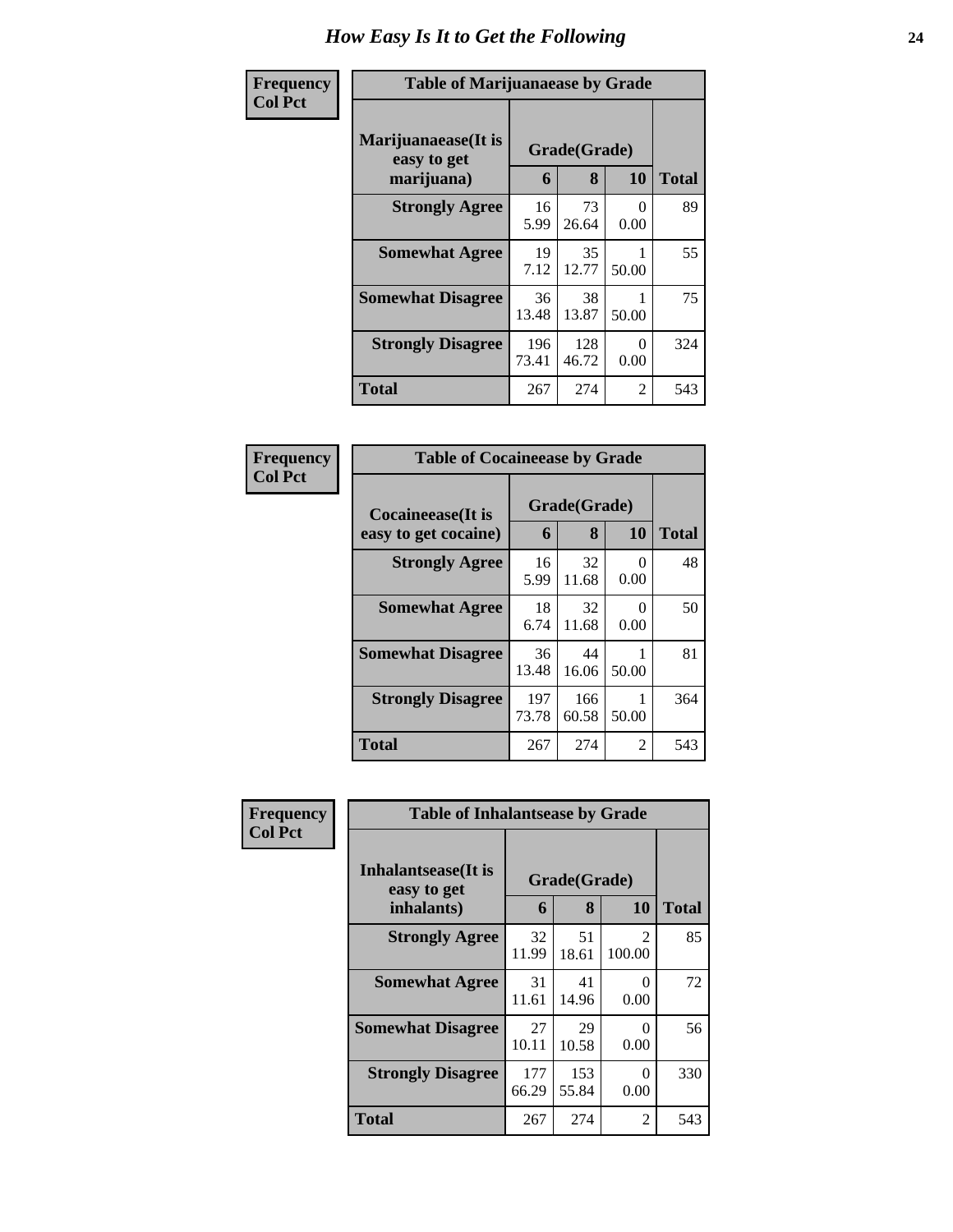#### **Frequency Col Pct**

| <b>Table of Steroidsease by Grade</b> |              |              |                           |              |  |  |  |
|---------------------------------------|--------------|--------------|---------------------------|--------------|--|--|--|
| Grade(Grade)<br>Steroidsease(It is    |              |              |                           |              |  |  |  |
| easy to get steroids)                 | 6            | 8            | 10                        | <b>Total</b> |  |  |  |
| <b>Strongly Agree</b>                 | 22<br>8.24   | 22<br>8.03   | $\mathbf{\Omega}$<br>0.00 | 44           |  |  |  |
| <b>Somewhat Agree</b>                 | 21<br>7.87   | 23<br>8.39   | 0<br>0.00                 | 44           |  |  |  |
| <b>Somewhat Disagree</b>              | 35<br>13.11  | 39<br>14.23  | 50.00                     | 75           |  |  |  |
| <b>Strongly Disagree</b>              | 189<br>70.79 | 190<br>69.34 | 50.00                     | 380          |  |  |  |
| Total                                 | 267          | 274          | 2                         | 543          |  |  |  |

| Frequency      | <b>Table of Ecstasyease by Grade</b>              |              |                   |                  |              |  |
|----------------|---------------------------------------------------|--------------|-------------------|------------------|--------------|--|
| <b>Col Pct</b> | <b>Ecstasyease</b> (It is<br>easy to get ecstasy) | 6            | Grade(Grade)<br>8 | 10               | <b>Total</b> |  |
|                | <b>Strongly Agree</b>                             | 13<br>4.87   | 17<br>6.20        | 50.00            | 31           |  |
|                | <b>Somewhat Agree</b>                             | 15<br>5.62   | 26<br>9.49        | $\Omega$<br>0.00 | 41           |  |
|                | <b>Somewhat Disagree</b>                          | 25<br>9.36   | 43<br>15.69       | 50.00            | 69           |  |
|                | <b>Strongly Disagree</b>                          | 214<br>80.15 | 188<br>68.61      | 0<br>0.00        | 402          |  |
|                | <b>Total</b>                                      | 267          | 274               | 2                | 543          |  |

| Frequency<br><b>Col Pct</b> | <b>Table of Methease by Grade</b>                          |                     |                   |           |              |  |  |  |  |  |
|-----------------------------|------------------------------------------------------------|---------------------|-------------------|-----------|--------------|--|--|--|--|--|
|                             | <b>Methease</b> (It is easy<br>to get<br>methamphetamines) | 6                   | Grade(Grade)<br>8 | 10        | <b>Total</b> |  |  |  |  |  |
|                             | <b>Strongly Agree</b>                                      | 15<br>5.62          | 21<br>7.66        | 0<br>0.00 | 36           |  |  |  |  |  |
|                             | <b>Somewhat Agree</b>                                      | 19<br>7.12          | 24<br>8.76        | 50.00     | 44           |  |  |  |  |  |
|                             | <b>Somewhat Disagree</b>                                   | 33<br>12.36         | 39<br>14.23       | ∩<br>0.00 | 72           |  |  |  |  |  |
|                             | <b>Strongly Disagree</b>                                   | <b>200</b><br>74.91 | 190<br>69.34      | 50.00     | 391          |  |  |  |  |  |
|                             | <b>Total</b>                                               | 267                 | 274               | 2         | 543          |  |  |  |  |  |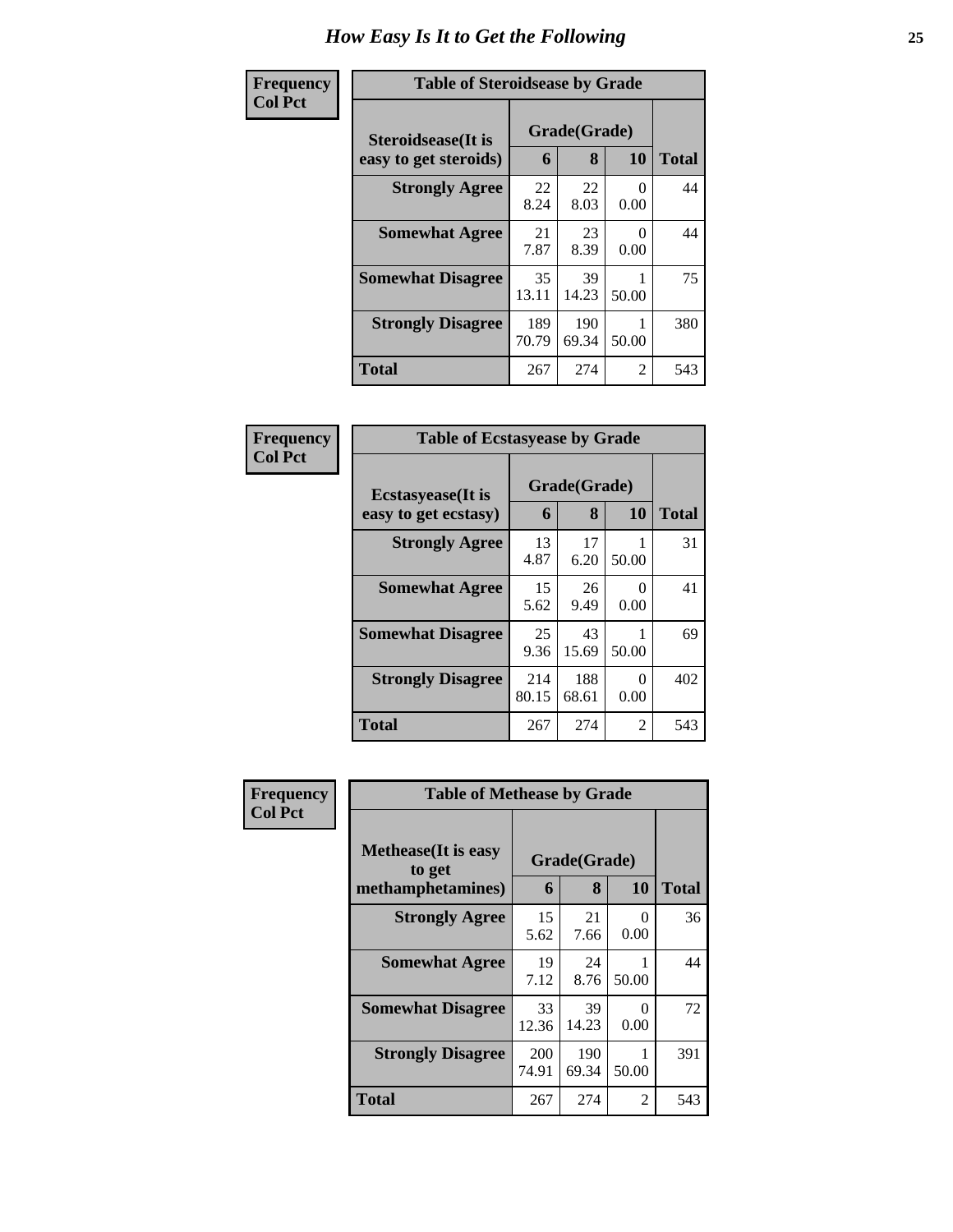| <b>Frequency</b> | <b>Table of Hallucinogensease by Grade</b>               |              |                   |           |              |
|------------------|----------------------------------------------------------|--------------|-------------------|-----------|--------------|
| <b>Col Pct</b>   | Hallucinogensease(It<br>is easy to get<br>hallucinogens) | 6            | Grade(Grade)<br>8 | 10        | <b>Total</b> |
|                  | <b>Strongly Agree</b>                                    | 14<br>5.24   | 18<br>6.57        | 0<br>0.00 | 32           |
|                  | <b>Somewhat Agree</b>                                    | 10<br>3.75   | 23<br>8.39        | 50.00     | 34           |
|                  | <b>Somewhat Disagree</b>                                 | 26<br>9.74   | 44<br>16.06       | 0<br>0.00 | 70           |
|                  | <b>Strongly Disagree</b>                                 | 217<br>81.27 | 189<br>68.98      | 50.00     | 407          |
|                  | Total                                                    | 267          | 274               | 2         | 543          |

| Frequency<br>  Col Pct |
|------------------------|
|                        |

| <b>Table of Prescriptionease by Grade</b>                                                |              |              |                  |       |
|------------------------------------------------------------------------------------------|--------------|--------------|------------------|-------|
| <b>Prescriptionease</b> (It<br>is easy to get<br>prescription drugs<br>not prescribed to | Grade(Grade) |              |                  |       |
| me)                                                                                      | 6            | 8            | 10               | Total |
| <b>Strongly Agree</b>                                                                    | 37<br>13.86  | 57<br>20.80  | 50.00            | 95    |
| <b>Somewhat Agree</b>                                                                    | 18<br>6.74   | 47<br>17.15  | $\Omega$<br>0.00 | 65    |
| <b>Somewhat Disagree</b>                                                                 | 37<br>13.86  | 28<br>10.22  | 1<br>50.00       | 66    |
| <b>Strongly Disagree</b>                                                                 | 175<br>65.54 | 142<br>51.82 | 0<br>0.00        | 317   |
| Total                                                                                    | 267          | 274          | 2                | 543   |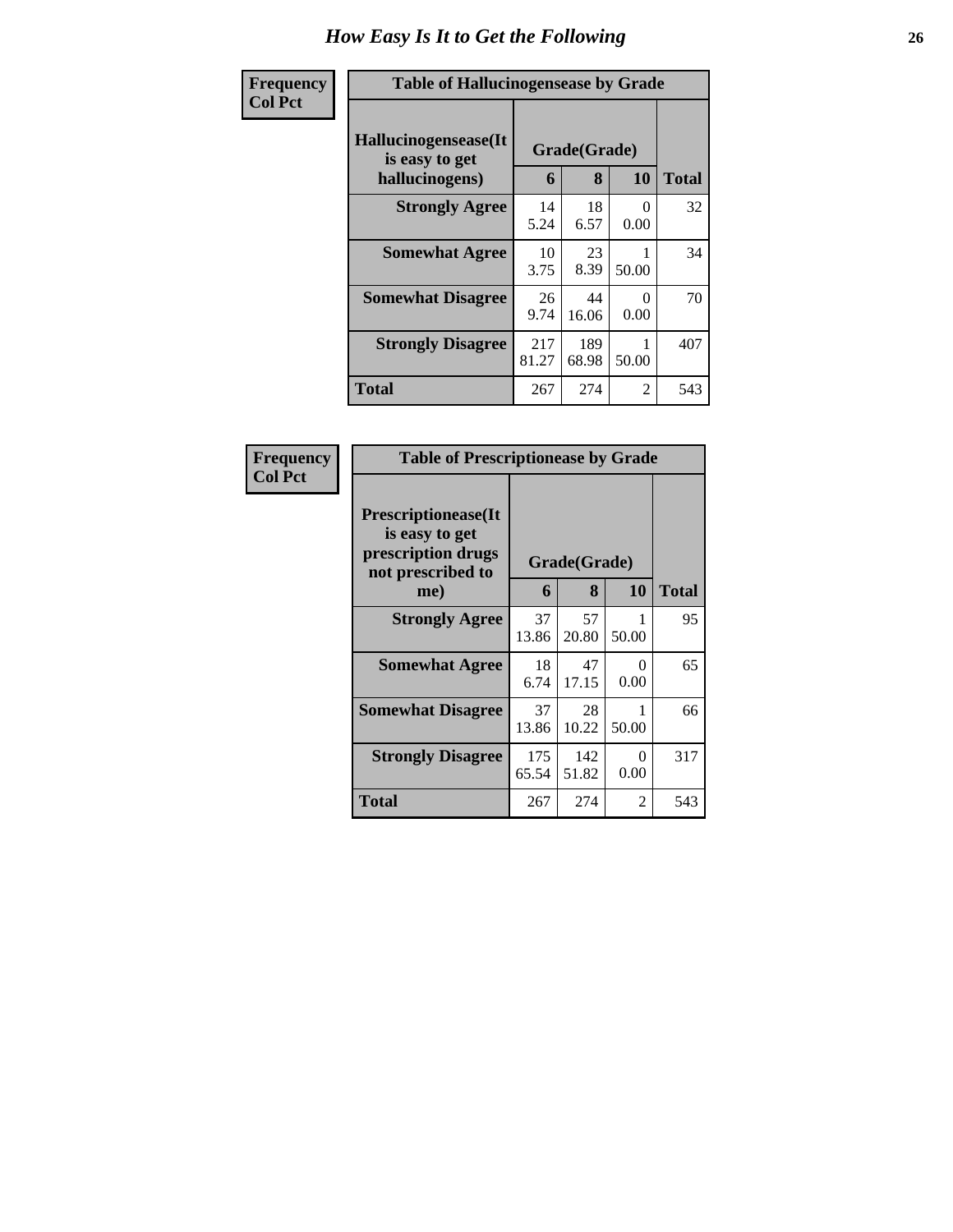### *Age at Onset of Use* **27** *Results for "Age at Onset of Use" questions exclude students who said they did not use that substance*

| Frequency      |                                                  |             |               |            | <b>Table of Grade by Alcoholinit</b>        |             |              |                        |                  |                       |                |
|----------------|--------------------------------------------------|-------------|---------------|------------|---------------------------------------------|-------------|--------------|------------------------|------------------|-----------------------|----------------|
| <b>Row Pct</b> | Alcoholinit (I started using alcohol when I was) |             |               |            |                                             |             |              |                        |                  |                       |                |
|                | Grade(Grade)   younger                           | 8 or        | 9             | 10         | 11                                          | 12          | 13           | 14                     | 15               | <b>18 or</b><br>older | <b>Total</b>   |
|                | 6                                                | 26.92       | 4<br>15.38    | 5<br>19.23 | 7<br>26.92                                  | 7.69        | 3.85         | $\Omega$<br>$0.00\,$   | $\Omega$<br>0.00 | $\Omega$<br>0.00      | 26             |
|                | 8                                                | 10<br>14.49 | 7<br>10.14    | 8<br>11.59 | 8<br>11.59                                  | 13<br>18.84 | 15<br>21.74  | $\overline{4}$<br>5.80 | 3<br>4.35        | 1.45                  | 69             |
|                | 10                                               | $\Omega$    | $\Omega$<br>٠ | $\Omega$   | $\Omega$                                    | $\Omega$    | $\mathbf{0}$ | $\Omega$               | $\Omega$         | $\theta$<br>٠         | $\overline{0}$ |
|                | <b>Total</b>                                     | 17          | 11            | 13         | 15                                          | 15          | 16           | $\overline{4}$         | 3                | 1                     | 95             |
|                |                                                  |             |               |            | <b>Frequency Missing <math>= 448</math></b> |             |              |                        |                  |                       |                |

| <b>Frequency</b> |                        |                                                       |                           |            |            | <b>Table of Grade by Cigarettesinit</b> |                  |                  |                  |              |
|------------------|------------------------|-------------------------------------------------------|---------------------------|------------|------------|-----------------------------------------|------------------|------------------|------------------|--------------|
| <b>Row Pct</b>   |                        | Cigarettesinit (I started smoking tobacco when I was) |                           |            |            |                                         |                  |                  |                  |              |
|                  | Grade(Grade)   younger | 8 or                                                  | 9                         | <b>10</b>  | 11         | 12                                      | 13               | 14               | 15               | <b>Total</b> |
|                  | 6                      | 3<br>25.00                                            | 3<br>25.00                | 2<br>16.67 | 3<br>25.00 | 8.33                                    | $\Omega$<br>0.00 | $\theta$<br>0.00 | $\Omega$<br>0.00 | 12           |
|                  | 8                      | 15.56                                                 | 2.22                      | 11.11      | 15.56      | 8<br>17.78                              | 15.56            | 15.56            | 3<br>6.67        | 45           |
|                  | 10                     | $\Omega$                                              | $\overline{0}$<br>٠       | $\Omega$   | $\Omega$   | $\overline{0}$<br>٠                     | 0                | $\Omega$         | $\Omega$         | $\Omega$     |
|                  | <b>Total</b>           | 10                                                    | $\overline{4}$            | ┑          | 10         | 9                                       | ┑                |                  | 3                | 57           |
|                  |                        |                                                       | Frequency Missing $= 486$ |            |            |                                         |                  |                  |                  |              |

| <b>Frequency</b> |              | <b>Table of Grade by Smokelessinit</b> |                         |                     |                         |                  |              |  |  |  |  |
|------------------|--------------|----------------------------------------|-------------------------|---------------------|-------------------------|------------------|--------------|--|--|--|--|
| <b>Row Pct</b>   |              | <b>Smokelessinit(I started chewing</b> |                         | tobacco when I was) |                         |                  |              |  |  |  |  |
|                  | Grade(Grade) | 8 or<br>younger                        | 9                       | <b>10</b>           | 12                      | 13               | <b>Total</b> |  |  |  |  |
|                  | 6            | 20.00                                  | $\mathfrak{D}$<br>40.00 | $\Omega$<br>0.00    | $\mathfrak{D}$<br>40.00 | $\theta$<br>0.00 | 5            |  |  |  |  |
|                  | 8            | $\Omega$<br>0.00                       | 0<br>0.00               | 25.00               | $\mathfrak{D}$<br>50.00 | 25.00            | 4            |  |  |  |  |
|                  | 10           | 0                                      | $\theta$<br>٠           | $\theta$            | $\Omega$                | $\theta$<br>٠    | 0            |  |  |  |  |
|                  | <b>Total</b> |                                        | $\overline{2}$          | 1                   | 4                       | 1                | 9            |  |  |  |  |
|                  |              | Frequency Missing $=$ 534              |                         |                     |                         |                  |              |  |  |  |  |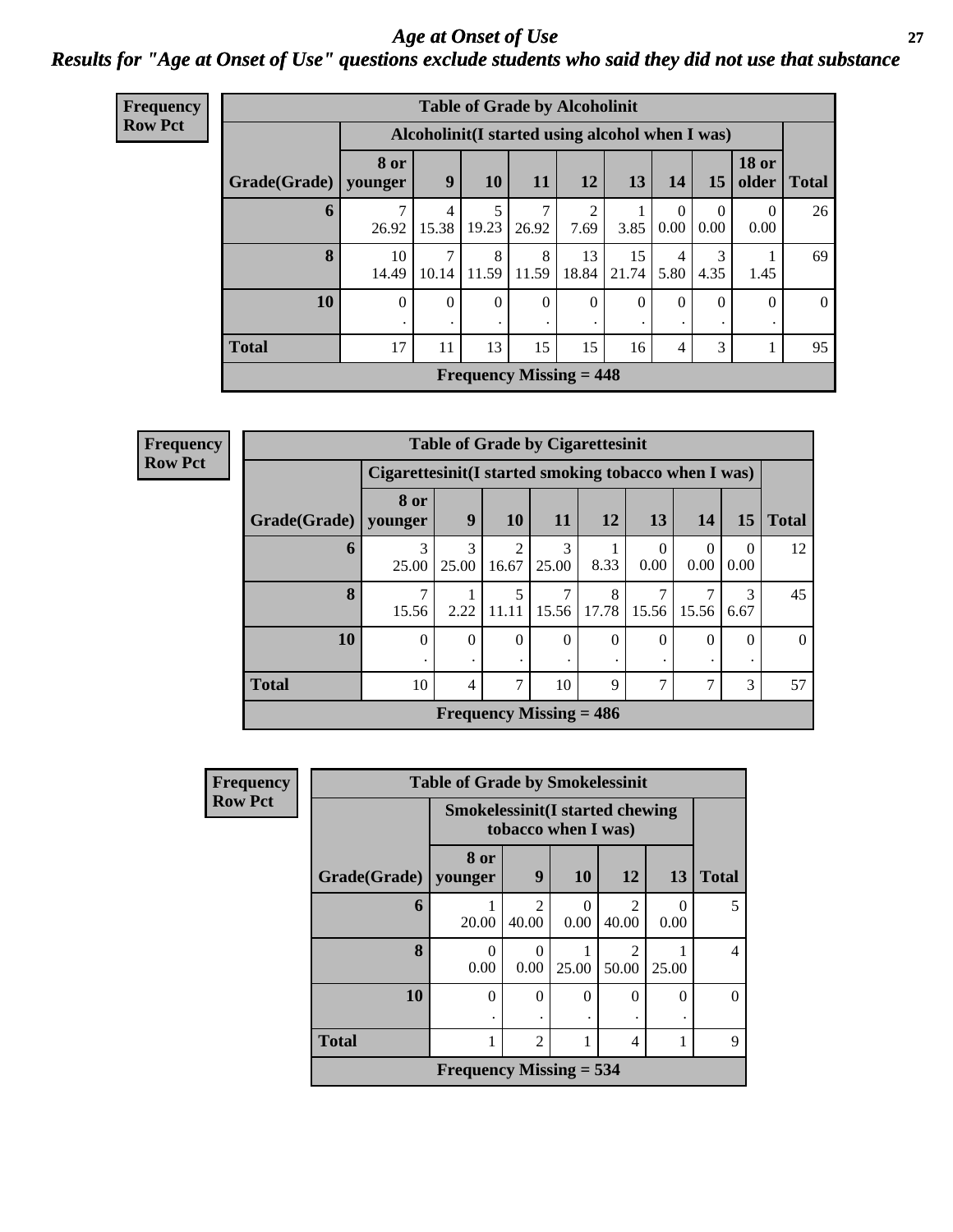#### *Age at Onset of Use* **28**

### *Results for "Age at Onset of Use" questions exclude students who said they did not use that substance*

| <b>Frequency</b> |              |                                                 |                        |            |                | <b>Table of Grade by Marijuanainit</b>      |                  |                  |                  |              |
|------------------|--------------|-------------------------------------------------|------------------------|------------|----------------|---------------------------------------------|------------------|------------------|------------------|--------------|
| <b>Row Pct</b>   |              | Marijuanainit (I started using marijuana when I |                        |            | was)           |                                             |                  |                  |                  |              |
|                  | Grade(Grade) | <b>8 or</b><br>vounger                          | 9                      | <b>10</b>  | <b>11</b>      | 12                                          | 13               | 14               | 15               | <b>Total</b> |
|                  | 6            | $\theta$<br>0.00                                | $\overline{0}$<br>0.00 | 2<br>66.67 | 33.33          | $\Omega$<br>0.00                            | $\Omega$<br>0.00 | $\Omega$<br>0.00 | $\Omega$<br>0.00 | 3            |
|                  | 8            | 2.63                                            | 3<br>7.89              | 3<br>7.89  | 3<br>7.89      | 13<br>34.21                                 | 18.42            | 7<br>18.42       | 2.63             | 38           |
|                  | 10           | $\Omega$                                        | $\Omega$<br>٠          | $\Omega$   | $\Omega$       | $\Omega$                                    | $\Omega$         | $\Omega$         | $\Omega$         | $\theta$     |
|                  | <b>Total</b> |                                                 | 3                      | 5          | $\overline{4}$ | 13                                          | $\tau$           | 7                | 1                | 41           |
|                  |              |                                                 |                        |            |                | <b>Frequency Missing = <math>502</math></b> |                  |                  |                  |              |

**Frequency Row Pct**

| <b>Table of Grade by Cocaineinit</b> |       |                                                     |                           |                         |          |       |   |  |  |  |  |
|--------------------------------------|-------|-----------------------------------------------------|---------------------------|-------------------------|----------|-------|---|--|--|--|--|
|                                      |       | Cocaineinit (I started using cocaine<br>when I was) |                           |                         |          |       |   |  |  |  |  |
| Grade(Grade)                         | 9     | 13<br>15<br>16<br>12<br><b>Total</b><br>11          |                           |                         |          |       |   |  |  |  |  |
| 6                                    | 0.00  | 100.00                                              | $\mathbf{\Omega}$<br>0.00 | 0.00                    | 0.00     | 0.00  |   |  |  |  |  |
| 8                                    | 16.67 | $\mathbf{\Omega}$<br>0.00                           | 16.67                     | $\mathfrak{D}$<br>33.33 | 16.67    | 16.67 | 6 |  |  |  |  |
| 10                                   | 0     | 0                                                   | 0                         | 0                       | $\Omega$ | 0     |   |  |  |  |  |
| <b>Total</b>                         |       |                                                     |                           | $\overline{2}$          |          |       |   |  |  |  |  |
|                                      |       | Frequency Missing $= 536$                           |                           |                         |          |       |   |  |  |  |  |

| Frequency      |              | <b>Table of Grade by Inhalantsinit</b> |                         |                         |          |                |
|----------------|--------------|----------------------------------------|-------------------------|-------------------------|----------|----------------|
| <b>Row Pct</b> |              | using inhalants when I was)            | Inhalantsinit(I started |                         |          |                |
|                | Grade(Grade) | 8 or<br>younger                        | 11                      | 13                      | 15       | <b>Total</b>   |
|                | 6            | $\mathfrak{D}$<br>100.00               | 0<br>0.00               | $\Omega$<br>0.00        | 0.00     | $\mathfrak{D}$ |
|                | 8            | 16.67                                  | $\mathfrak{D}$<br>33.33 | $\mathfrak{D}$<br>33.33 | 16.67    | 6              |
|                | 10           | $\Omega$                               | $\theta$                | $\Omega$                | $\Omega$ | 0              |
|                | <b>Total</b> | 3                                      | $\overline{2}$          | 2                       |          | 8              |
|                |              | Frequency Missing $= 535$              |                         |                         |          |                |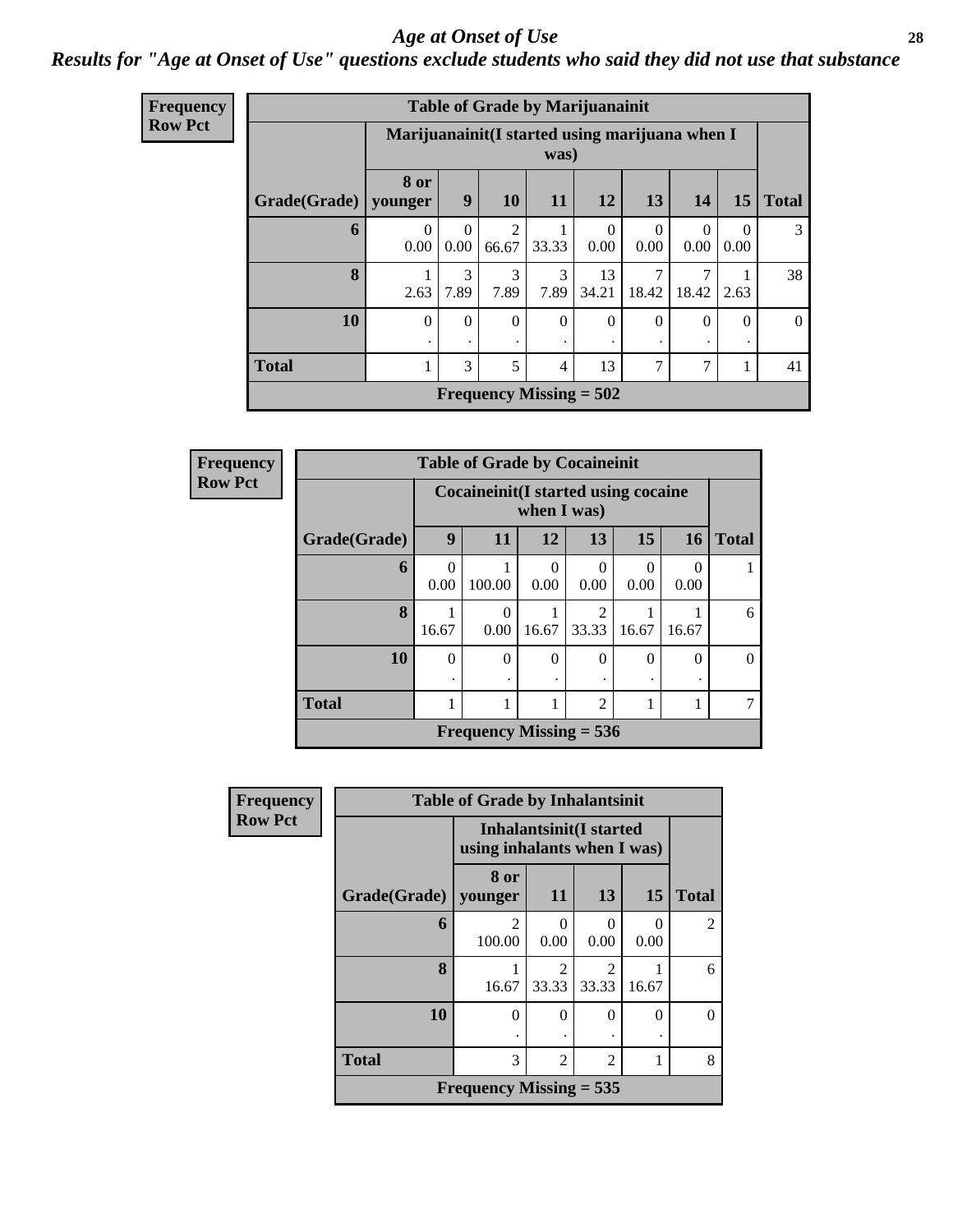#### *Age at Onset of Use* **29**

*Results for "Age at Onset of Use" questions exclude students who said they did not use that substance*

| Frequency      |              |                                                   | <b>Table of Grade by Steroidsinit</b> |                  |           |                  |          |                       |                |
|----------------|--------------|---------------------------------------------------|---------------------------------------|------------------|-----------|------------------|----------|-----------------------|----------------|
| <b>Row Pct</b> |              | Steroidsinit(I started using steroids when I was) |                                       |                  |           |                  |          |                       |                |
|                | Grade(Grade) | 8 or<br>younger                                   | 9                                     | 10               | <b>11</b> | 12               | 14       | <b>18 or</b><br>older | <b>Total</b>   |
|                | 6            | 33.33                                             | $\mathfrak{D}$<br>33.33               | $\Omega$<br>0.00 | 16.67     | $\Omega$<br>0.00 | 16.67    | $\Omega$<br>0.00      | 6              |
|                | 8            | $\Omega$<br>0.00                                  | 0<br>0.00                             | 33.33            | 0<br>0.00 | 33.33            | 0.00     | 33.33                 | $\mathfrak{Z}$ |
|                | 10           | $\Omega$                                          | $\theta$                              | $\Omega$         | $\theta$  | $\theta$         | $\Omega$ | $\Omega$              | $\overline{0}$ |
|                | <b>Total</b> | $\overline{2}$                                    | $\overline{2}$                        |                  | 1         |                  |          |                       | 9              |
|                |              |                                                   | Frequency Missing $=$ 534             |                  |           |                  |          |                       |                |

| Frequency      |              | <b>Table of Grade by Ecstasyinit</b>        |           |                     |           |              |
|----------------|--------------|---------------------------------------------|-----------|---------------------|-----------|--------------|
| <b>Row Pct</b> |              | <b>Ecstasyinit</b> (I started using         |           | ecstasy when I was) |           |              |
|                | Grade(Grade) | 8 or<br>younger                             | 9         | 11                  | 16        | <b>Total</b> |
|                | 6            | 100.00                                      | 0<br>0.00 | $\Omega$<br>0.00    | 0<br>0.00 |              |
|                | 8            | ∩<br>0.00                                   | 25.00     | 50.00               | 25.00     | 4            |
|                | 10           | $\Omega$                                    | $\theta$  | 0                   | 0         | 0            |
|                | <b>Total</b> |                                             | 1         | $\overline{2}$      |           | 5            |
|                |              | <b>Frequency Missing = <math>538</math></b> |           |                     |           |              |

| <b>Frequency</b> | <b>Table of Grade by Methinit</b> |                                  |                                 |           |              |  |  |  |
|------------------|-----------------------------------|----------------------------------|---------------------------------|-----------|--------------|--|--|--|
| <b>Row Pct</b>   |                                   | <b>Methinit</b> (I started using | methamphetamines<br>when I was) |           |              |  |  |  |
|                  | Grade(Grade)                      | 8 or<br>younger                  | 9                               | <b>11</b> | <b>Total</b> |  |  |  |
|                  | 6                                 | 33.33                            | 33.33                           | 33.33     | 3            |  |  |  |
|                  | 8                                 | 0<br>0.00                        | 0<br>0.00                       | 100.00    |              |  |  |  |
|                  | 10                                | 0                                | 0                               | 0         | $\Omega$     |  |  |  |
|                  | <b>Total</b>                      |                                  |                                 | 2         | 4            |  |  |  |
|                  | Frequency Missing $=$ 539         |                                  |                                 |           |              |  |  |  |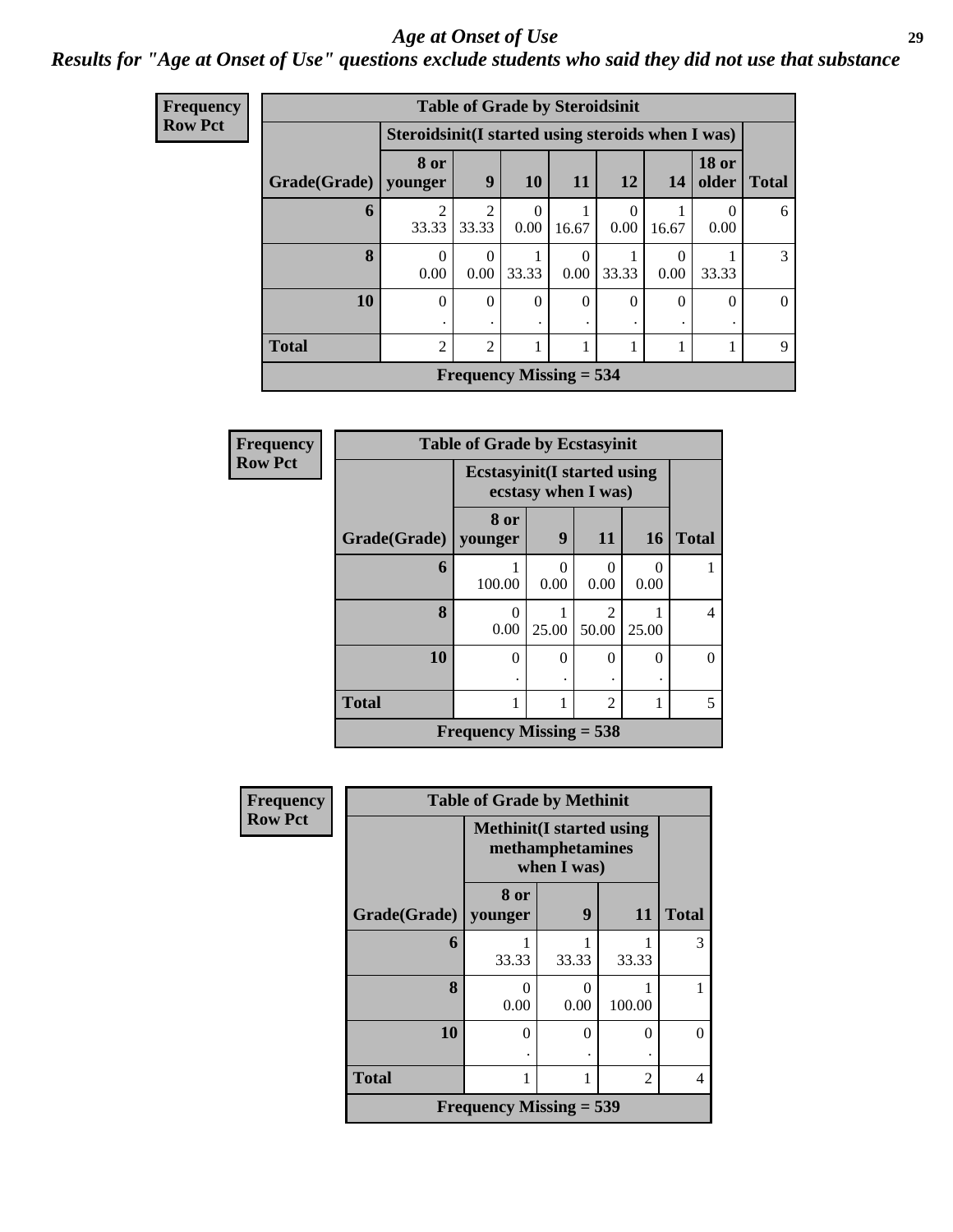#### Age at Onset of Use **30**

*Results for "Age at Onset of Use" questions exclude students who said they did not use that substance*

| Frequency      | <b>Table of Grade by Hallucinogensinit</b> |                                |                                                                      |           |              |  |  |  |
|----------------|--------------------------------------------|--------------------------------|----------------------------------------------------------------------|-----------|--------------|--|--|--|
| <b>Row Pct</b> |                                            |                                | Hallucinogensinit(I<br>started using<br>hallucinogens when I<br>was) |           |              |  |  |  |
|                | Grade(Grade)   younger                     | 8 or                           | 12                                                                   | 17        | <b>Total</b> |  |  |  |
|                | 6                                          | 100.00                         | $\Omega$<br>0.00                                                     | 0<br>0.00 |              |  |  |  |
|                | 8                                          | 33.33                          | 33.33                                                                | 33.33     | 3            |  |  |  |
|                | 10                                         | 0                              | $\theta$                                                             | 0         | $\theta$     |  |  |  |
|                | <b>Total</b>                               | $\overline{c}$                 |                                                                      | 1         | 4            |  |  |  |
|                |                                            | <b>Frequency Missing = 539</b> |                                                                      |           |              |  |  |  |

| <b>Frequency</b> |  |
|------------------|--|
| <b>Row Pct</b>   |  |

| <b>Table of Grade by Prescriptioninit</b>                                                       |            |            |                |                |           |           |                                      |    |
|-------------------------------------------------------------------------------------------------|------------|------------|----------------|----------------|-----------|-----------|--------------------------------------|----|
| <b>Prescriptioninit (I started using prescription</b><br>drugs not prescribed to me when I was) |            |            |                |                |           |           |                                      |    |
| 8 or<br>9<br><b>10</b><br>11<br>12<br>15<br>14<br><b>Total</b><br>Grade(Grade)   younger        |            |            |                |                |           |           |                                      |    |
| 6                                                                                               | 3<br>33.33 | 3<br>33.33 | 11.11          | 11.11          | 11.11     | 0<br>0.00 | 0<br>0.00                            | 9  |
| 8                                                                                               | 14.29      | 14.29      | 14.29          | 14.29          | ∩<br>0.00 | 14.29     | $\mathcal{D}_{\mathcal{L}}$<br>28.57 |    |
| 10                                                                                              | 0          | $\Omega$   | $\theta$       | $\Omega$       | 0         | 0         | $\Omega$                             |    |
| <b>Total</b>                                                                                    | 4          | 4          | $\mathfrak{D}$ | $\mathfrak{D}$ |           |           | $\overline{2}$                       | 16 |
| <b>Frequency Missing = 527</b>                                                                  |            |            |                |                |           |           |                                      |    |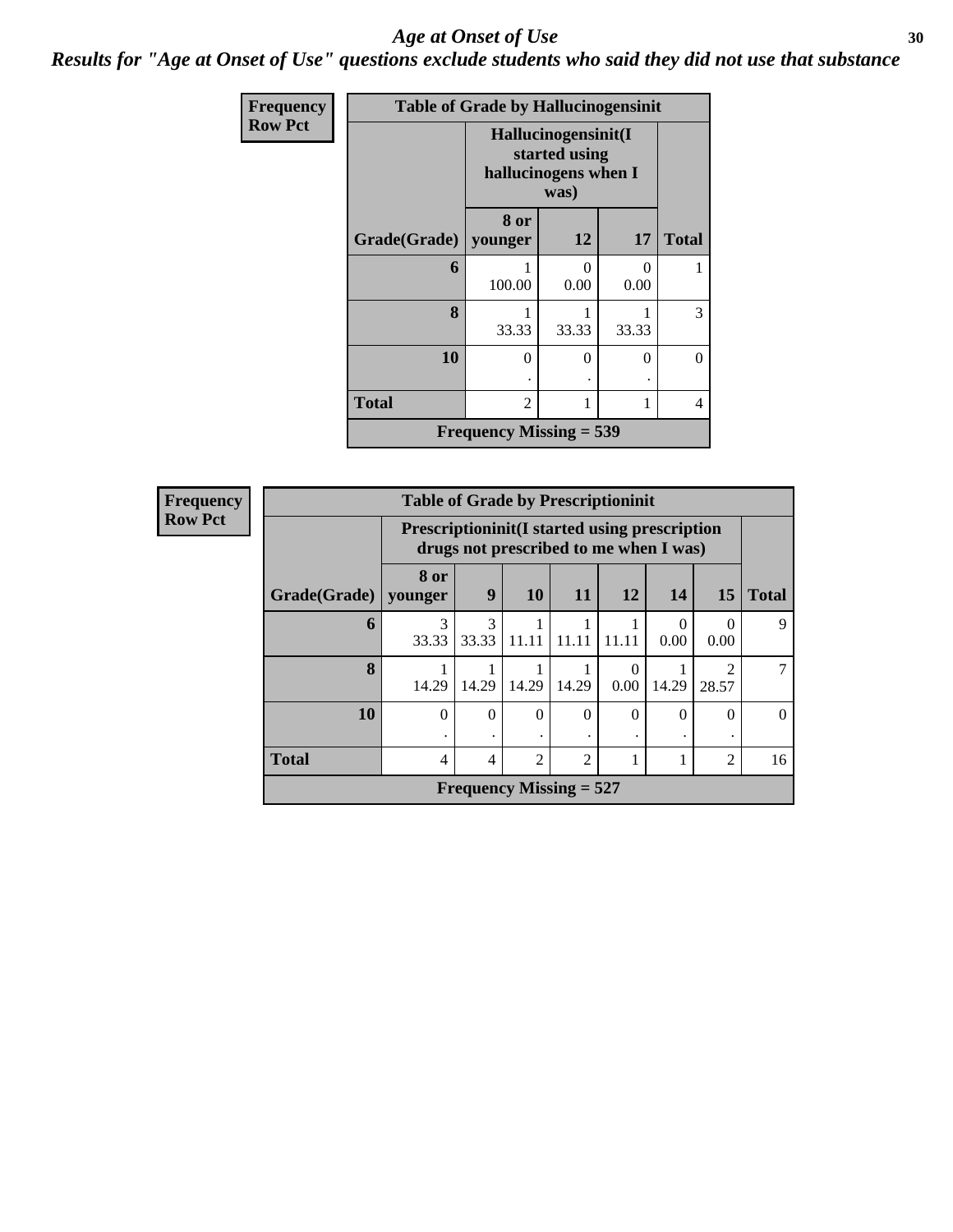| Frequency      | <b>Table of Alcoholharm by Grade</b>          |              |                   |                  |              |  |
|----------------|-----------------------------------------------|--------------|-------------------|------------------|--------------|--|
| <b>Col Pct</b> | Alcoholharm(I<br>think alcohol is<br>harmful) | 6            | Grade(Grade)<br>8 | 10               | <b>Total</b> |  |
|                | <b>Strongly Agree</b>                         | 182<br>68.16 | 163<br>59.49      | 2<br>100.00      | 347          |  |
|                | <b>Somewhat Agree</b>                         | 27<br>10.11  | 48<br>17.52       | $\Omega$<br>0.00 | 75           |  |
|                | <b>Somewhat Disagree</b>                      | 10<br>3.75   | 21<br>7.66        | $\Omega$<br>0.00 | 31           |  |
|                | <b>Strongly Disagree</b>                      | 48<br>17.98  | 42<br>15.33       | 0<br>0.00        | 90           |  |
|                | <b>Total</b>                                  | 267          | 274               | 2                | 543          |  |

| <b>Frequency</b><br><b>Col Pct</b> |  |
|------------------------------------|--|
|                                    |  |
|                                    |  |

| <b>Table of Cigarettesharm by Grade</b>                  |                   |              |                         |     |  |  |  |
|----------------------------------------------------------|-------------------|--------------|-------------------------|-----|--|--|--|
| Cigarettesharm(I<br>think smoking<br>tobacco is harmful) | Grade(Grade)<br>6 | <b>Total</b> |                         |     |  |  |  |
| <b>Strongly Agree</b>                                    | 203<br>76.03      | 214<br>78.10 | $\mathcal{L}$<br>100.00 | 419 |  |  |  |
| <b>Somewhat Agree</b>                                    | 10<br>3.75        | 17<br>6.20   | 0<br>0.00               | 27  |  |  |  |
| <b>Somewhat Disagree</b>                                 | 3<br>1.12         | 11<br>4.01   | 0<br>0.00               | 14  |  |  |  |
| <b>Strongly Disagree</b>                                 | 51<br>19.10       | 32<br>11.68  | 0<br>0.00               | 83  |  |  |  |
| Total                                                    | 267               | 274          | 2                       | 543 |  |  |  |

| Frequency      | <b>Table of Smokelessharm by Grade</b> |              |              |                                       |              |  |  |
|----------------|----------------------------------------|--------------|--------------|---------------------------------------|--------------|--|--|
| <b>Col Pct</b> | Smokelessharm(I<br>think chewing       | Grade(Grade) |              |                                       |              |  |  |
|                | tobacco is harmful)                    | 6            | 8            | 10                                    | <b>Total</b> |  |  |
|                | <b>Strongly Agree</b>                  | 203<br>76.03 | 215<br>78.47 | $\mathcal{D}_{\mathcal{L}}$<br>100.00 | 420          |  |  |
|                | <b>Somewhat Agree</b>                  | 2.62         | 19<br>6.93   | 0<br>0.00                             | 26           |  |  |
|                | <b>Somewhat Disagree</b>               | 8<br>3.00    | 2.55         | 0<br>0.00                             | 15           |  |  |
|                | <b>Strongly Disagree</b>               | 49<br>18.35  | 33<br>12.04  | 0<br>0.00                             | 82           |  |  |
|                | <b>Total</b>                           | 267          | 274          | 2                                     | 543          |  |  |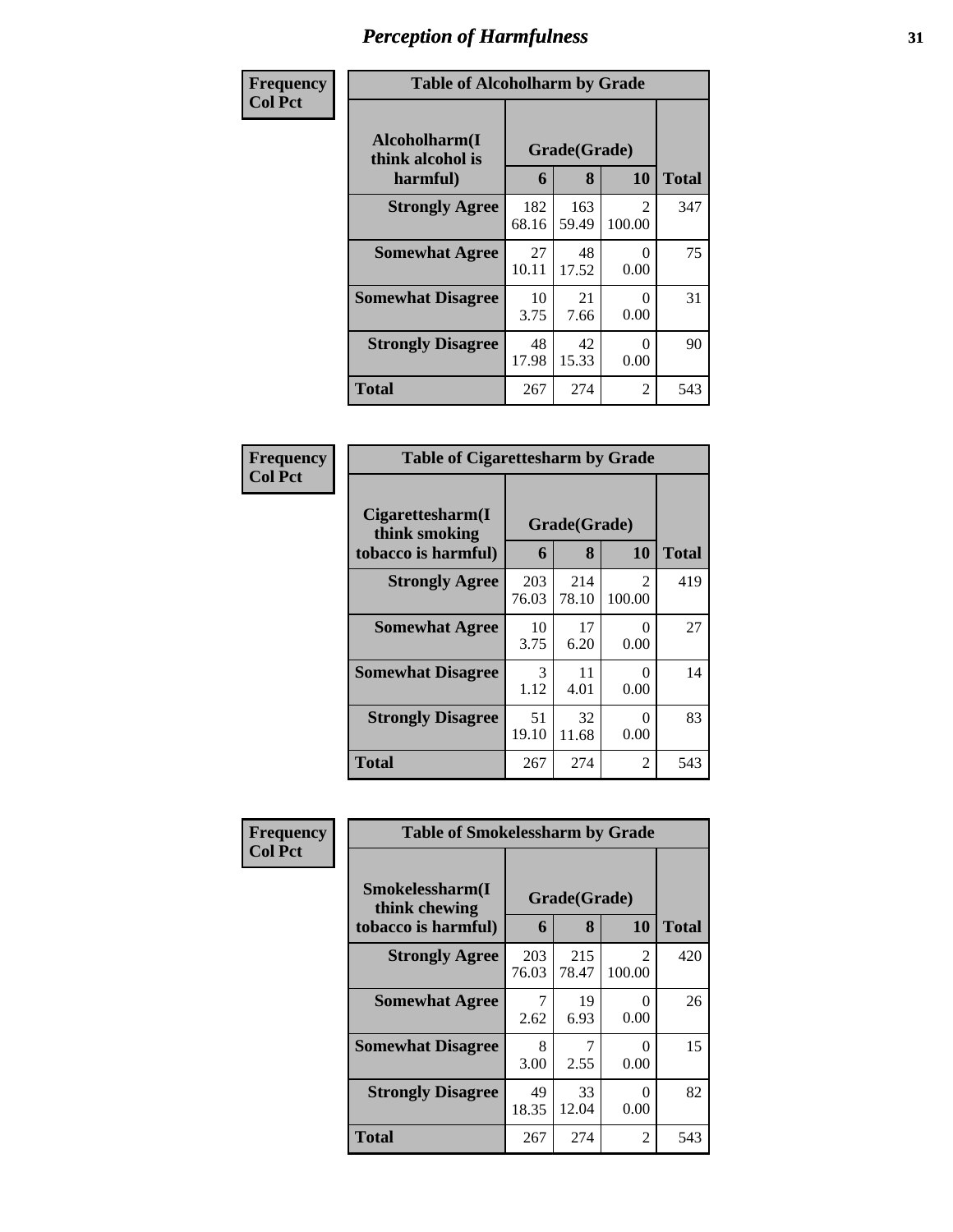| <b>Frequency</b><br>Col Pct |
|-----------------------------|
|                             |

Ш

### **Table of Marijuanaharm by Grade**

٦

| raoic or manifeananann by Grade       |              |              |           |              |  |  |  |
|---------------------------------------|--------------|--------------|-----------|--------------|--|--|--|
| Marijuanaharm(I<br>think marijuana is | Grade(Grade) |              |           |              |  |  |  |
| harmful)                              | 6            | 8            | 10        | <b>Total</b> |  |  |  |
| <b>Strongly Agree</b>                 | 199<br>74.53 | 173<br>63.14 | 50.00     | 373          |  |  |  |
| <b>Somewhat Agree</b>                 | 7<br>2.62    | 31<br>11.31  | 50.00     | 39           |  |  |  |
| <b>Somewhat Disagree</b>              | 10<br>3.75   | 18<br>6.57   | 0<br>0.00 | 28           |  |  |  |
| <b>Strongly Disagree</b>              | 51<br>19.10  | 52<br>18.98  | 0<br>0.00 | 103          |  |  |  |
| <b>Total</b>                          | 267          | 274          | 2         | 543          |  |  |  |

#### **Frequency Col Pct**

| <b>Table of Cocaineharm by Grade</b>          |                   |              |             |     |  |  |  |
|-----------------------------------------------|-------------------|--------------|-------------|-----|--|--|--|
| Cocaineharm(I<br>think cocaine is<br>harmful) | Grade(Grade)<br>6 | <b>Total</b> |             |     |  |  |  |
| <b>Strongly Agree</b>                         | 204<br>76.40      | 213<br>77.74 | 2<br>100.00 | 419 |  |  |  |
| <b>Somewhat Agree</b>                         | 4<br>1.50         | 19<br>6.93   | 0<br>0.00   | 23  |  |  |  |
| <b>Somewhat Disagree</b>                      | 8<br>3.00         | 7<br>2.55    | 0<br>0.00   | 15  |  |  |  |
| <b>Strongly Disagree</b>                      | 51<br>19.10       | 35<br>12.77  | 0<br>0.00   | 86  |  |  |  |
| <b>Total</b>                                  | 267               | 274          | 2           | 543 |  |  |  |

| Frequency      | <b>Table of Inhalantsharm by Grade</b>              |              |                   |                          |              |  |
|----------------|-----------------------------------------------------|--------------|-------------------|--------------------------|--------------|--|
| <b>Col Pct</b> | Inhalantsharm(I)<br>think inhalants are<br>harmful) | 6            | Grade(Grade)<br>8 | <b>10</b>                | <b>Total</b> |  |
|                | <b>Strongly Agree</b>                               | 194<br>72.66 | 205<br>74.82      | $\mathfrak{D}$<br>100.00 | 401          |  |
|                | <b>Somewhat Agree</b>                               | 14<br>5.24   | 27<br>9.85        | 0<br>0.00                | 41           |  |
|                | <b>Somewhat Disagree</b>                            | 4<br>1.50    | 8<br>2.92         | 0<br>0.00                | 12           |  |
|                | <b>Strongly Disagree</b>                            | 55<br>20.60  | 34<br>12.41       | $\theta$<br>0.00         | 89           |  |
|                | Total                                               | 267          | 274               | $\mathfrak{D}$           | 543          |  |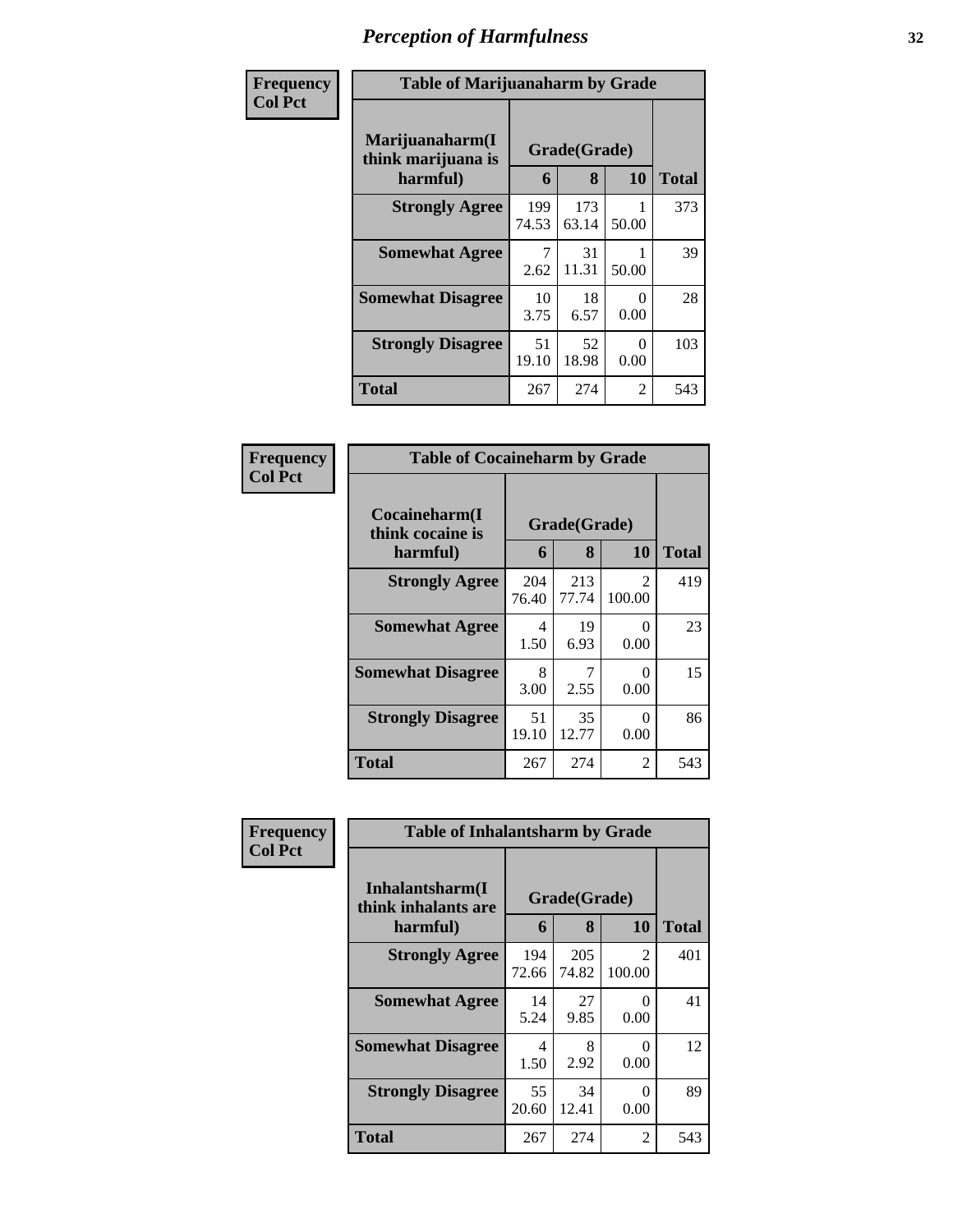| Frequency      | <b>Table of Steroidsharm by Grade</b>            |              |                   |                         |              |  |  |
|----------------|--------------------------------------------------|--------------|-------------------|-------------------------|--------------|--|--|
| <b>Col Pct</b> | Steroidsharm(I<br>think steroids are<br>harmful) | 6            | Grade(Grade)<br>8 | <b>10</b>               | <b>Total</b> |  |  |
|                | <b>Strongly Agree</b>                            | 185<br>69.29 | 204<br>74.45      | $\mathcal{L}$<br>100.00 | 391          |  |  |
|                | <b>Somewhat Agree</b>                            | 19<br>7.12   | 22<br>8.03        | 0<br>0.00               | 41           |  |  |
|                | <b>Somewhat Disagree</b>                         | 12<br>4.49   | 15<br>5.47        | 0<br>0.00               | 27           |  |  |
|                | <b>Strongly Disagree</b>                         | 51<br>19.10  | 33<br>12.04       | $\Omega$<br>0.00        | 84           |  |  |
|                | <b>Total</b>                                     | 267          | 274               | 2                       | 543          |  |  |

#### **Frequency Col Pct**

| <b>Table of Ecstasyharm by Grade</b>          |                   |              |            |     |  |  |  |
|-----------------------------------------------|-------------------|--------------|------------|-----|--|--|--|
| Ecstasyharm(I<br>think ecstasy is<br>harmful) | Grade(Grade)<br>6 | Total        |            |     |  |  |  |
| <b>Strongly Agree</b>                         | 199<br>74.53      | 214<br>78.10 | 1<br>50.00 | 414 |  |  |  |
| <b>Somewhat Agree</b>                         | 11<br>4.12        | 17<br>6.20   | 50.00      | 29  |  |  |  |
| <b>Somewhat Disagree</b>                      | 7<br>2.62         | 4<br>1.46    | 0<br>0.00  | 11  |  |  |  |
| <b>Strongly Disagree</b>                      | 50<br>18.73       | 39<br>14.23  | 0<br>0.00  | 89  |  |  |  |
| <b>Total</b>                                  | 267               | 274          | 2          | 543 |  |  |  |

| Frequency      | <b>Table of Methharm by Grade</b>            |              |              |                          |              |  |
|----------------|----------------------------------------------|--------------|--------------|--------------------------|--------------|--|
| <b>Col Pct</b> | <b>Methharm</b> (I think<br>methamphetamines |              | Grade(Grade) |                          |              |  |
|                | are harmful)                                 | 6            | 8            | <b>10</b>                | <b>Total</b> |  |
|                | <b>Strongly Agree</b>                        | 201<br>75.28 | 213<br>77.74 | $\mathfrak{D}$<br>100.00 | 416          |  |
|                | <b>Somewhat Agree</b>                        | 11<br>4.12   | 18<br>6.57   | 0<br>0.00                | 29           |  |
|                | <b>Somewhat Disagree</b>                     | 6<br>2.25    | 8<br>2.92    | 0<br>0.00                | 14           |  |
|                | <b>Strongly Disagree</b>                     | 49<br>18.35  | 35<br>12.77  | 0<br>0.00                | 84           |  |
|                | <b>Total</b>                                 | 267          | 274          | 2                        | 543          |  |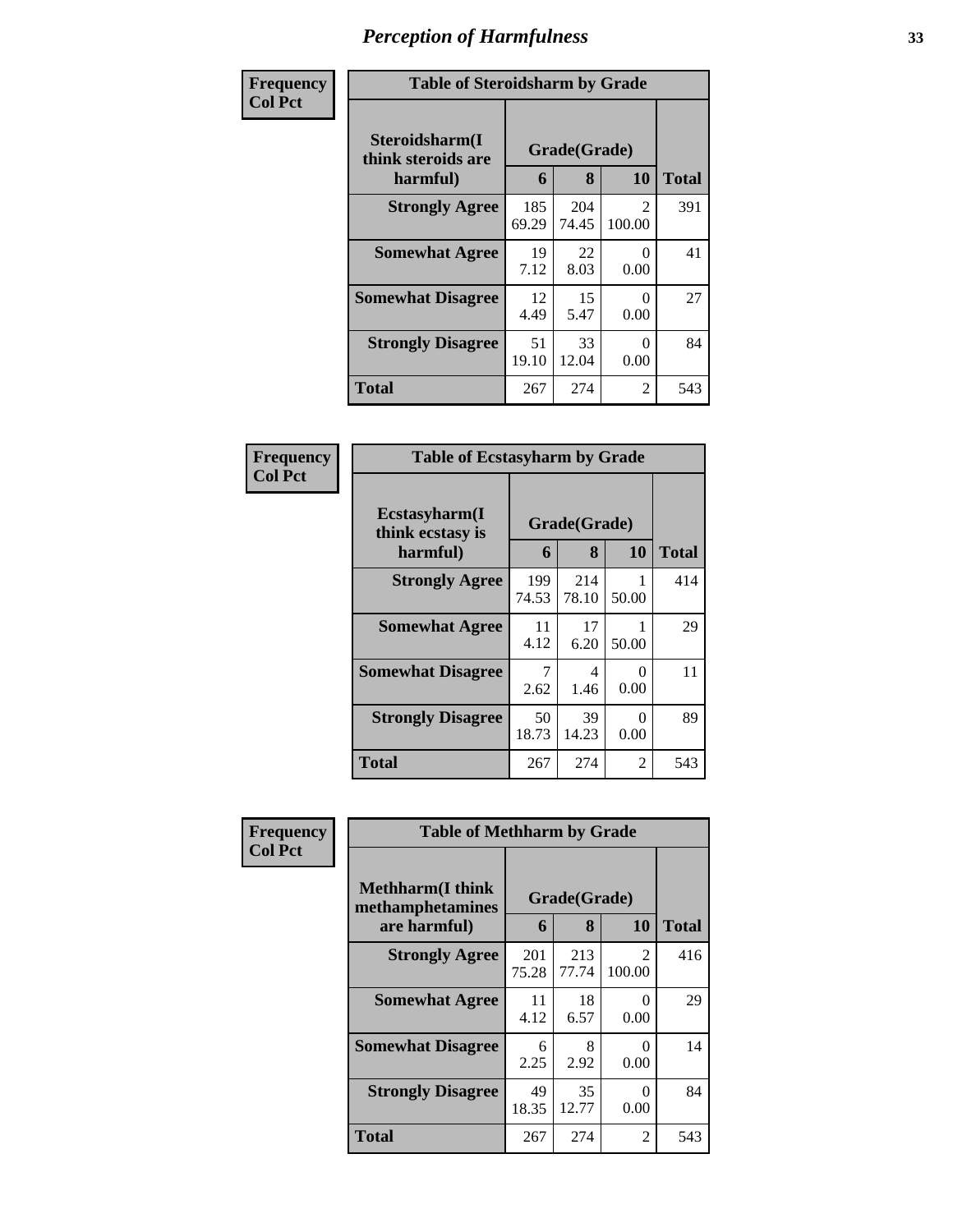| Frequency      | <b>Table of Hallucinogensharm by Grade</b>                 |              |                   |           |              |
|----------------|------------------------------------------------------------|--------------|-------------------|-----------|--------------|
| <b>Col Pct</b> | Hallucinogensharm(I<br>think hallucinogens<br>are harmful) | 6            | Grade(Grade)<br>8 | 10        | <b>Total</b> |
|                | <b>Strongly Agree</b>                                      | 202<br>75.66 | 215<br>78.47      | 50.00     | 418          |
|                | <b>Somewhat Agree</b>                                      | 9<br>3.37    | 13<br>4.74        | 50.00     | 23           |
|                | <b>Somewhat Disagree</b>                                   | 5<br>1.87    | 11<br>4.01        | 0<br>0.00 | 16           |
|                | <b>Strongly Disagree</b>                                   | 51<br>19.10  | 35<br>12.77       | ∩<br>0.00 | 86           |
|                | <b>Total</b>                                               | 267          | 274               | 2         | 543          |

| Frequency      | <b>Table of Prescriptionharm by Grade</b><br>Prescriptionharm(I<br>think prescription<br>drugs not<br>Grade(Grade)<br>prescribed to me<br>8<br>10<br><b>Total</b><br>6<br>are harmful)<br><b>Strongly Agree</b><br>191<br>183<br>374<br>0<br>0.00<br>71.54<br>66.79<br><b>Somewhat Agree</b><br>55<br>13<br>40<br>$\mathfrak{D}$<br>4.87<br>100.00<br>14.60<br><b>Somewhat Disagree</b><br>24<br>8<br>16<br>$\Omega$<br>3.00<br>0.00<br>5.84<br><b>Strongly Disagree</b><br>55<br>35<br>90<br>$\Omega$<br>12.77<br>0.00<br>20.60 |     |     |                |     |
|----------------|----------------------------------------------------------------------------------------------------------------------------------------------------------------------------------------------------------------------------------------------------------------------------------------------------------------------------------------------------------------------------------------------------------------------------------------------------------------------------------------------------------------------------------|-----|-----|----------------|-----|
| <b>Col Pct</b> |                                                                                                                                                                                                                                                                                                                                                                                                                                                                                                                                  |     |     |                |     |
|                |                                                                                                                                                                                                                                                                                                                                                                                                                                                                                                                                  |     |     |                |     |
|                |                                                                                                                                                                                                                                                                                                                                                                                                                                                                                                                                  |     |     |                |     |
|                |                                                                                                                                                                                                                                                                                                                                                                                                                                                                                                                                  |     |     |                |     |
|                |                                                                                                                                                                                                                                                                                                                                                                                                                                                                                                                                  |     |     |                |     |
|                |                                                                                                                                                                                                                                                                                                                                                                                                                                                                                                                                  |     |     |                |     |
|                | Total                                                                                                                                                                                                                                                                                                                                                                                                                                                                                                                            | 267 | 274 | $\mathfrak{D}$ | 543 |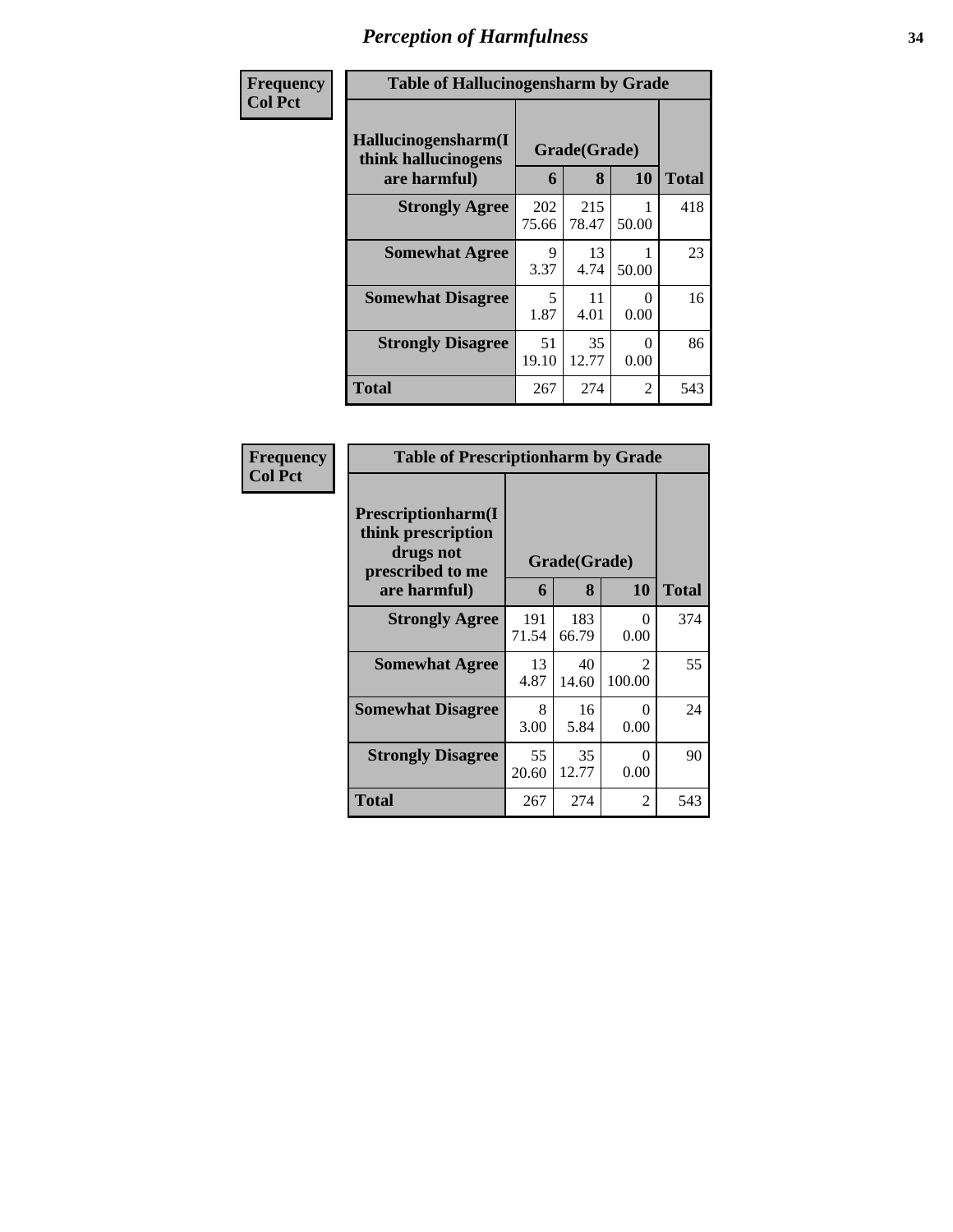# *Disapproval by Adults* **35**

| Frequency      | <b>Table of Alcoholadult by Grade</b>                                 |              |                   |                          |              |  |
|----------------|-----------------------------------------------------------------------|--------------|-------------------|--------------------------|--------------|--|
| <b>Col Pct</b> | <b>Alcoholadult</b> (Adults<br>would disapprove if<br>I used alcohol) | 6            | Grade(Grade)<br>8 | 10                       | <b>Total</b> |  |
|                | <b>Strongly Agree</b>                                                 | 196<br>73.41 | 176<br>64.23      | $\mathfrak{D}$<br>100.00 | 374          |  |
|                | <b>Somewhat Agree</b>                                                 | 25<br>9.36   | 45<br>16.42       | 0<br>0.00                | 70           |  |
|                | <b>Somewhat Disagree</b>                                              | 13<br>4.87   | 21<br>7.66        | $\Omega$<br>0.00         | 34           |  |
|                | <b>Strongly Disagree</b>                                              | 33<br>12.36  | 32<br>11.68       | $\Omega$<br>0.00         | 65           |  |
|                | <b>Total</b>                                                          | 267          | 274               | $\overline{2}$           | 543          |  |

| Frequency      | <b>Table of Tobaccoadult by Grade</b>                                 |              |                   |           |              |  |
|----------------|-----------------------------------------------------------------------|--------------|-------------------|-----------|--------------|--|
| <b>Col Pct</b> | <b>Tobaccoadult</b> (Adults<br>would disapprove if<br>I used tobacco) | 6            | Grade(Grade)<br>8 | <b>10</b> | <b>Total</b> |  |
|                | <b>Strongly Agree</b>                                                 | 215<br>80.52 | 217<br>79.20      | 50.00     | 433          |  |
|                | <b>Somewhat Agree</b>                                                 | 10<br>3.75   | 21<br>7.66        | 50.00     | 32           |  |
|                | <b>Somewhat Disagree</b>                                              | 6<br>2.25    | 8<br>2.92         | 0<br>0.00 | 14           |  |
|                | <b>Strongly Disagree</b>                                              | 36<br>13.48  | 28<br>10.22       | 0<br>0.00 | 64           |  |
|                | <b>Total</b>                                                          | 267          | 274               | 2         | 543          |  |

| Frequency      | <b>Table of Marijuanaadult by Grade</b>        |              |                     |                          |              |
|----------------|------------------------------------------------|--------------|---------------------|--------------------------|--------------|
| <b>Col Pct</b> | Marijuanaadult(Adults<br>would disapprove if I |              | Grade(Grade)        |                          |              |
|                | used marijuana)                                | 6            | 8                   | 10                       | <b>Total</b> |
|                | <b>Strongly Agree</b>                          | 215<br>80.52 | 220<br>80.29        | $\mathfrak{D}$<br>100.00 | 437          |
|                | <b>Somewhat Agree</b>                          | 5<br>1.87    | 12<br>4.38          | $\Omega$<br>0.00         | 17           |
|                | <b>Somewhat Disagree</b>                       | 2.62         | $\mathbf Q$<br>3.28 | 0<br>0.00                | 16           |
|                | <b>Strongly Disagree</b>                       | 40<br>14.98  | 33<br>12.04         | 0<br>0.00                | 73           |
|                | <b>Total</b>                                   | 267          | 274                 | 2                        | 543          |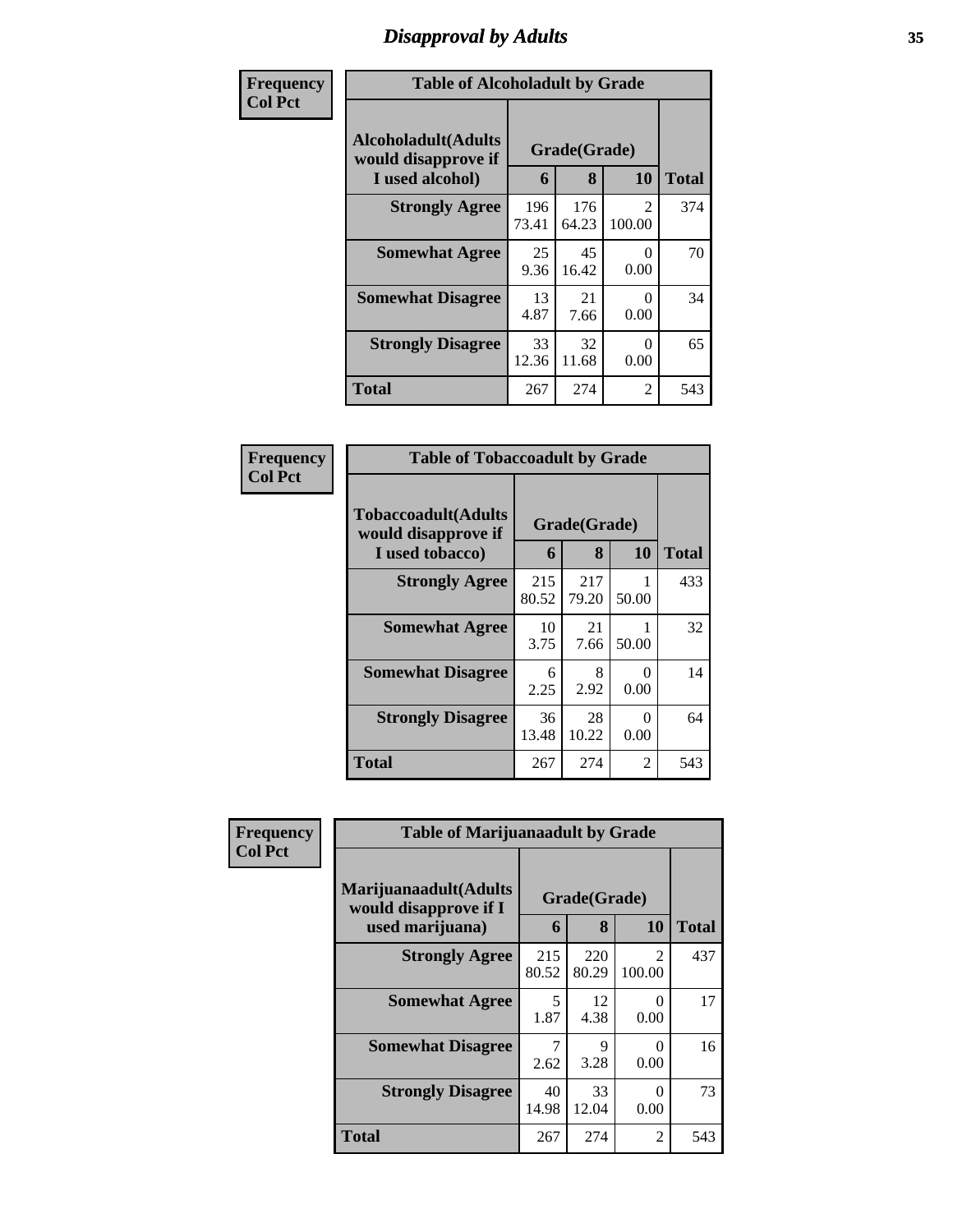# *Disapproval by Adults* **36**

| Frequency      | <b>Table of Otherdrugadult by Grade</b>                                     |              |                   |                           |              |  |
|----------------|-----------------------------------------------------------------------------|--------------|-------------------|---------------------------|--------------|--|
| <b>Col Pct</b> | <b>Otherdrugadult</b> (Adults<br>would disapprove if I<br>used other drugs) | 6            | Grade(Grade)<br>8 | 10                        | <b>Total</b> |  |
|                | <b>Strongly Agree</b>                                                       | 216<br>80.90 | 230<br>83.94      | $\mathfrak{D}$<br>100.00  | 448          |  |
|                | <b>Somewhat Agree</b>                                                       | 5<br>1.87    | 8<br>2.92         | $\mathbf{\Omega}$<br>0.00 | 13           |  |
|                | <b>Somewhat Disagree</b>                                                    | 8<br>3.00    | 5<br>1.82         | 0.00                      | 13           |  |
|                | <b>Strongly Disagree</b>                                                    | 38<br>14.23  | 31<br>11.31       | $\mathcal{O}$<br>0.00     | 69           |  |
|                | <b>Total</b>                                                                | 267          | 274               | $\overline{2}$            | 543          |  |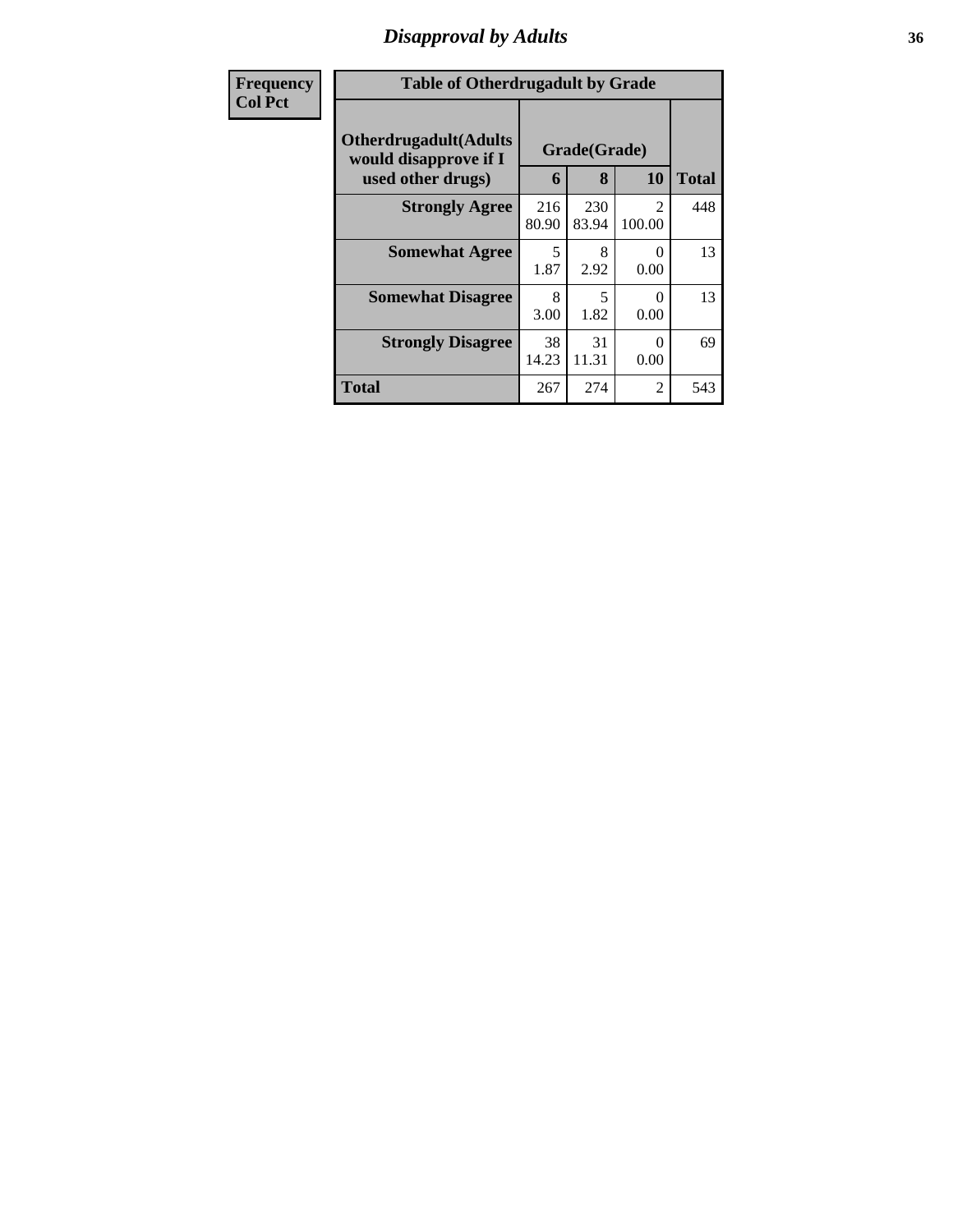## *Disapproval by Peers* **37**

| Frequency      |                                                         | <b>Table of Alcoholpeer by Grade</b> |              |              |     |  |  |
|----------------|---------------------------------------------------------|--------------------------------------|--------------|--------------|-----|--|--|
| <b>Col Pct</b> | Alcoholpeer(My<br>friends would<br>disapprove if I used |                                      | Grade(Grade) |              |     |  |  |
| alcohol)       | 6                                                       | 8                                    | 10           | <b>Total</b> |     |  |  |
|                | <b>Strongly Agree</b>                                   | 154<br>57.68                         | 109<br>39.78 | 0<br>0.00    | 263 |  |  |
|                | <b>Somewhat Agree</b>                                   | 40<br>14.98                          | 69<br>25.18  | 0<br>0.00    | 109 |  |  |
|                | <b>Somewhat Disagree</b>                                | 34<br>12.73                          | 35<br>12.77  | 50.00        | 70  |  |  |
|                | <b>Strongly Disagree</b>                                | 39<br>14.61                          | 61<br>22.26  | 50.00        | 101 |  |  |
|                | Total                                                   | 267                                  | 274          | 2            | 543 |  |  |

| Frequency      | <b>Table of Tobaccopeer by Grade</b>                                    |              |              |           |              |  |
|----------------|-------------------------------------------------------------------------|--------------|--------------|-----------|--------------|--|
| <b>Col Pct</b> | Tobaccopeer(My<br>friends would<br>Grade(Grade)<br>disapprove if I used |              |              |           |              |  |
|                | tobacco)                                                                | 6            | 8            | 10        | <b>Total</b> |  |
|                | <b>Strongly Agree</b>                                                   | 180<br>67.42 | 142<br>51.82 | 0<br>0.00 | 322          |  |
|                | <b>Somewhat Agree</b>                                                   | 25<br>9.36   | 53<br>19.34  | 50.00     | 79           |  |
|                | <b>Somewhat Disagree</b>                                                | 21<br>7.87   | 26<br>9.49   | 50.00     | 48           |  |
|                | <b>Strongly Disagree</b>                                                | 41<br>15.36  | 53<br>19.34  | 0<br>0.00 | 94           |  |
|                | Total                                                                   | 267          | 274          | 2         | 543          |  |

| Frequency      | <b>Table of Marijuanapeer by Grade</b>                    |              |              |           |              |
|----------------|-----------------------------------------------------------|--------------|--------------|-----------|--------------|
| <b>Col Pct</b> | Marijuanapeer(My<br>friends would<br>disapprove if I used | Grade(Grade) |              |           |              |
|                | marijuana)                                                | 6            | 8            | 10        | <b>Total</b> |
|                | <b>Strongly Agree</b>                                     | 180<br>67.42 | 140<br>51.09 | 0<br>0.00 | 320          |
|                | <b>Somewhat Agree</b>                                     | 22<br>8.24   | 50<br>18.25  | 0.00      | 72           |
|                | <b>Somewhat Disagree</b>                                  | 24<br>8.99   | 19<br>6.93   | 50.00     | 44           |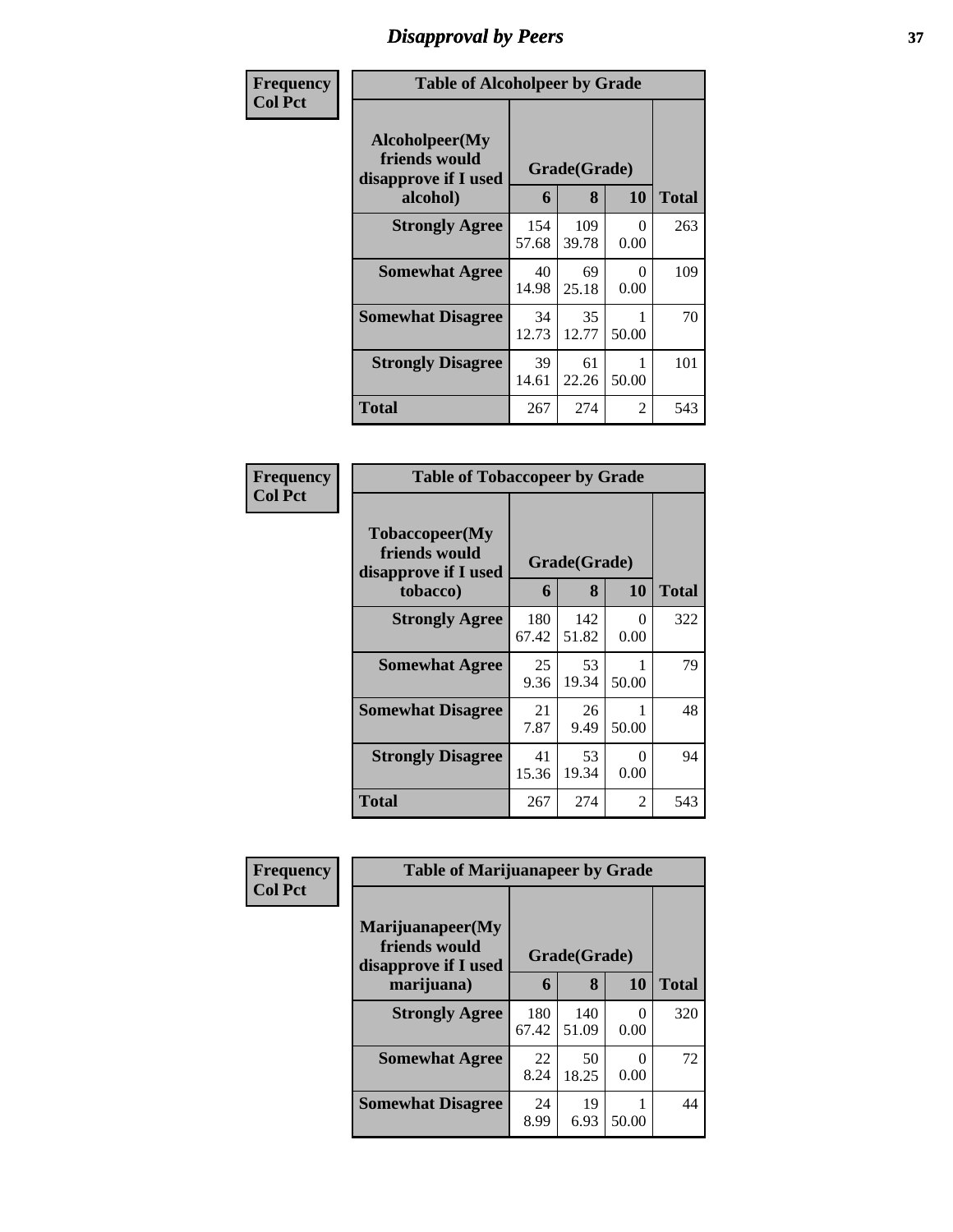# *Disapproval by Peers* **38**

| <b>Frequency</b> | <b>Table of Marijuanapeer by Grade</b>                    |             |                   |       |              |
|------------------|-----------------------------------------------------------|-------------|-------------------|-------|--------------|
| <b>Col Pct</b>   | Marijuanapeer(My<br>friends would<br>disapprove if I used |             | Grade(Grade)<br>8 | 10    | <b>Total</b> |
|                  | marijuana)                                                | 6           |                   |       |              |
|                  | <b>Strongly Disagree</b>                                  | 41<br>15.36 | 65<br>23.72       | 50.00 | 107          |
|                  | Total                                                     | 267         | 274               | 2     | 543          |

| <b>Frequency</b> | <b>Table of Otherdrugpeer by Grade</b>                                    |                   |              |                         |     |
|------------------|---------------------------------------------------------------------------|-------------------|--------------|-------------------------|-----|
| <b>Col Pct</b>   | Otherdrugpeer(My<br>friends would<br>disapprove if I used<br>other drugs) | Grade(Grade)<br>6 | <b>Total</b> |                         |     |
|                  | <b>Strongly Agree</b>                                                     | 187<br>70.04      | 158<br>57.66 | 0<br>0.00               | 345 |
|                  | <b>Somewhat Agree</b>                                                     | 22<br>8.24        | 43<br>15.69  | $\mathcal{D}$<br>100.00 | 67  |
|                  | <b>Somewhat Disagree</b>                                                  | 17<br>6.37        | 21<br>7.66   | $\Omega$<br>0.00        | 38  |
|                  | <b>Strongly Disagree</b>                                                  | 41<br>15.36       | 52<br>18.98  | 0<br>0.00               | 93  |
|                  | <b>Total</b>                                                              | 267               | 274          | 2                       | 543 |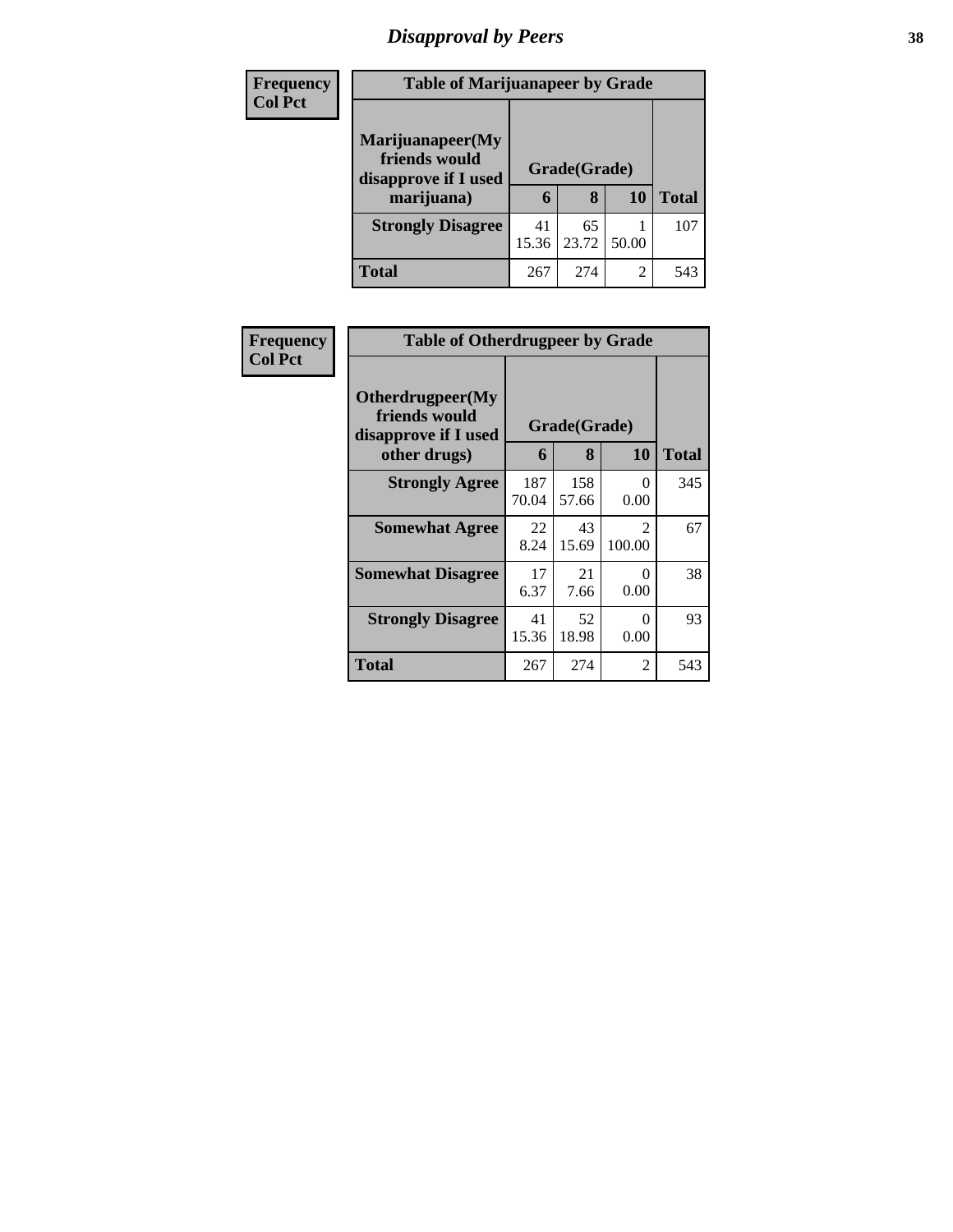| Frequency      | <b>Table of Alcohollocation1 by Grade</b> |              |              |           |              |  |  |  |
|----------------|-------------------------------------------|--------------|--------------|-----------|--------------|--|--|--|
| <b>Col Pct</b> | <b>Alcohollocation1(Places</b>            | Grade(Grade) |              |           |              |  |  |  |
|                | <b>Friends Use Alcohol)</b>               | 6            | 8            | 10        | <b>Total</b> |  |  |  |
|                |                                           | 39<br>14.61  | 106<br>38.69 | 100.00    | 147          |  |  |  |
|                | Do Not Use                                | 228<br>85.39 | 168<br>61.31 | 0<br>0.00 | 396          |  |  |  |
|                | <b>Total</b>                              | 267          | 274          | 2         | 543          |  |  |  |

| Frequency      |                                | <b>Table of Alcohollocation2 by Grade</b> |              |       |              |
|----------------|--------------------------------|-------------------------------------------|--------------|-------|--------------|
| <b>Col Pct</b> | <b>Alcohollocation2(Places</b> |                                           | Grade(Grade) |       |              |
|                | <b>Friends Use Alcohol)</b>    | 6                                         | 8            | 10    | <b>Total</b> |
|                |                                | 247<br>92.51                              | 210<br>76.64 | 50.00 | 458          |
|                | Home                           | 20<br>7.49                                | 64<br>23.36  | 50.00 | 85           |
|                | <b>Total</b>                   | 267                                       | 274          | 2     | 543          |

| Frequency<br><b>Col Pct</b> | <b>Table of Alcohollocation3 by Grade</b> |              |              |                          |              |  |
|-----------------------------|-------------------------------------------|--------------|--------------|--------------------------|--------------|--|
|                             | <b>Alcohollocation3(Places</b>            |              | Grade(Grade) |                          |              |  |
|                             | <b>Friends Use Alcohol)</b>               | 6            | 8            | 10                       | <b>Total</b> |  |
|                             |                                           | 264<br>98.88 | 261<br>95.26 | $\mathfrak{D}$<br>100.00 | 527          |  |
|                             | <b>School</b>                             | 3<br>1.12    | 13<br>4.74   | $\Omega$<br>0.00         | 16           |  |
|                             | <b>Total</b>                              | 267          | 274          | 2                        | 543          |  |

| <b>Frequency</b> | <b>Table of Alcohollocation4 by Grade</b>                     |              |              |             |              |
|------------------|---------------------------------------------------------------|--------------|--------------|-------------|--------------|
| <b>Col Pct</b>   | <b>Alcohollocation4(Places</b><br><b>Friends Use Alcohol)</b> | Grade(Grade) |              |             |              |
|                  |                                                               | 6            | 8            | <b>10</b>   | <b>Total</b> |
|                  |                                                               | 261<br>97.75 | 261<br>95.26 | 2<br>100.00 | 524          |
|                  | Car                                                           | 6<br>2.25    | 13<br>4.74   | 0.00        | 19           |
|                  | <b>Total</b>                                                  | 267          | 274          | 2           | 543          |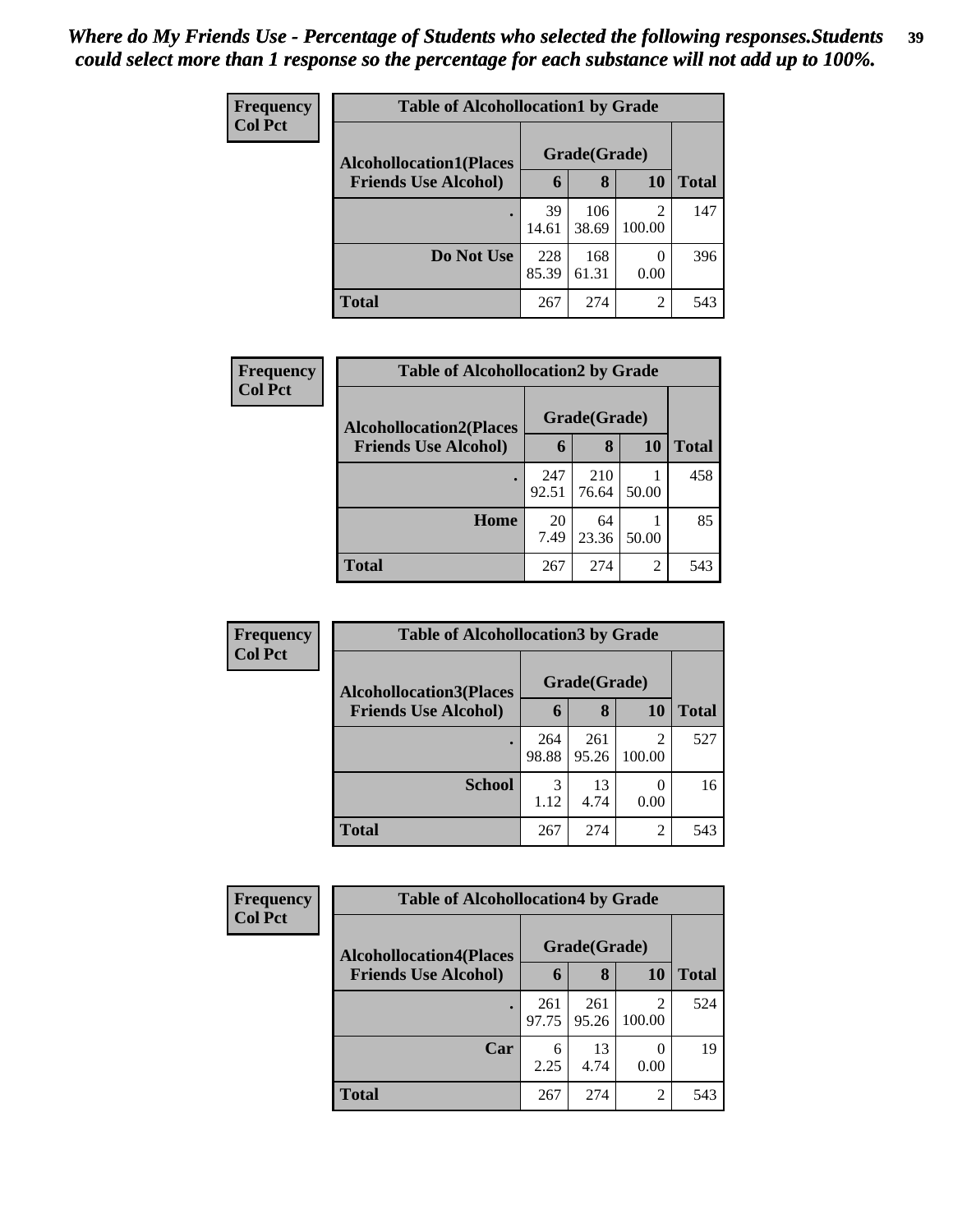| <b>Frequency</b><br><b>Col Pct</b> | <b>Table of Alcohollocation5 by Grade</b> |              |              |                  |              |  |
|------------------------------------|-------------------------------------------|--------------|--------------|------------------|--------------|--|
|                                    | <b>Alcohollocation5</b> (Places           | Grade(Grade) |              |                  |              |  |
|                                    | <b>Friends Use Alcohol)</b>               | 6            | 8            | 10               | <b>Total</b> |  |
|                                    |                                           | 247<br>92.51 | 209<br>76.28 | $\theta$<br>0.00 | 456          |  |
|                                    | <b>Friend's House</b>                     | 20<br>7.49   | 65<br>23.72  | 2<br>100.00      | 87           |  |
|                                    | <b>Total</b>                              | 267          | 274          | 2                | 543          |  |

| Frequency      | <b>Table of Alcohollocation6 by Grade</b> |              |              |        |              |  |
|----------------|-------------------------------------------|--------------|--------------|--------|--------------|--|
| <b>Col Pct</b> | <b>Alcohollocation6(Places</b>            |              | Grade(Grade) |        |              |  |
|                | <b>Friends Use Alcohol)</b>               | 6            | 8            | 10     | <b>Total</b> |  |
|                |                                           | 242<br>90.64 | 221<br>80.66 | 0.00   | 463          |  |
|                | <b>Other</b>                              | 25<br>9.36   | 53<br>19.34  | 100.00 | 80           |  |
|                | <b>Total</b>                              | 267          | 274          | 2      | 543          |  |

| <b>Frequency</b> | <b>Table of Tobaccolocation1 by Grade</b>                     |              |              |                |       |
|------------------|---------------------------------------------------------------|--------------|--------------|----------------|-------|
| <b>Col Pct</b>   | <b>Tobaccolocation1(Places</b><br><b>Friends Use Tobacco)</b> |              | Grade(Grade) |                |       |
|                  |                                                               | 6            | 8            | <b>10</b>      | Total |
|                  |                                                               | 28<br>10.49  | 72<br>26.28  | 50.00          | 101   |
|                  | Do Not Use                                                    | 239<br>89.51 | 202<br>73.72 | 50.00          | 442   |
|                  | <b>Total</b>                                                  | 267          | 274          | $\overline{2}$ | 543   |

| Frequency<br><b>Col Pct</b> | <b>Table of Tobaccolocation2 by Grade</b> |              |              |           |       |  |  |
|-----------------------------|-------------------------------------------|--------------|--------------|-----------|-------|--|--|
|                             | <b>Tobaccolocation2(Places</b>            |              | Grade(Grade) |           |       |  |  |
|                             | <b>Friends Use Tobacco)</b>               | 6            | 8            | <b>10</b> | Total |  |  |
|                             |                                           | 259<br>97.00 | 240<br>87.59 | 50.00     | 500   |  |  |
|                             | Home                                      | 8<br>3.00    | 34<br>12.41  | 50.00     | 43    |  |  |
|                             | <b>Total</b>                              | 267          | 274          | 2         | 543   |  |  |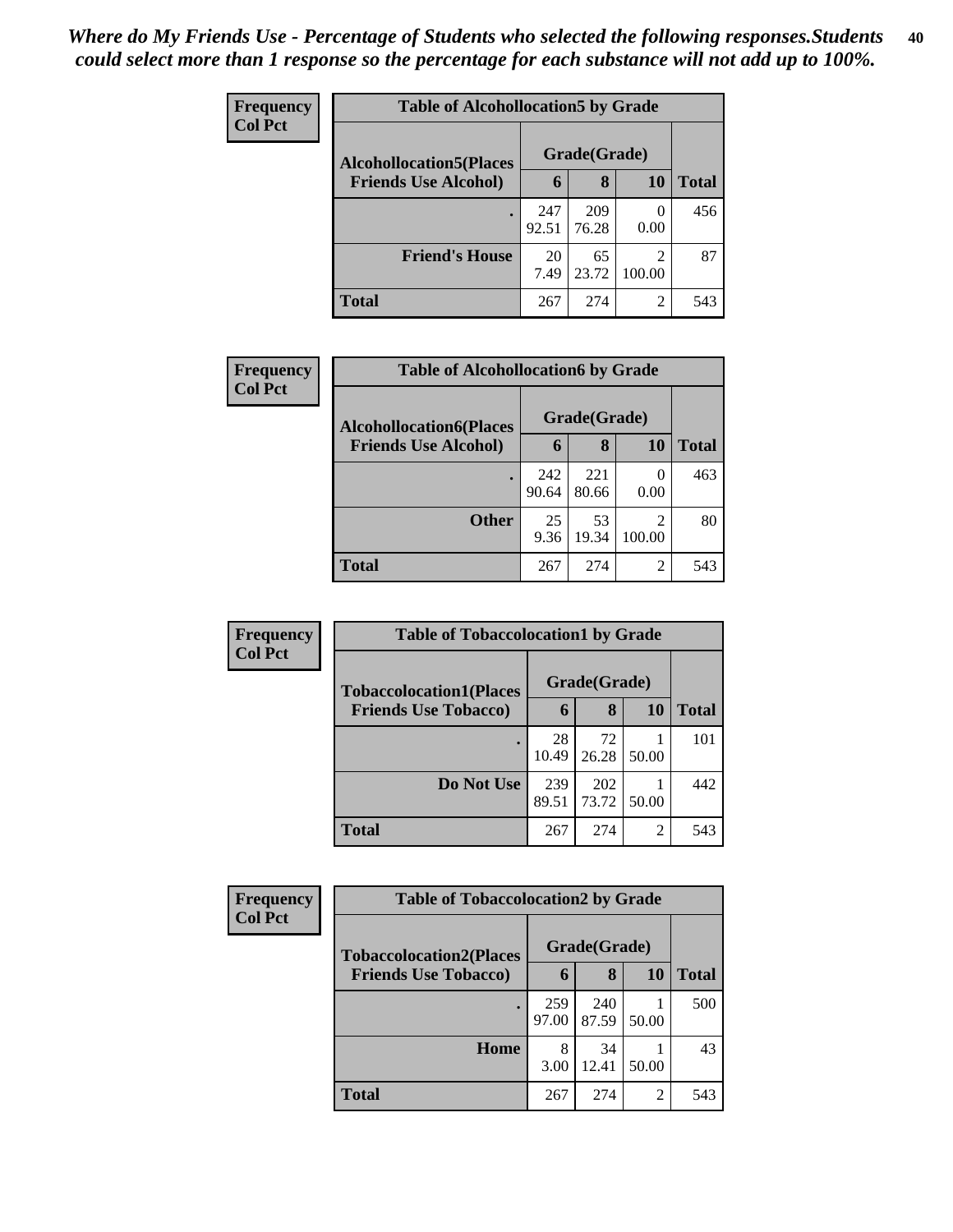| <b>Frequency</b> | <b>Table of Tobaccolocation3 by Grade</b> |              |              |                |              |  |  |  |  |
|------------------|-------------------------------------------|--------------|--------------|----------------|--------------|--|--|--|--|
| <b>Col Pct</b>   | <b>Tobaccolocation3(Places</b>            | Grade(Grade) |              |                |              |  |  |  |  |
|                  | <b>Friends Use Tobacco)</b>               | 6            | 8            | 10             | <b>Total</b> |  |  |  |  |
|                  |                                           | 263<br>98.50 | 258<br>94.16 | 50.00          | 522          |  |  |  |  |
|                  | <b>School</b>                             | 4<br>1.50    | 16<br>5.84   | 50.00          | 21           |  |  |  |  |
|                  | <b>Total</b>                              | 267          | 274          | $\overline{2}$ | 543          |  |  |  |  |

| <b>Frequency</b> | <b>Table of Tobaccolocation4 by Grade</b> |              |              |           |              |
|------------------|-------------------------------------------|--------------|--------------|-----------|--------------|
| <b>Col Pct</b>   | <b>Tobaccolocation4(Places</b>            |              | Grade(Grade) |           |              |
|                  | <b>Friends Use Tobacco)</b>               | 6            | 8            | <b>10</b> | <b>Total</b> |
|                  |                                           | 262<br>98.13 | 259<br>94.53 | 50.00     | 522          |
|                  | Car                                       | 5<br>1.87    | 15<br>5.47   | 50.00     | 21           |
|                  | <b>Total</b>                              | 267          | 274          | 2         | 543          |

| Frequency<br><b>Col Pct</b> | <b>Table of Tobaccolocation5 by Grade</b> |              |              |       |              |  |
|-----------------------------|-------------------------------------------|--------------|--------------|-------|--------------|--|
|                             | <b>Tobaccolocation5(Places</b>            |              | Grade(Grade) |       |              |  |
|                             | <b>Friends Use Tobacco)</b>               | 6            | 8            | 10    | <b>Total</b> |  |
|                             |                                           | 255<br>95.51 | 234<br>85.40 | 50.00 | 490          |  |
|                             | <b>Friend's House</b>                     | 12<br>4.49   | 40<br>14.60  | 50.00 | 53           |  |
|                             | <b>Total</b>                              | 267          | 274          | 2     | 543          |  |

| <b>Frequency</b><br><b>Col Pct</b> | <b>Table of Tobaccolocation6 by Grade</b> |              |              |       |       |  |
|------------------------------------|-------------------------------------------|--------------|--------------|-------|-------|--|
|                                    | <b>Tobaccolocation6(Places</b>            |              | Grade(Grade) |       |       |  |
|                                    | <b>Friends Use Tobacco)</b>               | 6            | 8            | 10    | Total |  |
|                                    |                                           | 251<br>94.01 | 231<br>84.31 | 50.00 | 483   |  |
|                                    | <b>Other</b>                              | 16<br>5.99   | 43<br>15.69  | 50.00 | 60    |  |
|                                    | <b>Total</b>                              | 267          | 274          | 2     | 543   |  |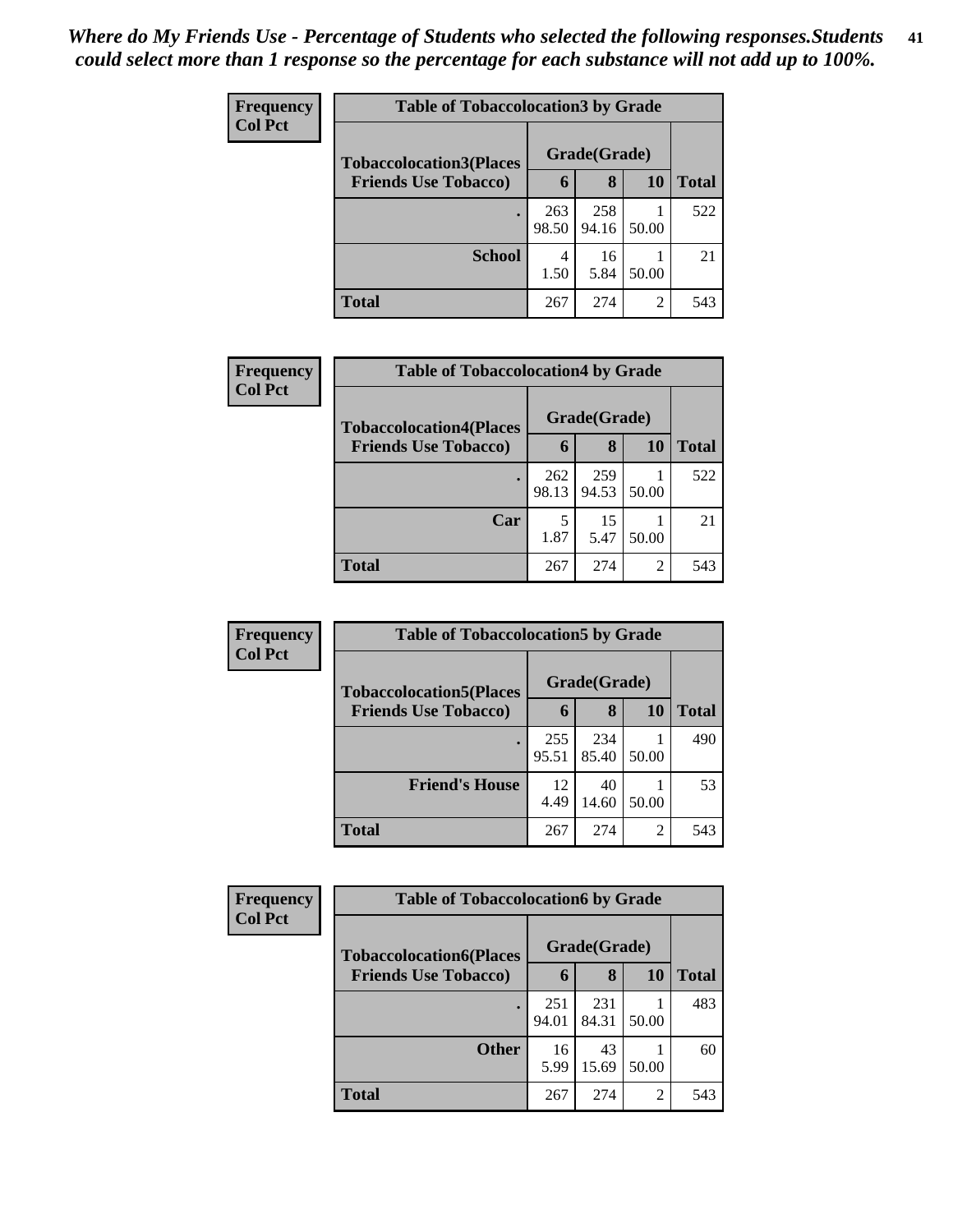| <b>Frequency</b> | <b>Table of Marijuanalocation1 by Grade</b> |              |              |                |              |  |
|------------------|---------------------------------------------|--------------|--------------|----------------|--------------|--|
| <b>Col Pct</b>   | <b>Marijuanalocation1(Places</b>            |              | Grade(Grade) |                |              |  |
|                  | <b>Friends Use Marijuana</b> )              | 6            | 8            | 10             | <b>Total</b> |  |
|                  |                                             | 29<br>10.86  | 98<br>35.77  | ∍<br>100.00    | 129          |  |
|                  | Do Not Use                                  | 238<br>89.14 | 176<br>64.23 | 0.00           | 414          |  |
|                  | <b>Total</b>                                | 267          | 274          | $\mathfrak{D}$ | 543          |  |

| Frequency      | <b>Table of Marijuanalocation2 by Grade</b>                         |              |              |        |       |  |  |  |
|----------------|---------------------------------------------------------------------|--------------|--------------|--------|-------|--|--|--|
| <b>Col Pct</b> | <b>Marijuanalocation2(Places)</b><br><b>Friends Use Marijuana</b> ) |              | Grade(Grade) |        |       |  |  |  |
|                |                                                                     | 6            | 8            | 10     | Total |  |  |  |
|                |                                                                     | 254<br>95.13 | 220<br>80.29 | 0.00   | 474   |  |  |  |
|                | Home                                                                | 13<br>4.87   | 54<br>19.71  | 100.00 | 69    |  |  |  |
|                | <b>Total</b>                                                        | 267          | 274          | 2      | 543   |  |  |  |

| <b>Frequency</b> | <b>Table of Marijuanalocation3 by Grade</b> |              |              |                |              |
|------------------|---------------------------------------------|--------------|--------------|----------------|--------------|
| <b>Col Pct</b>   | <b>Marijuanalocation3</b> (Places           |              | Grade(Grade) |                |              |
|                  | <b>Friends Use Marijuana</b> )              | 6            | 8            | 10             | <b>Total</b> |
|                  |                                             | 261<br>97.75 | 244<br>89.05 | 50.00          | 506          |
|                  | <b>School</b>                               | 6<br>2.25    | 30<br>10.95  | 50.00          | 37           |
|                  | <b>Total</b>                                | 267          | 274          | $\overline{2}$ | 543          |

| Frequency      | <b>Table of Marijuanalocation4 by Grade</b> |              |              |             |              |  |  |  |
|----------------|---------------------------------------------|--------------|--------------|-------------|--------------|--|--|--|
| <b>Col Pct</b> | <b>Marijuanalocation4(Places</b>            |              | Grade(Grade) |             |              |  |  |  |
|                | <b>Friends Use Marijuana</b> )              | 6            | 8            | 10          | <b>Total</b> |  |  |  |
|                |                                             | 262<br>98.13 | 248<br>90.51 | 0.00        | 510          |  |  |  |
|                | Car                                         | 5<br>1.87    | 26<br>9.49   | ◠<br>100.00 | 33           |  |  |  |
|                | Total                                       | 267          | 274          | 2           | 543          |  |  |  |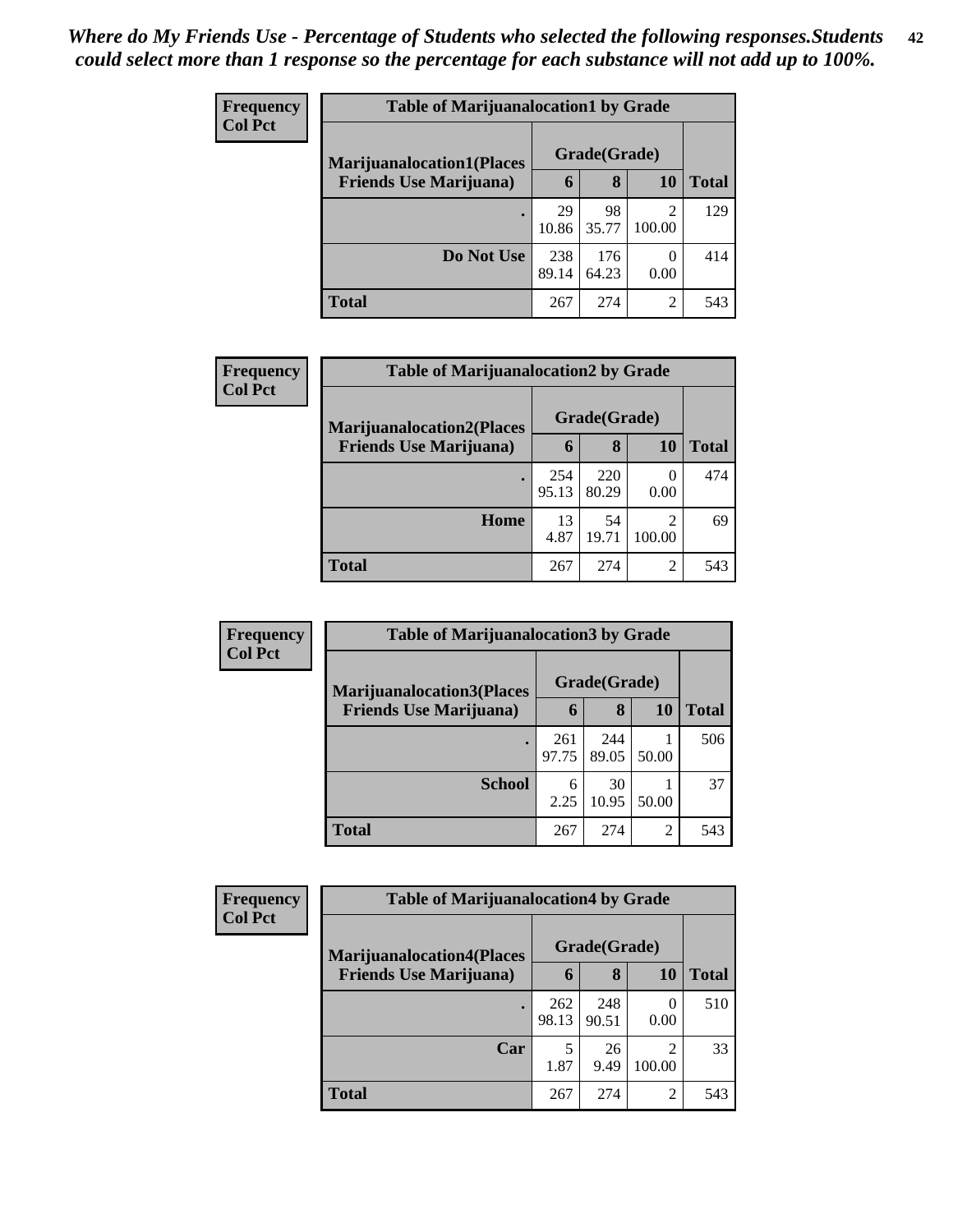| <b>Frequency</b> | <b>Table of Marijuanalocation5 by Grade</b>                         |              |              |             |       |  |  |
|------------------|---------------------------------------------------------------------|--------------|--------------|-------------|-------|--|--|
| <b>Col Pct</b>   | <b>Marijuanalocation5</b> (Places<br><b>Friends Use Marijuana</b> ) |              | Grade(Grade) |             |       |  |  |
|                  |                                                                     | $\mathbf b$  | 8            | 10          | Total |  |  |
|                  |                                                                     | 254<br>95.13 | 216<br>78.83 | 0.00        | 470   |  |  |
|                  | <b>Friend's House</b>                                               | 13<br>4.87   | 58<br>21.17  | ∍<br>100.00 | 73    |  |  |
|                  | <b>Total</b>                                                        | 267          | 274          | 2           | 543   |  |  |

| <b>Frequency</b> | <b>Table of Marijuanalocation6 by Grade</b> |              |              |           |              |  |  |
|------------------|---------------------------------------------|--------------|--------------|-----------|--------------|--|--|
| <b>Col Pct</b>   | <b>Marijuanalocation6(Places</b>            |              | Grade(Grade) |           |              |  |  |
|                  | <b>Friends Use Marijuana</b> )              | 6            | 8            | <b>10</b> | <b>Total</b> |  |  |
|                  | ٠                                           | 249<br>93.26 | 212<br>77.37 | 50.00     | 462          |  |  |
|                  | <b>Other</b>                                | 18<br>6.74   | 62<br>22.63  | 50.00     | 81           |  |  |
|                  | <b>Total</b>                                | 267          | 274          | 2         | 543          |  |  |

| <b>Frequency</b> | <b>Table of Otherdruglocation1 by Grade</b>                          |              |              |                |              |
|------------------|----------------------------------------------------------------------|--------------|--------------|----------------|--------------|
| <b>Col Pct</b>   | <b>Otherdruglocation1(Places</b><br><b>Friends Use Other Illegal</b> |              | Grade(Grade) |                |              |
|                  | Drugs)                                                               | 6            | 8            | <b>10</b>      | <b>Total</b> |
|                  |                                                                      | 24<br>8.99   | 65<br>23.72  | 50.00          | 90           |
|                  | Do Not Use                                                           | 243<br>91.01 | 209<br>76.28 | 50.00          | 453          |
|                  | <b>Total</b>                                                         | 267          | 274          | $\mathfrak{D}$ | 543          |

| Frequency      | <b>Table of Otherdruglocation2 by Grade</b>                          |              |              |        |              |
|----------------|----------------------------------------------------------------------|--------------|--------------|--------|--------------|
| <b>Col Pct</b> | <b>Otherdruglocation2(Places</b><br><b>Friends Use Other Illegal</b> |              | Grade(Grade) |        |              |
|                | Drugs)                                                               | 6            | 8            | 10     | <b>Total</b> |
|                |                                                                      | 263<br>98.50 | 241<br>87.96 | 100.00 | 506          |
|                | Home                                                                 | 4<br>1.50    | 33<br>12.04  | 0.00   | 37           |
|                | <b>Total</b>                                                         | 267          | 274          | 2      | 543          |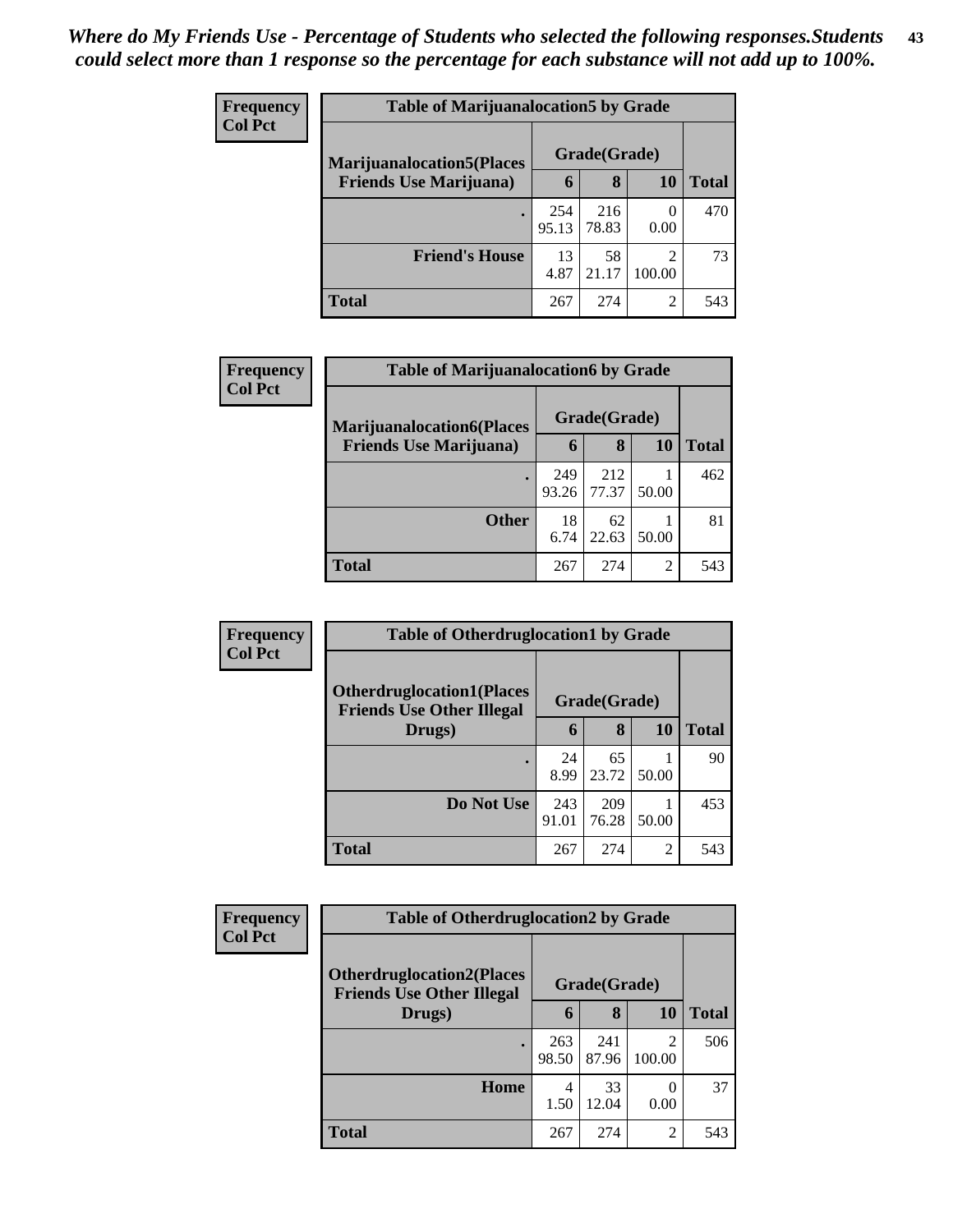| <b>Frequency</b> | <b>Table of Otherdruglocation3 by Grade</b>                           |              |              |                  |              |
|------------------|-----------------------------------------------------------------------|--------------|--------------|------------------|--------------|
| <b>Col Pct</b>   | <b>Otherdruglocation3(Places)</b><br><b>Friends Use Other Illegal</b> |              | Grade(Grade) |                  |              |
|                  | Drugs)                                                                | 6            | 8            | 10               | <b>Total</b> |
|                  | $\bullet$                                                             | 262<br>98.13 | 260<br>94.89 | 2<br>100.00      | 524          |
|                  | <b>School</b>                                                         | 5<br>1.87    | 14<br>5.11   | $\Omega$<br>0.00 | 19           |
|                  | <b>Total</b>                                                          | 267          | 274          | 2                | 543          |

| <b>Frequency</b> | <b>Table of Otherdruglocation4 by Grade</b>                           |              |              |                          |              |  |
|------------------|-----------------------------------------------------------------------|--------------|--------------|--------------------------|--------------|--|
| <b>Col Pct</b>   | <b>Otherdruglocation4(Places)</b><br><b>Friends Use Other Illegal</b> |              | Grade(Grade) |                          |              |  |
|                  | Drugs)                                                                | 6            | 8            | 10                       | <b>Total</b> |  |
|                  |                                                                       | 261<br>97.75 | 262<br>95.62 | $\mathfrak{D}$<br>100.00 | 525          |  |
|                  | Car                                                                   | 6<br>2.25    | 12<br>4.38   | 0<br>0.00                | 18           |  |
|                  | <b>Total</b>                                                          | 267          | 274          | 2                        | 543          |  |

| Frequency      | <b>Table of Otherdruglocation5 by Grade</b>                          |              |              |                         |              |  |
|----------------|----------------------------------------------------------------------|--------------|--------------|-------------------------|--------------|--|
| <b>Col Pct</b> | <b>Otherdruglocation5(Places</b><br><b>Friends Use Other Illegal</b> |              | Grade(Grade) |                         |              |  |
|                | Drugs)                                                               | 6            | 8            | 10                      | <b>Total</b> |  |
|                |                                                                      | 255<br>95.51 | 241<br>87.96 | $\mathcal{D}$<br>100.00 | 498          |  |
|                | <b>Friend's House</b>                                                | 12<br>4.49   | 33<br>12.04  | 0.00                    | 45           |  |
|                | <b>Total</b>                                                         | 267          | 274          | 2                       | 543          |  |

| <b>Frequency</b> | <b>Table of Otherdruglocation6 by Grade</b>                           |              |              |           |              |
|------------------|-----------------------------------------------------------------------|--------------|--------------|-----------|--------------|
| <b>Col Pct</b>   | <b>Otherdruglocation6(Places)</b><br><b>Friends Use Other Illegal</b> |              | Grade(Grade) |           |              |
|                  | Drugs)                                                                | 6            | 8            | <b>10</b> | <b>Total</b> |
|                  |                                                                       | 248<br>92.88 | 230<br>83.94 | 50.00     | 479          |
|                  | <b>Other</b>                                                          | 19<br>7.12   | 44<br>16.06  | 50.00     | 64           |
|                  | <b>Total</b>                                                          | 267          | 274          | 2         | 543          |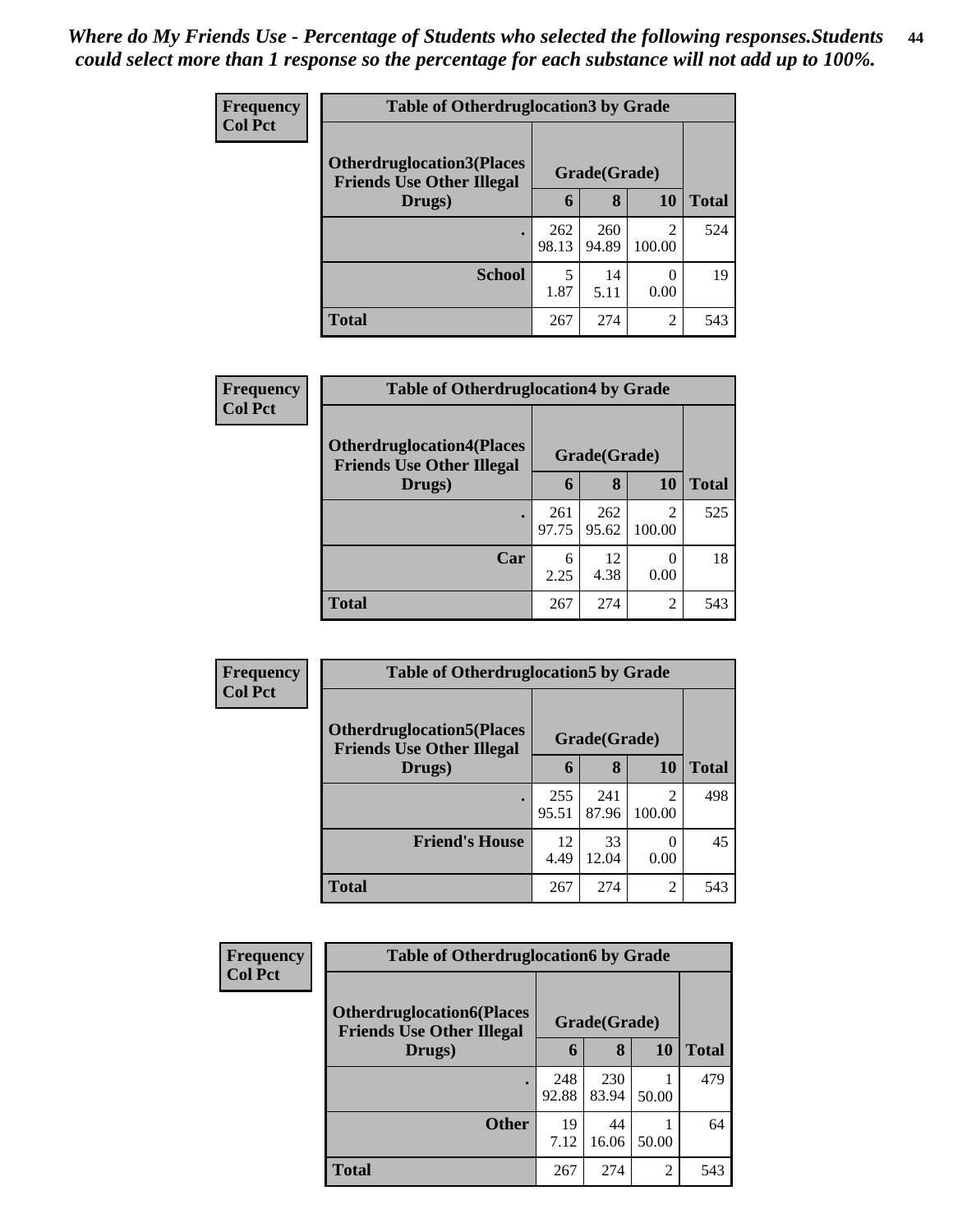| Frequency      | <b>Table of Alcoholtime1 by Grade</b>           |              |              |                |              |
|----------------|-------------------------------------------------|--------------|--------------|----------------|--------------|
| <b>Col Pct</b> | <b>Alcoholtime1(Times</b><br><b>Friends Use</b> |              | Grade(Grade) |                |              |
|                | Alcohol)                                        | 6            | 8            | <b>10</b>      | <b>Total</b> |
|                |                                                 | 44<br>16.48  | 111<br>40.51 | 2<br>100.00    | 157          |
|                | Do Not Use                                      | 223<br>83.52 | 163<br>59.49 | 0.00           | 386          |
|                | <b>Total</b>                                    | 267          | 274          | $\overline{2}$ | 543          |

| <b>Frequency</b> |                                                 | <b>Table of Alcoholtime2 by Grade</b> |              |                          |              |  |  |
|------------------|-------------------------------------------------|---------------------------------------|--------------|--------------------------|--------------|--|--|
| <b>Col Pct</b>   | <b>Alcoholtime2(Times</b><br><b>Friends Use</b> |                                       | Grade(Grade) |                          |              |  |  |
|                  | Alcohol)                                        | 6                                     | 8            | 10                       | <b>Total</b> |  |  |
|                  | $\bullet$                                       | 259<br>97.00                          | 246<br>89.78 | $\mathfrak{D}$<br>100.00 | 507          |  |  |
|                  | <b>On Way to School</b>                         | 8<br>3.00                             | 28<br>10.22  | $\mathbf{0}$<br>0.00     | 36           |  |  |
|                  | <b>Total</b>                                    | 267                                   | 274          | 2                        | 543          |  |  |

| Frequency      | <b>Table of Alcoholtime3 by Grade</b>           |              |              |                |              |
|----------------|-------------------------------------------------|--------------|--------------|----------------|--------------|
| <b>Col Pct</b> | <b>Alcoholtime3(Times</b><br><b>Friends Use</b> |              | Grade(Grade) |                |              |
|                | Alcohol)                                        | 6            | 8            | <b>10</b>      | <b>Total</b> |
|                |                                                 | 262<br>98.13 | 262<br>95.62 | 50.00          | 525          |
|                | <b>During School</b>                            | 5<br>1.87    | 12<br>4.38   | 50.00          | 18           |
|                | <b>Total</b>                                    | 267          | 274          | $\overline{2}$ | 543          |

| Frequency      | <b>Table of Alcoholtime4 by Grade</b> |              |              |           |              |  |
|----------------|---------------------------------------|--------------|--------------|-----------|--------------|--|
| <b>Col Pct</b> | <b>Alcoholtime4(Times</b>             |              | Grade(Grade) |           |              |  |
|                | <b>Friends Use Alcohol)</b>           | 6            | 8            | <b>10</b> | <b>Total</b> |  |
|                |                                       | 256<br>95.88 | 252<br>91.97 | 100.00    | 510          |  |
|                | <b>On Way Home From School</b>        | 11<br>4.12   | 22<br>8.03   | 0.00      | 33           |  |
|                | <b>Total</b>                          | 267          | 274          | 2         | 543          |  |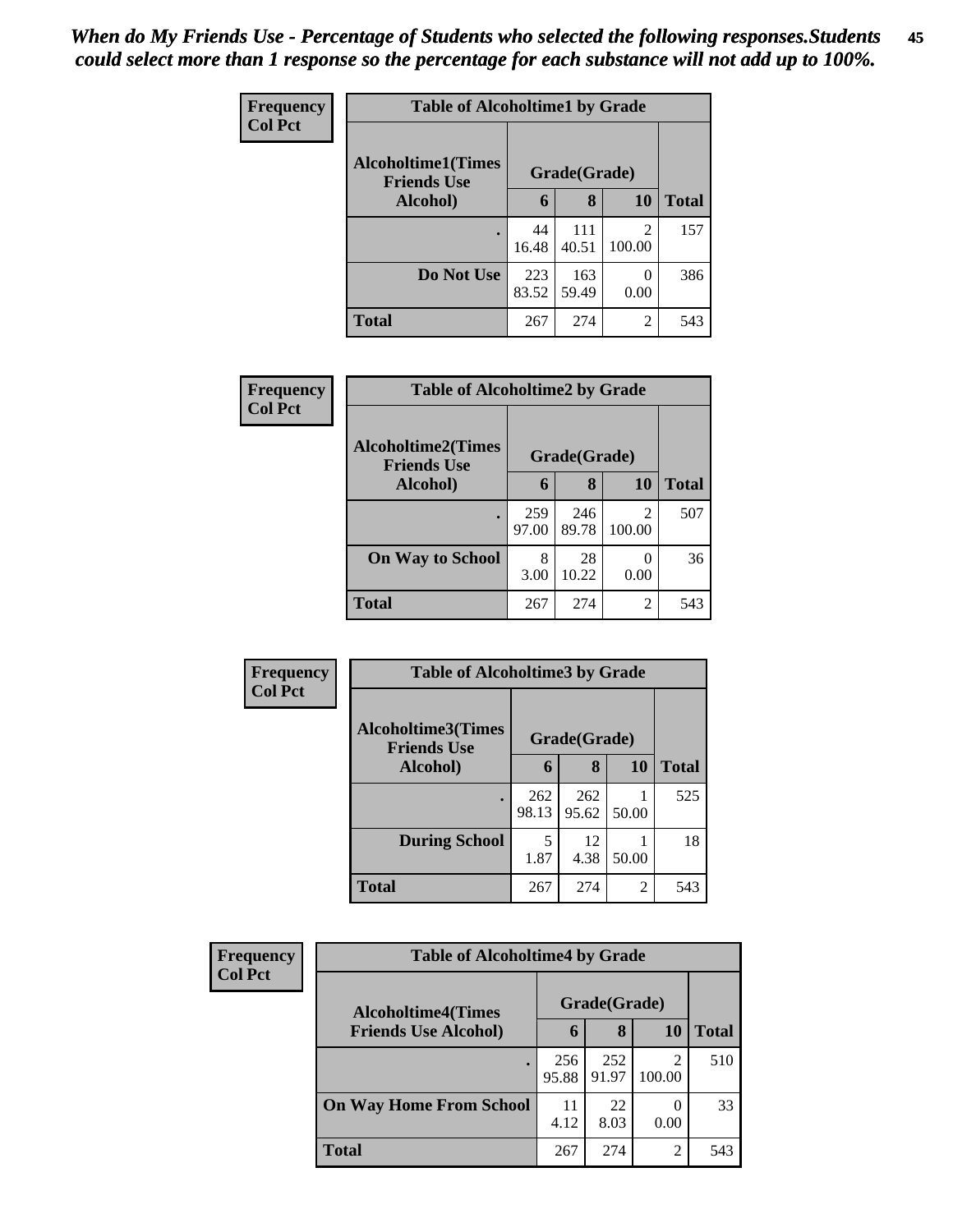| <b>Frequency</b> | <b>Table of Alcoholtime5 by Grade</b>           |              |              |           |              |  |
|------------------|-------------------------------------------------|--------------|--------------|-----------|--------------|--|
| <b>Col Pct</b>   | <b>Alcoholtime5(Times</b><br><b>Friends Use</b> |              | Grade(Grade) |           |              |  |
|                  | Alcohol)                                        | 6            | 8            | <b>10</b> | <b>Total</b> |  |
|                  |                                                 | 249<br>93.26 | 220<br>80.29 | 50.00     | 470          |  |
|                  | Weeknights                                      | 18<br>6.74   | 54<br>19.71  | 50.00     | 73           |  |
|                  | <b>Total</b>                                    | 267          | 274          | 2         | 543          |  |

| <b>Frequency</b> |                                                 | <b>Table of Alcoholtime6 by Grade</b> |              |                          |              |  |  |
|------------------|-------------------------------------------------|---------------------------------------|--------------|--------------------------|--------------|--|--|
| <b>Col Pct</b>   | <b>Alcoholtime6(Times</b><br><b>Friends Use</b> | Grade(Grade)                          |              |                          |              |  |  |
|                  | Alcohol)                                        | 6                                     | 8            | 10                       | <b>Total</b> |  |  |
|                  |                                                 | 235<br>88.01                          | 177<br>64.60 | 0<br>0.00                | 412          |  |  |
|                  | Weekends                                        | 32<br>11.99                           | 97<br>35.40  | $\mathfrak{D}$<br>100.00 | 131          |  |  |
|                  | <b>Total</b>                                    | 267                                   | 274          | 2                        | 543          |  |  |

| Frequency<br><b>Col Pct</b> | <b>Table of Tobaccotime1 by Grade</b>           |              |                     |                |              |  |
|-----------------------------|-------------------------------------------------|--------------|---------------------|----------------|--------------|--|
|                             | <b>Tobaccotime1(Times</b><br><b>Friends Use</b> |              | Grade(Grade)        |                |              |  |
|                             | <b>Tobacco</b> )                                | 6            | 8                   | <b>10</b>      | <b>Total</b> |  |
|                             |                                                 | 27<br>10.11  | 74<br>27.01         | 50.00          | 102          |  |
|                             | Do Not Use                                      | 240<br>89.89 | <b>200</b><br>72.99 | 50.00          | 441          |  |
|                             | <b>Total</b>                                    | 267          | 274                 | $\overline{2}$ | 543          |  |

| <b>Frequency</b> | <b>Table of Tobaccotime2 by Grade</b>           |              |              |       |              |  |
|------------------|-------------------------------------------------|--------------|--------------|-------|--------------|--|
| <b>Col Pct</b>   | <b>Tobaccotime2(Times</b><br><b>Friends Use</b> | Grade(Grade) |              |       |              |  |
|                  | <b>Tobacco</b> )                                | 6            | 8            | 10    | <b>Total</b> |  |
|                  |                                                 | 261<br>97.75 | 257<br>93.80 | 50.00 | 519          |  |
|                  | <b>On Way to School</b>                         | 6<br>2.25    | 17<br>6.20   | 50.00 | 24           |  |
|                  | <b>Total</b>                                    | 267          | 274          | 2     | 543          |  |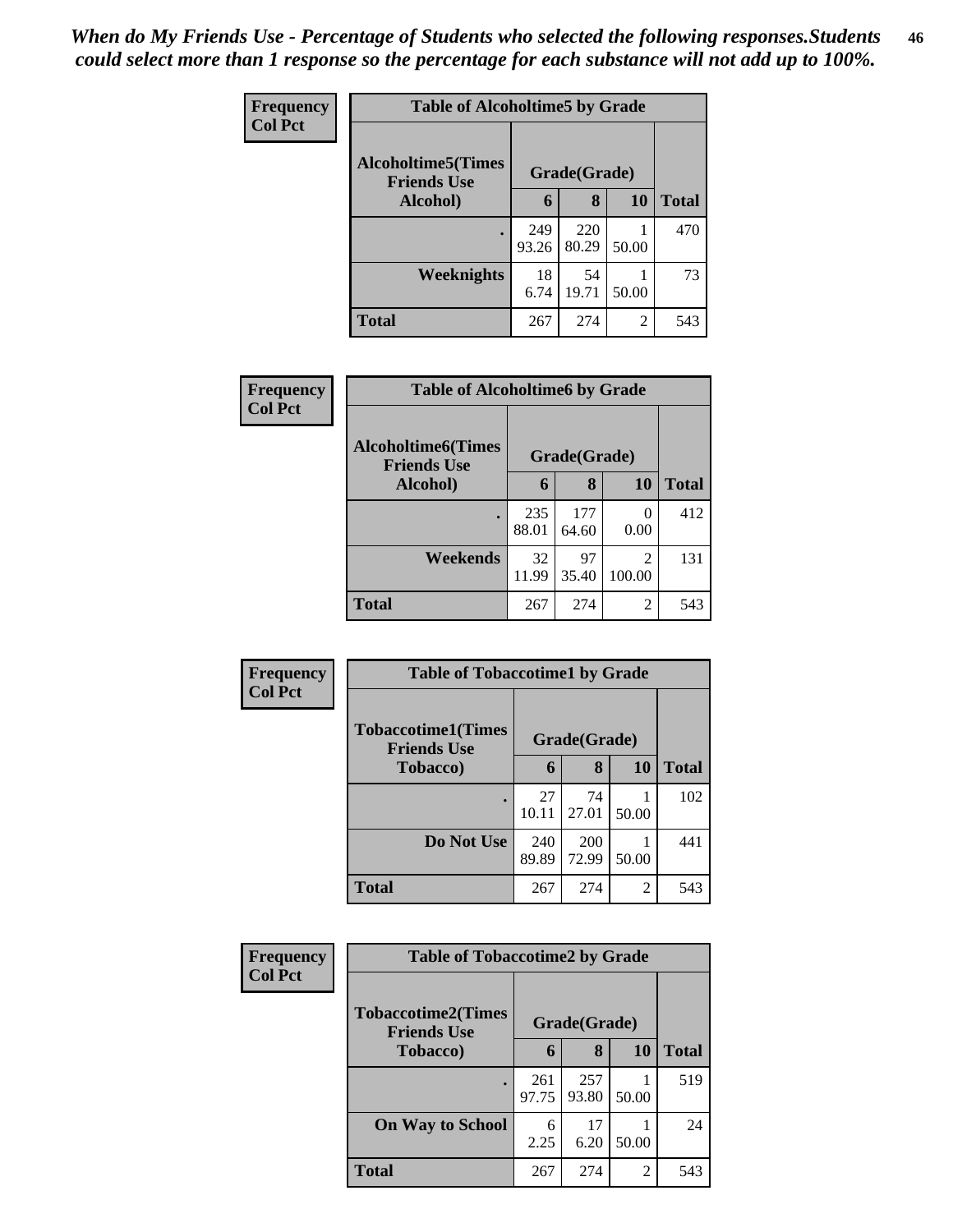| Frequency<br><b>Col Pct</b> | <b>Table of Tobaccotime3 by Grade</b>           |              |              |                          |              |  |  |
|-----------------------------|-------------------------------------------------|--------------|--------------|--------------------------|--------------|--|--|
|                             | <b>Tobaccotime3(Times</b><br><b>Friends Use</b> |              | Grade(Grade) |                          |              |  |  |
|                             | <b>Tobacco</b> )                                | 6            | 8            | 10                       | <b>Total</b> |  |  |
|                             | $\bullet$                                       | 262<br>98.13 | 259<br>94.53 | 0<br>0.00                | 521          |  |  |
|                             | <b>During School</b>                            | 5<br>1.87    | 15<br>5.47   | $\overline{c}$<br>100.00 | 22           |  |  |
|                             | <b>Total</b>                                    | 267          | 274          | $\overline{c}$           | 543          |  |  |

| <b>Frequency</b> | <b>Table of Tobaccotime4 by Grade</b> |              |              |        |       |  |
|------------------|---------------------------------------|--------------|--------------|--------|-------|--|
| <b>Col Pct</b>   | <b>Tobaccotime4(Times</b>             |              | Grade(Grade) |        |       |  |
|                  | <b>Friends Use Tobacco)</b>           | 6            | 8            | 10     | Total |  |
|                  |                                       | 256<br>95.88 | 252<br>91.97 | 100.00 | 510   |  |
|                  | <b>On Way Home From School</b>        | 11<br>4.12   | 22<br>8.03   | 0.00   | 33    |  |
|                  | <b>Total</b>                          | 267          | 274          | 2      | 543   |  |

| Frequency      | <b>Table of Tobaccotime5 by Grade</b>           |              |              |                |              |
|----------------|-------------------------------------------------|--------------|--------------|----------------|--------------|
| <b>Col Pct</b> | <b>Tobaccotime5(Times</b><br><b>Friends Use</b> |              | Grade(Grade) |                |              |
|                | <b>Tobacco</b> )                                | 6            | 8            | 10             | <b>Total</b> |
|                |                                                 | 257<br>96.25 | 229<br>83.58 | 50.00          | 487          |
|                | <b>Weeknights</b>                               | 10<br>3.75   | 45<br>16.42  | 50.00          | 56           |
|                | <b>Total</b>                                    | 267          | 274          | $\overline{2}$ | 543          |

| <b>Frequency</b> | <b>Table of Tobaccotime6 by Grade</b>           |              |              |       |              |  |
|------------------|-------------------------------------------------|--------------|--------------|-------|--------------|--|
| <b>Col Pct</b>   | <b>Tobaccotime6(Times</b><br><b>Friends Use</b> |              | Grade(Grade) |       |              |  |
|                  | <b>Tobacco</b> )                                | 6            | 8            | 10    | <b>Total</b> |  |
|                  |                                                 | 248<br>92.88 | 220<br>80.29 | 50.00 | 469          |  |
|                  | Weekends                                        | 19<br>7.12   | 54<br>19.71  | 50.00 | 74           |  |
|                  | <b>Total</b>                                    | 267          | 274          | 2     | 543          |  |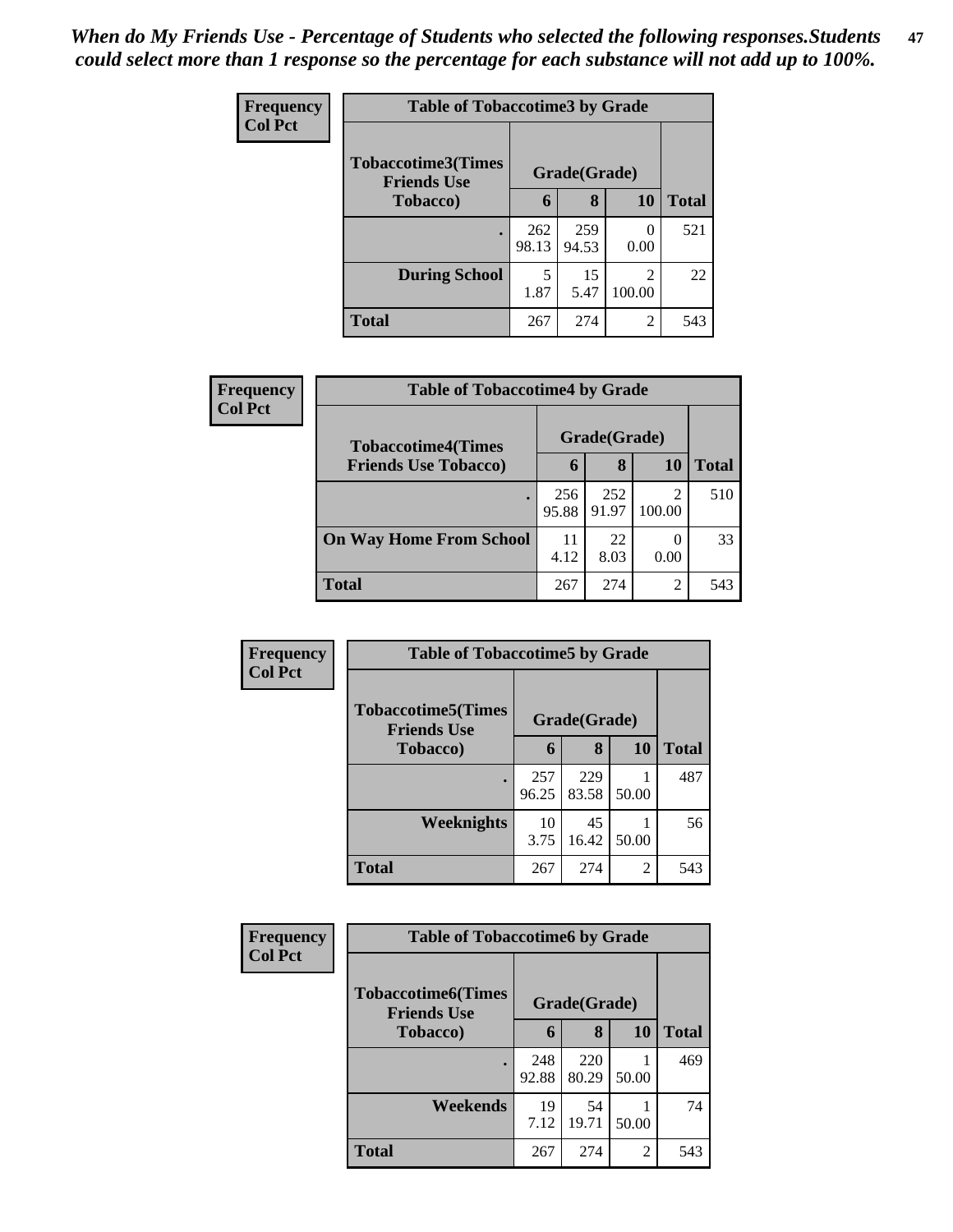| <b>Frequency</b> | <b>Table of Marijuanatime1 by Grade</b>           |              |              |                          |              |  |
|------------------|---------------------------------------------------|--------------|--------------|--------------------------|--------------|--|
| <b>Col Pct</b>   | <b>Marijuanatime1(Times</b><br><b>Friends Use</b> |              | Grade(Grade) |                          |              |  |
|                  | Marijuana)                                        | 6            | 8            | 10                       | <b>Total</b> |  |
|                  |                                                   | 25<br>9.36   | 97<br>35.40  | $\mathfrak{D}$<br>100.00 | 124          |  |
|                  | Do Not Use                                        | 242<br>90.64 | 177<br>64.60 | 0<br>0.00                | 419          |  |
|                  | <b>Total</b>                                      | 267          | 274          | 2                        | 543          |  |

| Frequency |                                                   | <b>Table of Marijuanatime2 by Grade</b> |              |               |              |  |
|-----------|---------------------------------------------------|-----------------------------------------|--------------|---------------|--------------|--|
| Col Pct   | <b>Marijuanatime2(Times</b><br><b>Friends Use</b> |                                         | Grade(Grade) |               |              |  |
|           | Marijuana)                                        | 6                                       | 8            | 10            | <b>Total</b> |  |
|           |                                                   | 261<br>97.75                            | 243<br>88.69 | 50.00         | 505          |  |
|           | <b>On Way to School</b>                           | 6<br>2.25                               | 31<br>11.31  | 50.00         | 38           |  |
|           | <b>Total</b>                                      | 267                                     | 274          | $\mathcal{L}$ | 543          |  |

| Frequency      | <b>Table of Marijuanatime3 by Grade</b>    |              |              |                |              |
|----------------|--------------------------------------------|--------------|--------------|----------------|--------------|
| <b>Col Pct</b> | Marijuanatime3(Times<br><b>Friends Use</b> |              | Grade(Grade) |                |              |
|                | Marijuana)                                 | 6            | 8            | <b>10</b>      | <b>Total</b> |
|                | $\bullet$                                  | 261<br>97.75 | 250<br>91.24 | 50.00          | 512          |
|                | <b>During School</b>                       | 6<br>2.25    | 24<br>8.76   | 50.00          | 31           |
|                | <b>Total</b>                               | 267          | 274          | $\overline{c}$ | 543          |

| <b>Frequency</b> | <b>Table of Marijuanatime4 by Grade</b> |              |              |        |       |  |
|------------------|-----------------------------------------|--------------|--------------|--------|-------|--|
| <b>Col Pct</b>   | <b>Marijuanatime4</b> (Times            |              | Grade(Grade) |        |       |  |
|                  | <b>Friends Use Marijuana</b> )          | 6            | 8            | 10     | Total |  |
|                  |                                         | 259<br>97.00 | 242<br>88.32 | 100.00 | 503   |  |
|                  | <b>On Way Home From School</b>          | 8<br>3.00    | 32<br>11.68  | 0.00   | 40    |  |
|                  | <b>Total</b>                            | 267          | 274          | 2      | 543   |  |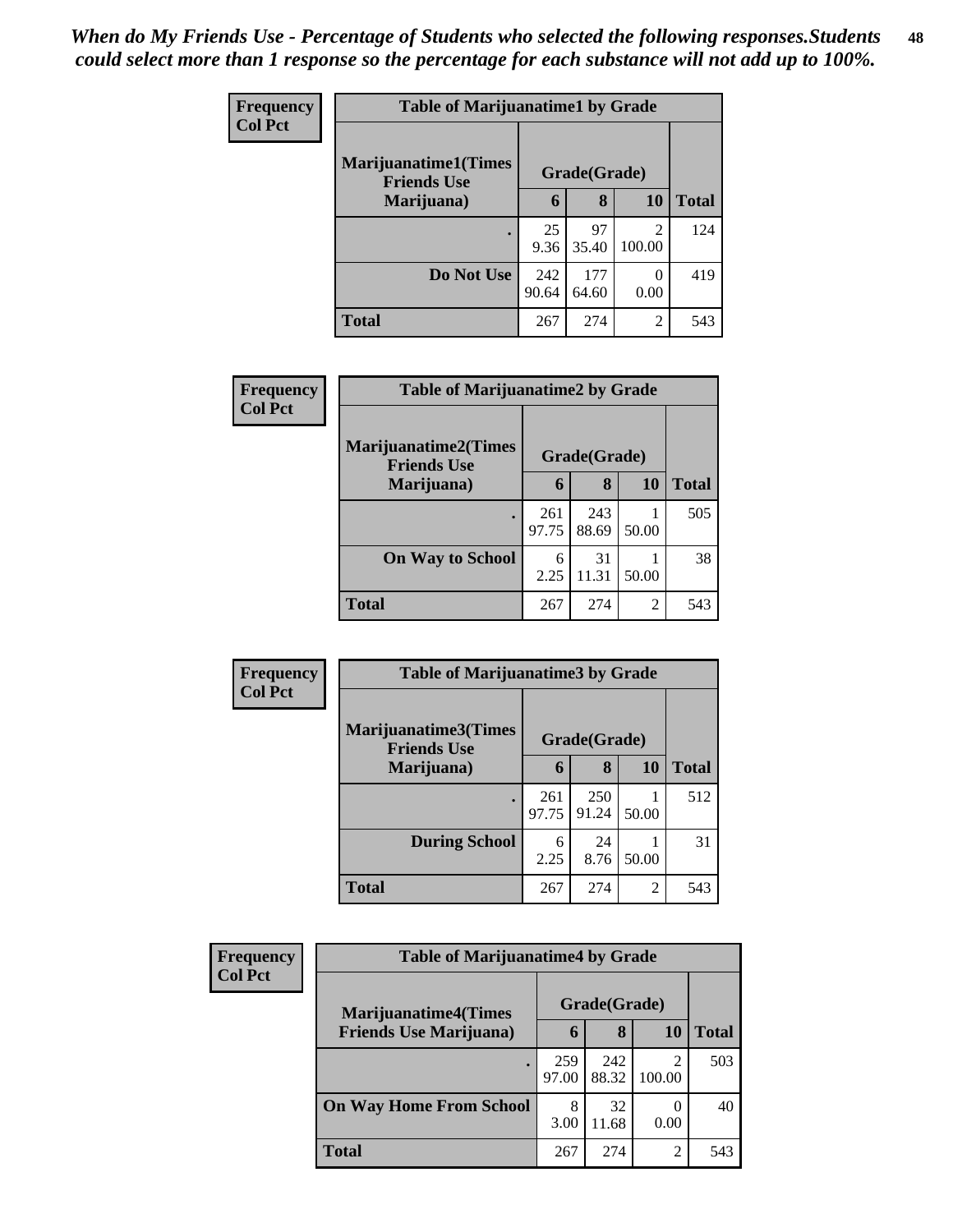| Frequency | <b>Table of Marijuanatime5 by Grade</b>            |              |              |                |              |  |
|-----------|----------------------------------------------------|--------------|--------------|----------------|--------------|--|
| Col Pct   | <b>Marijuanatime5</b> (Times<br><b>Friends Use</b> |              | Grade(Grade) |                |              |  |
|           | Marijuana)                                         | 6            | 8            | <b>10</b>      | <b>Total</b> |  |
|           | $\bullet$                                          | 254<br>95.13 | 210<br>76.64 | 50.00          | 465          |  |
|           | <b>Weeknights</b>                                  | 13<br>4.87   | 64<br>23.36  | 50.00          | 78           |  |
|           | <b>Total</b>                                       | 267          | 274          | $\overline{2}$ | 543          |  |

| Frequency      | <b>Table of Marijuanatime6 by Grade</b>            |              |              |                          |              |  |
|----------------|----------------------------------------------------|--------------|--------------|--------------------------|--------------|--|
| <b>Col Pct</b> | <b>Marijuanatime6</b> (Times<br><b>Friends Use</b> |              | Grade(Grade) |                          |              |  |
|                | Marijuana)                                         | 6            | 8            | 10                       | <b>Total</b> |  |
|                | $\bullet$                                          | 250<br>93.63 | 191<br>69.71 | $\left($<br>0.00         | 441          |  |
|                | Weekends                                           | 17<br>6.37   | 83<br>30.29  | $\mathfrak{D}$<br>100.00 | 102          |  |
|                | <b>Total</b>                                       | 267          | 274          | $\mathfrak{D}$           | 543          |  |

| Frequency      | <b>Table of Otherdrugtime1 by Grade</b>                  |              |              |                          |              |  |
|----------------|----------------------------------------------------------|--------------|--------------|--------------------------|--------------|--|
| <b>Col Pct</b> | <b>Otherdrugtime1</b> (Times<br><b>Friends Use Other</b> |              | Grade(Grade) |                          |              |  |
|                | <b>Illegal Drugs</b> )                                   | 6            | 8            | 10                       | <b>Total</b> |  |
|                |                                                          | 24<br>8.99   | 62<br>22.63  | $\mathfrak{D}$<br>100.00 | 88           |  |
|                | Do Not Use                                               | 243<br>91.01 | 212<br>77.37 | 0<br>0.00                | 455          |  |
|                | <b>Total</b>                                             | 267          | 274          | $\overline{2}$           | 543          |  |

| Frequency      | <b>Table of Otherdrugtime2 by Grade</b>                 |              |              |                |              |  |
|----------------|---------------------------------------------------------|--------------|--------------|----------------|--------------|--|
| <b>Col Pct</b> | <b>Otherdrugtime2(Times</b><br><b>Friends Use Other</b> |              | Grade(Grade) |                |              |  |
|                | <b>Illegal Drugs</b> )                                  | 6            | 8            | 10             | <b>Total</b> |  |
|                | $\bullet$                                               | 260<br>97.38 | 263<br>95.99 | 50.00          | 524          |  |
|                | <b>On Way to School</b>                                 | 2.62         | 11<br>4.01   | 50.00          | 19           |  |
|                | <b>Total</b>                                            | 267          | 274          | $\overline{2}$ | 543          |  |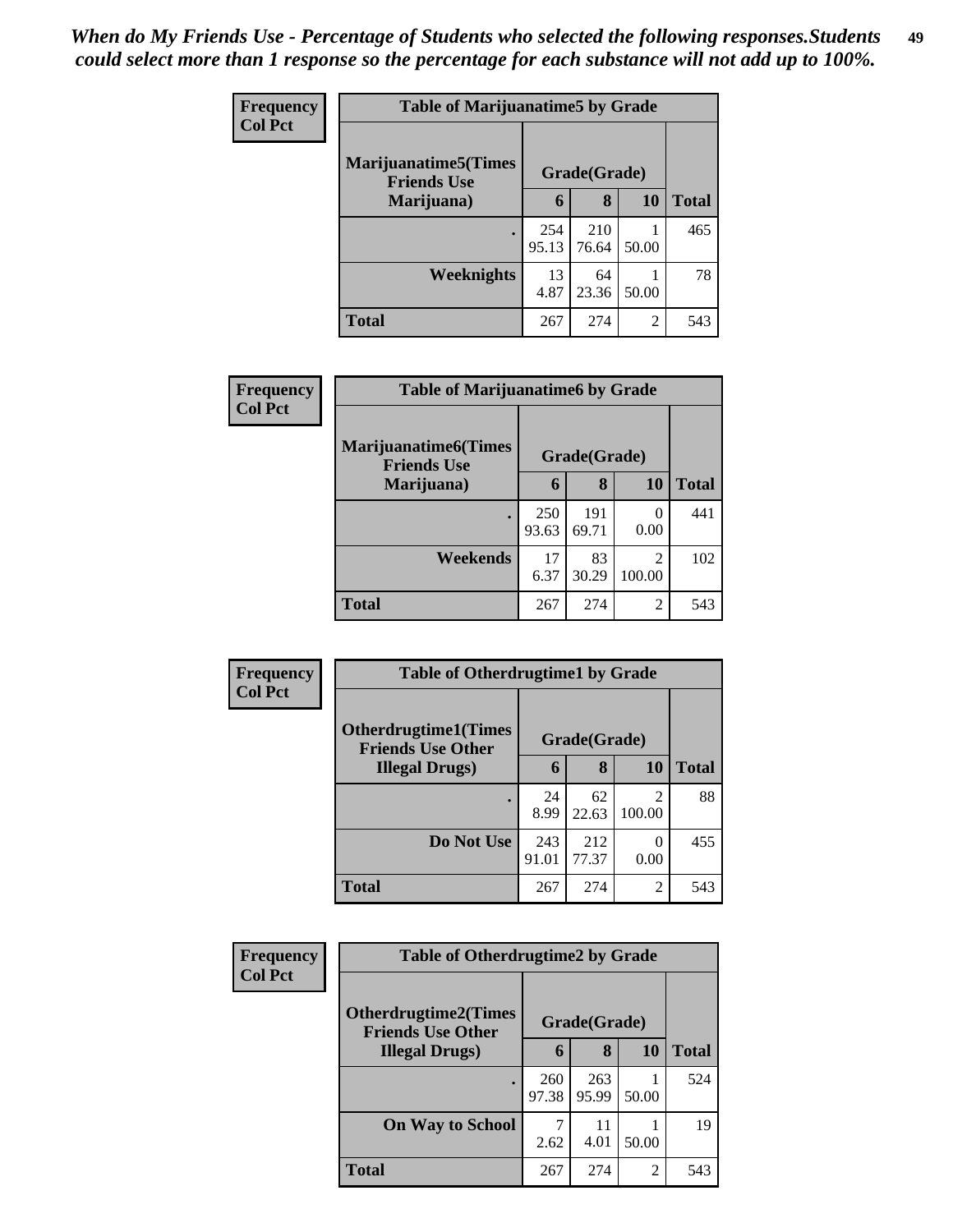| <b>Frequency</b> | <b>Table of Otherdrugtime3 by Grade</b>          |              |              |                                       |              |  |  |
|------------------|--------------------------------------------------|--------------|--------------|---------------------------------------|--------------|--|--|
| <b>Col Pct</b>   | Otherdrugtime3(Times<br><b>Friends Use Other</b> | Grade(Grade) |              |                                       |              |  |  |
|                  | <b>Illegal Drugs</b> )                           | 6            | 8            | 10                                    | <b>Total</b> |  |  |
|                  | $\bullet$                                        | 262<br>98.13 | 260<br>94.89 | 0.00                                  | 522          |  |  |
|                  | <b>During School</b>                             | 5<br>1.87    | 14<br>5.11   | $\mathcal{D}_{\mathcal{L}}$<br>100.00 | 21           |  |  |
|                  | <b>Total</b>                                     | 267          | 274          | $\overline{2}$                        | 543          |  |  |

| <b>Frequency</b> | <b>Table of Otherdrugtime4 by Grade</b>                         |              |              |                          |              |  |
|------------------|-----------------------------------------------------------------|--------------|--------------|--------------------------|--------------|--|
| <b>Col Pct</b>   | <b>Otherdrugtime4(Times</b><br><b>Friends Use Other Illegal</b> |              | Grade(Grade) |                          |              |  |
|                  | Drugs)                                                          | 6            | 8            | 10                       | <b>Total</b> |  |
|                  |                                                                 | 258<br>96.63 | 254<br>92.70 | $\Omega$<br>0.00         | 512          |  |
|                  | <b>On Way Home From School</b>                                  | 9<br>3.37    | 20<br>7.30   | $\mathfrak{D}$<br>100.00 | 31           |  |
|                  | <b>Total</b>                                                    | 267          | 274          | 2                        | 543          |  |

| Frequency      | <b>Table of Otherdrugtime5 by Grade</b>                  |              |              |                          |              |  |  |
|----------------|----------------------------------------------------------|--------------|--------------|--------------------------|--------------|--|--|
| <b>Col Pct</b> | <b>Otherdrugtime5</b> (Times<br><b>Friends Use Other</b> |              | Grade(Grade) |                          |              |  |  |
|                | <b>Illegal Drugs</b> )                                   | 6            | 8            | 10                       | <b>Total</b> |  |  |
|                |                                                          | 256<br>95.88 | 242<br>88.32 | 0<br>0.00                | 498          |  |  |
|                | Weeknights                                               | 11<br>4.12   | 32<br>11.68  | $\mathfrak{D}$<br>100.00 | 45           |  |  |
|                | <b>Total</b>                                             | 267          | 274          | $\overline{2}$           | 543          |  |  |

| <b>Frequency</b> | <b>Table of Otherdrugtime6 by Grade</b>                 |              |              |                          |              |  |
|------------------|---------------------------------------------------------|--------------|--------------|--------------------------|--------------|--|
| <b>Col Pct</b>   | <b>Otherdrugtime6(Times</b><br><b>Friends Use Other</b> | Grade(Grade) |              |                          |              |  |
|                  | <b>Illegal Drugs</b> )                                  | 6            | 8            | 10                       | <b>Total</b> |  |
|                  |                                                         | 250<br>93.63 | 217<br>79.20 | 0<br>0.00                | 467          |  |
|                  | Weekends                                                | 17<br>6.37   | 57<br>20.80  | $\mathfrak{D}$<br>100.00 | 76           |  |
|                  | <b>Total</b>                                            | 267          | 274          | $\overline{2}$           | 543          |  |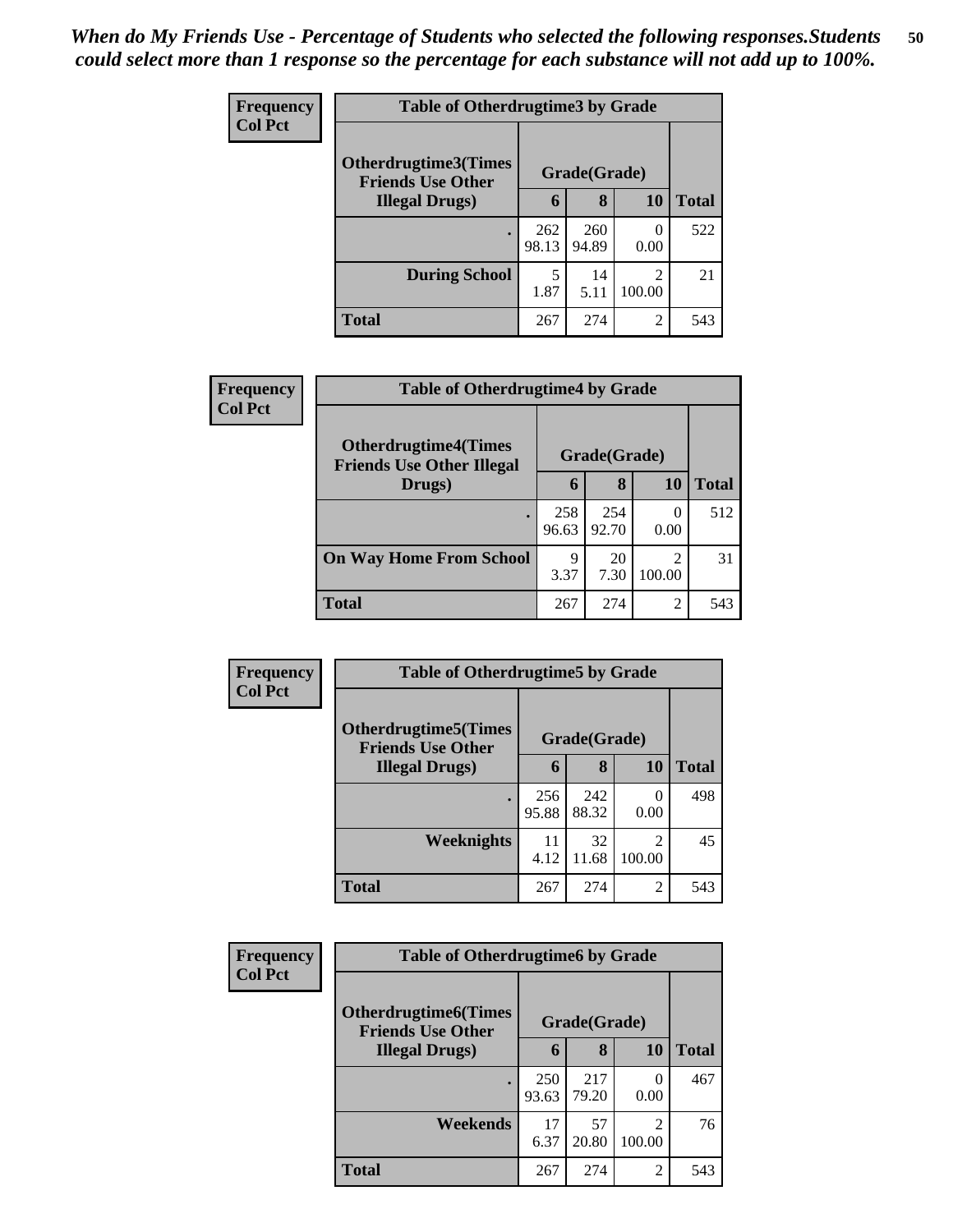| Frequency      | <b>Table of Educationalcohol by Grade</b>                                                                  |              |              |                          |              |  |  |
|----------------|------------------------------------------------------------------------------------------------------------|--------------|--------------|--------------------------|--------------|--|--|
| <b>Col Pct</b> | Educationalcohol(I<br>have been taught<br>about alcohol,<br>tobacco,<br>and other drugs<br>within the last |              | Grade(Grade) |                          |              |  |  |
|                | year at school)                                                                                            | 6            | 8            | <b>10</b>                | <b>Total</b> |  |  |
|                | Yes                                                                                                        | 238<br>89.14 | 230<br>83.94 | $\mathfrak{D}$<br>100.00 | 470          |  |  |
|                | N <sub>0</sub>                                                                                             | 29<br>10.86  | 44<br>16.06  | 0<br>0.00                | 73           |  |  |
|                | <b>Total</b>                                                                                               | 267          | 274          | 2                        | 543          |  |  |

| Frequency<br><b>Col Pct</b> |                             | <b>Table of Eversmoked by Grade</b> |              |             |              |  |  |  |  |  |
|-----------------------------|-----------------------------|-------------------------------------|--------------|-------------|--------------|--|--|--|--|--|
|                             | Eversmoked(I<br>have smoked |                                     | Grade(Grade) |             |              |  |  |  |  |  |
|                             | a cigarette)                | 6                                   | 8            | 10          | <b>Total</b> |  |  |  |  |  |
|                             | <b>Yes</b>                  | 26<br>9.74                          | 74<br>27.01  | 0<br>0.00   | 100          |  |  |  |  |  |
|                             | N <sub>0</sub>              | 241<br>90.26                        | 200<br>72.99 | 2<br>100.00 | 443          |  |  |  |  |  |
|                             | <b>Total</b>                | 267                                 | 274          | 2           | 543          |  |  |  |  |  |

| Frequency      | <b>Table of Drovedrinking by Grade</b>  |              |   |        |                |
|----------------|-----------------------------------------|--------------|---|--------|----------------|
| <b>Col Pct</b> |                                         |              |   |        |                |
|                | Drovedrinking(In                        |              |   |        |                |
|                | the past 30 days I<br>have driven a car |              |   |        |                |
|                | or other vehicle<br>while I was         | Grade(Grade) |   |        |                |
|                | drinking alcohol)                       | 6            | 8 | 10     | <b>Total</b>   |
|                | N <sub>0</sub>                          | 0            | 0 |        | $\overline{2}$ |
|                |                                         |              |   | 100.00 |                |
|                | <b>Total</b>                            | 0            | 0 | 2      | $\mathfrak{D}$ |
|                | Frequency Missing $= 541$               |              |   |        |                |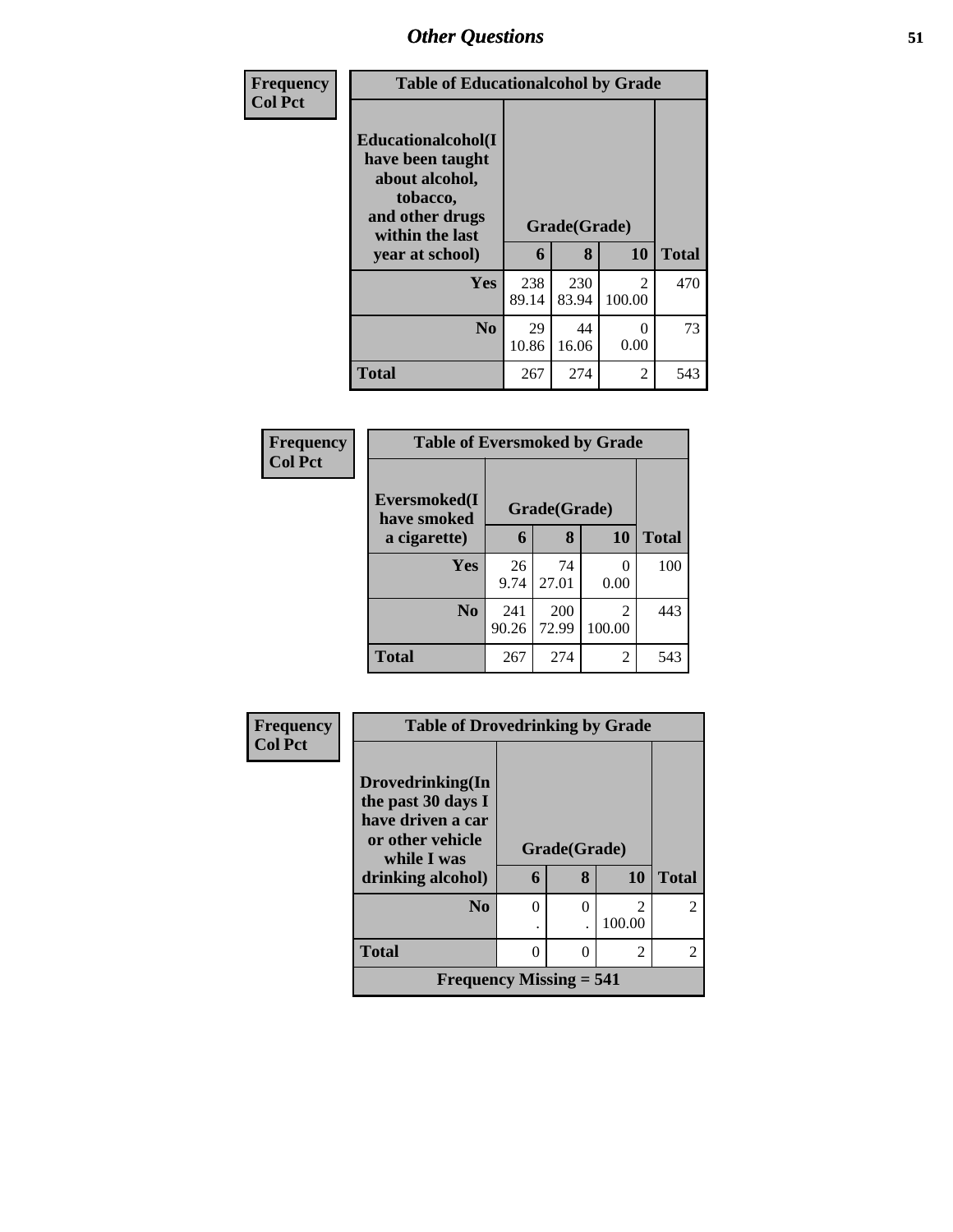| Frequency      | <b>Table of Rodedrinking by Grade</b>                                                                                  |              |                   |                          |              |
|----------------|------------------------------------------------------------------------------------------------------------------------|--------------|-------------------|--------------------------|--------------|
| <b>Col Pct</b> | Rodedrinking(In<br>the past 30 days<br>I have ridden in<br>a car with a<br>driver who had<br>been drinking<br>alcohol) | 6            | Grade(Grade)<br>8 | 10                       | <b>Total</b> |
|                | <b>Yes</b>                                                                                                             | 25<br>9.36   | 37<br>13.50       | $\Omega$<br>0.00         | 62           |
|                | N <sub>o</sub>                                                                                                         | 242<br>90.64 | 237<br>86.50      | $\mathfrak{D}$<br>100.00 | 481          |
|                | <b>Total</b>                                                                                                           | 267          | 274               | $\mathfrak{D}$           | 543          |

| <b>Frequency</b> | <b>Table of Drugsschool by Grade</b>                                                                                                   |              |                   |                                       |              |  |  |  |  |
|------------------|----------------------------------------------------------------------------------------------------------------------------------------|--------------|-------------------|---------------------------------------|--------------|--|--|--|--|
| <b>Col Pct</b>   | <b>Drugsschool</b> (During<br>the past 12 months,<br>I have been offered,<br>sold,<br>or given illegal<br>drugs on school<br>property) | 6            | Grade(Grade)<br>8 | 10                                    | <b>Total</b> |  |  |  |  |
|                  | Yes                                                                                                                                    | 22<br>8.24   | 54<br>19.71       | $\mathcal{D}_{\mathcal{L}}$<br>100.00 | 78           |  |  |  |  |
|                  | N <sub>0</sub>                                                                                                                         | 245<br>91.76 | 220<br>80.29      | 0<br>0.00                             | 465          |  |  |  |  |
|                  | <b>Total</b>                                                                                                                           | 267          | 274               | $\mathfrak{D}$                        | 543          |  |  |  |  |

| Frequency      | <b>Table of Helpbullied by Grade</b>                              |              |                   |                |       |  |
|----------------|-------------------------------------------------------------------|--------------|-------------------|----------------|-------|--|
| <b>Col Pct</b> | Helpbullied(I)<br>would help<br>someone who was<br>being bullied) | 6            | Grade(Grade)<br>8 | 10             | Total |  |
|                |                                                                   |              |                   |                |       |  |
|                | <b>Strongly Agree</b>                                             | 133<br>49.81 | 94<br>34.31       | 50.00          | 228   |  |
|                | <b>Somewhat Agree</b>                                             | 88<br>32.96  | 119<br>43.43      | 50.00          | 208   |  |
|                | <b>Somewhat Disagree</b>                                          | 23<br>8.61   | 36<br>13.14       | 0<br>0.00      | 59    |  |
|                | <b>Strongly Disagree</b>                                          | 23<br>8.61   | 25<br>9.12        | 0<br>0.00      | 48    |  |
|                | Total                                                             | 267          | 274               | $\mathfrak{D}$ | 543   |  |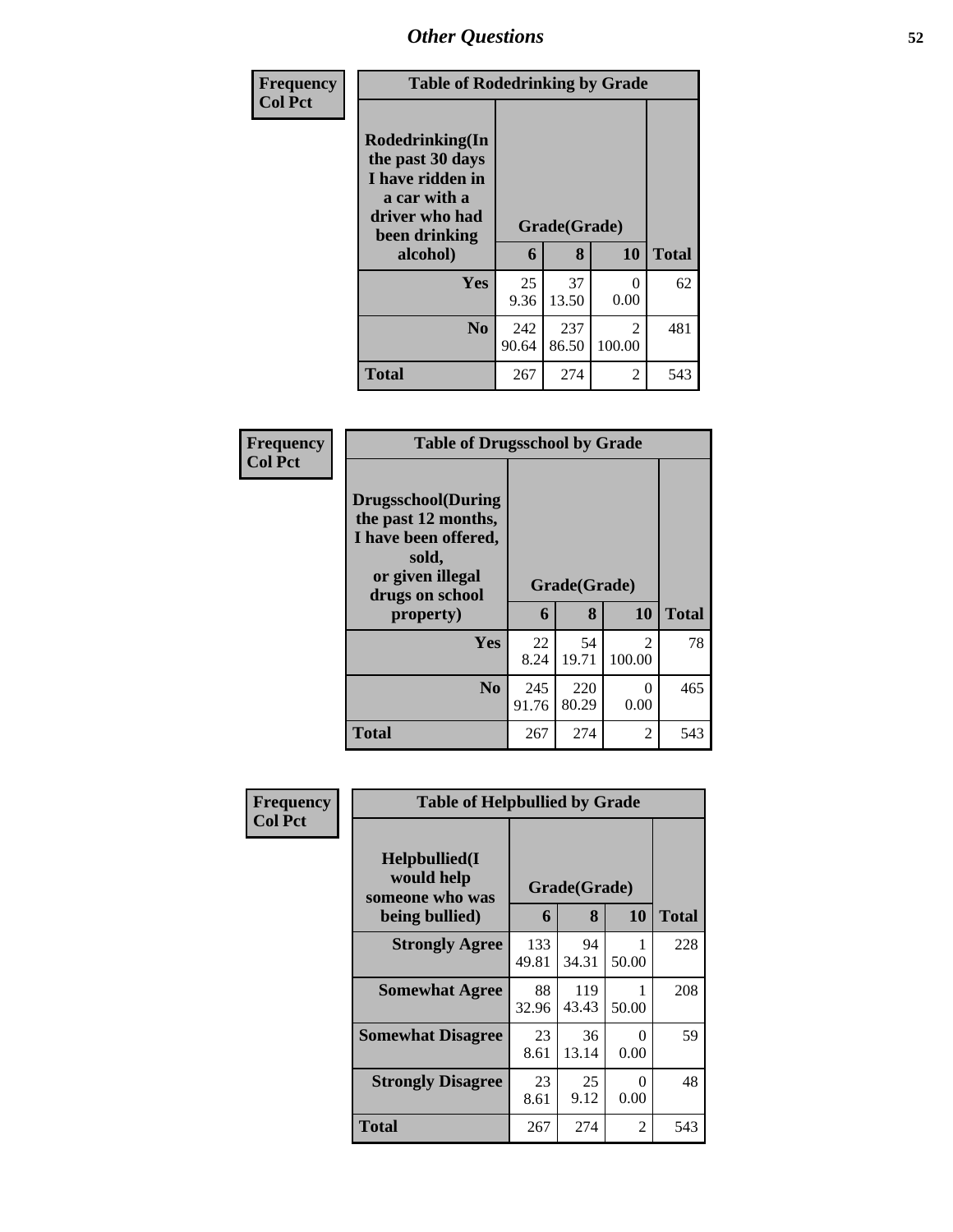**Frequency Row Pct**

| <b>Table of Grade by Bingedrinking</b> |                                                                                                                                                                        |                                                                                                         |           |                        |                        |           |           |              |  |
|----------------------------------------|------------------------------------------------------------------------------------------------------------------------------------------------------------------------|---------------------------------------------------------------------------------------------------------|-----------|------------------------|------------------------|-----------|-----------|--------------|--|
|                                        |                                                                                                                                                                        | Bingedrinking(I have drunk five or more<br>drinks of alcohol at one sitting during the<br>last 30 days) |           |                        |                        |           |           |              |  |
| Grade(Grade)                           | 20<br>10<br>All<br>3 to<br>1 or<br><b>6 to</b><br>to<br>to<br>29<br>9<br>19<br>30<br>$\bf{0}$<br>2<br>5<br>days<br>days<br>days<br>days<br><b>Days</b><br>days<br>days |                                                                                                         |           |                        |                        |           |           | <b>Total</b> |  |
| 6                                      | 255<br>95.51                                                                                                                                                           | $\overline{4}$<br>1.50                                                                                  | 4<br>1.50 | $\overline{2}$<br>0.75 | 0.37                   | 0.37      | 0<br>0.00 | 267          |  |
| 8                                      | 252<br>91.97                                                                                                                                                           | 10<br>3.65                                                                                              | 3<br>1.09 | 4<br>1.46              | $\overline{4}$<br>1.46 | 0<br>0.00 | 0.36      | 274          |  |
| 10                                     | $\mathfrak{D}$<br>100.00                                                                                                                                               | $\Omega$<br>$\Omega$<br>$\Omega$<br>0<br>0<br>0<br>0.00<br>0.00<br>0.00<br>0.00<br>0.00<br>0.00         |           |                        |                        |           |           |              |  |
| <b>Total</b>                           | 509                                                                                                                                                                    | 14                                                                                                      | 7         | 6                      | 5                      | 1         |           | 543          |  |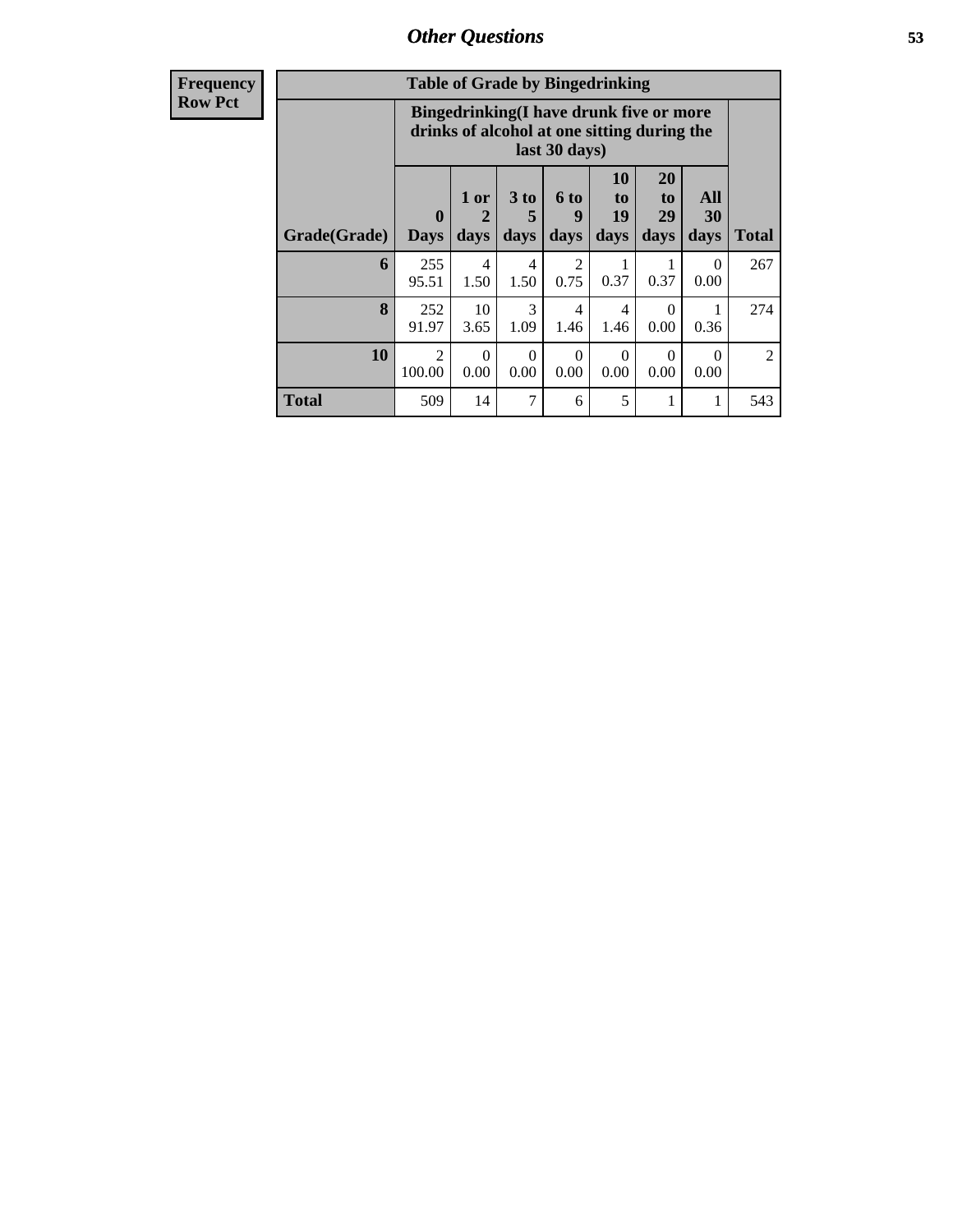### *Nutrition* **54**

**Frequency Row Pct**

| <b>Table of Grade by Dairy</b> |                          |                                                                 |                                          |                                    |                |  |  |
|--------------------------------|--------------------------|-----------------------------------------------------------------|------------------------------------------|------------------------------------|----------------|--|--|
|                                |                          | Dairy (I eat at least 3 servings of dairy<br>products each day) |                                          |                                    |                |  |  |
| Grade(Grade)                   | <b>Strongly</b><br>Agree | Agree                                                           | Somewhat   Somewhat  <br><b>Disagree</b> | <b>Strongly</b><br><b>Disagree</b> | <b>Total</b>   |  |  |
| 6                              | 105<br>39.33             | 104<br>38.95                                                    | 35<br>13.11                              | 23<br>8.61                         | 267            |  |  |
| 8                              | 89<br>32.48              | 105<br>38.32                                                    | 47<br>17.15                              | 33<br>12.04                        | 274            |  |  |
| 10                             | 50.00                    | 50.00                                                           | 0<br>0.00                                | 0<br>0.00                          | $\mathfrak{D}$ |  |  |
| <b>Total</b>                   | 195                      | 210                                                             | 82                                       | 56                                 | 543            |  |  |

**Frequency Row Pct**

| <b>Table of Grade by Fruitveg</b> |                          |                                                                          |                             |                                    |                |  |  |  |
|-----------------------------------|--------------------------|--------------------------------------------------------------------------|-----------------------------|------------------------------------|----------------|--|--|--|
|                                   |                          | Fruitveg(I eat at least 5 servings of fruits<br>and vegetables each day) |                             |                                    |                |  |  |  |
| Grade(Grade)                      | <b>Strongly</b><br>Agree | Somewhat<br>Agree                                                        | <b>Somewhat</b><br>Disagree | <b>Strongly</b><br><b>Disagree</b> | <b>Total</b>   |  |  |  |
| 6                                 | 81<br>30.34              | 107<br>40.07                                                             | 53<br>19.85                 | 26<br>9.74                         | 267            |  |  |  |
| 8                                 | 52<br>18.98              | 109<br>39.78                                                             | 71<br>25.91                 | 42<br>15.33                        | 274            |  |  |  |
| 10                                | $\mathfrak{D}$<br>100.00 | 0.00                                                                     | 0<br>0.00                   | 0.00                               | $\overline{2}$ |  |  |  |
| <b>Total</b>                      | 135                      | 216                                                                      | 124                         | 68                                 | 543            |  |  |  |

| <b>Frequency</b> | <b>Table of Grade by Cafeteriahealthy</b> |                                                                       |                          |                                    |                                    |                |  |  |
|------------------|-------------------------------------------|-----------------------------------------------------------------------|--------------------------|------------------------------------|------------------------------------|----------------|--|--|
| <b>Row Pct</b>   |                                           | Cafeteriahealthy (School meals in my<br>school cafeteria are healthy) |                          |                                    |                                    |                |  |  |
|                  | Grade(Grade)                              | <b>Strongly</b><br>Agree                                              | <b>Somewhat</b><br>Agree | <b>Somewhat</b><br><b>Disagree</b> | <b>Strongly</b><br><b>Disagree</b> | <b>Total</b>   |  |  |
|                  | 6                                         | 43<br>16.10                                                           | 116<br>43.45             | 54<br>20.22                        | 54<br>20.22                        | 267            |  |  |
|                  | 8                                         | 18<br>6.57                                                            | 79<br>28.83              | 74<br>27.01                        | 103<br>37.59                       | 274            |  |  |
|                  | 10                                        | 50.00                                                                 | 50.00                    | 0<br>0.00                          | $\Omega$<br>0.00                   | $\mathfrak{D}$ |  |  |
|                  | <b>Total</b>                              | 62                                                                    | 196                      | 128                                | 157                                | 543            |  |  |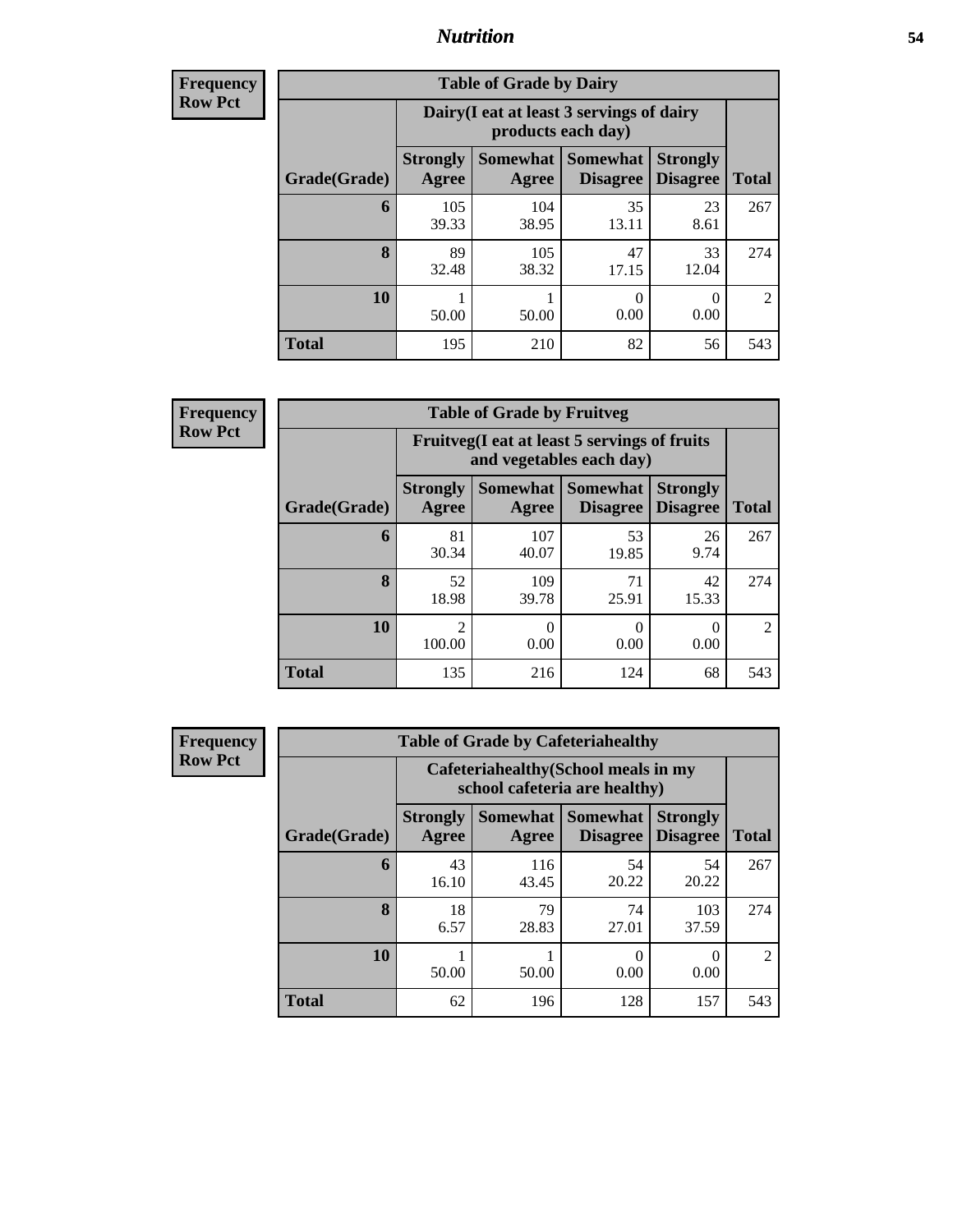## *Nutrition* **55**

| <b>Frequency</b> |
|------------------|
| Row Pct          |

| <b>Table of Grade by Cafeterianutrition</b> |                          |                                                                                           |                                    |                                    |                |  |  |
|---------------------------------------------|--------------------------|-------------------------------------------------------------------------------------------|------------------------------------|------------------------------------|----------------|--|--|
|                                             |                          | <b>Cafeterianutrition</b> (Facts about nutrition<br>are available in my school cafeteria) |                                    |                                    |                |  |  |
| Grade(Grade)                                | <b>Strongly</b><br>Agree | Somewhat  <br>Agree                                                                       | <b>Somewhat</b><br><b>Disagree</b> | <b>Strongly</b><br><b>Disagree</b> | <b>Total</b>   |  |  |
| 6                                           | 109<br>40.82             | 95<br>35.58                                                                               | 34<br>12.73                        | 29<br>10.86                        | 267            |  |  |
| 8                                           | 66<br>24.09              | 92<br>33.58                                                                               | 46<br>16.79                        | 70<br>25.55                        | 274            |  |  |
| 10                                          | 50.00                    | ∩<br>0.00                                                                                 | 0<br>0.00                          | 50.00                              | $\mathfrak{D}$ |  |  |
| <b>Total</b>                                | 176                      | 187                                                                                       | 80                                 | 100                                | 543            |  |  |

**Frequency Row Pct**

| <b>Table of Grade by Schoollunch</b> |                          |                                                                 |                               |                                    |                |  |  |
|--------------------------------------|--------------------------|-----------------------------------------------------------------|-------------------------------|------------------------------------|----------------|--|--|
|                                      |                          | Schoollunch(I eat school lunch three or<br>more times per week) |                               |                                    |                |  |  |
| Grade(Grade)                         | <b>Strongly</b><br>Agree | Agree                                                           | Somewhat Somewhat<br>Disagree | <b>Strongly</b><br><b>Disagree</b> | <b>Total</b>   |  |  |
| 6                                    | 164<br>61.42             | 41<br>15.36                                                     | 24<br>8.99                    | 38<br>14.23                        | 267            |  |  |
| 8                                    | 157<br>57.30             | 56<br>20.44                                                     | 26<br>9.49                    | 35<br>12.77                        | 274            |  |  |
| 10                                   | 50.00                    | ∩<br>0.00                                                       | 0.00                          | 50.00                              | $\mathfrak{D}$ |  |  |
| <b>Total</b>                         | 322                      | 97                                                              | 50                            | 74                                 | 543            |  |  |

| <b>Frequency</b> |  |
|------------------|--|
| <b>Row Pct</b>   |  |

| <b>Table of Grade by Foodchoices</b> |                          |                                                                            |                                        |                                    |                             |  |  |
|--------------------------------------|--------------------------|----------------------------------------------------------------------------|----------------------------------------|------------------------------------|-----------------------------|--|--|
|                                      |                          | <b>Foodchoices</b> (I make healthy food choices in<br>my school cafeteria) |                                        |                                    |                             |  |  |
| Grade(Grade)                         | <b>Strongly</b><br>Agree | Agree                                                                      | Somewhat   Somewhat<br><b>Disagree</b> | <b>Strongly</b><br><b>Disagree</b> | <b>Total</b>                |  |  |
| 6                                    | 91<br>34.08              | 124<br>46.44                                                               | 32<br>11.99                            | 20<br>7.49                         | 267                         |  |  |
| 8                                    | 50<br>18.25              | 120<br>43.80                                                               | 64<br>23.36                            | 40<br>14.60                        | 274                         |  |  |
| <b>10</b>                            | 50.00                    | 0<br>0.00                                                                  | 50.00                                  | 0<br>0.00                          | $\mathcal{D}_{\mathcal{L}}$ |  |  |
| <b>Total</b>                         | 142                      | 244                                                                        | 97                                     | 60                                 | 543                         |  |  |

٦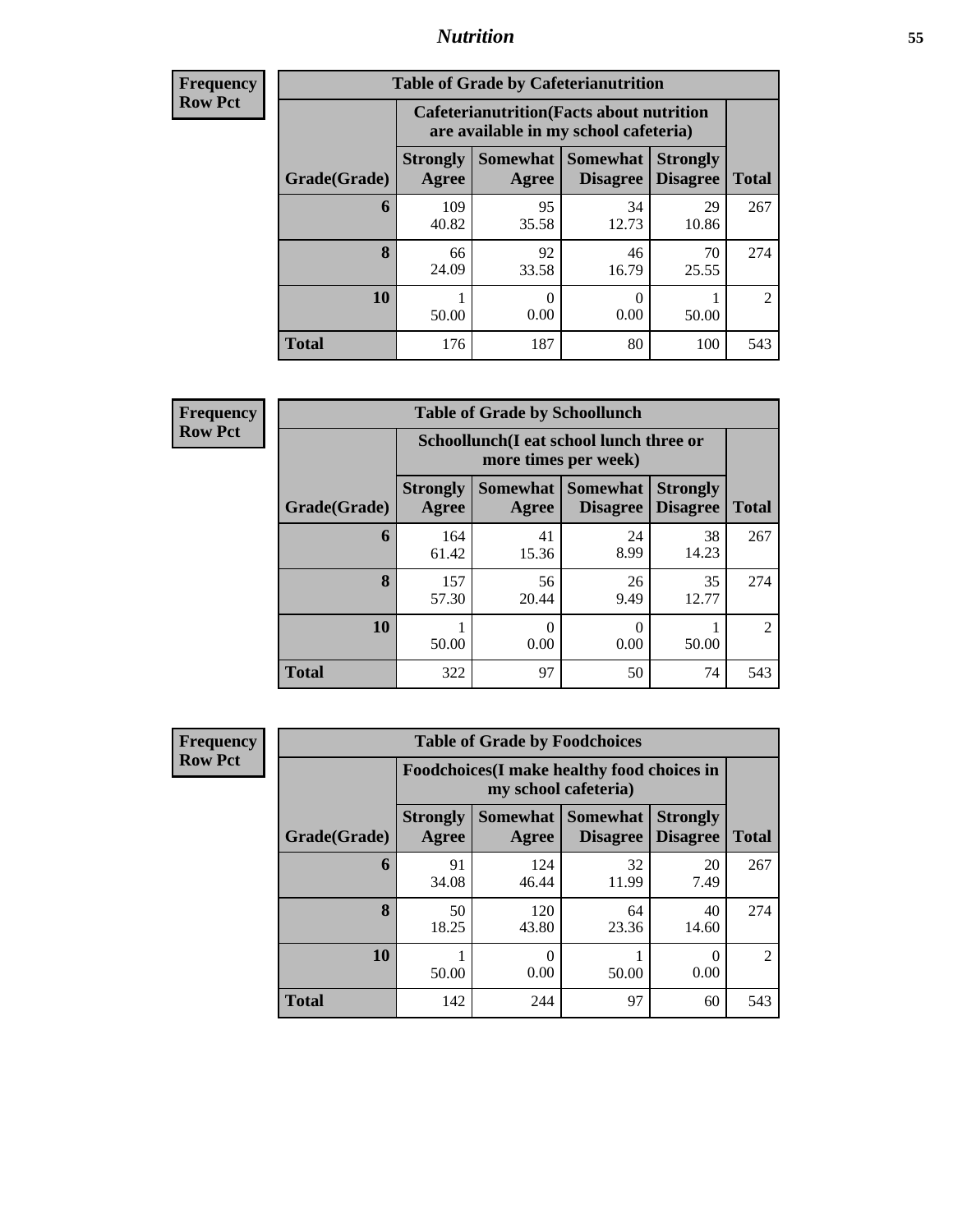## *Nutrition* **56**

| Frequency |
|-----------|
| Row Pct   |

| <b>Table of Grade by Wholewheat</b> |                                                                                                             |                           |                                    |                                    |                |  |  |
|-------------------------------------|-------------------------------------------------------------------------------------------------------------|---------------------------|------------------------------------|------------------------------------|----------------|--|--|
|                                     | Wholewheat (There are whole wheat and<br>multigrain breads and cereals available in<br>my school cafeteria) |                           |                                    |                                    |                |  |  |
| Grade(Grade)                        | <b>Strongly</b><br>Agree                                                                                    | <b>Somewhat</b><br>Agree  | <b>Somewhat</b><br><b>Disagree</b> | <b>Strongly</b><br><b>Disagree</b> | <b>Total</b>   |  |  |
| 6                                   | 110<br>41.20                                                                                                | 102<br>38.20              | 28<br>10.49                        | 27<br>10.11                        | 267            |  |  |
| 8                                   | 84<br>30.66                                                                                                 | 113<br>41.24              | 46<br>16.79                        | 31<br>11.31                        | 274            |  |  |
| 10                                  | 50.00                                                                                                       | $\mathbf{\Omega}$<br>0.00 | 0<br>0.00                          | 50.00                              | $\mathfrak{D}$ |  |  |
| <b>Total</b>                        | 195                                                                                                         | 215                       | 74                                 | 59                                 | 543            |  |  |

**Frequency Row Pct**

| v | <b>Table of Grade by Healthyvending</b> |                          |                                                                                                                                               |                                    |                                    |                |  |  |  |
|---|-----------------------------------------|--------------------------|-----------------------------------------------------------------------------------------------------------------------------------------------|------------------------------------|------------------------------------|----------------|--|--|--|
|   |                                         |                          | Healthyvending (If only healthy snacks and<br>beverages were available in the vending<br>machines during the school day,<br>I would buy them) |                                    |                                    |                |  |  |  |
|   | Grade(Grade)                            | <b>Strongly</b><br>Agree | Somewhat  <br>Agree                                                                                                                           | <b>Somewhat</b><br><b>Disagree</b> | <b>Strongly</b><br><b>Disagree</b> | <b>Total</b>   |  |  |  |
|   | 6                                       | 126<br>47.19             | 86<br>32.21                                                                                                                                   | 29<br>10.86                        | 26<br>9.74                         | 267            |  |  |  |
|   | 8                                       | 103<br>37.59             | 96<br>35.04                                                                                                                                   | 32<br>11.68                        | 43<br>15.69                        | 274            |  |  |  |
|   | 10                                      | 50.00                    | 0<br>0.00                                                                                                                                     | 50.00                              | 0<br>0.00                          | $\mathfrak{D}$ |  |  |  |
|   | <b>Total</b>                            | 230                      | 182                                                                                                                                           | 62                                 | 69                                 | 543            |  |  |  |

**Frequency Row Pct**

| <b>Table of Grade by Schoolbreakfast</b> |                                                                                                                                         |             |                                        |                                    |                |  |  |
|------------------------------------------|-----------------------------------------------------------------------------------------------------------------------------------------|-------------|----------------------------------------|------------------------------------|----------------|--|--|
|                                          | Schoolbreakfast (If breakfast were<br>available at school,<br>but outside the cafeteria,<br>I would eat breakfast at school more often) |             |                                        |                                    |                |  |  |
| Grade(Grade)                             | <b>Strongly</b><br>Agree                                                                                                                | Agree       | Somewhat   Somewhat<br><b>Disagree</b> | <b>Strongly</b><br><b>Disagree</b> | <b>Total</b>   |  |  |
| 6                                        | 117<br>43.82                                                                                                                            | 74<br>27.72 | 33<br>12.36                            | 43<br>16.10                        | 267            |  |  |
| 8                                        | 118<br>43.07                                                                                                                            | 90<br>32.85 | 38<br>13.87                            | 28<br>10.22                        | 274            |  |  |
| 10                                       | 50.00                                                                                                                                   | 50.00       | 0<br>0.00                              | 0<br>0.00                          | $\mathfrak{D}$ |  |  |
| Total                                    | 236                                                                                                                                     | 165         | 71                                     | 71                                 | 543            |  |  |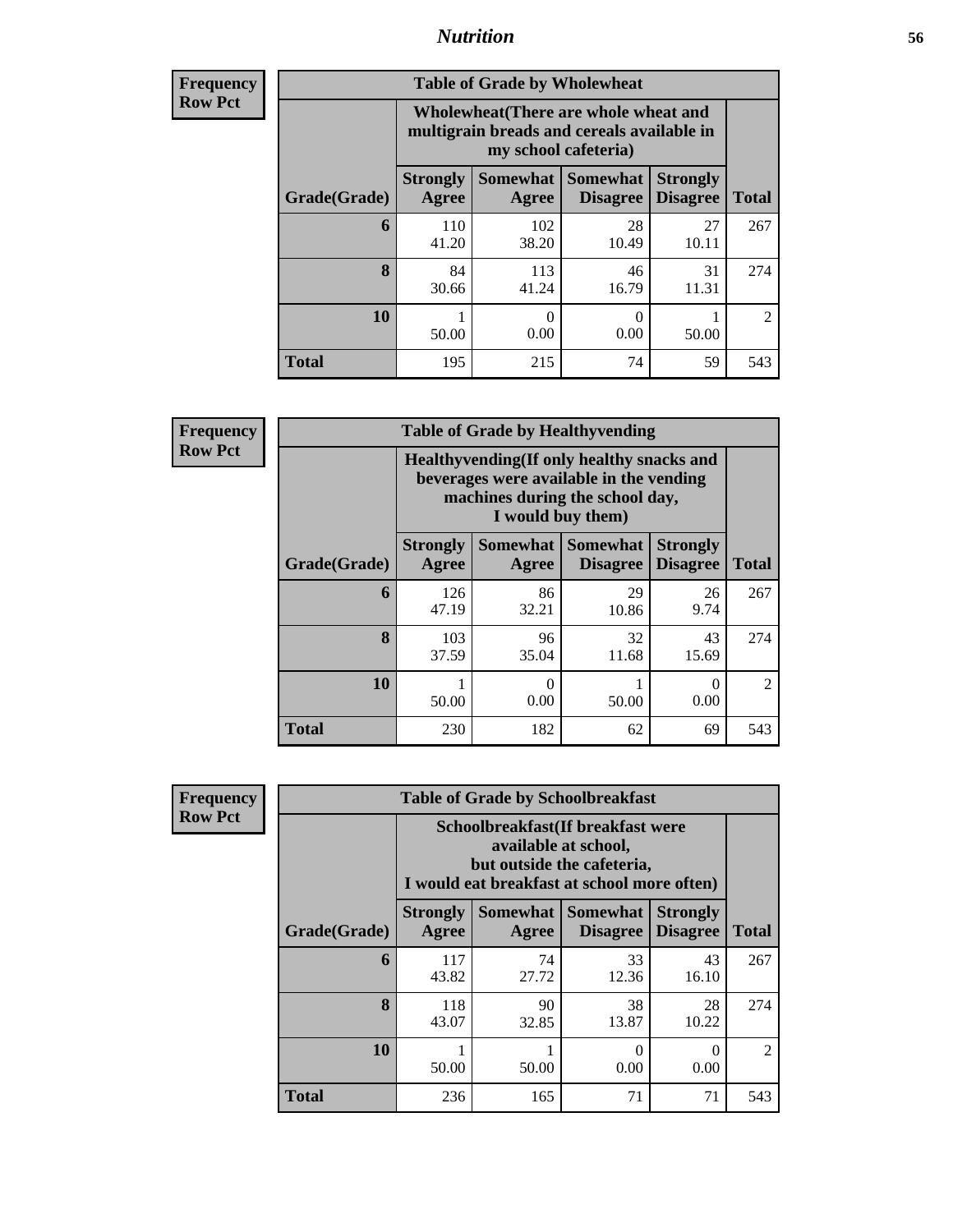| Frequency<br><b>Col Pct</b> | <b>Table of Educationaids by Grade</b>                                                                    |              |                   |                          |              |
|-----------------------------|-----------------------------------------------------------------------------------------------------------|--------------|-------------------|--------------------------|--------------|
|                             | <b>Educationaids</b> (I<br>have been<br>taught about<br><b>HIV/AIDS</b> at<br>school in the<br>past year) | 6            | Grade(Grade)<br>8 | 10                       | <b>Total</b> |
|                             | Yes                                                                                                       | 128<br>47.94 | 236<br>86.13      | $\mathfrak{D}$<br>100.00 | 366          |
|                             | N <sub>0</sub>                                                                                            | 139<br>52.06 | 38<br>13.87       | ∩<br>0.00                | 177          |
|                             | <b>Total</b>                                                                                              | 267          | 274               | $\overline{\mathcal{L}}$ | 543          |

| Frequency      | <b>Table of Educationcharacter by Grade</b>                                                  |              |              |           |              |  |  |  |
|----------------|----------------------------------------------------------------------------------------------|--------------|--------------|-----------|--------------|--|--|--|
| <b>Col Pct</b> | <b>Educationcharacter</b> (I<br>have been taught<br>about character<br>education in the past | Grade(Grade) |              |           |              |  |  |  |
|                | year at school)                                                                              | 6            | 8            | <b>10</b> | <b>Total</b> |  |  |  |
|                | <b>Yes</b>                                                                                   | 208<br>77.90 | 204<br>74.45 | 50.00     | 413          |  |  |  |
|                | N <sub>o</sub>                                                                               | 59<br>22.10  | 70<br>25.55  | 50.00     | 130          |  |  |  |
|                | <b>Total</b>                                                                                 | 267          | 274          | 2         | 543          |  |  |  |

| Frequency<br><b>Col Pct</b> | <b>Table of Gradcoach1 by Grade</b>              |              |              |                          |              |
|-----------------------------|--------------------------------------------------|--------------|--------------|--------------------------|--------------|
|                             | Gradcoach1(I<br>know who my<br><b>Graduation</b> |              | Grade(Grade) |                          |              |
|                             | Coach is)                                        | 6            | 8            | 10                       | <b>Total</b> |
|                             | Yes                                              | 55<br>20.60  | 91<br>33.21  | $\mathcal{O}$<br>0.00    | 146          |
|                             | N <sub>0</sub>                                   | 212<br>79.40 | 183<br>66.79 | $\overline{2}$<br>100.00 | 397          |
|                             | <b>Total</b>                                     | 267          | 274          | $\overline{2}$           | 543          |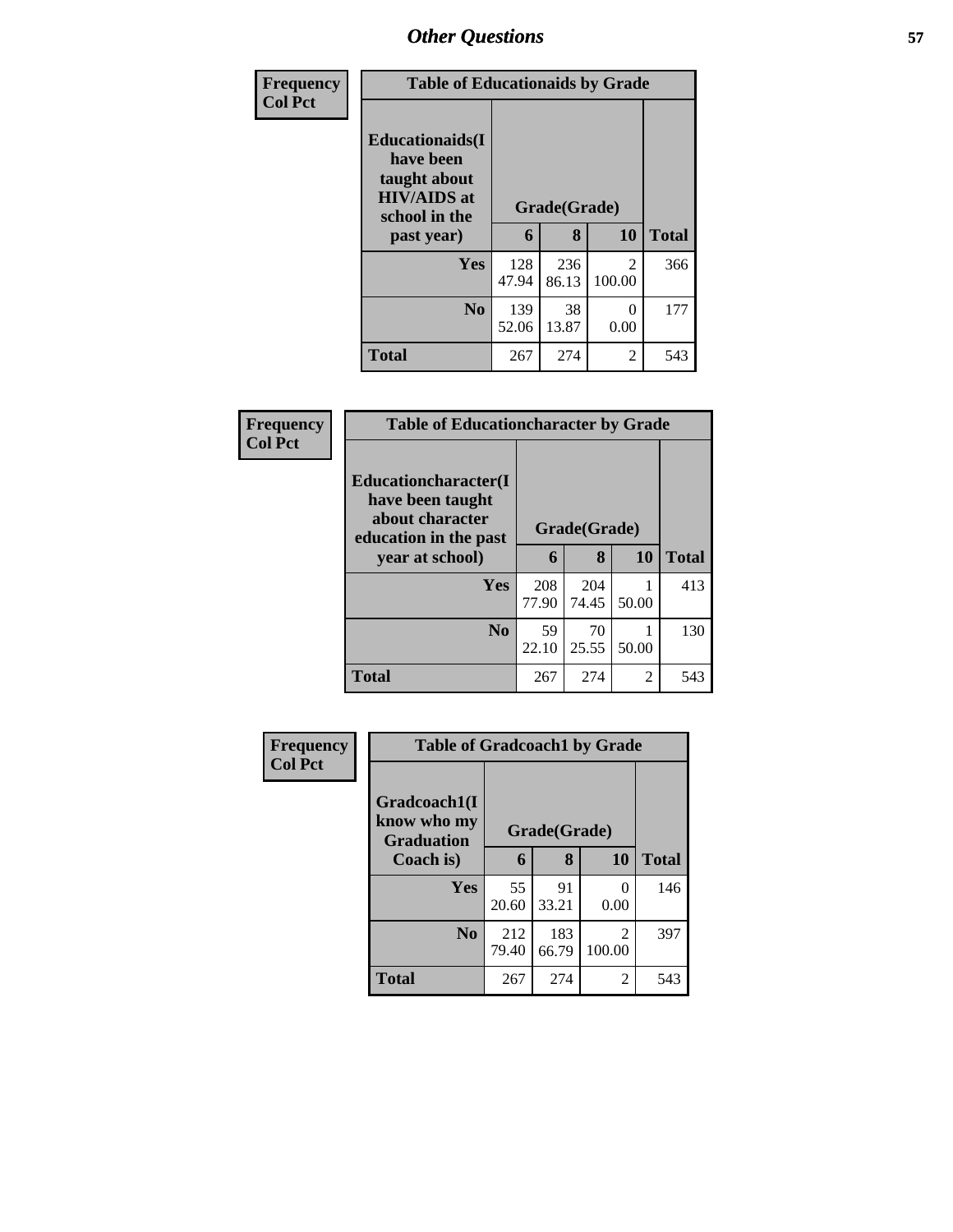| <b>Frequency</b> | <b>Table of Gradcoach2 by Grade</b>                       |              |              |             |              |
|------------------|-----------------------------------------------------------|--------------|--------------|-------------|--------------|
| <b>Col Pct</b>   | Gradcoach2(I<br>have<br>contacted my<br><b>Graduation</b> | Grade(Grade) |              |             |              |
|                  | Coach)                                                    | 6            | 8            | 10          | <b>Total</b> |
|                  | Yes                                                       | 27<br>10.11  | 41<br>14.96  | 0.00        | 68           |
|                  | N <sub>0</sub>                                            | 240<br>89.89 | 233<br>85.04 | 2<br>100.00 | 475          |
|                  | Total                                                     | 267          | 274          | 2           | 543          |

| Frequency<br><b>Col Pct</b> | <b>Table of Gradcoach3 by Grade</b>                                         |              |              |                         |              |
|-----------------------------|-----------------------------------------------------------------------------|--------------|--------------|-------------------------|--------------|
|                             | Gradcoach3(I<br>have received<br>assistance<br>from my<br><b>Graduation</b> |              | Grade(Grade) |                         |              |
|                             | Coach)                                                                      | 6            | 8            | <b>10</b>               | <b>Total</b> |
|                             | Yes                                                                         | 25<br>9.36   | 34<br>12.41  | 0<br>0.00               | 59           |
|                             | N <sub>0</sub>                                                              | 139<br>52.06 | 96<br>35.04  | ∩<br>0.00               | 235          |
|                             | Don't know                                                                  | 103<br>38.58 | 144<br>52.55 | $\mathcal{L}$<br>100.00 | 249          |
|                             | <b>Total</b>                                                                | 267          | 274          | 2                       | 543          |

|                | <b>Table of Selfharm by Grade</b>                                                                                                                            |              |              |             |              |  |  |  |
|----------------|--------------------------------------------------------------------------------------------------------------------------------------------------------------|--------------|--------------|-------------|--------------|--|--|--|
| Frequency      |                                                                                                                                                              |              |              |             |              |  |  |  |
| <b>Col Pct</b> | <b>Selfharm</b> (During<br>the past 12<br>months,<br>I harmed myself<br>on purpose<br><b>Suicideconsider</b><br>During the past<br>12 months,<br>I seriously |              | Grade(Grade) |             |              |  |  |  |
|                | considered<br>suicide)                                                                                                                                       | 6            | 8            | 10          | <b>Total</b> |  |  |  |
|                | <b>Yes</b>                                                                                                                                                   | 38<br>14.23  | 37<br>13.50  | 0<br>0.00   | 75           |  |  |  |
|                | N <sub>0</sub>                                                                                                                                               | 229<br>85.77 | 237<br>86.50 | 2<br>100.00 | 468          |  |  |  |
|                | <b>Total</b>                                                                                                                                                 | 267          | 274          | 2           | 543          |  |  |  |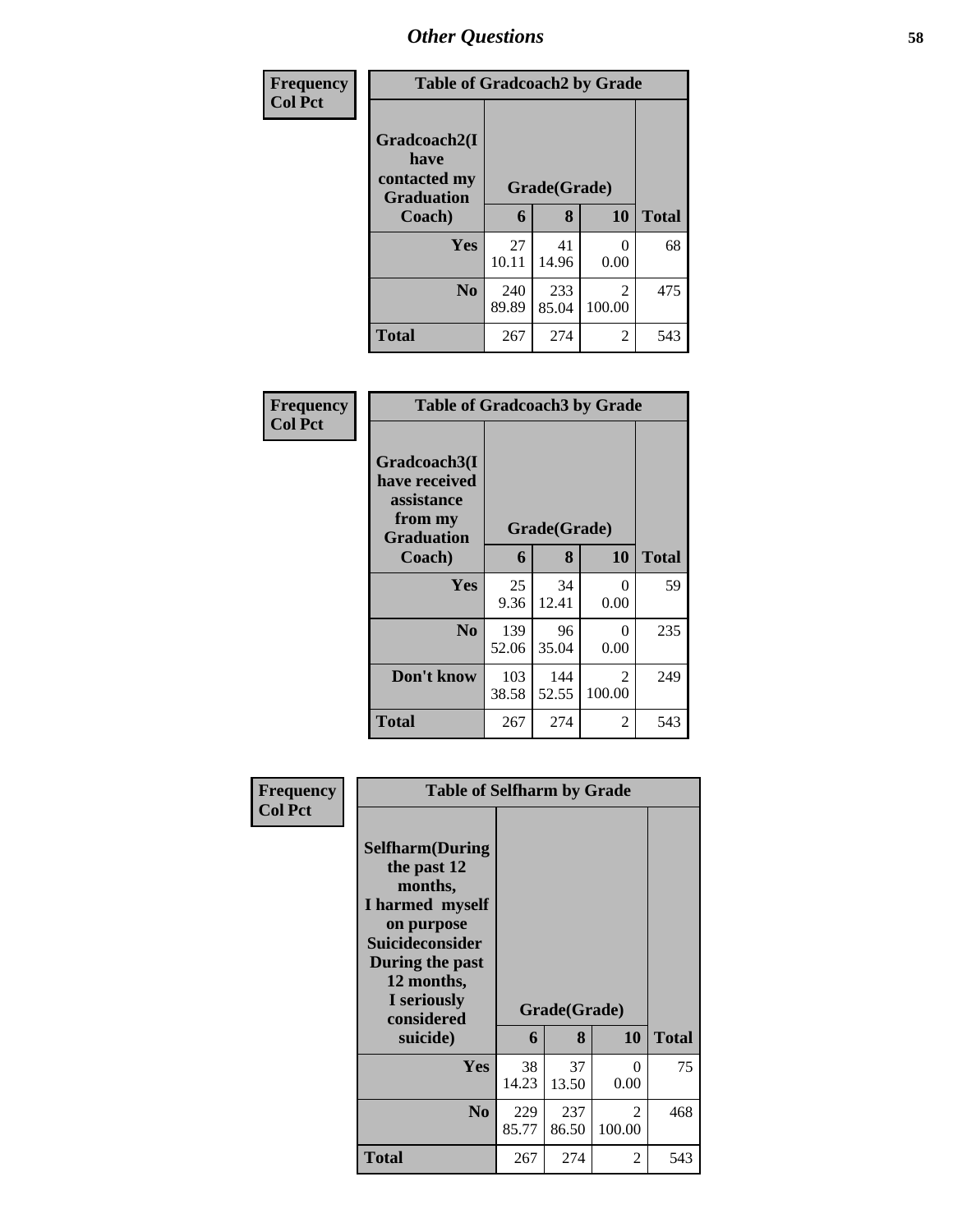| <b>Frequency</b> | <b>Table of Suicideconsider by Grade</b> |              |              |                                       |              |
|------------------|------------------------------------------|--------------|--------------|---------------------------------------|--------------|
| <b>Col Pct</b>   |                                          | Grade(Grade) |              |                                       |              |
|                  | Suicideconsider                          | 6            | 8            | <b>10</b>                             | <b>Total</b> |
|                  | Yes                                      | 26<br>9.74   | 23<br>8.39   | 0.00                                  | 49           |
|                  | N <sub>0</sub>                           | 241<br>90.26 | 251<br>91.61 | $\mathcal{D}_{\mathcal{L}}$<br>100.00 | 494          |
|                  | <b>Total</b>                             | 267          | 274          | 2                                     | 543          |

| Frequency      | <b>Table of Suicideattempt by Grade</b>              |              |              |                |              |
|----------------|------------------------------------------------------|--------------|--------------|----------------|--------------|
| <b>Col Pct</b> | Suicideattempt(I<br>have attempted<br>suicide in the | Grade(Grade) |              |                |              |
|                | last year)                                           | 6            | 8            | <b>10</b>      | <b>Total</b> |
|                | Yes                                                  | 11<br>4.12   | 15<br>5.47   | 0<br>0.00      | 26           |
|                | N <sub>0</sub>                                       | 256<br>95.88 | 259<br>94.53 | 2<br>100.00    | 517          |
|                | <b>Total</b>                                         | 267          | 274          | $\overline{c}$ | 543          |

| <b>Frequency</b><br><b>Col Pct</b> | <b>Table of Instantmessaged by Grade</b>                                            |              |              |       |              |  |  |
|------------------------------------|-------------------------------------------------------------------------------------|--------------|--------------|-------|--------------|--|--|
|                                    | <b>Instantmessaged</b> (I<br>have instant<br>messaged people I<br>do not even know) | Grade(Grade) |              |       |              |  |  |
|                                    |                                                                                     | 6            | 8            | 10    | <b>Total</b> |  |  |
|                                    | <b>Yes</b>                                                                          | 34<br>12.73  | 84<br>30.66  | 50.00 | 119          |  |  |
|                                    | N <sub>0</sub>                                                                      | 233<br>87.27 | 190<br>69.34 | 50.00 | 424          |  |  |
|                                    | <b>Total</b>                                                                        | 267          | 274          | 2     | 543          |  |  |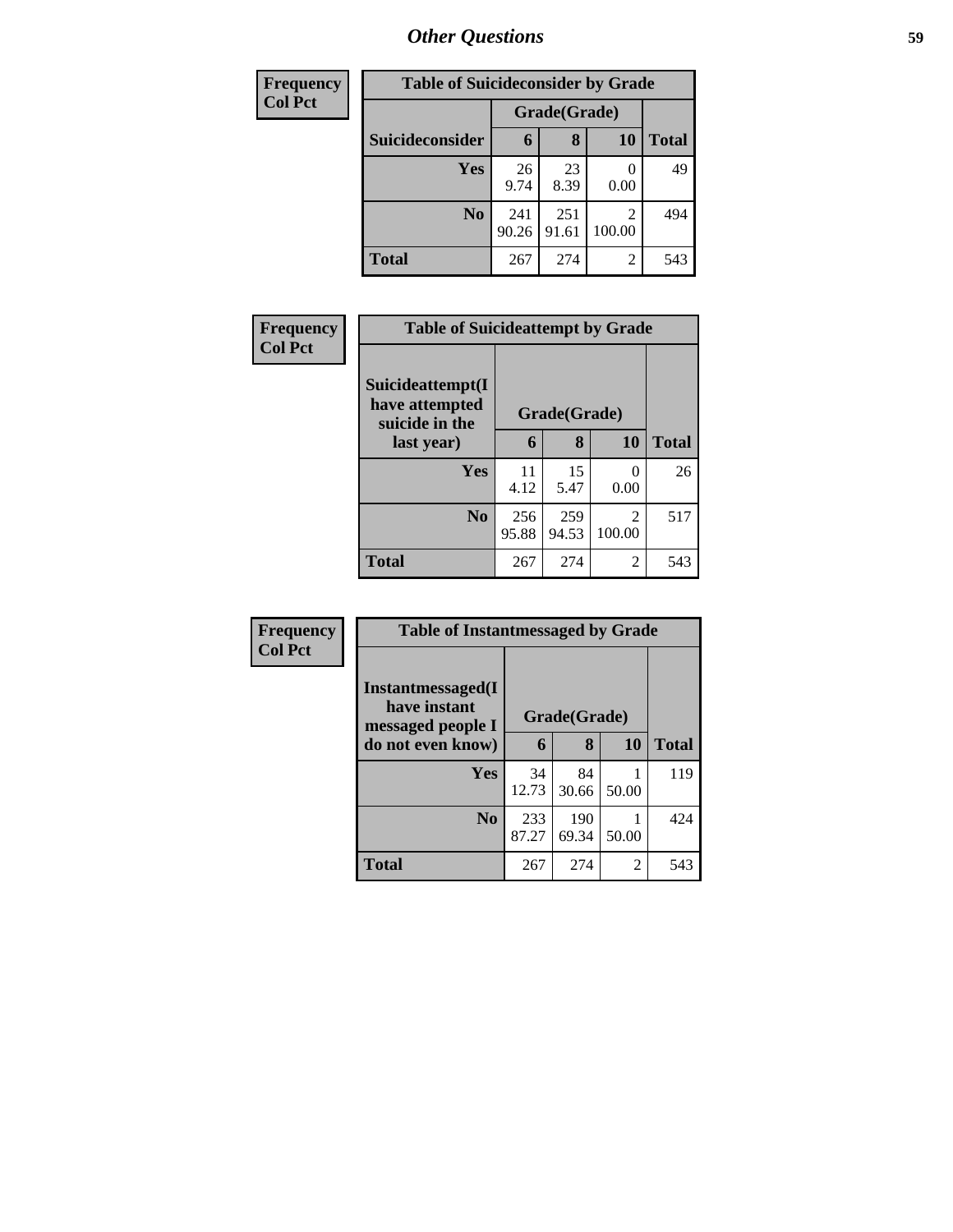| Frequency      | <b>Table of Getsalong by Grade</b>                             |              |                   |                         |              |
|----------------|----------------------------------------------------------------|--------------|-------------------|-------------------------|--------------|
| <b>Col Pct</b> | Getsalong(I get<br>along with other<br>students and<br>adults) | 6            | Grade(Grade)<br>8 | 10                      | <b>Total</b> |
|                | <b>Strongly Agree</b>                                          | 112<br>41.95 | 104<br>37.96      | $\mathcal{L}$<br>100.00 | 218          |
|                | <b>Somewhat Agree</b>                                          | 119<br>44.57 | 131<br>47.81      | 0<br>0.00               | 250          |
|                | <b>Somewhat Disagree</b>                                       | 25<br>9.36   | 23<br>8.39        | 0<br>0.00               | 48           |
|                | <b>Strongly Disagree</b>                                       | 11<br>4.12   | 16<br>5.84        | 0<br>0.00               | 27           |
|                | Total                                                          | 267          | 274               | 2                       | 543          |

| Frequency      | <b>Table of Safehome by Grade</b> |              |                   |                           |              |  |
|----------------|-----------------------------------|--------------|-------------------|---------------------------|--------------|--|
| <b>Col Pct</b> | Safehome(I feel<br>safe at home)  | 6            | Grade(Grade)<br>8 | <b>10</b>                 | <b>Total</b> |  |
|                | <b>Strongly Agree</b>             | 182<br>68.16 | 172<br>62.77      | 2<br>100.00               | 356          |  |
|                | <b>Somewhat Agree</b>             | 59<br>22.10  | 72<br>26.28       | $\mathbf{\Omega}$<br>0.00 | 131          |  |
|                | <b>Somewhat Disagree</b>          | 14<br>5.24   | 18<br>6.57        | 0<br>0.00                 | 32           |  |
|                | <b>Strongly Disagree</b>          | 12<br>4.49   | 12<br>4.38        | 0<br>0.00                 | 24           |  |
|                | <b>Total</b>                      | 267          | 274               | 2                         | 543          |  |

| Frequency      | <b>Table of Adulttalk by Grade</b>                                                                |                   |              |                          |     |  |  |  |
|----------------|---------------------------------------------------------------------------------------------------|-------------------|--------------|--------------------------|-----|--|--|--|
| <b>Col Pct</b> | <b>Adulttalk(I</b><br>know an<br>adult at<br>school that<br>I can talk<br>with if I<br>need help) | Grade(Grade)<br>6 | <b>Total</b> |                          |     |  |  |  |
|                | <b>Yes</b>                                                                                        | 193<br>72.28      | 183<br>66.79 | 0<br>0.00                | 376 |  |  |  |
|                | N <sub>0</sub>                                                                                    | 74<br>27.72       | 91<br>33.21  | $\mathfrak{D}$<br>100.00 | 167 |  |  |  |
|                | <b>Total</b>                                                                                      | 267               | 274          | 2                        | 543 |  |  |  |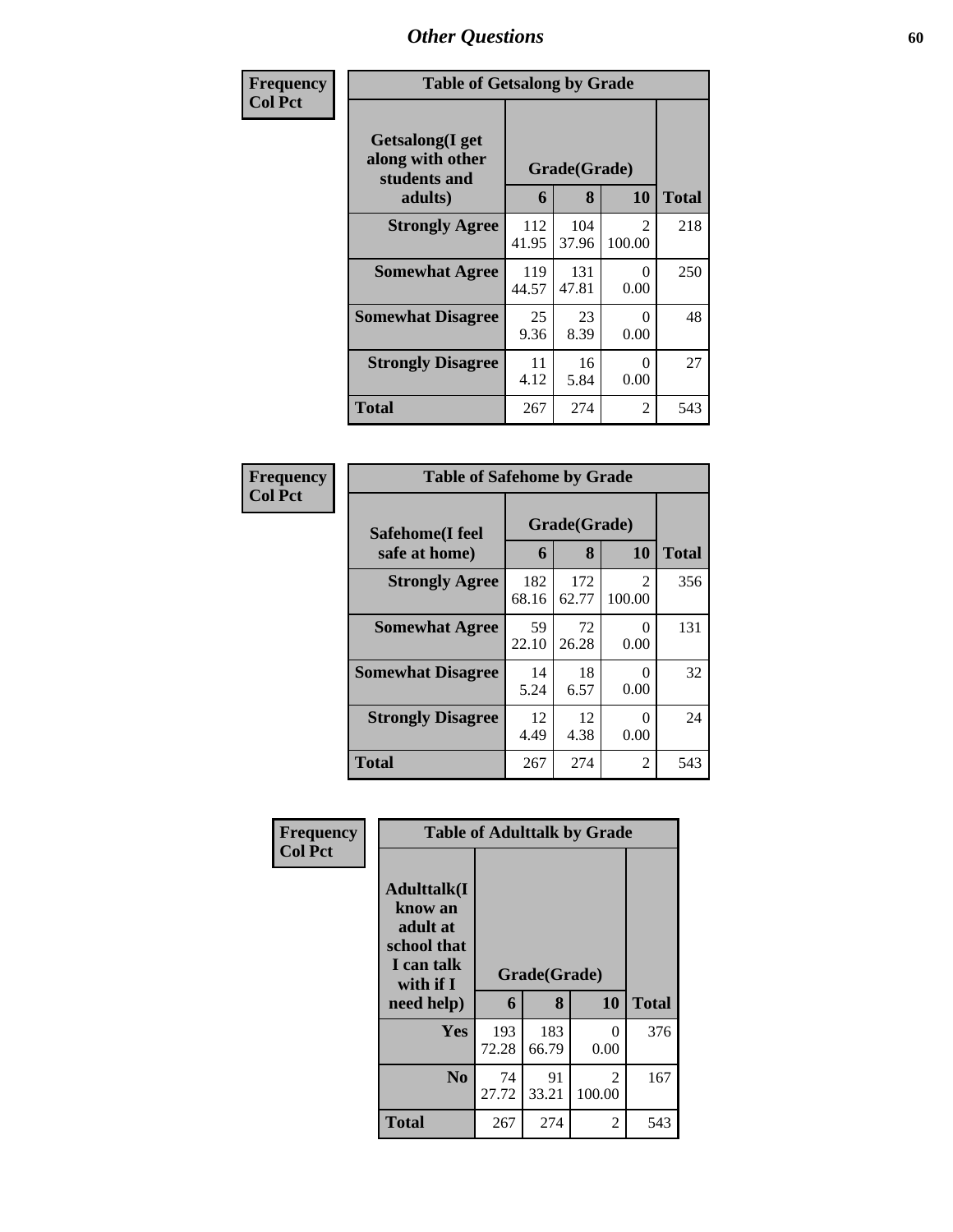**Frequency Row Pct**

| <b>Table of Grade by Tytime</b> |             |                                                                                        |             |                      |                      |                   |                |
|---------------------------------|-------------|----------------------------------------------------------------------------------------|-------------|----------------------|----------------------|-------------------|----------------|
|                                 |             | Tytime(On an average school day,<br>how much unsupervised time do I spend watching TV) |             |                      |                      |                   |                |
| Grade(Grade)                    | None $ $    | <b>Less that</b><br>hour/day                                                           | hour/day    | $2 - 3$<br>hours/day | $4 - 5$<br>hours/day | $6+$<br>hours/day | <b>Total</b>   |
| 6                               | 35<br>13.11 | 43<br>16.10                                                                            | 26<br>9.74  | 78<br>29.21          | 40<br>14.98          | 45<br>16.85       | 267            |
| 8                               | 26<br>9.49  | 30<br>10.95                                                                            | 28<br>10.22 | 107<br>39.05         | 44<br>16.06          | 39<br>14.23       | 274            |
| 10                              | 0<br>0.00   | 50.00                                                                                  | 0.00        | 0.00                 | 50.00                | 0.00              | $\mathfrak{D}$ |
| <b>Total</b>                    | 61          | 74                                                                                     | 54          | 185                  | 85                   | 84                | 543            |

**Frequency**

**Row Pct**

| <b>Table of Grade by Computertime</b> |                  |                                                                                                   |             |                      |                      |                   |                |
|---------------------------------------|------------------|---------------------------------------------------------------------------------------------------|-------------|----------------------|----------------------|-------------------|----------------|
|                                       |                  | Computertime (On an average school day,<br>how much unsupervised time do I spend on the computer) |             |                      |                      |                   |                |
| Grade(Grade)                          | <b>None</b>      | <b>Less that</b><br>  hour/day                                                                    | hour/day    | $2 - 3$<br>hours/day | $4 - 5$<br>hours/day | $6+$<br>hours/day | <b>Total</b>   |
| 6                                     | 102<br>38.20     | 53<br>19.85                                                                                       | 37<br>13.86 | 42<br>15.73          | 16<br>5.99           | 17<br>6.37        | 267            |
| 8                                     | 60<br>21.90      | 58<br>21.17                                                                                       | 47<br>17.15 | 51<br>18.61          | 27<br>9.85           | 31<br>11.31       | 274            |
| 10                                    | $\Omega$<br>0.00 | 50.00                                                                                             | 0.00        | 50.00                | 0.00                 | 0.00              | $\mathfrak{D}$ |
| <b>Total</b>                          | 162              | 112                                                                                               | 84          | 94                   | 43                   | 48                | 543            |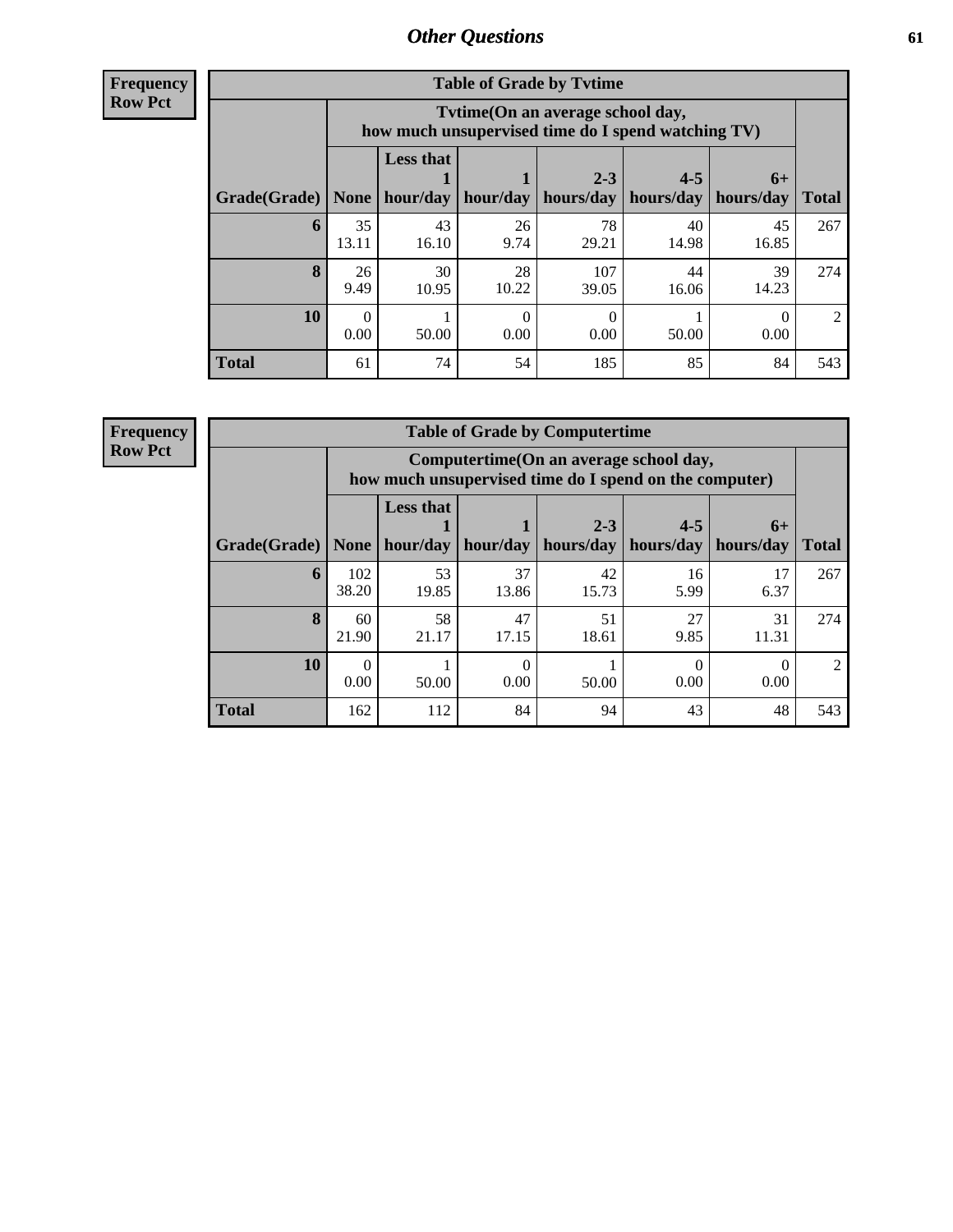### *Questions about Driving Laws* **62** *Driving Questions were asked only of high school students.*

| Frequency      |              | <b>Table of Grade by License1</b>                                                                                                                          |                                 |              |  |
|----------------|--------------|------------------------------------------------------------------------------------------------------------------------------------------------------------|---------------------------------|--------------|--|
| <b>Row Pct</b> |              | <b>License1</b> (During the<br>first 6 months of<br>driving with a<br>provisional license,<br>the only passengers<br>who can ride with<br>the driver are:) |                                 |              |  |
|                | Grade(Grade) | <b>Parent or</b><br>Guardian                                                                                                                               | <b>Family</b><br><b>Members</b> | <b>Total</b> |  |
|                | 6            | 0                                                                                                                                                          | 0                               | 0            |  |
|                | 8            | 0                                                                                                                                                          | 0                               | 0            |  |
|                | 10           | 50.00                                                                                                                                                      | 1<br>50.00                      | 2            |  |
|                | <b>Total</b> | 1                                                                                                                                                          | 1                               | 2            |  |
|                |              | <b>Frequency Missing = 541</b>                                                                                                                             |                                 |              |  |

| <b>Frequency</b> | <b>Table of Grade by License2</b> |                                                                                                                                     |                |  |
|------------------|-----------------------------------|-------------------------------------------------------------------------------------------------------------------------------------|----------------|--|
| <b>Row Pct</b>   |                                   | License2(17<br>yr old<br>drivers<br>with a<br>provisional<br>driver's<br>license<br>cannot<br>drive<br>between<br>the hours<br>of:) |                |  |
|                  | Grade(Grade)                      | <b>Midnight</b><br>to 6am                                                                                                           | <b>Total</b>   |  |
|                  | 6                                 | 0                                                                                                                                   | $\theta$       |  |
|                  | 8                                 | 0                                                                                                                                   | $\overline{0}$ |  |
|                  | 10                                | $\mathfrak{D}$<br>100.00                                                                                                            | 2              |  |
|                  | <b>Total</b>                      | $\overline{2}$                                                                                                                      | 2              |  |
|                  |                                   | <b>Frequency Missing = 541</b>                                                                                                      |                |  |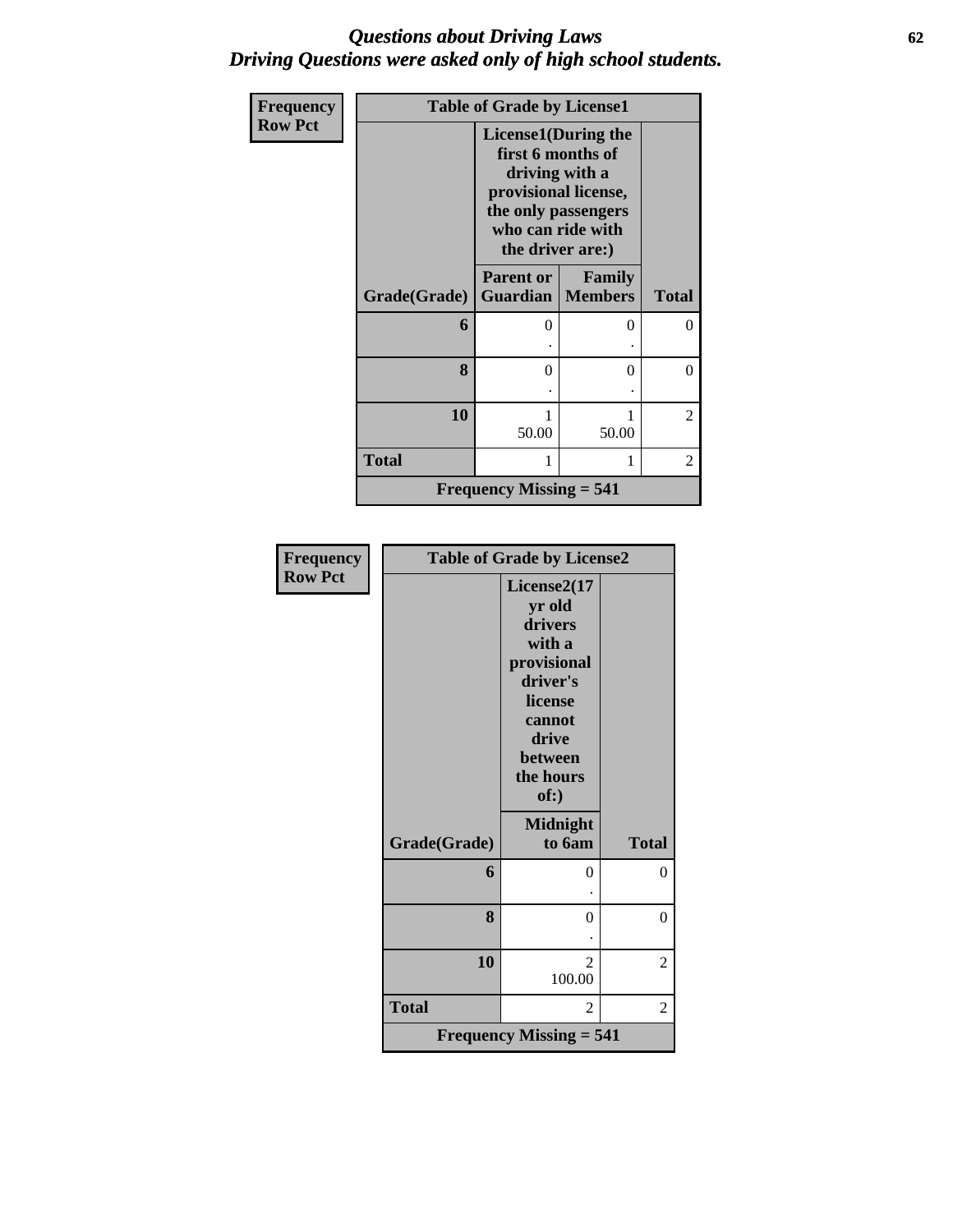### *Questions about Driving Laws* **63** *Driving Questions were asked only of high school students.*

| Frequency      | <b>Table of Grade by License3</b> |                                                                                                       |          |                |  |
|----------------|-----------------------------------|-------------------------------------------------------------------------------------------------------|----------|----------------|--|
| <b>Row Pct</b> |                                   | License3(For<br>drivers under<br>the age of 21,<br>what level of<br>alcohol is<br>considered<br>DUI?) |          |                |  |
|                | Grade(Grade)                      | Any<br><b>Amount</b>                                                                                  | 0.06     | <b>Total</b>   |  |
|                | 6                                 | 0                                                                                                     | $\Omega$ | $\overline{0}$ |  |
|                | 8                                 | $\theta$                                                                                              | $\Omega$ | $\overline{0}$ |  |
|                | 10                                | 1<br>50.00                                                                                            | 50.00    | 2              |  |
|                | <b>Total</b>                      | 1                                                                                                     | 1        | 2              |  |
|                |                                   | <b>Frequency Missing <math>= 541</math></b>                                                           |          |                |  |

| <b>Frequency</b> | <b>Table of Grade by License4</b> |                                                                                                                                           |              |  |
|------------------|-----------------------------------|-------------------------------------------------------------------------------------------------------------------------------------------|--------------|--|
| <b>Row Pct</b>   |                                   | License4(A<br>driver under<br>21<br>automatically<br>loses his/her<br>license if<br>caught<br>exceeding the<br>posted speet<br>limit by:) |              |  |
|                  | Grade(Grade)                      | $25+mph$                                                                                                                                  | <b>Total</b> |  |
|                  | 6                                 | 0                                                                                                                                         | 0            |  |
|                  |                                   |                                                                                                                                           |              |  |
|                  | 8                                 | 0                                                                                                                                         | 0            |  |
|                  |                                   |                                                                                                                                           |              |  |
|                  | 10                                | $\mathcal{D}_{\mathcal{L}}$<br>100.00                                                                                                     | 2            |  |
|                  | <b>Total</b>                      | $\mathfrak{D}$                                                                                                                            | 2            |  |
|                  |                                   | <b>Frequency Missing = 541</b>                                                                                                            |              |  |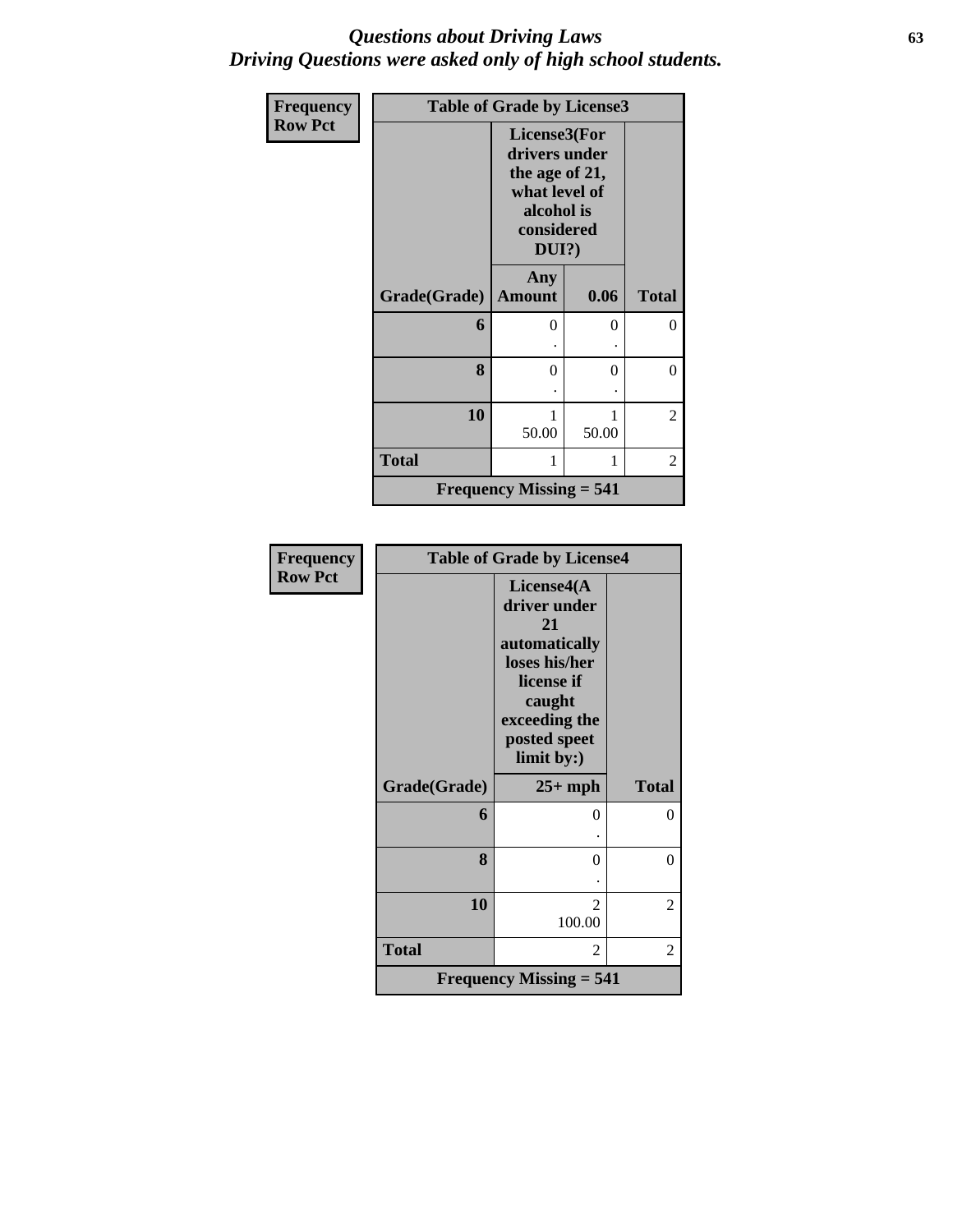### *Questions about Driving Laws* **64** *Driving Questions were asked only of high school students.*

| <b>Frequency</b> | <b>Table of Grade by License5</b>           |                                                                                                                                                                         |                |                |
|------------------|---------------------------------------------|-------------------------------------------------------------------------------------------------------------------------------------------------------------------------|----------------|----------------|
| <b>Row Pct</b>   |                                             | License $5(A)$<br>Georgia<br>teenager with<br>family<br>connections<br>or a good<br>lawyer can<br>break a teen<br>driving law<br>and keep<br>their driver's<br>license) |                |                |
|                  | Grade(Grade)                                | Yes                                                                                                                                                                     | N <sub>0</sub> | <b>Total</b>   |
|                  | 6                                           | $\theta$                                                                                                                                                                | 0              | 0              |
|                  |                                             |                                                                                                                                                                         |                |                |
|                  | 8                                           | 0                                                                                                                                                                       | 0              | 0              |
|                  |                                             |                                                                                                                                                                         |                |                |
|                  | 10                                          | 1<br>50.00                                                                                                                                                              | 1<br>50.00     | 2              |
|                  | <b>Total</b>                                | 1                                                                                                                                                                       | 1              | $\overline{2}$ |
|                  | <b>Frequency Missing <math>= 541</math></b> |                                                                                                                                                                         |                |                |

| Frequency      | <b>Table of Grade by License6</b> |                                                                                                                                                       |                |              |
|----------------|-----------------------------------|-------------------------------------------------------------------------------------------------------------------------------------------------------|----------------|--------------|
| <b>Row Pct</b> |                                   | License <sub>6</sub> (I<br>know a friend<br>or classmate<br>that broke a<br>teen driving<br>law,<br>but was<br>allowed to<br>keep his/her<br>license) |                |              |
|                | Grade(Grade)                      | Yes                                                                                                                                                   | N <sub>0</sub> | <b>Total</b> |
|                | 6                                 | 0                                                                                                                                                     | 0              | 0            |
|                |                                   |                                                                                                                                                       |                |              |
|                | 8                                 | 0                                                                                                                                                     | 0              | $\Omega$     |
|                | 10                                | 1<br>50.00                                                                                                                                            | 1<br>50.00     | 2            |
|                | <b>Total</b>                      | 1                                                                                                                                                     | 1              | 2            |
|                | Frequency Missing $= 541$         |                                                                                                                                                       |                |              |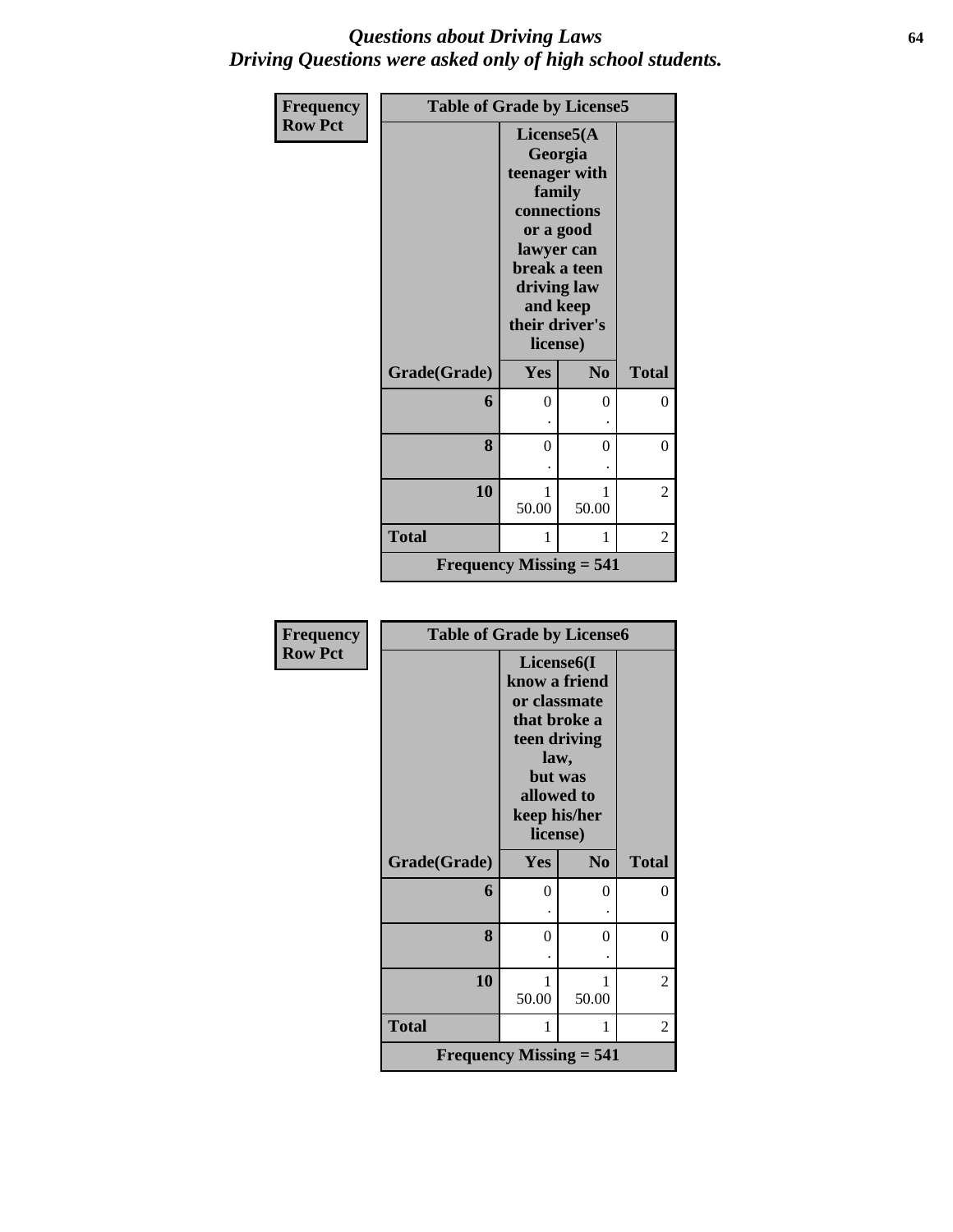### *Questions about Driving Laws* **65** *Driving Questions were asked only of high school students.*

| <b>Frequency</b> | <b>Table of Grade by License7</b> |                                                                                                                       |                |  |
|------------------|-----------------------------------|-----------------------------------------------------------------------------------------------------------------------|----------------|--|
| <b>Row Pct</b>   |                                   | License7(A<br>student<br>under the<br>age of 18<br>cam loser<br>his/her<br>driving<br>privileges<br>if he or<br>she:) |                |  |
|                  | Grade(Grade)                      | All of the<br>above                                                                                                   | <b>Total</b>   |  |
|                  | 6                                 | 0                                                                                                                     | $\theta$       |  |
|                  | 8                                 | $\theta$                                                                                                              | 0              |  |
|                  | 10                                | $\mathfrak{D}$<br>100.00                                                                                              | $\overline{c}$ |  |
|                  | <b>Total</b>                      | $\overline{2}$                                                                                                        | 2              |  |
|                  |                                   | <b>Frequency Missing = 541</b>                                                                                        |                |  |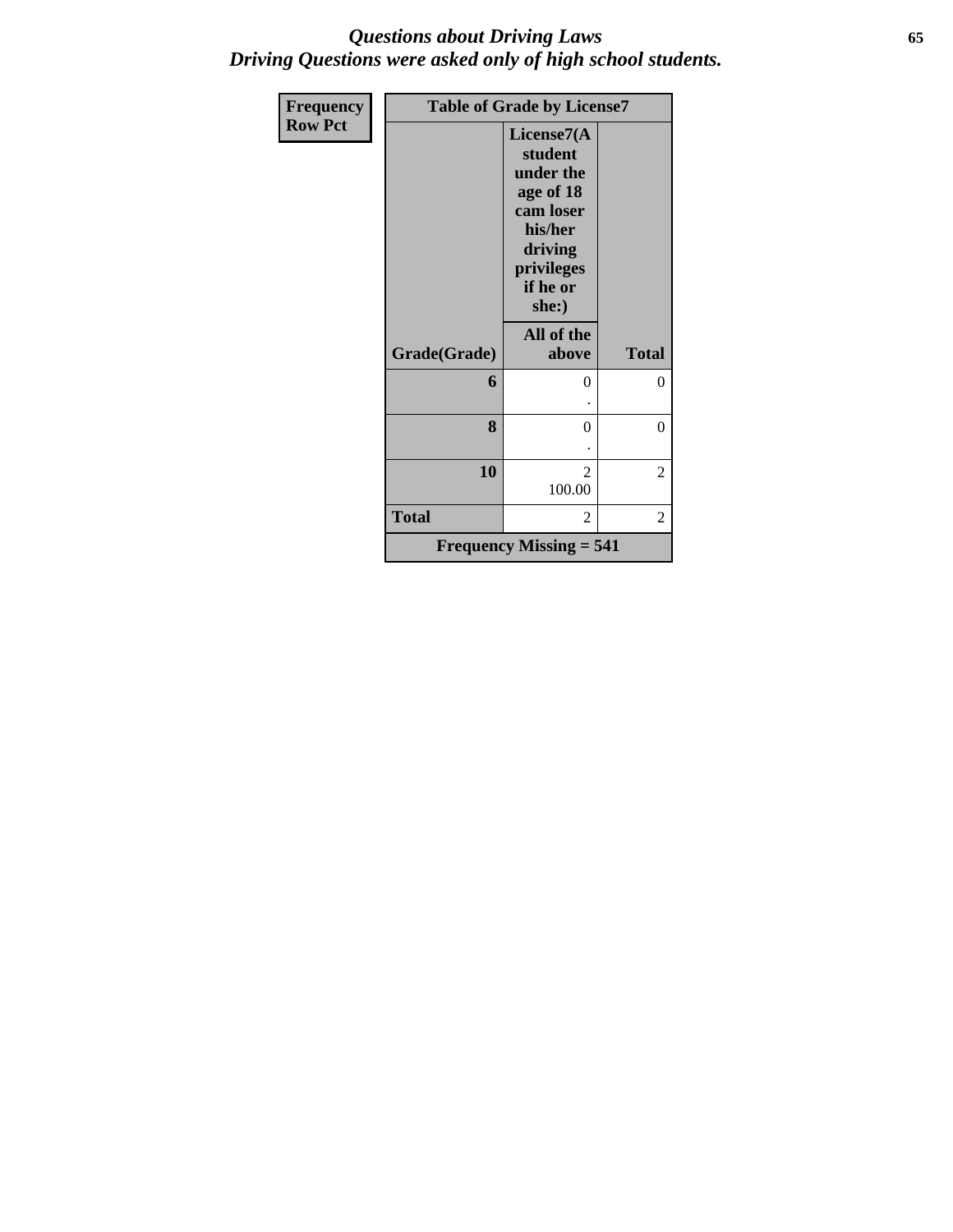## *Select Results by Gender* **66**

| Frequency      |                                                   | <b>Table of SchoolClimate2 by Gender</b> |              |              |  |
|----------------|---------------------------------------------------|------------------------------------------|--------------|--------------|--|
| <b>Col Pct</b> | SchoolClimate2(I<br>feel successful at<br>school) | Gender(Gender)<br><b>Female</b>          | <b>Male</b>  | <b>Total</b> |  |
|                | <b>Strongly Agree</b>                             | 107<br>38.49                             | 88<br>33.21  | 195          |  |
|                | <b>Somewhat Agree</b>                             | 130<br>46.76                             | 132<br>49.81 | 262          |  |
|                | <b>Somewhat Disagree</b>                          | 29<br>10.43                              | 29<br>10.94  | 58           |  |
|                | <b>Strongly Disagree</b>                          | 12<br>4.32                               | 16<br>6.04   | 28           |  |
|                | <b>Total</b>                                      | 278                                      | 265          | 543          |  |

| Frequency      | <b>Table of SchoolClimate6 by Gender</b>                 |                                 |              |              |  |
|----------------|----------------------------------------------------------|---------------------------------|--------------|--------------|--|
| <b>Col Pct</b> | <b>SchoolClimate6(Teachers</b><br>treat me with respect) | Gender(Gender)<br><b>Female</b> | <b>Male</b>  | <b>Total</b> |  |
|                | <b>Strongly Agree</b>                                    | 137<br>49.28                    | 105<br>39.62 | 242          |  |
|                | <b>Somewhat Agree</b>                                    | 92<br>33.09                     | 87<br>32.83  | 179          |  |
|                | <b>Somewhat Disagree</b>                                 | 30<br>10.79                     | 43<br>16.23  | 73           |  |
|                | <b>Strongly Disagree</b>                                 | 19<br>6.83                      | 30<br>11.32  | 49           |  |
|                | <b>Total</b>                                             | 278                             | 265          | 543          |  |

| Frequency      | <b>Table of SchoolClimate8 by Gender</b>                                             |               |                               |              |  |
|----------------|--------------------------------------------------------------------------------------|---------------|-------------------------------|--------------|--|
| <b>Col Pct</b> | <b>SchoolClimate8(Students</b><br>are frequently<br>recognized for good<br>behavior) | <b>Female</b> | Gender(Gender)<br><b>Male</b> | <b>Total</b> |  |
|                | <b>Strongly Agree</b>                                                                | 72            | 52                            | 124          |  |
|                |                                                                                      | 25.90         | 19.62                         |              |  |
|                | <b>Somewhat Agree</b>                                                                | 112<br>40.29  | 85<br>32.08                   | 197          |  |
|                | <b>Somewhat Disagree</b>                                                             | 62<br>22.30   | 87<br>32.83                   | 149          |  |
|                | <b>Strongly Disagree</b>                                                             | 32<br>11.51   | 41<br>15.47                   | 73           |  |
|                | Total                                                                                | 278           | 265                           | 543          |  |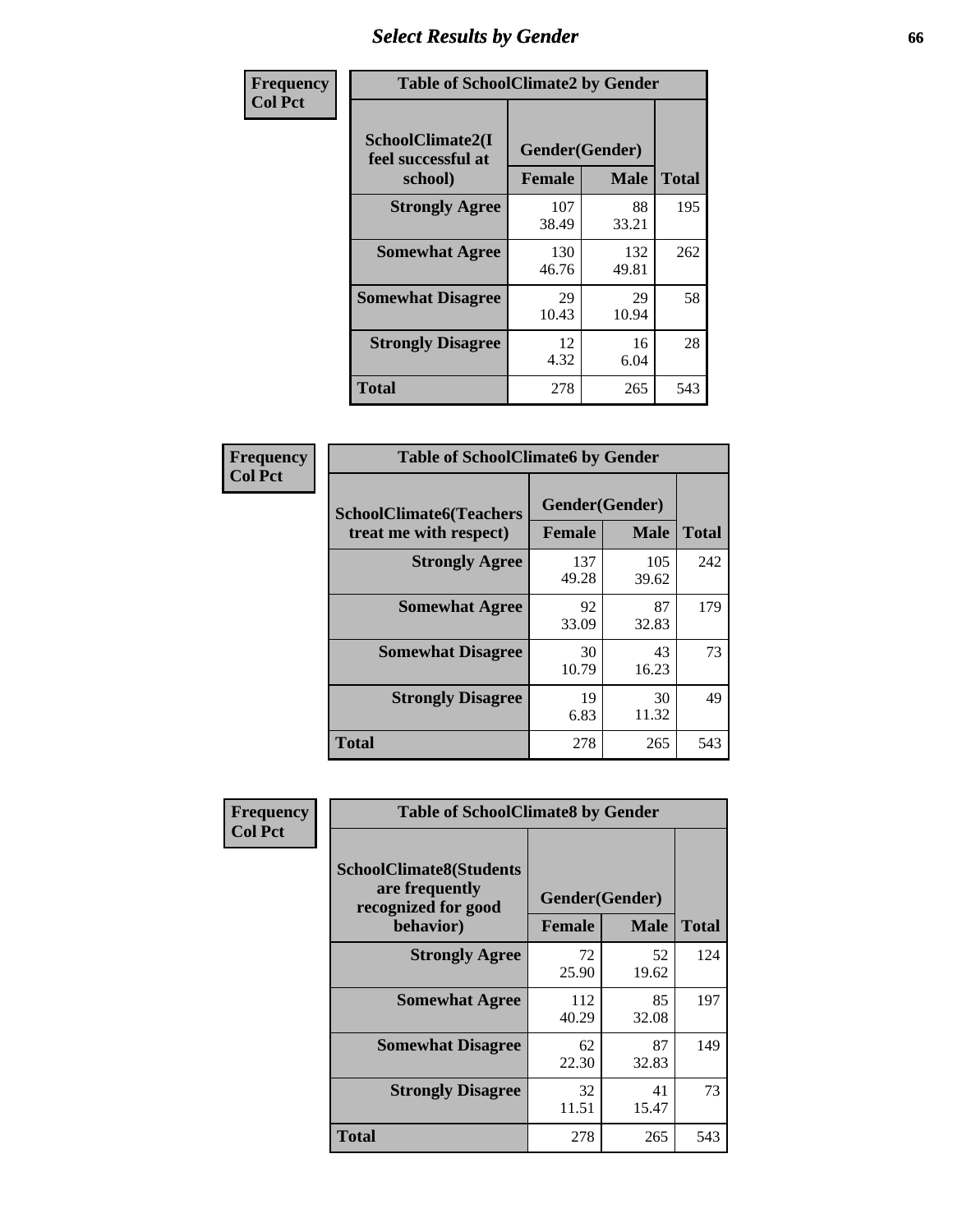## **Select Results by Gender** 67

| Frequency      | <b>Table of Gender by Dropout</b> |                                                                        |                |              |
|----------------|-----------------------------------|------------------------------------------------------------------------|----------------|--------------|
| <b>Row Pct</b> |                                   | Dropout(I<br>have<br>thought<br>about<br>dropping<br>out of<br>school) |                |              |
|                | Gender(Gender)                    | Yes                                                                    | N <sub>0</sub> | <b>Total</b> |
|                | <b>Female</b>                     | 72<br>25.90                                                            | 206<br>74.10   | 278          |
|                | <b>Male</b>                       | 86<br>32.45                                                            | 179<br>67.55   | 265          |
|                | <b>Total</b>                      | 158                                                                    | 385            | 543          |

22 7.91

34 12.83

**Being Bullied Other**

> 16 5.76

16 6.04

| <b>Frequency</b> | <b>Table of Gender by Dropoutreason</b> |                                                                    |    |                                                   |              |     |  |
|------------------|-----------------------------------------|--------------------------------------------------------------------|----|---------------------------------------------------|--------------|-----|--|
| <b>Row Pct</b>   |                                         | Dropoutreason(If I dropped out the<br>reason would most likely be) |    |                                                   |              |     |  |
|                  |                                         | Won't                                                              |    |                                                   |              |     |  |
|                  | Gender(Gender)                          | <b>Drop</b><br>out                                                 |    | <b>Family</b><br><b>Bored   Reasons   Bullied</b> | <b>Being</b> | Oth |  |
|                  | Female                                  | 155                                                                | 32 | 22                                                | 16           |     |  |

-f ٦

55.76

48.30

**Male** 128

11.51

36 13.58

**Total** 283 68 56 32 104 543

**Total**

278

265

53 19.06

51 19.25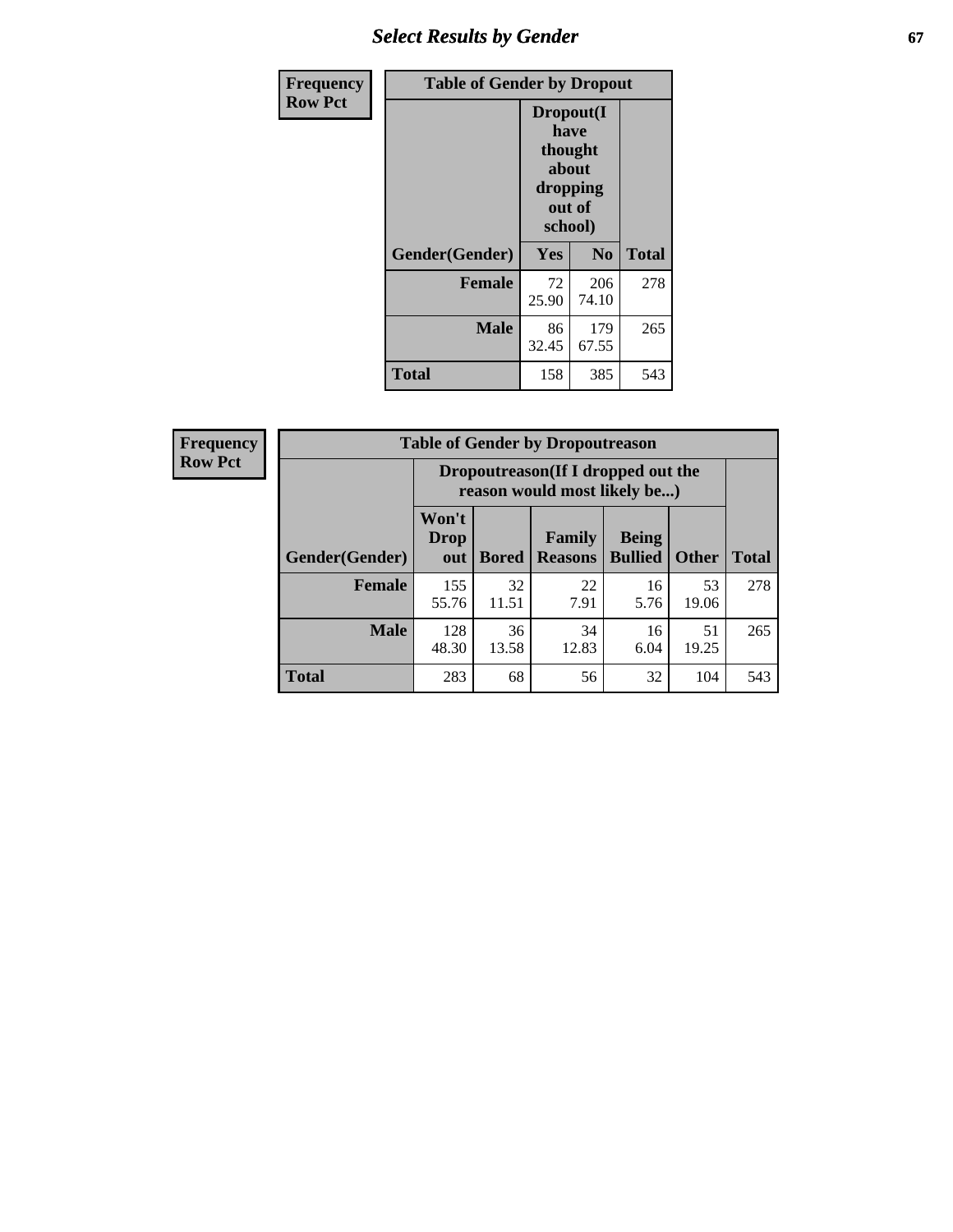*School Safety* **68**

| Frequency      | <b>Table of Gender by Bullied2</b> |                 |                |              |
|----------------|------------------------------------|-----------------|----------------|--------------|
| <b>Row Pct</b> |                                    | <b>Bullied2</b> |                |              |
|                | Gender(Gender)                     | <b>Yes</b>      | N <sub>0</sub> | <b>Total</b> |
|                | <b>Female</b>                      | 60<br>21.58     | 218<br>78.42   | 278          |
|                | <b>Male</b>                        | 69<br>26.04     | 196<br>73.96   | 265          |
|                | <b>Total</b>                       | 129             | 414            | 543          |

| <b>Frequency</b> | <b>Table of Gender by Bulliedothers2</b> |                       |                |              |
|------------------|------------------------------------------|-----------------------|----------------|--------------|
| <b>Row Pct</b>   |                                          | <b>Bulliedothers2</b> |                |              |
|                  | Gender(Gender)                           | Yes                   | N <sub>0</sub> | <b>Total</b> |
|                  | <b>Female</b>                            | 47<br>16.91           | 231<br>83.09   | 278          |
|                  | <b>Male</b>                              | 47<br>17.74           | 218<br>82.26   | 265          |
|                  | <b>Total</b>                             | 94                    | 449            | 543          |

| Frequency      | <b>Table of Gender by Weaponschool2</b> |                      |                |              |
|----------------|-----------------------------------------|----------------------|----------------|--------------|
| <b>Row Pct</b> |                                         | <b>Weaponschool2</b> |                |              |
|                | Gender(Gender)                          | Yes                  | N <sub>0</sub> | <b>Total</b> |
|                | <b>Female</b>                           | 1.80                 | 273<br>98.20   | 278          |
|                | <b>Male</b>                             | 16<br>6.04           | 249<br>93.96   | 265          |
|                | <b>Total</b>                            | 21                   | 522            | 543          |

| Frequency      | <b>Table of Gender by Absentunsafe2</b> |               |                |              |
|----------------|-----------------------------------------|---------------|----------------|--------------|
| <b>Row Pct</b> |                                         | Absentunsafe2 |                |              |
|                | Gender(Gender)                          | Yes           | N <sub>0</sub> | <b>Total</b> |
|                | <b>Female</b>                           | 10<br>3.60    | 268<br>96.40   | 278          |
|                | <b>Male</b>                             | 19<br>7.17    | 246<br>92.83   | 265          |
|                | <b>Total</b>                            | 29            | 514            | 543          |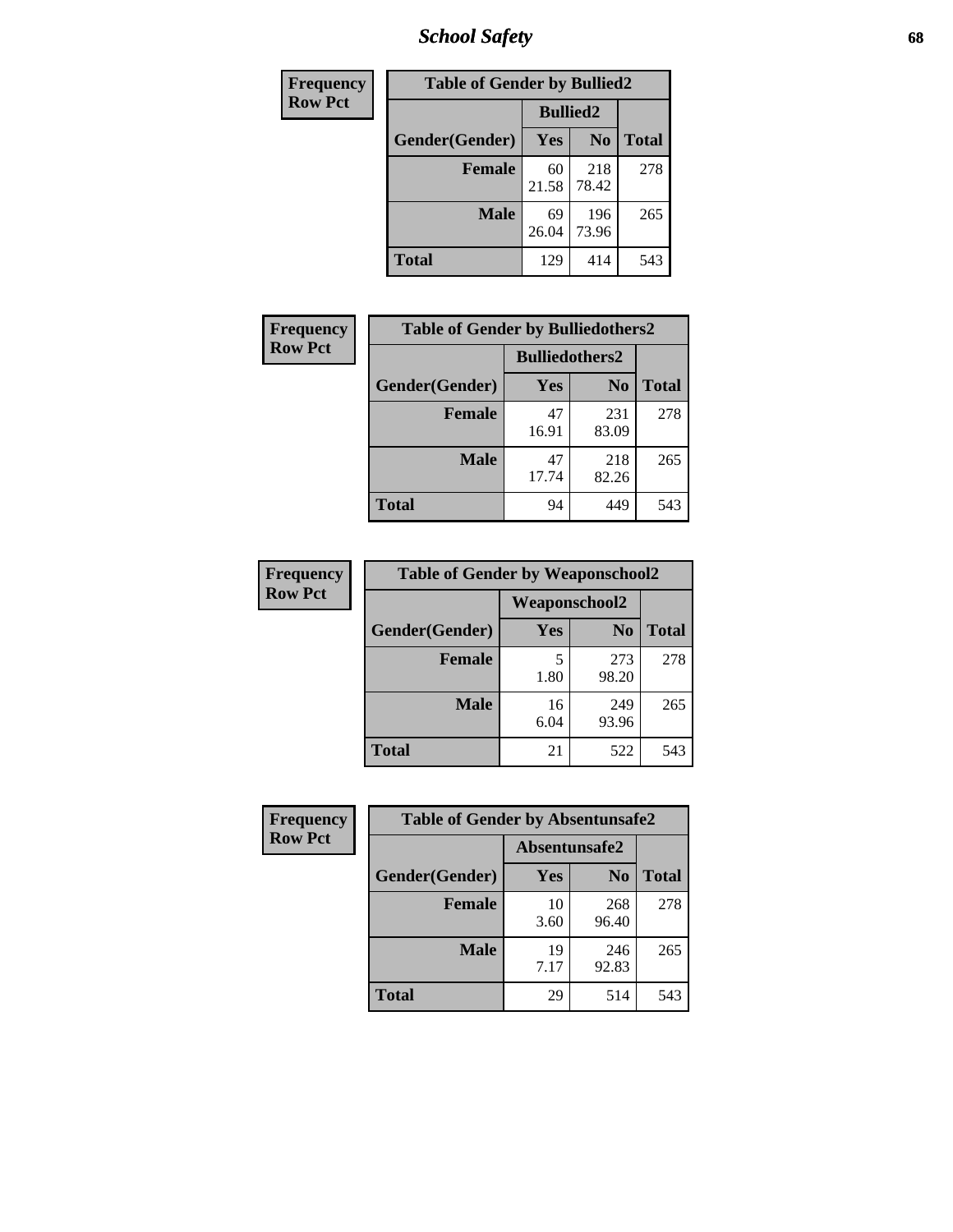*School Safety* **69**

| Frequency      | <b>Table of Gender by Gangself</b> |                                                                                                        |                |              |
|----------------|------------------------------------|--------------------------------------------------------------------------------------------------------|----------------|--------------|
| <b>Row Pct</b> |                                    | <b>Gangself</b> (I<br>have<br>participated<br>in illegal gang<br>activities in<br>the past 30<br>days) |                |              |
|                | Gender(Gender)                     | Yes                                                                                                    | N <sub>0</sub> | <b>Total</b> |
|                | <b>Female</b>                      | 13<br>4.68                                                                                             | 265<br>95.32   | 278          |
|                | <b>Male</b>                        | 32<br>12.08                                                                                            | 233<br>87.92   | 265          |
|                | <b>Total</b>                       | 45                                                                                                     | 498            | 543          |

| Frequency      | <b>Table of Gender by Gangpeers</b> |                                                                                                                             |                |              |
|----------------|-------------------------------------|-----------------------------------------------------------------------------------------------------------------------------|----------------|--------------|
| <b>Row Pct</b> |                                     | <b>Gangpeers</b> (I<br>have friends<br>who have<br>participated<br>in illegal gang<br>activities in<br>the past 30<br>days) |                |              |
|                | Gender(Gender)                      | Yes                                                                                                                         | N <sub>0</sub> | <b>Total</b> |
|                | <b>Female</b>                       | 93<br>33.45                                                                                                                 | 185<br>66.55   | 278          |
|                | <b>Male</b>                         | 118<br>44.53                                                                                                                | 147<br>55.47   | 265          |
|                | <b>Total</b>                        | 211                                                                                                                         | 332            | 543          |

| Frequency      | <b>Table of Gender by Pickedon2</b> |              |                |              |
|----------------|-------------------------------------|--------------|----------------|--------------|
| <b>Row Pct</b> |                                     | Pickedon2    |                |              |
|                | Gender(Gender)                      | Yes          | N <sub>0</sub> | <b>Total</b> |
|                | <b>Female</b>                       | 96<br>34.53  | 182<br>65.47   | 278          |
|                | <b>Male</b>                         | 101<br>38.11 | 164<br>61.89   | 265          |
|                | <b>Total</b>                        | 197          | 346            | 543          |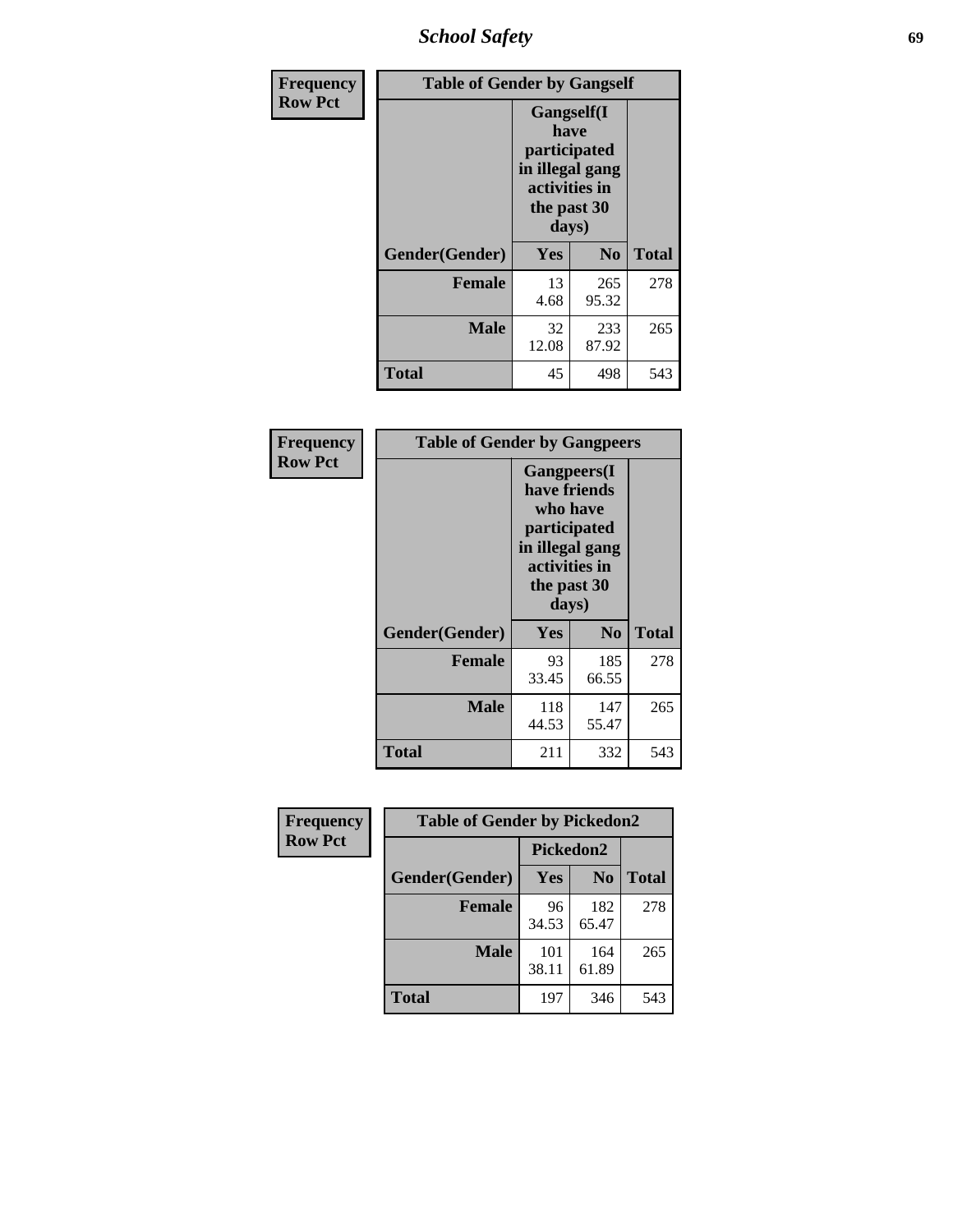*School Safety* **70**

| Frequency      | <b>Table of Gender by Safeschool2</b> |              |                |              |
|----------------|---------------------------------------|--------------|----------------|--------------|
| <b>Row Pct</b> |                                       | Safeschool2  |                |              |
|                | Gender(Gender)                        | <b>Yes</b>   | N <sub>0</sub> | <b>Total</b> |
|                | <b>Female</b>                         | 194<br>69.78 | 84<br>30.22    | 278          |
|                | <b>Male</b>                           | 165<br>62.26 | 100<br>37.74   | 265          |
|                | <b>Total</b>                          | 359          | 184            | 543          |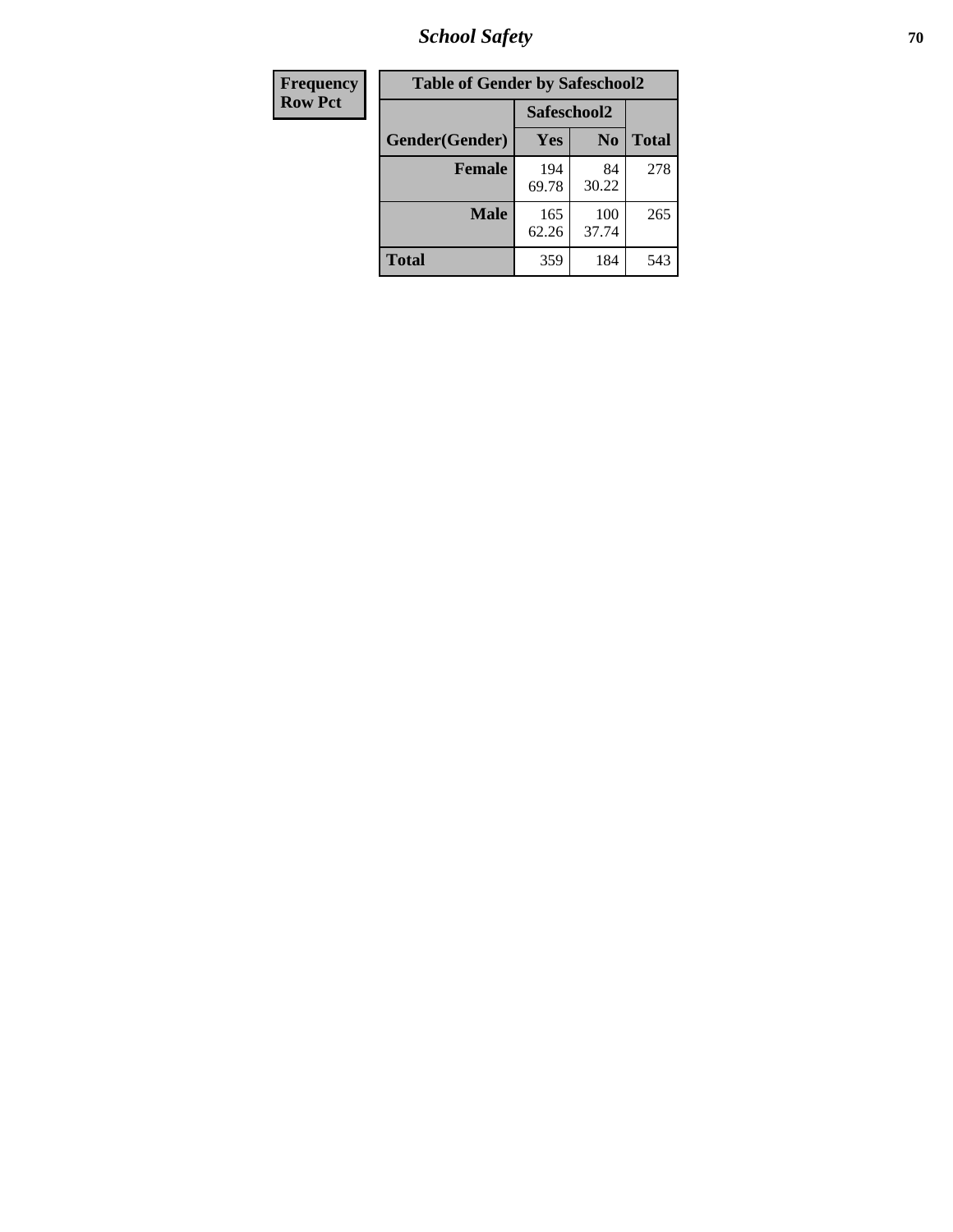# *Incidence of Drug Use* <sup>71</sup>

| <b>Frequency</b> | <b>Table of Gender by AlcoholAlt</b> |                                          |                |              |
|------------------|--------------------------------------|------------------------------------------|----------------|--------------|
| <b>Row Pct</b>   |                                      | AlcoholAlt(Alcohol<br>use, past 30 days) |                |              |
|                  | Gender(Gender)                       | <b>Yes</b>                               | N <sub>0</sub> | <b>Total</b> |
|                  | <b>Female</b>                        | 30<br>10.79                              | 248<br>89.21   | 278          |
|                  | <b>Male</b>                          | 26<br>9.81                               | 239<br>90.19   | 265          |
|                  | <b>Total</b>                         | 56                                       | 487            | 543          |

| <b>Frequency</b> | <b>Table of Gender by TobaccoAny</b>     |            |                |              |
|------------------|------------------------------------------|------------|----------------|--------------|
| <b>Row Pct</b>   | TobaccoAny(Tobacco<br>use, past 30 days) |            |                |              |
|                  | Gender(Gender)                           | Yes        | N <sub>0</sub> | <b>Total</b> |
|                  | Female                                   | 12<br>4.32 | 266<br>95.68   | 278          |
|                  | <b>Male</b>                              | 22<br>8.30 | 243<br>91.70   | 265          |
|                  | <b>Total</b>                             | 34         | 509            | 543          |

| <b>Frequency</b><br><b>Row Pct</b> | <b>Table of Gender by MarijuanaAlt</b> |                                              |                |              |
|------------------------------------|----------------------------------------|----------------------------------------------|----------------|--------------|
|                                    |                                        | MarijuanaAlt(Marijuana<br>use, past 30 days) |                |              |
|                                    | Gender(Gender)                         | <b>Yes</b>                                   | N <sub>0</sub> | <b>Total</b> |
|                                    | Female                                 | 9<br>3.24                                    | 269<br>96.76   | 278          |
|                                    | <b>Male</b>                            | 18<br>6.79                                   | 247<br>93.21   | 265          |
|                                    | <b>Total</b>                           | 27                                           | 516            | 543          |

| <b>Frequency</b> | <b>Table of Gender by OtherDrugAny</b> |                                                      |                |              |
|------------------|----------------------------------------|------------------------------------------------------|----------------|--------------|
| <b>Row Pct</b>   |                                        | <b>OtherDrugAny(Other</b><br>drug use, past 30 days) |                |              |
|                  | Gender(Gender)                         | <b>Yes</b>                                           | N <sub>0</sub> | <b>Total</b> |
|                  | <b>Female</b>                          | 13<br>4.68                                           | 265<br>95.32   | 278          |
|                  | <b>Male</b>                            | 18<br>6.79                                           | 247<br>93.21   | 265          |
|                  | <b>Total</b>                           | 31                                                   | 512            | 543          |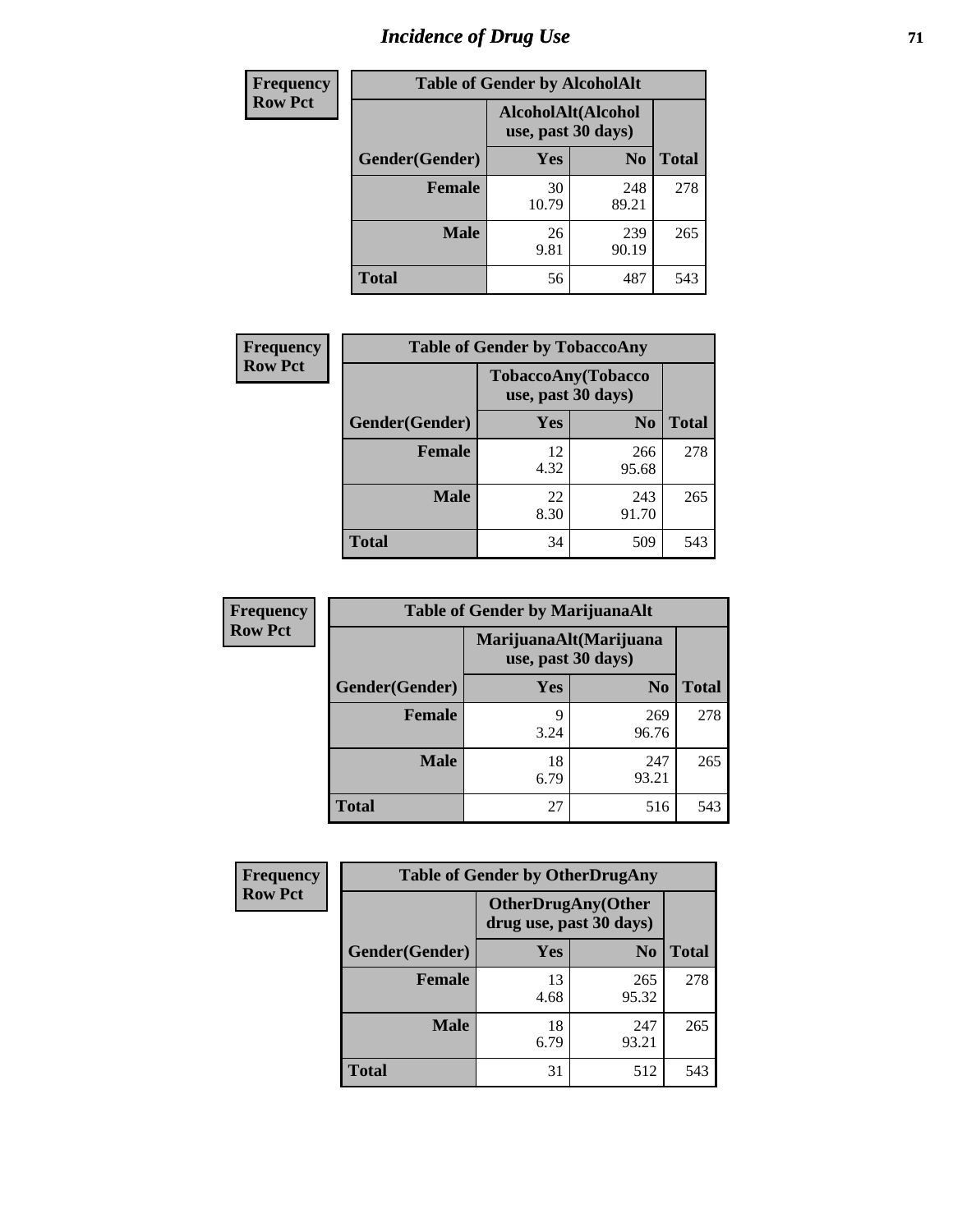### *Average Age at Onset of Use* **72** *Results for "Average Age at Onset of Use" questions exclude students who said they did not use that substance*

#### **Gender=Female**

| <b>Variable</b>    | Label                                                              | <b>Mean</b> |
|--------------------|--------------------------------------------------------------------|-------------|
| Alcoholinit2       | I started using alcohol when I was                                 | 10.71       |
| Cigarettesinit2    | I started smoking tobacco when I was                               | 11.29       |
| Smokelessinit2     | I started chewing tobacco when I was                               | 11.00       |
| Marijuanainit2     | I started using marijuana when I was                               | 12.07       |
| Cocaineinit2       | I started using cocaine when I was                                 | 12.60       |
| Inhalantsinit2     | I started using inhalants when I was                               | 12.00       |
| Steroidsinit2      | I started using steroids when I was                                | 13.00       |
| Ecstasyinit2       | I started using ecstasy when I was                                 | 16.00       |
| Methinit2          | I started using methamphetamines when I was                        |             |
| Hallucinogensinit2 | I started using hallucinogens when I was                           | 17.00       |
| Prescriptioninit2  | I started using prescription drugs not prescribed to me when I was | 10.88       |

#### **Gender=Male**

| <b>Variable</b>    | Label                                                              | <b>Mean</b> |
|--------------------|--------------------------------------------------------------------|-------------|
| Alcoholinit2       | I started using alcohol when I was                                 | 11.10       |
| Cigarettesinit2    | I started smoking tobacco when I was                               | 11.14       |
| Smokelessinit2     | I started chewing tobacco when I was                               | 10.71       |
| Marijuanainit2     | I started using marijuana when I was                               | 11.85       |
| Cocaineinit2       | I started using cocaine when I was                                 | 13.00       |
| Inhalantsinit2     | I started using inhalants when I was                               | 9.00        |
| Steroidsinit2      | I started using steroids when I was                                | 10.43       |
| Ecstasyinit2       | I started using ecstasy when I was                                 | 9.75        |
| Methinit2          | I started using methamphetamines when I was                        | 9.75        |
| Hallucinogensinit2 | I started using hallucinogens when I was                           | 9.33        |
| Prescriptioninit2  | I started using prescription drugs not prescribed to me when I was | 9.88        |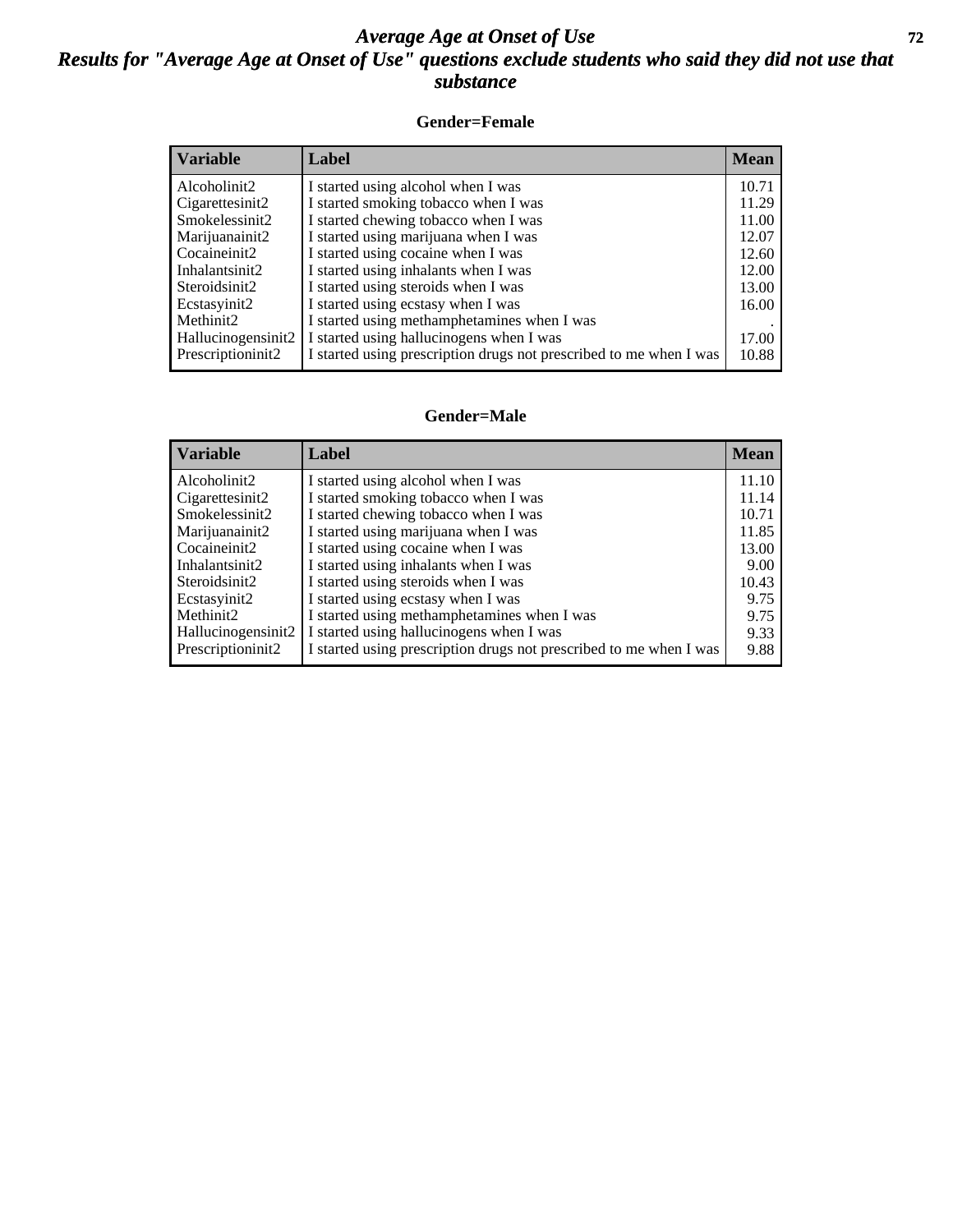# *I Think These Drugs are Harmful* **73**

| <b>Frequency</b> | <b>Table of Gender by Alcoholharmdich</b> |                                                   |                |              |
|------------------|-------------------------------------------|---------------------------------------------------|----------------|--------------|
| <b>Row Pct</b>   |                                           | Alcoholharmdich(I<br>think alcohol is<br>harmful) |                |              |
|                  | Gender(Gender)                            | Yes                                               | N <sub>0</sub> | <b>Total</b> |
|                  | <b>Female</b>                             | 216<br>77.70                                      | 62<br>22.30    | 278          |
|                  | <b>Male</b>                               | 206<br>77.74                                      | 59<br>22.26    | 265          |
|                  | Total                                     | 422                                               | 121            | 543          |

| Frequency      | <b>Table of Gender by Tobaccoharmdich</b> |                                                   |                |              |
|----------------|-------------------------------------------|---------------------------------------------------|----------------|--------------|
| <b>Row Pct</b> |                                           | Tobaccoharmdich(I<br>think tobacco is<br>harmful) |                |              |
|                | Gender(Gender)                            | <b>Yes</b>                                        | N <sub>0</sub> | <b>Total</b> |
|                | <b>Female</b>                             | 236<br>84.89                                      | 42<br>15.11    | 278          |
|                | <b>Male</b>                               | 220<br>83.02                                      | 45<br>16.98    | 265          |
|                | <b>Total</b>                              | 456                                               | 87             | 543          |

| Frequency      | <b>Table of Gender by Marijuanaharmdich</b> |                                                       |                |              |
|----------------|---------------------------------------------|-------------------------------------------------------|----------------|--------------|
| <b>Row Pct</b> |                                             | Marijuanaharmdich(I<br>think marijuana is<br>harmful) |                |              |
|                | Gender(Gender)                              | <b>Yes</b>                                            | N <sub>0</sub> | <b>Total</b> |
|                | <b>Female</b>                               | 215<br>77.34                                          | 63<br>22.66    | 278          |
|                | <b>Male</b>                                 | 197<br>74.34                                          | 68<br>25.66    | 265          |
|                | <b>Total</b>                                | 412                                                   | 131            | 543          |

| Frequency      | <b>Table of Gender by Otherdrugharmdich</b> |                                                          |                |              |
|----------------|---------------------------------------------|----------------------------------------------------------|----------------|--------------|
| <b>Row Pct</b> |                                             | Otherdrugharmdich(I<br>think other drugs are<br>harmful) |                |              |
|                | Gender(Gender)                              | <b>Yes</b>                                               | N <sub>0</sub> | <b>Total</b> |
|                | <b>Female</b>                               | 235<br>84.53                                             | 43<br>15.47    | 278          |
|                | <b>Male</b>                                 | 224<br>84.53                                             | 41<br>15.47    | 265          |
|                | <b>Total</b>                                | 459                                                      | 84             | 543          |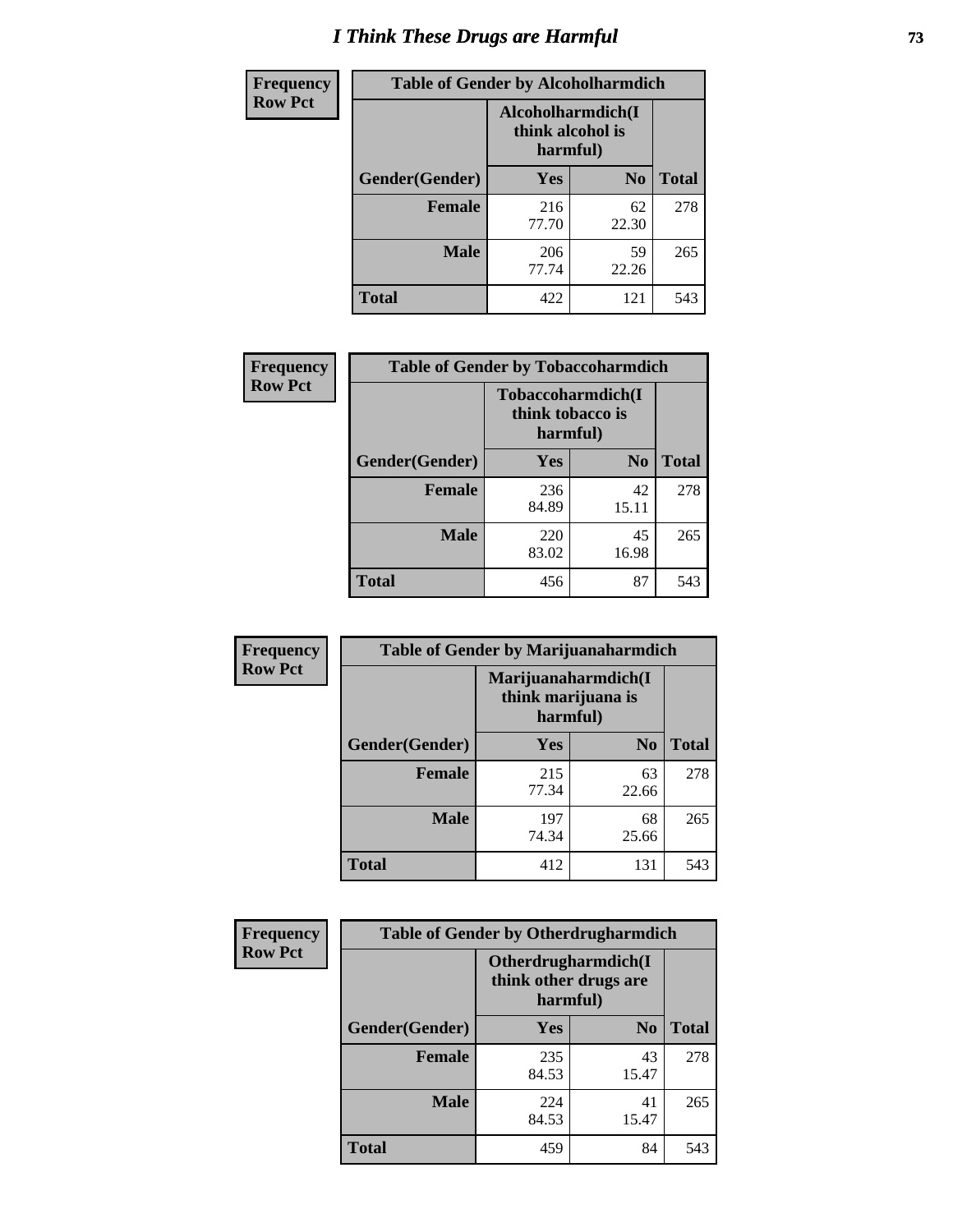| <b>Frequency</b> | <b>Table of Gender by Alcohollocation1</b> |                                                               |              |              |
|------------------|--------------------------------------------|---------------------------------------------------------------|--------------|--------------|
| <b>Row Pct</b>   |                                            | <b>Alcohollocation1(Places</b><br><b>Friends Use Alcohol)</b> |              |              |
|                  | Gender(Gender)                             |                                                               | Do Not Use   | <b>Total</b> |
|                  | <b>Female</b>                              | 81<br>29.14                                                   | 197<br>70.86 | 278          |
|                  | <b>Male</b>                                | 66<br>24.91                                                   | 199<br>75.09 | 265          |
|                  | <b>Total</b>                               | 147                                                           | 396          | 543          |

| <b>Frequency</b> | <b>Table of Gender by Alcohollocation2</b> |              |                                                               |              |
|------------------|--------------------------------------------|--------------|---------------------------------------------------------------|--------------|
| <b>Row Pct</b>   |                                            |              | <b>Alcohollocation2(Places</b><br><b>Friends Use Alcohol)</b> |              |
|                  | Gender(Gender)                             |              | Home                                                          | <b>Total</b> |
|                  | <b>Female</b>                              | 228<br>82.01 | 50<br>17.99                                                   | 278          |
|                  | <b>Male</b>                                | 230<br>86.79 | 35<br>13.21                                                   | 265          |
|                  | <b>Total</b>                               | 458          | 85                                                            | 543          |

| Frequency      | <b>Table of Gender by Alcohollocation3</b> |              |                                                               |              |
|----------------|--------------------------------------------|--------------|---------------------------------------------------------------|--------------|
| <b>Row Pct</b> |                                            |              | <b>Alcohollocation3(Places</b><br><b>Friends Use Alcohol)</b> |              |
|                | Gender(Gender)                             |              | <b>School</b>                                                 | <b>Total</b> |
|                | <b>Female</b>                              | 266<br>95.68 | 12<br>4.32                                                    | 278          |
|                | <b>Male</b>                                | 261<br>98.49 | 4<br>1.51                                                     | 265          |
|                | <b>Total</b>                               | 527          | 16                                                            | 543          |

| Frequency      | <b>Table of Gender by Alcohollocation4</b> |                                                               |            |              |
|----------------|--------------------------------------------|---------------------------------------------------------------|------------|--------------|
| <b>Row Pct</b> |                                            | <b>Alcohollocation4(Places</b><br><b>Friends Use Alcohol)</b> |            |              |
|                | Gender(Gender)                             |                                                               | Car        | <b>Total</b> |
|                | <b>Female</b>                              | 266<br>95.68                                                  | 12<br>4.32 | 278          |
|                | <b>Male</b>                                | 258<br>97.36                                                  | 2.64       | 265          |
|                | <b>Total</b>                               | 524                                                           | 19         | 543          |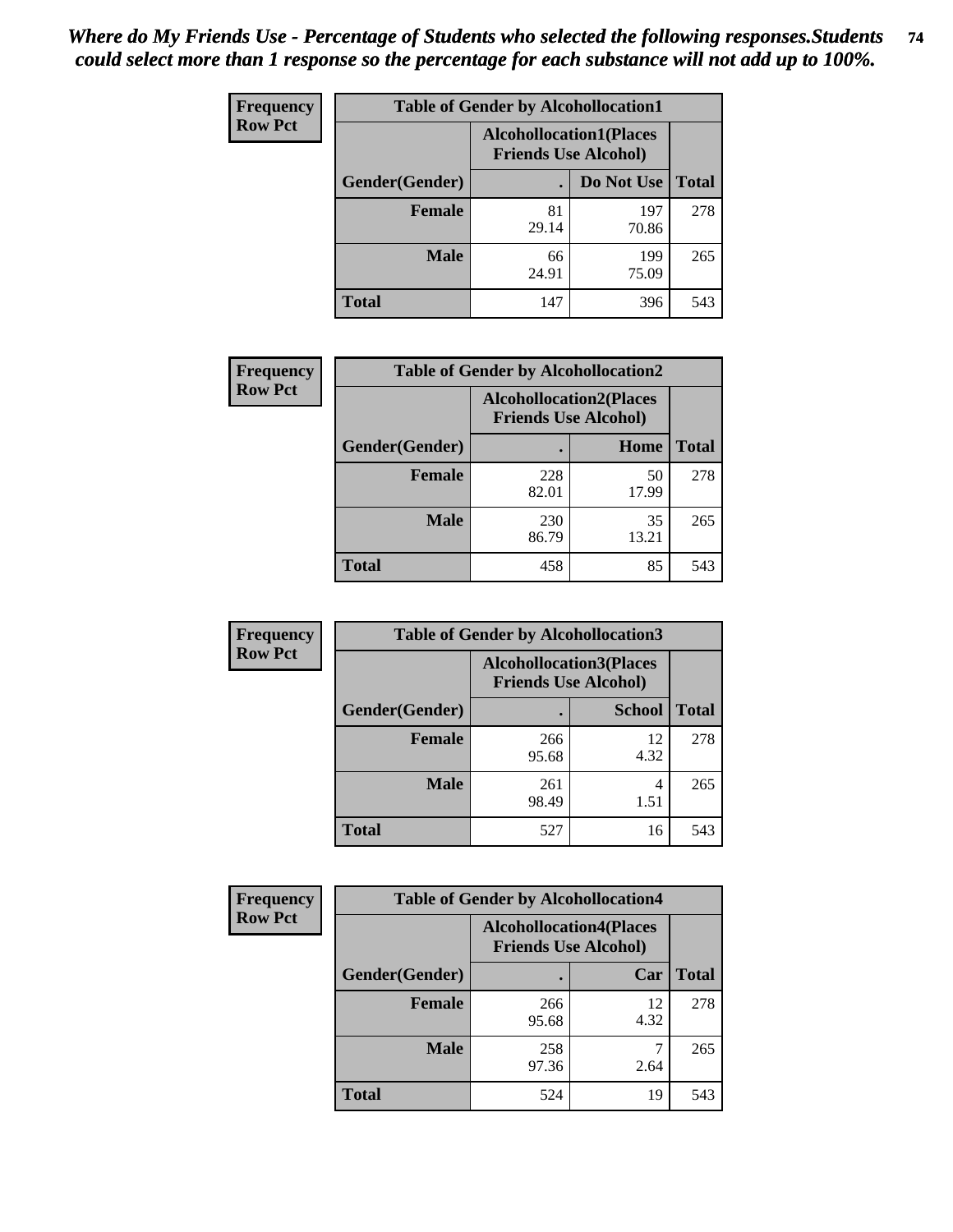| <b>Frequency</b> | <b>Table of Gender by Alcohollocation5</b> |                                                                |                                 |              |
|------------------|--------------------------------------------|----------------------------------------------------------------|---------------------------------|--------------|
| <b>Row Pct</b>   |                                            | <b>Alcohollocation5</b> (Places<br><b>Friends Use Alcohol)</b> |                                 |              |
|                  | Gender(Gender)                             |                                                                | <b>Friend's</b><br><b>House</b> | <b>Total</b> |
|                  | <b>Female</b>                              | 229<br>82.37                                                   | 49<br>17.63                     | 278          |
|                  | <b>Male</b>                                | 227<br>85.66                                                   | 38<br>14.34                     | 265          |
|                  | <b>Total</b>                               | 456                                                            | 87                              | 543          |

| Frequency      | <b>Table of Gender by Alcohollocation6</b> |                                                               |              |              |  |
|----------------|--------------------------------------------|---------------------------------------------------------------|--------------|--------------|--|
| <b>Row Pct</b> |                                            | <b>Alcohollocation6(Places</b><br><b>Friends Use Alcohol)</b> |              |              |  |
|                | <b>Gender</b> (Gender)                     |                                                               | <b>Other</b> | <b>Total</b> |  |
|                | <b>Female</b>                              | 233<br>83.81                                                  | 45<br>16.19  | 278          |  |
|                | <b>Male</b>                                | 230<br>86.79                                                  | 35<br>13.21  | 265          |  |
|                | <b>Total</b>                               | 463                                                           | 80           | 543          |  |

| Frequency      | <b>Table of Gender by Tobaccolocation1</b> |                                                               |              |              |  |
|----------------|--------------------------------------------|---------------------------------------------------------------|--------------|--------------|--|
| <b>Row Pct</b> |                                            | <b>Tobaccolocation1(Places</b><br><b>Friends Use Tobacco)</b> |              |              |  |
|                | Gender(Gender)                             |                                                               | Do Not Use   | <b>Total</b> |  |
|                | <b>Female</b>                              | 46<br>16.55                                                   | 232<br>83.45 | 278          |  |
|                | <b>Male</b>                                | 55<br>20.75                                                   | 210<br>79.25 | 265          |  |
|                | <b>Total</b>                               | 101                                                           | 442          | 543          |  |

| <b>Frequency</b> | <b>Table of Gender by Tobaccolocation2</b> |                                                               |            |              |  |
|------------------|--------------------------------------------|---------------------------------------------------------------|------------|--------------|--|
| <b>Row Pct</b>   |                                            | <b>Tobaccolocation2(Places</b><br><b>Friends Use Tobacco)</b> |            |              |  |
|                  | Gender(Gender)                             |                                                               | Home       | <b>Total</b> |  |
|                  | Female                                     | 254<br>91.37                                                  | 24<br>8.63 | 278          |  |
|                  | <b>Male</b>                                | 246<br>92.83                                                  | 19<br>7.17 | 265          |  |
|                  | <b>Total</b>                               | 500                                                           | 43         | 543          |  |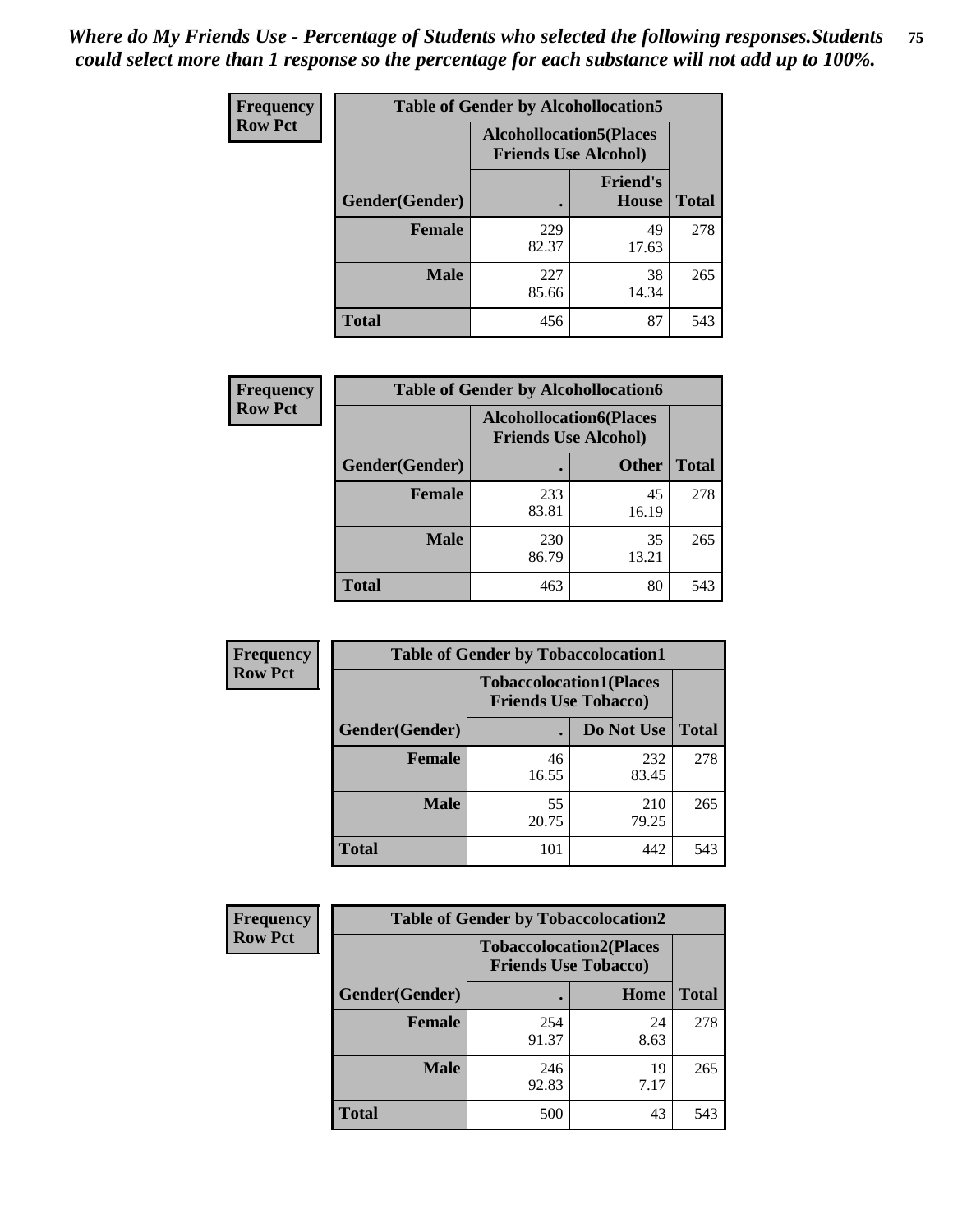| <b>Frequency</b> | <b>Table of Gender by Tobaccolocation3</b> |                                                               |               |              |
|------------------|--------------------------------------------|---------------------------------------------------------------|---------------|--------------|
| <b>Row Pct</b>   |                                            | <b>Tobaccolocation3(Places</b><br><b>Friends Use Tobacco)</b> |               |              |
|                  | Gender(Gender)                             |                                                               | <b>School</b> | <b>Total</b> |
|                  | <b>Female</b>                              | 270<br>97.12                                                  | 8<br>2.88     | 278          |
|                  | <b>Male</b>                                | 252<br>95.09                                                  | 13<br>4.91    | 265          |
|                  | <b>Total</b>                               | 522                                                           | 21            | 543          |

| <b>Frequency</b> | <b>Table of Gender by Tobaccolocation4</b> |                                                               |            |              |
|------------------|--------------------------------------------|---------------------------------------------------------------|------------|--------------|
| <b>Row Pct</b>   |                                            | <b>Tobaccolocation4(Places</b><br><b>Friends Use Tobacco)</b> |            |              |
|                  | Gender(Gender)                             |                                                               | Car        | <b>Total</b> |
|                  | <b>Female</b>                              | 268<br>96.40                                                  | 10<br>3.60 | 278          |
|                  | <b>Male</b>                                | 254<br>95.85                                                  | 11<br>4.15 | 265          |
|                  | <b>Total</b>                               | 522                                                           | 21         | 543          |

| <b>Frequency</b> | <b>Table of Gender by Tobaccolocation5</b> |                             |                                 |              |
|------------------|--------------------------------------------|-----------------------------|---------------------------------|--------------|
| <b>Row Pct</b>   |                                            | <b>Friends Use Tobacco)</b> | <b>Tobaccolocation5(Places</b>  |              |
|                  | Gender(Gender)                             |                             | <b>Friend's</b><br><b>House</b> | <b>Total</b> |
|                  | <b>Female</b>                              | 249<br>89.57                | 29<br>10.43                     | 278          |
|                  | <b>Male</b>                                | 241<br>90.94                | 24<br>9.06                      | 265          |
|                  | <b>Total</b>                               | 490                         | 53                              | 543          |

| <b>Frequency</b> | <b>Table of Gender by Tobaccolocation6</b> |                                                               |              |              |
|------------------|--------------------------------------------|---------------------------------------------------------------|--------------|--------------|
| <b>Row Pct</b>   |                                            | <b>Tobaccolocation6(Places</b><br><b>Friends Use Tobacco)</b> |              |              |
|                  | Gender(Gender)                             |                                                               | <b>Other</b> | <b>Total</b> |
|                  | Female                                     | 250<br>89.93                                                  | 28<br>10.07  | 278          |
|                  | <b>Male</b>                                | 233<br>87.92                                                  | 32<br>12.08  | 265          |
|                  | <b>Total</b>                               | 483                                                           | 60           | 543          |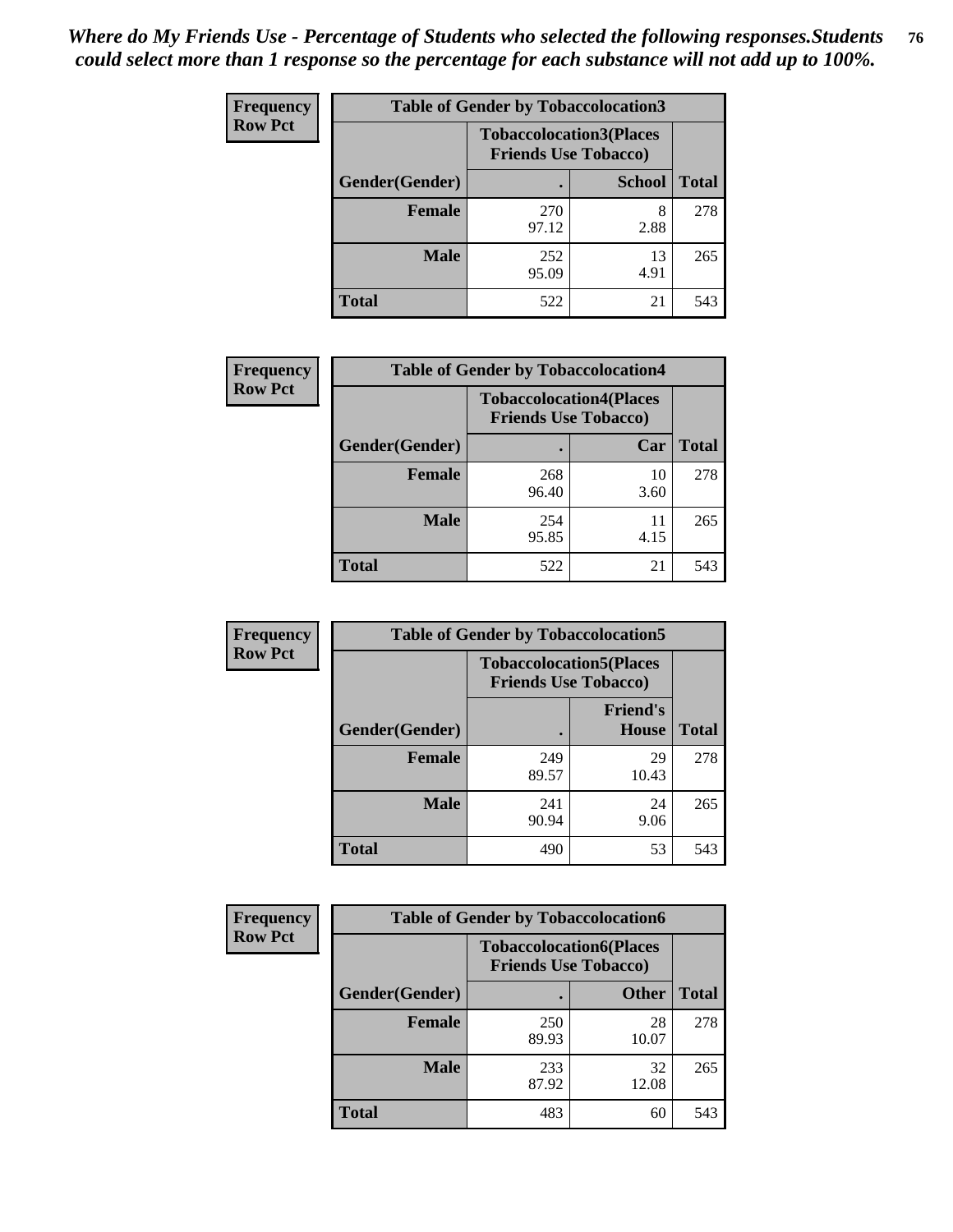| <b>Frequency</b> | <b>Table of Gender by Marijuanalocation1</b> |                                                                    |              |              |  |
|------------------|----------------------------------------------|--------------------------------------------------------------------|--------------|--------------|--|
| <b>Row Pct</b>   |                                              | <b>Marijuanalocation1(Places</b><br><b>Friends Use Marijuana</b> ) |              |              |  |
|                  | Gender(Gender)                               |                                                                    | Do Not Use   | <b>Total</b> |  |
|                  | <b>Female</b>                                | 59<br>21.22                                                        | 219<br>78.78 | 278          |  |
|                  | <b>Male</b>                                  | 70<br>26.42                                                        | 195<br>73.58 | 265          |  |
|                  | <b>Total</b>                                 | 129                                                                | 414          | 543          |  |

| <b>Frequency</b> | <b>Table of Gender by Marijuanalocation2</b> |                                                                    |             |              |
|------------------|----------------------------------------------|--------------------------------------------------------------------|-------------|--------------|
| <b>Row Pct</b>   |                                              | <b>Marijuanalocation2(Places</b><br><b>Friends Use Marijuana</b> ) |             |              |
|                  | Gender(Gender)                               |                                                                    | Home        | <b>Total</b> |
|                  | Female                                       | 248<br>89.21                                                       | 30<br>10.79 | 278          |
|                  | <b>Male</b>                                  | 226<br>85.28                                                       | 39<br>14.72 | 265          |
|                  | <b>Total</b>                                 | 474                                                                | 69          | 543          |

| Frequency      |                | <b>Table of Gender by Marijuanalocation3</b>                       |               |              |
|----------------|----------------|--------------------------------------------------------------------|---------------|--------------|
| <b>Row Pct</b> |                | <b>Marijuanalocation3(Places</b><br><b>Friends Use Marijuana</b> ) |               |              |
|                | Gender(Gender) |                                                                    | <b>School</b> | <b>Total</b> |
|                | Female         | 258<br>92.81                                                       | 20<br>7.19    | 278          |
|                | <b>Male</b>    | 248<br>93.58                                                       | 17<br>6.42    | 265          |
|                | <b>Total</b>   | 506                                                                | 37            | 543          |

| <b>Frequency</b> | <b>Table of Gender by Marijuanalocation4</b> |              |                                                                    |              |
|------------------|----------------------------------------------|--------------|--------------------------------------------------------------------|--------------|
| <b>Row Pct</b>   |                                              |              | <b>Marijuanalocation4(Places</b><br><b>Friends Use Marijuana</b> ) |              |
|                  | Gender(Gender)                               |              | Car                                                                | <b>Total</b> |
|                  | <b>Female</b>                                | 262<br>94.24 | 16<br>5.76                                                         | 278          |
|                  | <b>Male</b>                                  | 248<br>93.58 | 17<br>6.42                                                         | 265          |
|                  | <b>Total</b>                                 | 510          | 33                                                                 | 543          |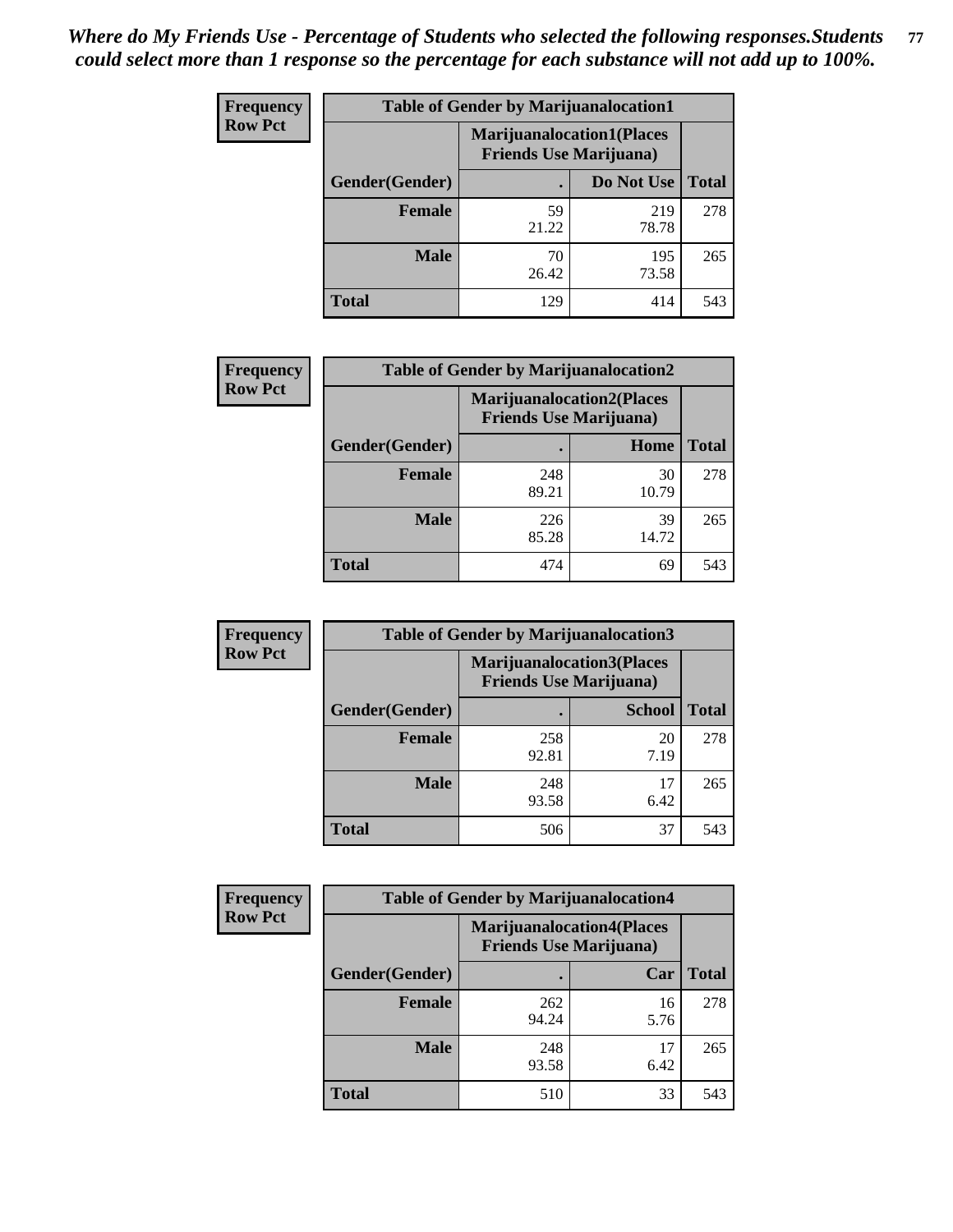| <b>Frequency</b> | <b>Table of Gender by Marijuanalocation5</b> |                                                                    |                          |              |
|------------------|----------------------------------------------|--------------------------------------------------------------------|--------------------------|--------------|
| <b>Row Pct</b>   |                                              | <b>Marijuanalocation5(Places</b><br><b>Friends Use Marijuana</b> ) |                          |              |
|                  | Gender(Gender)                               |                                                                    | <b>Friend's</b><br>House | <b>Total</b> |
|                  | <b>Female</b>                                | 240<br>86.33                                                       | 38<br>13.67              | 278          |
|                  | <b>Male</b>                                  | 230<br>86.79                                                       | 35<br>13.21              | 265          |
|                  | <b>Total</b>                                 | 470                                                                | 73                       | 543          |

| <b>Frequency</b> | <b>Table of Gender by Marijuanalocation6</b> |                                |                                  |              |
|------------------|----------------------------------------------|--------------------------------|----------------------------------|--------------|
| <b>Row Pct</b>   |                                              | <b>Friends Use Marijuana</b> ) | <b>Marijuanalocation6(Places</b> |              |
|                  | <b>Gender</b> (Gender)                       |                                | <b>Other</b>                     | <b>Total</b> |
|                  | <b>Female</b>                                | 242<br>87.05                   | 36<br>12.95                      | 278          |
|                  | <b>Male</b>                                  | 220<br>83.02                   | 45<br>16.98                      | 265          |
|                  | <b>Total</b>                                 | 462                            | 81                               | 543          |

| <b>Frequency</b> | <b>Table of Gender by Otherdruglocation1</b> |                                                                                |              |              |
|------------------|----------------------------------------------|--------------------------------------------------------------------------------|--------------|--------------|
| <b>Row Pct</b>   |                                              | <b>Otherdruglocation1(Places</b><br><b>Friends Use Other Illegal</b><br>Drugs) |              |              |
|                  | Gender(Gender)                               |                                                                                | Do Not Use   | <b>Total</b> |
|                  | <b>Female</b>                                | 44<br>15.83                                                                    | 234<br>84.17 | 278          |
|                  | <b>Male</b>                                  | 46<br>17.36                                                                    | 219<br>82.64 | 265          |
|                  | <b>Total</b>                                 | 90                                                                             | 453          | 543          |

| <b>Frequency</b> | <b>Table of Gender by Otherdruglocation2</b> |                                            |                                   |              |
|------------------|----------------------------------------------|--------------------------------------------|-----------------------------------|--------------|
| <b>Row Pct</b>   |                                              | <b>Friends Use Other Illegal</b><br>Drugs) | <b>Otherdruglocation2(Places)</b> |              |
|                  | Gender(Gender)                               |                                            | Home                              | <b>Total</b> |
|                  | Female                                       | 263<br>94.60                               | 15<br>5.40                        | 278          |
|                  | <b>Male</b>                                  | 243<br>91.70                               | 22<br>8.30                        | 265          |
|                  | <b>Total</b>                                 | 506                                        | 37                                | 543          |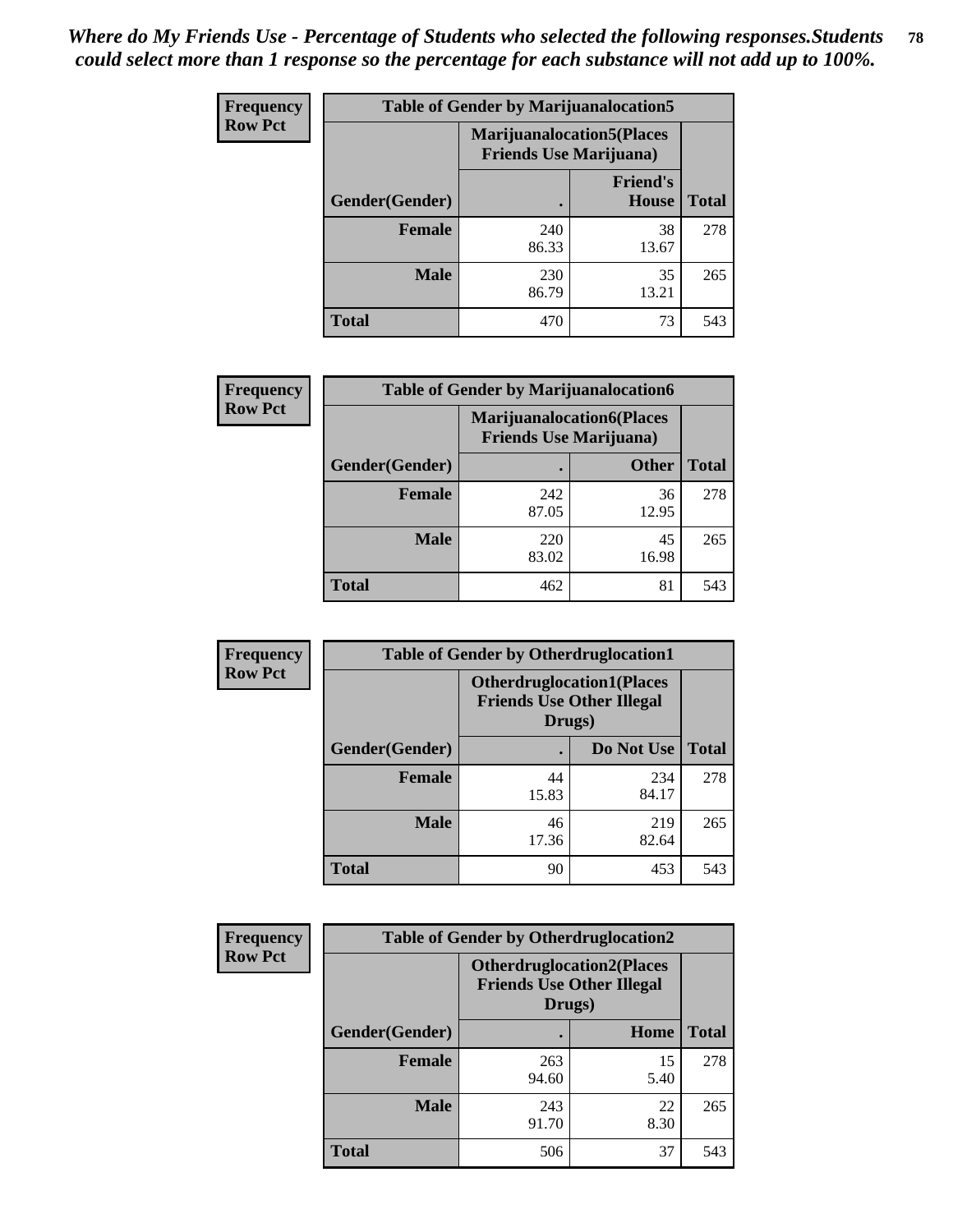| Frequency      | <b>Table of Gender by Otherdruglocation3</b> |                                                                                |               |              |
|----------------|----------------------------------------------|--------------------------------------------------------------------------------|---------------|--------------|
| <b>Row Pct</b> |                                              | <b>Otherdruglocation3(Places</b><br><b>Friends Use Other Illegal</b><br>Drugs) |               |              |
|                | Gender(Gender)                               |                                                                                | <b>School</b> | <b>Total</b> |
|                | <b>Female</b>                                | 268<br>96.40                                                                   | 10<br>3.60    | 278          |
|                | <b>Male</b>                                  | 256<br>96.60                                                                   | q<br>3.40     | 265          |
|                | <b>Total</b>                                 | 524                                                                            | 19            | 543          |

| Frequency      | <b>Table of Gender by Otherdruglocation4</b> |                                                                                |            |              |
|----------------|----------------------------------------------|--------------------------------------------------------------------------------|------------|--------------|
| <b>Row Pct</b> |                                              | <b>Otherdruglocation4(Places</b><br><b>Friends Use Other Illegal</b><br>Drugs) |            |              |
|                | Gender(Gender)                               |                                                                                | Car        | <b>Total</b> |
|                | <b>Female</b>                                | 272<br>97.84                                                                   | 6<br>2.16  | 278          |
|                | <b>Male</b>                                  | 253<br>95.47                                                                   | 12<br>4.53 | 265          |
|                | <b>Total</b>                                 | 525                                                                            | 18         | 543          |

| Frequency      | <b>Table of Gender by Otherdruglocation5</b> |                                                                                |                                 |              |
|----------------|----------------------------------------------|--------------------------------------------------------------------------------|---------------------------------|--------------|
| <b>Row Pct</b> |                                              | <b>Otherdruglocation5(Places</b><br><b>Friends Use Other Illegal</b><br>Drugs) |                                 |              |
|                | Gender(Gender)                               |                                                                                | <b>Friend's</b><br><b>House</b> | <b>Total</b> |
|                | <b>Female</b>                                | 253<br>91.01                                                                   | 25<br>8.99                      | 278          |
|                | <b>Male</b>                                  | 245<br>92.45                                                                   | 20<br>7.55                      | 265          |
|                | <b>Total</b>                                 | 498                                                                            | 45                              | 543          |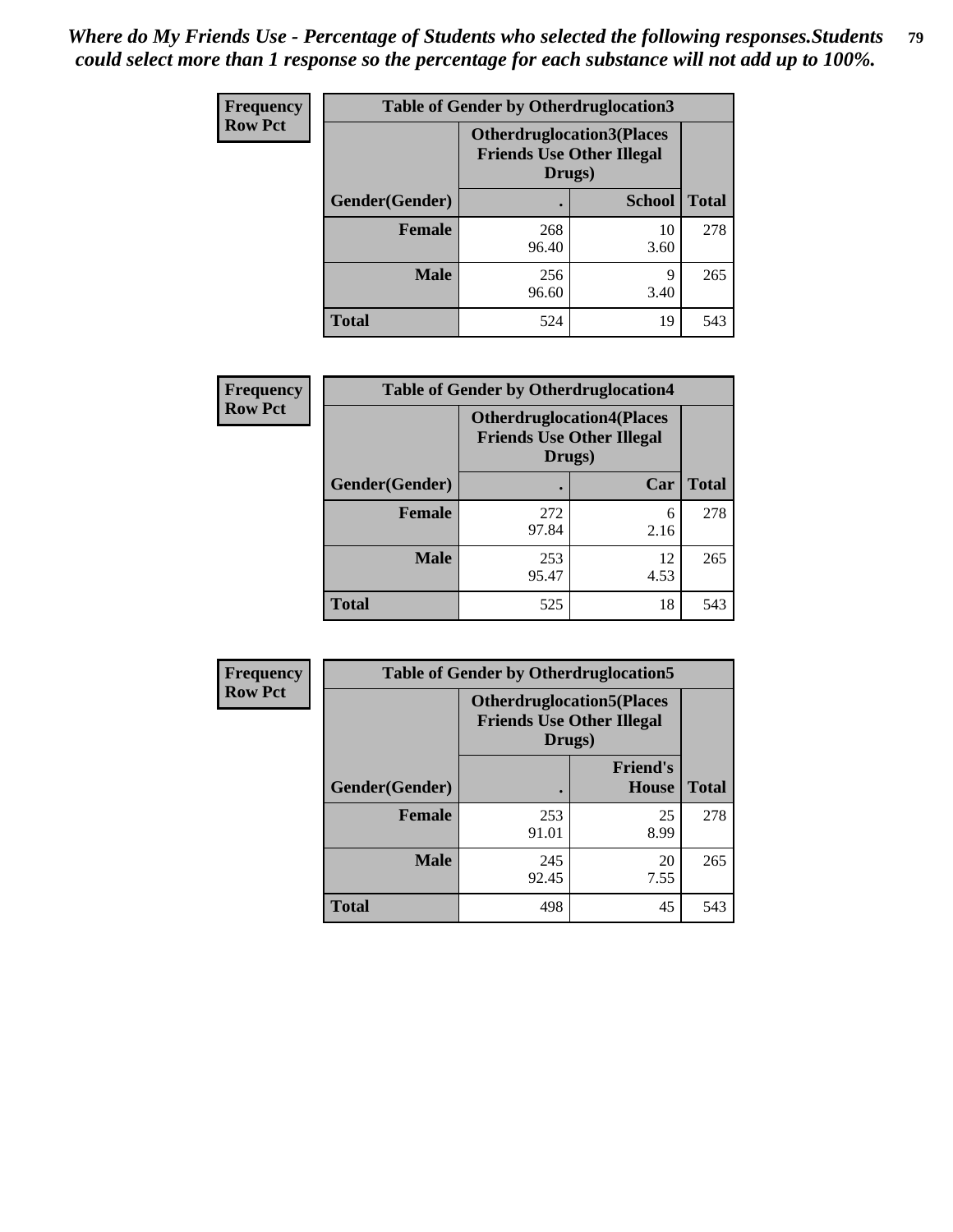| <b>Frequency</b> | <b>Table of Gender by Otherdruglocation6</b> |                                                                                |              |              |
|------------------|----------------------------------------------|--------------------------------------------------------------------------------|--------------|--------------|
| <b>Row Pct</b>   |                                              | <b>Otherdruglocation6(Places</b><br><b>Friends Use Other Illegal</b><br>Drugs) |              |              |
|                  | Gender(Gender)                               |                                                                                | <b>Other</b> | <b>Total</b> |
|                  | <b>Female</b>                                | 246<br>88.49                                                                   | 32<br>11.51  | 278          |
|                  | <b>Male</b>                                  | 233<br>87.92                                                                   | 32<br>12.08  | 265          |
|                  | <b>Total</b>                                 | 479                                                                            | 64           | 543          |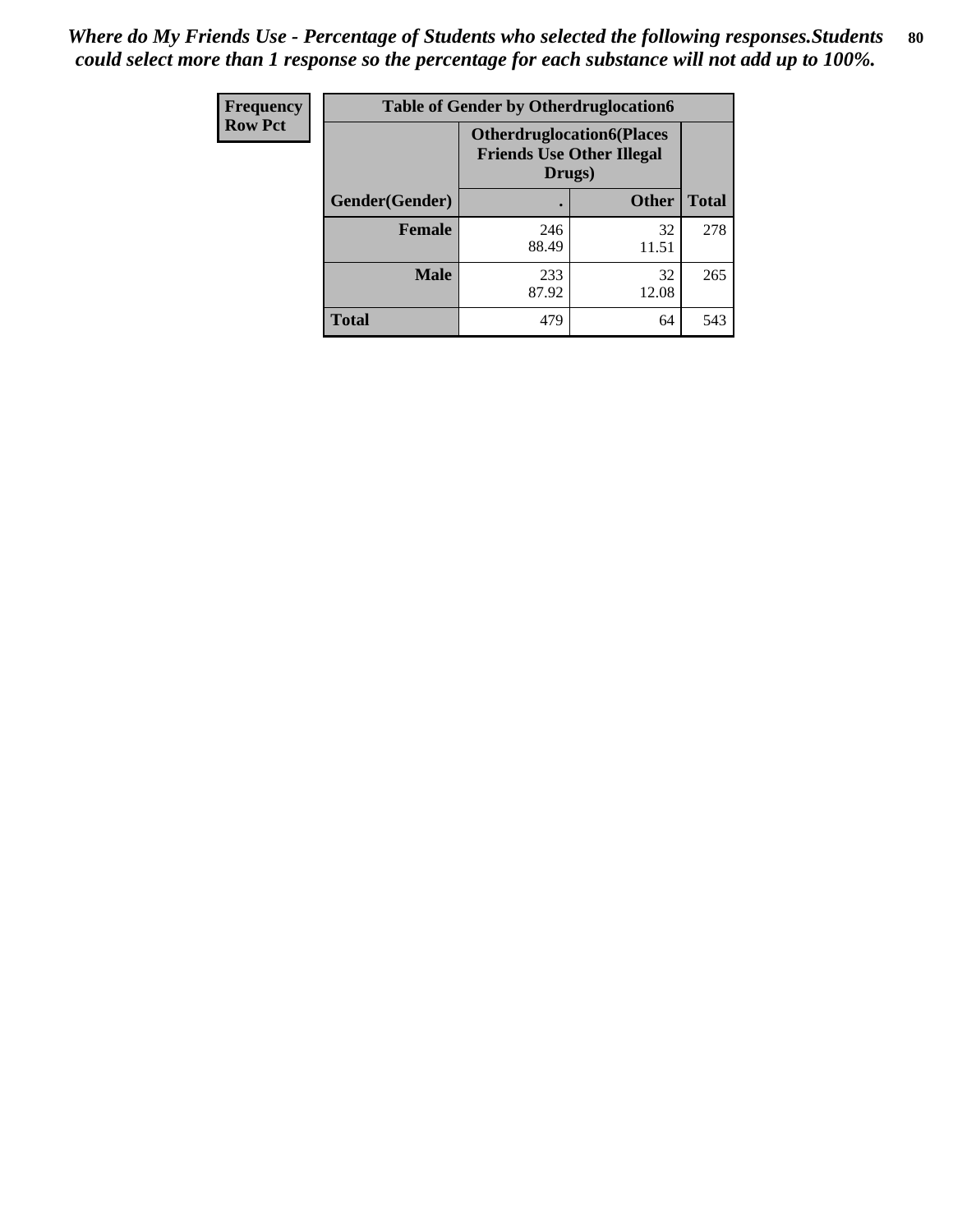| <b>Frequency</b> | <b>Table of Gender by Alcoholtime1</b> |                                                          |                      |              |
|------------------|----------------------------------------|----------------------------------------------------------|----------------------|--------------|
| <b>Row Pct</b>   |                                        | <b>Alcoholtime1(Times</b><br><b>Friends Use Alcohol)</b> |                      |              |
|                  | Gender(Gender)                         |                                                          | Do Not<br><b>Use</b> | <b>Total</b> |
|                  | <b>Female</b>                          | 81<br>29.14                                              | 197<br>70.86         | 278          |
|                  | <b>Male</b>                            | 76<br>28.68                                              | 189<br>71.32         | 265          |
|                  | <b>Total</b>                           | 157                                                      | 386                  | 543          |

| <b>Frequency</b> | <b>Table of Gender by Alcoholtime2</b> |                                                          |                            |              |
|------------------|----------------------------------------|----------------------------------------------------------|----------------------------|--------------|
| <b>Row Pct</b>   |                                        | <b>Alcoholtime2(Times</b><br><b>Friends Use Alcohol)</b> |                            |              |
|                  | Gender(Gender)                         |                                                          | <b>On Way</b><br>to School | <b>Total</b> |
|                  | <b>Female</b>                          | 255<br>91.73                                             | 23<br>8.27                 | 278          |
|                  | <b>Male</b>                            | 252<br>95.09                                             | 13<br>4.91                 | 265          |
|                  | <b>Total</b>                           | 507                                                      | 36                         | 543          |

| Frequency      | <b>Table of Gender by Alcoholtime3</b> |                                                          |                                |              |
|----------------|----------------------------------------|----------------------------------------------------------|--------------------------------|--------------|
| <b>Row Pct</b> |                                        | <b>Alcoholtime3(Times</b><br><b>Friends Use Alcohol)</b> |                                |              |
|                | Gender(Gender)                         |                                                          | <b>During</b><br><b>School</b> | <b>Total</b> |
|                | <b>Female</b>                          | 268<br>96.40                                             | 10<br>3.60                     | 278          |
|                | <b>Male</b>                            | 257<br>96.98                                             | 8<br>3.02                      | 265          |
|                | <b>Total</b>                           | 525                                                      | 18                             | 543          |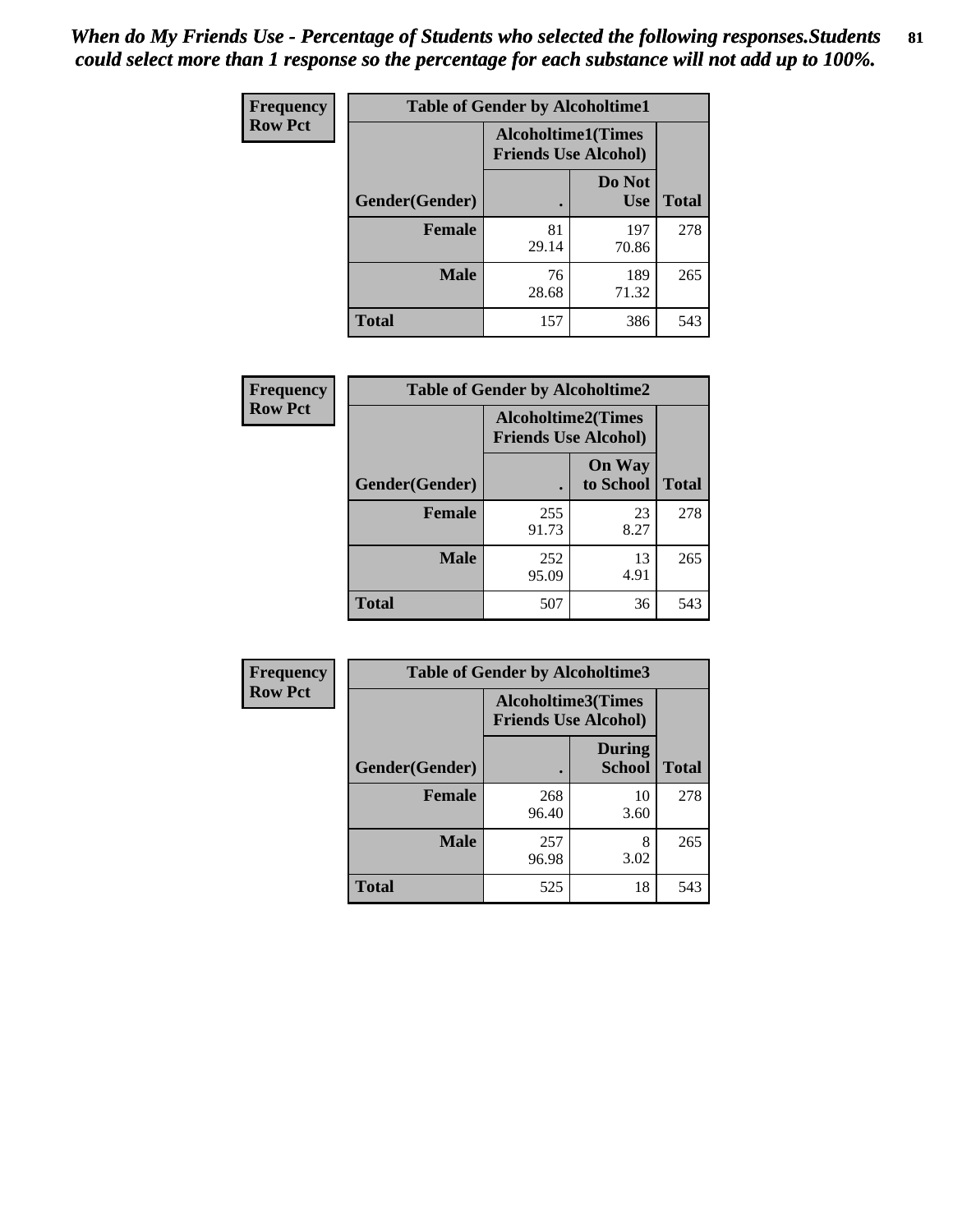*When do My Friends Use - Percentage of Students who selected the following responses.Students could select more than 1 response so the percentage for each substance will not add up to 100%.* **82**

| <b>Frequency</b> | <b>Table of Gender by Alcoholtime4</b> |                                                          |                                                |              |
|------------------|----------------------------------------|----------------------------------------------------------|------------------------------------------------|--------------|
| <b>Row Pct</b>   |                                        | <b>Alcoholtime4(Times</b><br><b>Friends Use Alcohol)</b> |                                                |              |
|                  | Gender(Gender)                         |                                                          | <b>On Way</b><br>Home<br>From<br><b>School</b> | <b>Total</b> |
|                  | <b>Female</b>                          | 260<br>93.53                                             | 18<br>6.47                                     | 278          |
|                  | <b>Male</b>                            | 250<br>94.34                                             | 15<br>5.66                                     | 265          |
|                  | <b>Total</b>                           | 510                                                      | 33                                             | 543          |

| <b>Frequency</b> | <b>Table of Gender by Alcoholtime5</b> |              |                                                           |              |  |
|------------------|----------------------------------------|--------------|-----------------------------------------------------------|--------------|--|
| <b>Row Pct</b>   |                                        |              | <b>Alcoholtime5</b> (Times<br><b>Friends Use Alcohol)</b> |              |  |
|                  | Gender(Gender)                         |              | <b>Weeknights</b>                                         | <b>Total</b> |  |
|                  | <b>Female</b>                          | 238<br>85.61 | 40<br>14.39                                               | 278          |  |
|                  | <b>Male</b>                            | 232<br>87.55 | 33<br>12.45                                               | 265          |  |
|                  | <b>Total</b>                           | 470          | 73                                                        | 543          |  |

| <b>Frequency</b> | <b>Table of Gender by Alcoholtime6</b> |              |                                                          |              |
|------------------|----------------------------------------|--------------|----------------------------------------------------------|--------------|
| <b>Row Pct</b>   |                                        |              | <b>Alcoholtime6(Times</b><br><b>Friends Use Alcohol)</b> |              |
|                  | Gender(Gender)                         |              | <b>Weekends</b>                                          | <b>Total</b> |
|                  | <b>Female</b>                          | 207<br>74.46 | 71<br>25.54                                              | 278          |
|                  | <b>Male</b>                            | 205<br>77.36 | 60<br>22.64                                              | 265          |
|                  | Total                                  | 412          | 131                                                      | 543          |

| Frequency      | <b>Table of Gender by Tobaccotime1</b> |                                                          |                      |              |
|----------------|----------------------------------------|----------------------------------------------------------|----------------------|--------------|
| <b>Row Pct</b> |                                        | <b>Tobaccotime1(Times</b><br><b>Friends Use Tobacco)</b> |                      |              |
|                | Gender(Gender)                         |                                                          | Do Not<br><b>Use</b> | <b>Total</b> |
|                | Female                                 | 50<br>17.99                                              | 228<br>82.01         | 278          |
|                | <b>Male</b>                            | 52<br>19.62                                              | 213<br>80.38         | 265          |
|                | <b>Total</b>                           | 102                                                      | 441                  | 543          |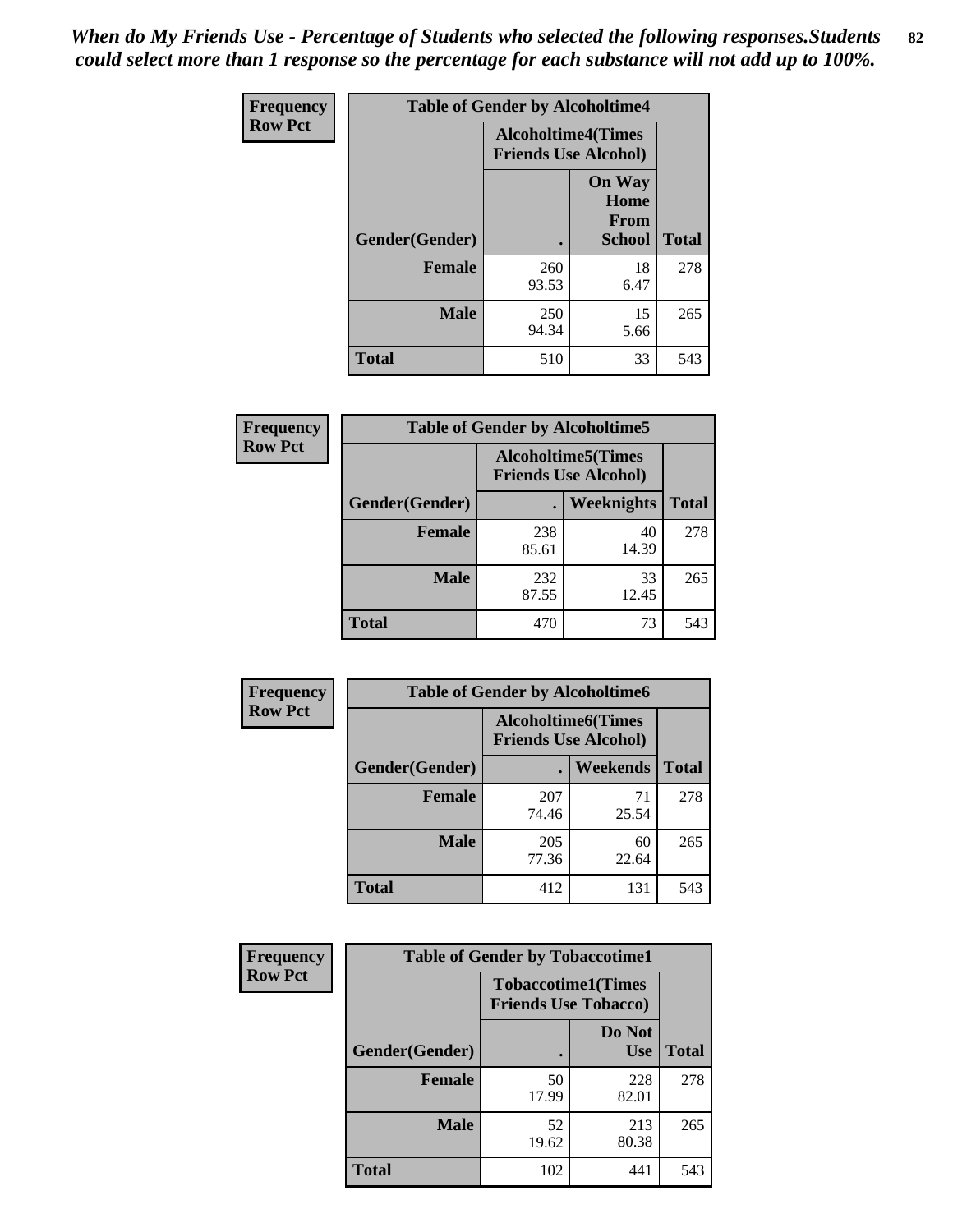| <b>Frequency</b> |                | <b>Table of Gender by Tobaccotime2</b> |                                                          |              |
|------------------|----------------|----------------------------------------|----------------------------------------------------------|--------------|
| <b>Row Pct</b>   |                |                                        | <b>Tobaccotime2(Times</b><br><b>Friends Use Tobacco)</b> |              |
|                  | Gender(Gender) |                                        | <b>On Way</b><br>to School                               | <b>Total</b> |
|                  | <b>Female</b>  | 262<br>94.24                           | 16<br>5.76                                               | 278          |
|                  | <b>Male</b>    | 257<br>96.98                           | 8<br>3.02                                                | 265          |
|                  | <b>Total</b>   | 519                                    | 24                                                       | 543          |

| Frequency      | <b>Table of Gender by Tobaccotime3</b> |                                                          |                                |              |
|----------------|----------------------------------------|----------------------------------------------------------|--------------------------------|--------------|
| <b>Row Pct</b> |                                        | <b>Tobaccotime3(Times</b><br><b>Friends Use Tobacco)</b> |                                |              |
|                | Gender(Gender)                         |                                                          | <b>During</b><br><b>School</b> | <b>Total</b> |
|                | Female                                 | 267<br>96.04                                             | 11<br>3.96                     | 278          |
|                | <b>Male</b>                            | 254<br>95.85                                             | 11<br>4.15                     | 265          |
|                | <b>Total</b>                           | 521                                                      | 22                             | 543          |

| <b>Frequency</b> | <b>Table of Gender by Tobaccotime4</b> |                                                          |                                                |              |
|------------------|----------------------------------------|----------------------------------------------------------|------------------------------------------------|--------------|
| <b>Row Pct</b>   |                                        | <b>Tobaccotime4(Times</b><br><b>Friends Use Tobacco)</b> |                                                |              |
|                  | Gender(Gender)                         |                                                          | <b>On Way</b><br>Home<br><b>From</b><br>School | <b>Total</b> |
|                  | <b>Female</b>                          | 260<br>93.53                                             | 18<br>6.47                                     | 278          |
|                  | <b>Male</b>                            | 250<br>94.34                                             | 15<br>5.66                                     | 265          |
|                  | <b>Total</b>                           | 510                                                      | 33                                             | 543          |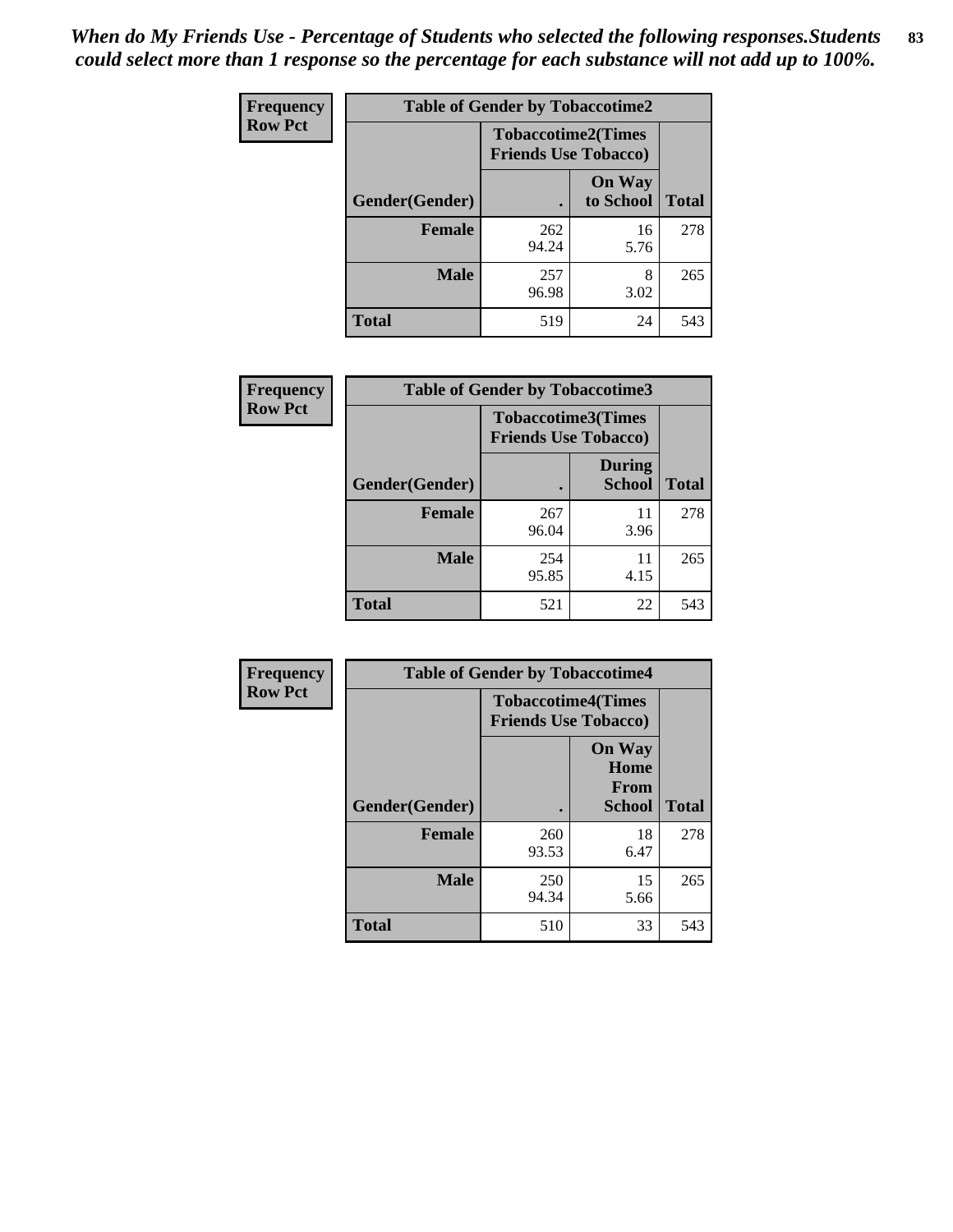| <b>Frequency</b> | <b>Table of Gender by Tobaccotime5</b> |                                                          |             |              |  |
|------------------|----------------------------------------|----------------------------------------------------------|-------------|--------------|--|
| <b>Row Pct</b>   |                                        | <b>Tobaccotime5(Times</b><br><b>Friends Use Tobacco)</b> |             |              |  |
|                  | Gender(Gender)                         |                                                          | Weeknights  | <b>Total</b> |  |
|                  | <b>Female</b>                          | 246<br>88.49                                             | 32<br>11.51 | 278          |  |
|                  | <b>Male</b>                            | 241<br>90.94                                             | 24<br>9.06  | 265          |  |
|                  | <b>Total</b>                           | 487                                                      | 56          | 543          |  |

| <b>Frequency</b> | <b>Table of Gender by Tobaccotime6</b> |                                                          |                 |              |
|------------------|----------------------------------------|----------------------------------------------------------|-----------------|--------------|
| <b>Row Pct</b>   |                                        | <b>Tobaccotime6(Times</b><br><b>Friends Use Tobacco)</b> |                 |              |
|                  | Gender(Gender)                         |                                                          | <b>Weekends</b> | <b>Total</b> |
|                  | <b>Female</b>                          | 239<br>85.97                                             | 39<br>14.03     | 278          |
|                  | <b>Male</b>                            | 230<br>86.79                                             | 35<br>13.21     | 265          |
|                  | <b>Total</b>                           | 469                                                      | 74              | 543          |

| <b>Frequency</b> | <b>Table of Gender by Marijuanatime1</b> |                                                               |                     |              |
|------------------|------------------------------------------|---------------------------------------------------------------|---------------------|--------------|
| <b>Row Pct</b>   |                                          | <b>Marijuanatime1(Times</b><br><b>Friends Use Marijuana</b> ) |                     |              |
|                  | Gender(Gender)                           |                                                               | Do Not Use          | <b>Total</b> |
|                  | <b>Female</b>                            | 59<br>21.22                                                   | 219<br>78.78        | 278          |
|                  | <b>Male</b>                              | 65<br>24.53                                                   | <b>200</b><br>75.47 | 265          |
|                  | <b>Total</b>                             | 124                                                           | 419                 | 543          |

| <b>Frequency</b> | <b>Table of Gender by Marijuanatime2</b> |                                                               |                            |              |
|------------------|------------------------------------------|---------------------------------------------------------------|----------------------------|--------------|
| <b>Row Pct</b>   |                                          | <b>Marijuanatime2(Times</b><br><b>Friends Use Marijuana</b> ) |                            |              |
|                  | Gender(Gender)                           |                                                               | On Way to<br><b>School</b> | <b>Total</b> |
|                  | <b>Female</b>                            | 257<br>92.45                                                  | 21<br>7.55                 | 278          |
|                  | <b>Male</b>                              | 248<br>93.58                                                  | 17<br>6.42                 | 265          |
|                  | <b>Total</b>                             | 505                                                           | 38                         | 543          |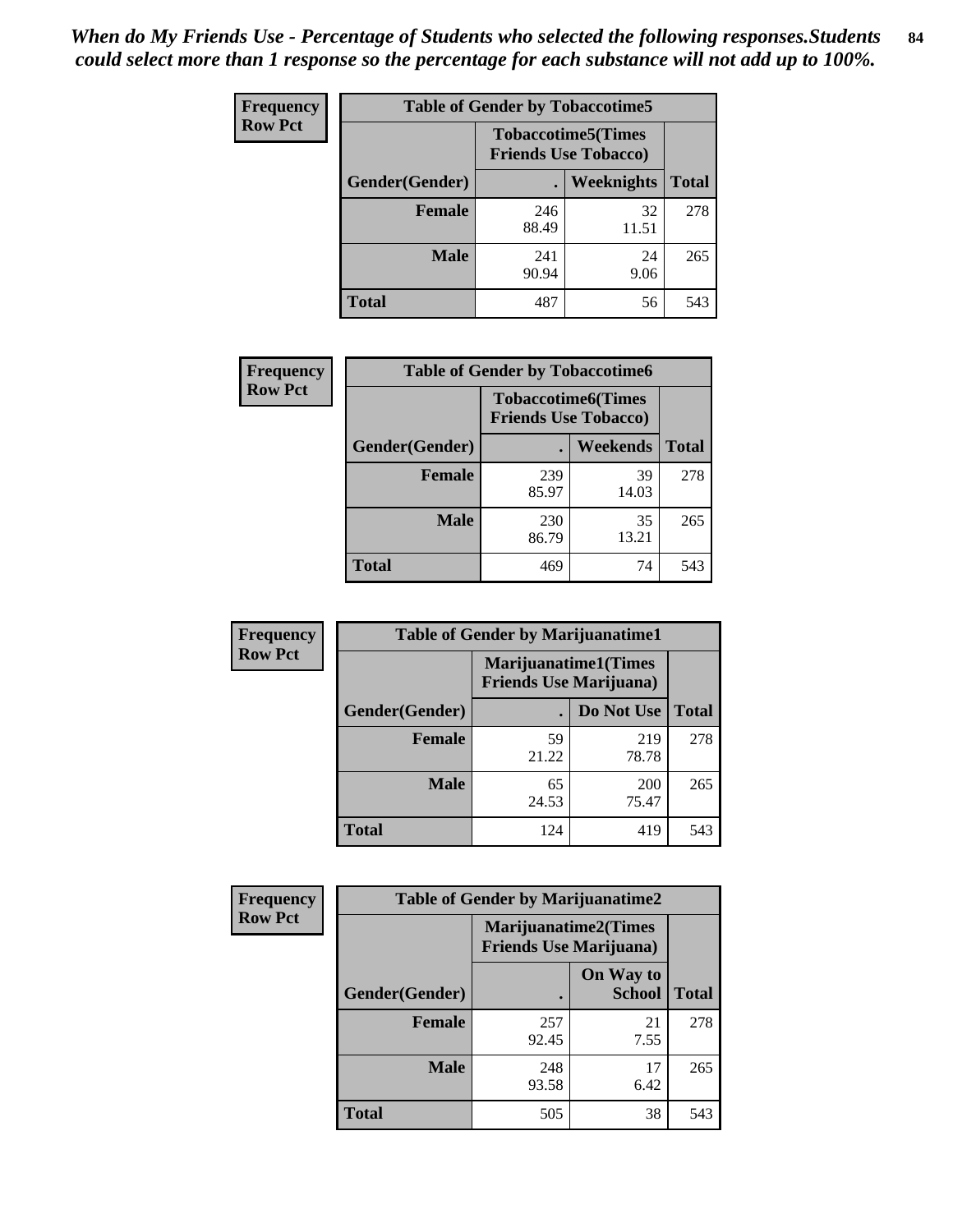*When do My Friends Use - Percentage of Students who selected the following responses.Students could select more than 1 response so the percentage for each substance will not add up to 100%.* **85**

| <b>Frequency</b> | Table of Gender by Marijuanatime3 |                                                        |                                |              |
|------------------|-----------------------------------|--------------------------------------------------------|--------------------------------|--------------|
| <b>Row Pct</b>   |                                   | Marijuanatime3(Times<br><b>Friends Use Marijuana</b> ) |                                |              |
|                  | Gender(Gender)                    |                                                        | <b>During</b><br><b>School</b> | <b>Total</b> |
|                  | <b>Female</b>                     | 262<br>94.24                                           | 16<br>5.76                     | 278          |
|                  | <b>Male</b>                       | 250<br>94.34                                           | 15<br>5.66                     | 265          |
|                  | <b>Total</b>                      | 512                                                    | 31                             | 543          |

| Frequency      | <b>Table of Gender by Marijuanatime4</b> |                                                               |                                                |              |
|----------------|------------------------------------------|---------------------------------------------------------------|------------------------------------------------|--------------|
| <b>Row Pct</b> |                                          | <b>Marijuanatime4(Times</b><br><b>Friends Use Marijuana</b> ) |                                                |              |
|                | Gender(Gender)                           |                                                               | <b>On Way</b><br>Home<br>From<br><b>School</b> | <b>Total</b> |
|                | <b>Female</b>                            | 256<br>92.09                                                  | 22<br>7.91                                     | 278          |
|                | <b>Male</b>                              | 247<br>93.21                                                  | 18<br>6.79                                     | 265          |
|                | <b>Total</b>                             | 503                                                           | 40                                             | 543          |

| Frequency      | <b>Table of Gender by Marijuanatime5</b> |                                                                |             |              |
|----------------|------------------------------------------|----------------------------------------------------------------|-------------|--------------|
| <b>Row Pct</b> |                                          | <b>Marijuanatime5</b> (Times<br><b>Friends Use Marijuana</b> ) |             |              |
|                | Gender(Gender)                           |                                                                | Weeknights  | <b>Total</b> |
|                | <b>Female</b>                            | 236<br>84.89                                                   | 42<br>15.11 | 278          |
|                | <b>Male</b>                              | 229<br>86.42                                                   | 36<br>13.58 | 265          |
|                | <b>Total</b>                             | 465                                                            | 78          | 543          |

| <b>Frequency</b> | <b>Table of Gender by Marijuanatime6</b> |                                                                |             |              |  |
|------------------|------------------------------------------|----------------------------------------------------------------|-------------|--------------|--|
| <b>Row Pct</b>   |                                          | <b>Marijuanatime6</b> (Times<br><b>Friends Use Marijuana</b> ) |             |              |  |
|                  | Gender(Gender)                           |                                                                | Weekends    | <b>Total</b> |  |
|                  | <b>Female</b>                            | 225<br>80.94                                                   | 53<br>19.06 | 278          |  |
|                  | <b>Male</b>                              | 216<br>81.51                                                   | 49<br>18.49 | 265          |  |
|                  | <b>Total</b>                             | 441                                                            | 102         | 543          |  |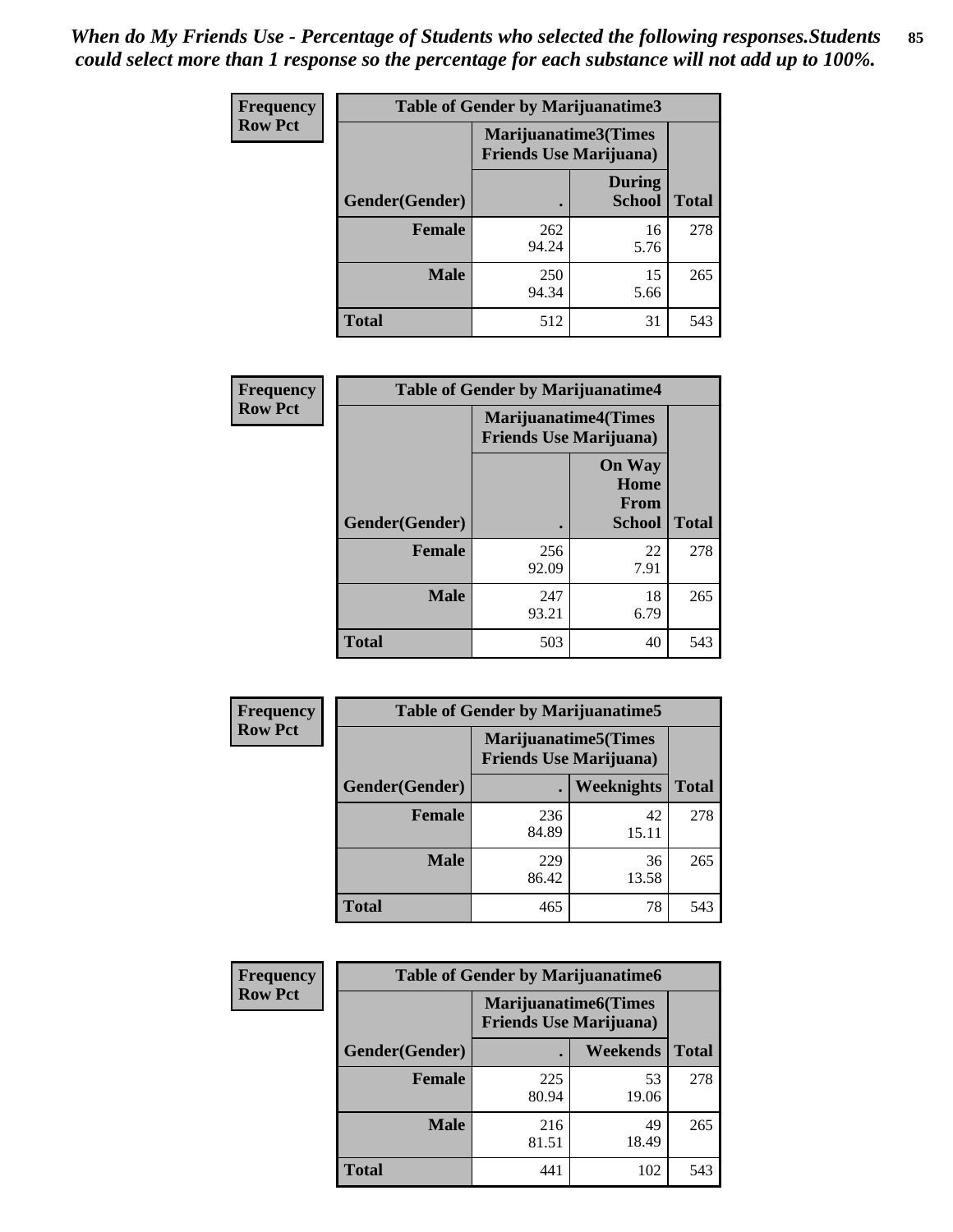| <b>Frequency</b> | <b>Table of Gender by Otherdrugtime1</b> |                                                                                   |              |              |  |
|------------------|------------------------------------------|-----------------------------------------------------------------------------------|--------------|--------------|--|
| <b>Row Pct</b>   |                                          | <b>Otherdrugtime1(Times</b><br><b>Friends Use Other</b><br><b>Illegal Drugs</b> ) |              |              |  |
|                  | Gender(Gender)                           |                                                                                   | Do Not Use   | <b>Total</b> |  |
|                  | <b>Female</b>                            | 44<br>15.83                                                                       | 234<br>84.17 | 278          |  |
|                  | <b>Male</b>                              | 44<br>16.60                                                                       | 221<br>83.40 | 265          |  |
|                  | <b>Total</b>                             | 88                                                                                | 455          | 543          |  |

| Frequency      | <b>Table of Gender by Otherdrugtime2</b> |                                                                                   |                            |              |  |
|----------------|------------------------------------------|-----------------------------------------------------------------------------------|----------------------------|--------------|--|
| <b>Row Pct</b> |                                          | <b>Otherdrugtime2(Times</b><br><b>Friends Use Other</b><br><b>Illegal Drugs</b> ) |                            |              |  |
|                | Gender(Gender)                           |                                                                                   | On Way to<br><b>School</b> | <b>Total</b> |  |
|                | <b>Female</b>                            | 266<br>95.68                                                                      | 12<br>4.32                 | 278          |  |
|                | <b>Male</b>                              | 258<br>97.36                                                                      | 2.64                       | 265          |  |
|                | <b>Total</b>                             | 524                                                                               | 19                         | 543          |  |

| Frequency      | <b>Table of Gender by Otherdrugtime3</b> |                                                                                   |                                |              |
|----------------|------------------------------------------|-----------------------------------------------------------------------------------|--------------------------------|--------------|
| <b>Row Pct</b> |                                          | <b>Otherdrugtime3(Times</b><br><b>Friends Use Other</b><br><b>Illegal Drugs</b> ) |                                |              |
|                | Gender(Gender)                           |                                                                                   | <b>During</b><br><b>School</b> | <b>Total</b> |
|                | <b>Female</b>                            | 266<br>95.68                                                                      | 12<br>4.32                     | 278          |
|                | <b>Male</b>                              | 256<br>96.60                                                                      | 9<br>3.40                      | 265          |
|                | <b>Total</b>                             | 522                                                                               | 21                             | 543          |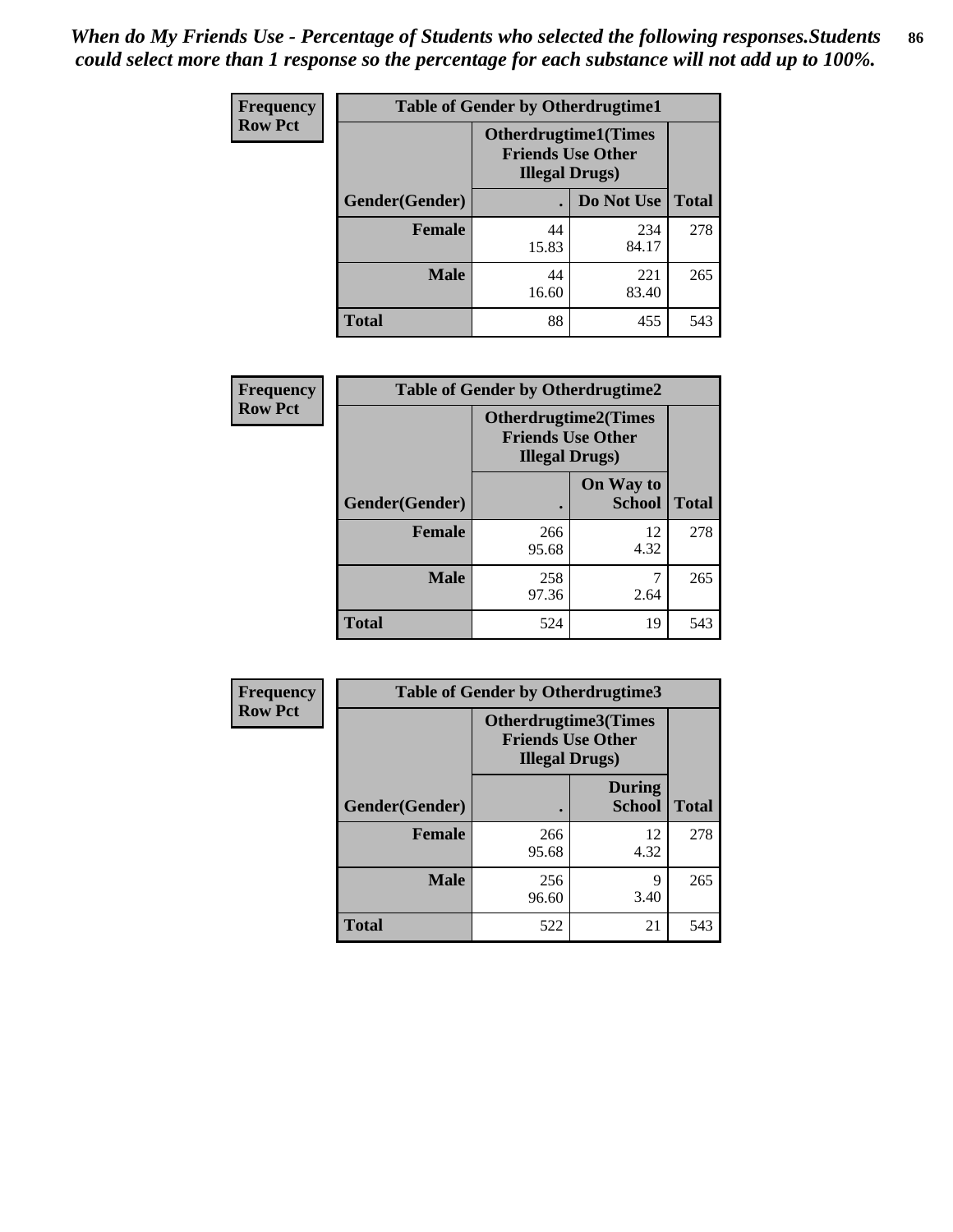*When do My Friends Use - Percentage of Students who selected the following responses.Students could select more than 1 response so the percentage for each substance will not add up to 100%.* **87**

| Frequency      |                | <b>Table of Gender by Otherdrugtime4</b> |                                                         |              |
|----------------|----------------|------------------------------------------|---------------------------------------------------------|--------------|
| <b>Row Pct</b> |                | <b>Illegal Drugs</b> )                   | <b>Otherdrugtime4(Times</b><br><b>Friends Use Other</b> |              |
|                | Gender(Gender) |                                          | <b>On Way</b><br>Home<br><b>From</b><br><b>School</b>   | <b>Total</b> |
|                | <b>Female</b>  | 265<br>95.32                             | 13<br>4.68                                              | 278          |
|                | <b>Male</b>    | 247<br>93.21                             | 18<br>6.79                                              | 265          |
|                | <b>Total</b>   | 512                                      | 31                                                      | 543          |

| Frequency      | <b>Table of Gender by Otherdrugtime5</b> |                                                                                    |            |              |  |
|----------------|------------------------------------------|------------------------------------------------------------------------------------|------------|--------------|--|
| <b>Row Pct</b> |                                          | <b>Otherdrugtime5</b> (Times<br><b>Friends Use Other</b><br><b>Illegal Drugs</b> ) |            |              |  |
|                | Gender(Gender)                           |                                                                                    | Weeknights | <b>Total</b> |  |
|                | <b>Female</b>                            | 254<br>91.37                                                                       | 24<br>8.63 | 278          |  |
|                | <b>Male</b>                              | 244<br>92.08                                                                       | 21<br>7.92 | 265          |  |
|                | <b>Total</b>                             | 498                                                                                | 45         | 543          |  |

| <b>Frequency</b> | <b>Table of Gender by Otherdrugtime6</b> |                                                                                   |             |              |  |
|------------------|------------------------------------------|-----------------------------------------------------------------------------------|-------------|--------------|--|
| <b>Row Pct</b>   |                                          | <b>Otherdrugtime6(Times</b><br><b>Friends Use Other</b><br><b>Illegal Drugs</b> ) |             |              |  |
|                  | Gender(Gender)                           |                                                                                   | Weekends    | <b>Total</b> |  |
|                  | <b>Female</b>                            | 240<br>86.33                                                                      | 38<br>13.67 | 278          |  |
|                  | <b>Male</b>                              | 227<br>85.66                                                                      | 38<br>14.34 | 265          |  |
|                  | <b>Total</b>                             | 467                                                                               | 76          | 543          |  |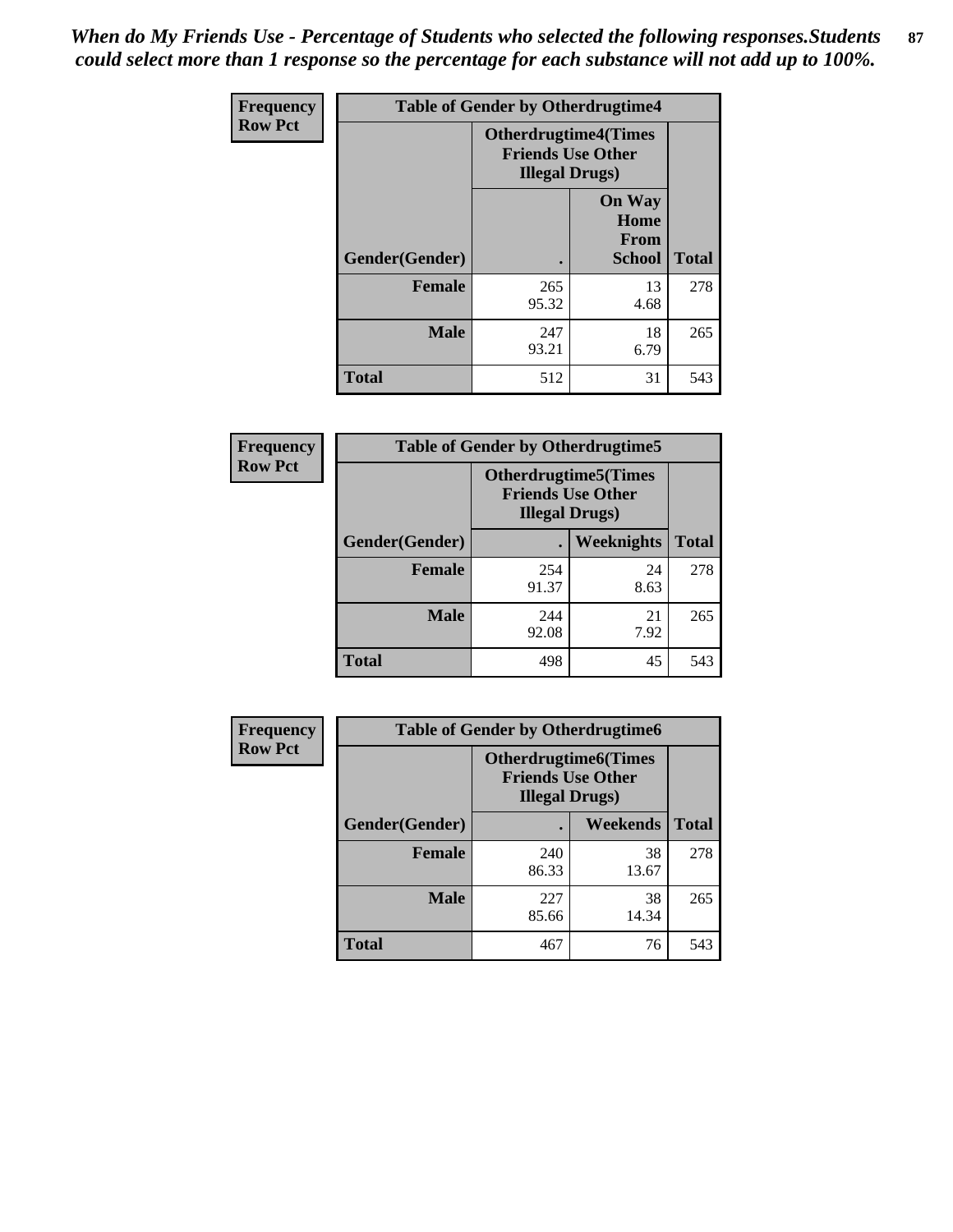# *Other Questions* **88**

| <b>Frequency</b> | <b>Table of Gender by Educationalcohol</b> |                                                                                                                               |                |              |
|------------------|--------------------------------------------|-------------------------------------------------------------------------------------------------------------------------------|----------------|--------------|
| <b>Row Pct</b>   |                                            | Educationalcohol(I<br>have been taught<br>about alcohol,<br>tobacco,<br>and other drugs<br>within the last year<br>at school) |                |              |
|                  | Gender(Gender)                             | <b>Yes</b>                                                                                                                    | N <sub>0</sub> | <b>Total</b> |
|                  | <b>Female</b>                              | 247<br>88.85                                                                                                                  | 31<br>11.15    | 278          |
|                  | <b>Male</b>                                | 223<br>84.15                                                                                                                  | 42<br>15.85    | 265          |
|                  | <b>Total</b>                               | 470                                                                                                                           | 73             | 543          |

| Frequency      | <b>Table of Gender by Rodedrinking</b> |                                                                                                                     |                |              |
|----------------|----------------------------------------|---------------------------------------------------------------------------------------------------------------------|----------------|--------------|
| <b>Row Pct</b> |                                        | Rodedrinking(In<br>the past 30 days I<br>have ridden in a<br>car with a driver<br>who had been<br>drinking alcohol) |                |              |
|                | Gender(Gender)                         | Yes                                                                                                                 | N <sub>0</sub> | <b>Total</b> |
|                | <b>Female</b>                          | 29<br>10.43                                                                                                         | 249<br>89.57   | 278          |
|                | <b>Male</b>                            | 33<br>12.45                                                                                                         | 232<br>87.55   | 265          |
|                | <b>Total</b>                           | 62                                                                                                                  | 481            | 543          |

| Frequency      |                | <b>Table of Gender by Drugsschool</b>                                                                                               |                |              |
|----------------|----------------|-------------------------------------------------------------------------------------------------------------------------------------|----------------|--------------|
| <b>Row Pct</b> |                | <b>Drugsschool</b> (During<br>the past 12 months,<br>I have been offered,<br>sold,<br>or given illegal drugs<br>on school property) |                |              |
|                | Gender(Gender) | Yes                                                                                                                                 | N <sub>0</sub> | <b>Total</b> |
|                | <b>Female</b>  | 33<br>11.87                                                                                                                         | 245<br>88.13   | 278          |
|                | <b>Male</b>    | 45<br>16.98                                                                                                                         | 220<br>83.02   | 265          |
|                | <b>Total</b>   | 78                                                                                                                                  | 465            | 543          |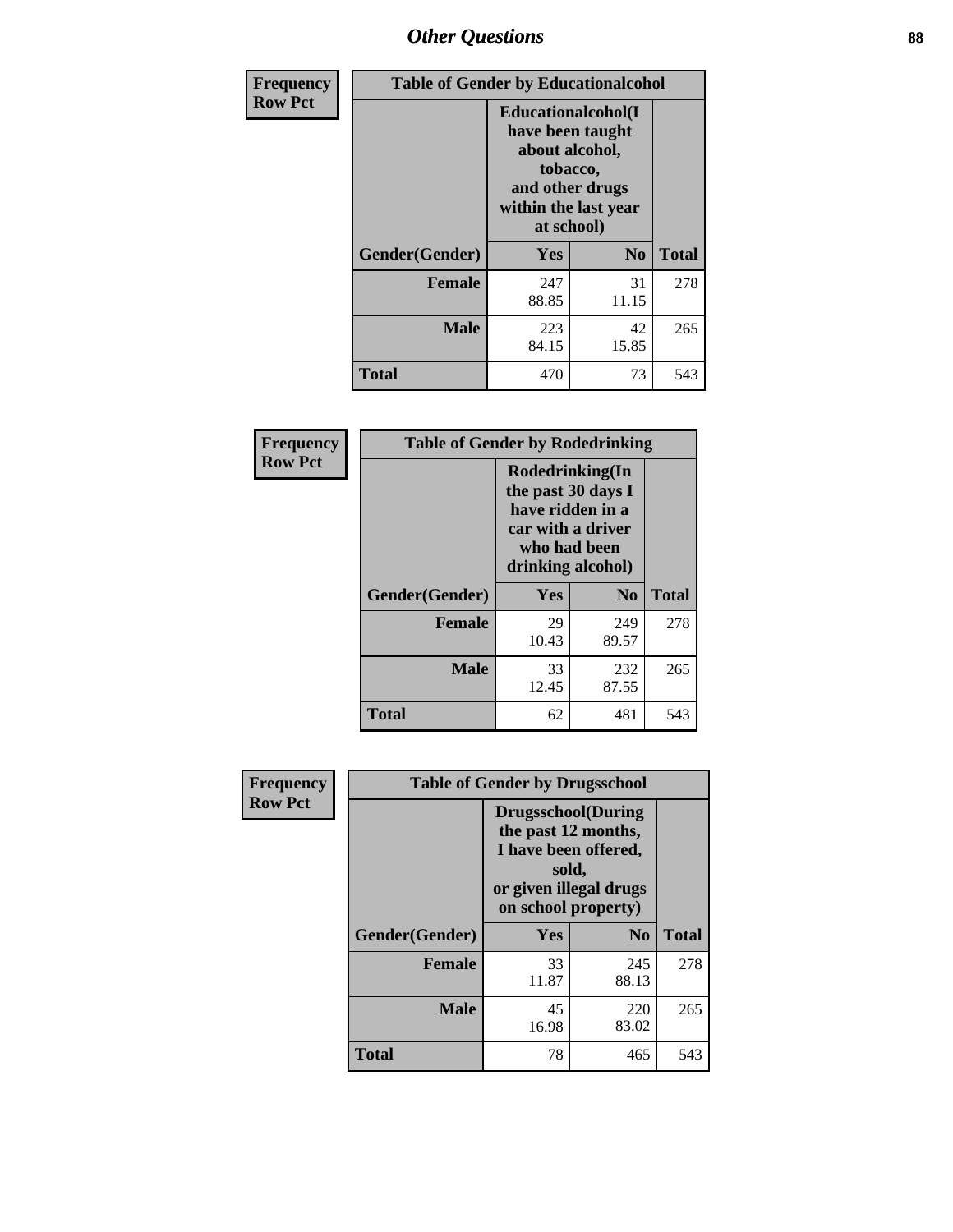# *Other Questions* **89**

**Frequency Row Pct**

| <b>Table of Gender by Bingedrinking</b> |              |                                                                                                                |                   |                   |                        |                               |                          |              |
|-----------------------------------------|--------------|----------------------------------------------------------------------------------------------------------------|-------------------|-------------------|------------------------|-------------------------------|--------------------------|--------------|
|                                         |              | <b>Bingedrinking(I have drunk five or more</b><br>drinks of alcohol at one sitting during the<br>last 30 days) |                   |                   |                        |                               |                          |              |
| <b>Gender</b> (Gender)   Days           | $\mathbf 0$  | 1 or<br>days                                                                                                   | 3 to<br>5<br>days | 6 to<br>q<br>days | 10<br>to<br>19<br>days | <b>20</b><br>to<br>29<br>days | All<br><b>30</b><br>days | <b>Total</b> |
| <b>Female</b>                           | 263<br>94.60 | 7<br>2.52                                                                                                      | 4<br>1.44         | 2<br>0.72         | 2<br>0.72              | 0<br>0.00                     | $\Omega$<br>0.00         | 278          |
| <b>Male</b>                             | 246<br>92.83 | 7<br>2.64                                                                                                      | 3<br>1.13         | 4<br>1.51         | 3<br>1.13              | 0.38                          | 0.38                     | 265          |
|                                         |              |                                                                                                                |                   |                   |                        |                               |                          |              |

| Frequency      | <b>Table of Gender by Educationaids</b> |                                                                                                 |                |              |
|----------------|-----------------------------------------|-------------------------------------------------------------------------------------------------|----------------|--------------|
| <b>Row Pct</b> |                                         | <b>Educationaids</b> (I<br>have been taught<br>about HIV/AIDS<br>at school in the<br>past year) |                |              |
|                | Gender(Gender)                          | Yes                                                                                             | $\mathbf{N_0}$ | <b>Total</b> |
|                | <b>Female</b>                           | 182<br>65.47                                                                                    | 96<br>34.53    | 278          |
|                | <b>Male</b>                             | 184<br>69.43                                                                                    | 81<br>30.57    | 265          |
|                | <b>Total</b>                            | 366                                                                                             | 177            | 543          |

| <b>Frequency</b> | <b>Table of Gender by Suicideconsider</b> |                 |                |              |
|------------------|-------------------------------------------|-----------------|----------------|--------------|
| <b>Row Pct</b>   |                                           | Suicideconsider |                |              |
|                  | Gender(Gender)                            | <b>Yes</b>      | N <sub>0</sub> | <b>Total</b> |
|                  | <b>Female</b>                             | 28<br>10.07     | 250<br>89.93   | 278          |
|                  | <b>Male</b>                               | 21<br>7.92      | 244<br>92.08   | 265          |
|                  | <b>Total</b>                              | 49              | 494            | 543          |